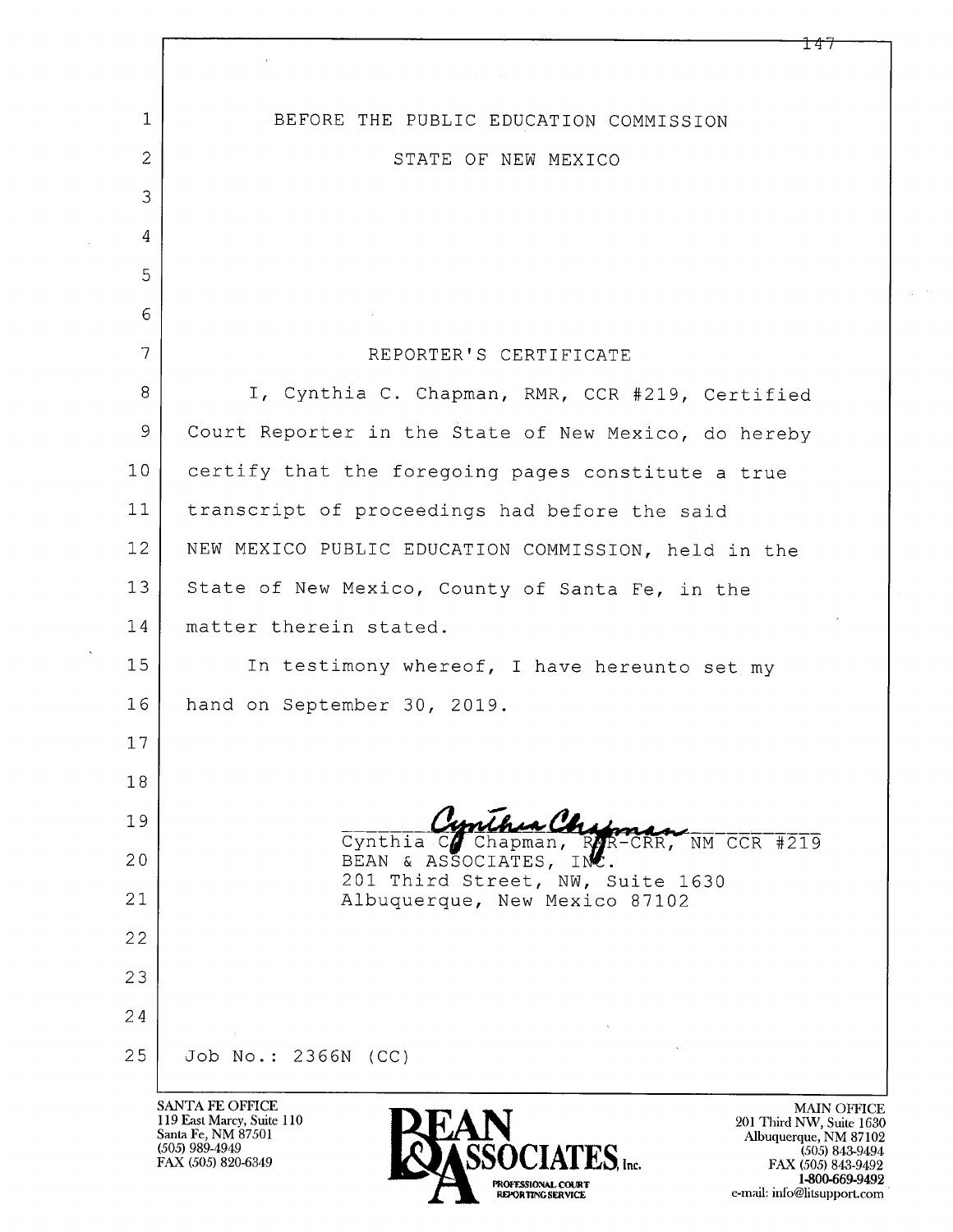Page 1

BEFORE THE PUBLIC EDUCATION COMMISSION

STATE OF NEW MEXICO

 TRANSCRIPT OF PROCEEDINGS OPEN PUBLIC MEETING September 20, 2019 9:00 a.m. Jerry Apodaca Education Building - Mabry Hall Santa Fe, New Mexico

REPORTED BY: Cynthia C. Chapman, RMR-CRR, NM CCR #219 Bean & Associates, Inc. Professional Court Reporting Service 201 Third Street, NW, Suite 1630 Albuquerque, New Mexico 87102

JOB NO.: 2366N (CC)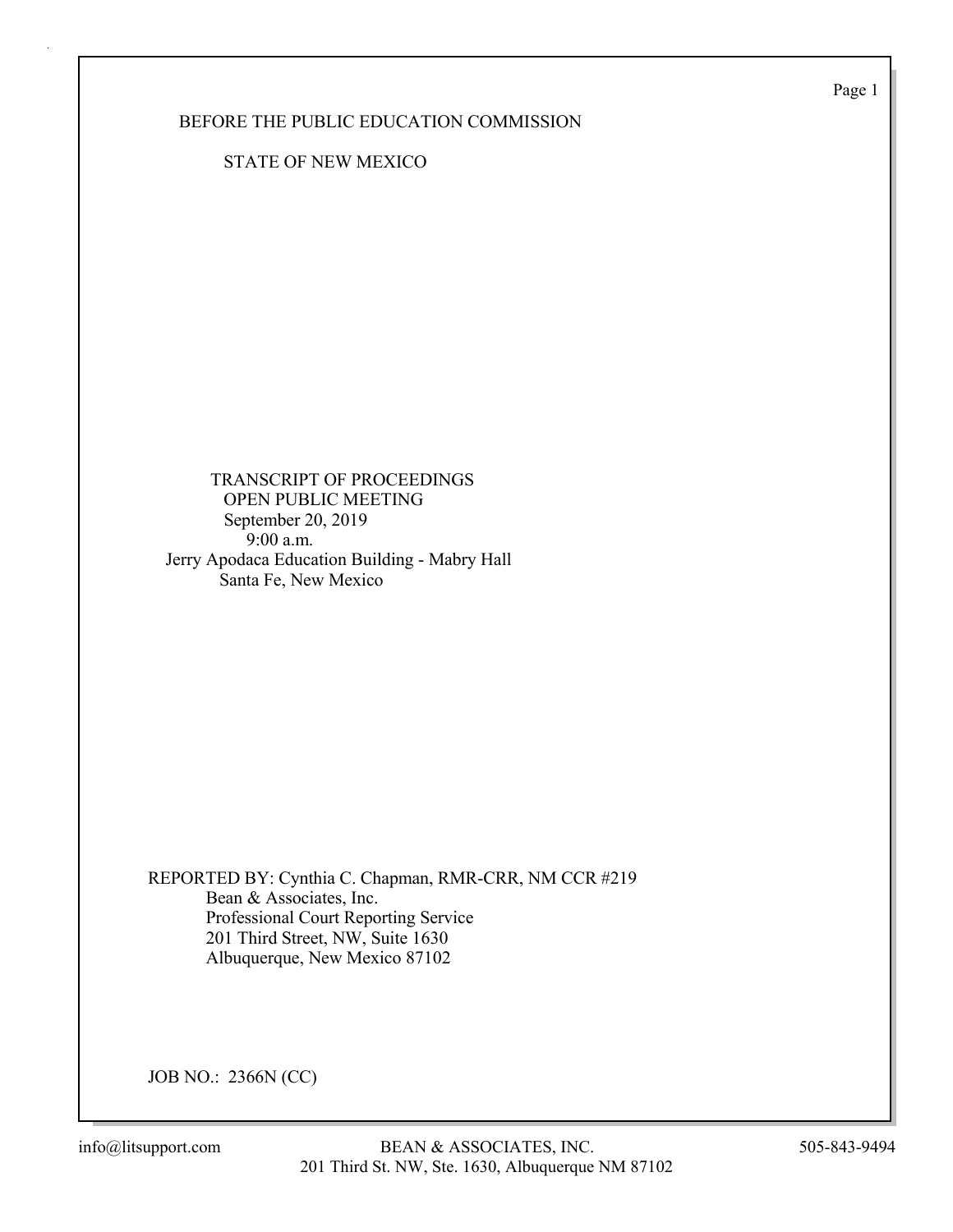# 2 (Pages 2 to 5)

| Page 2                                                                                                                                                                                                                                                                                                                                                                                                                                                                                                                                                                                                                                                                                                                                                                                                                                                                                                                                                                                                                                                                                                                                                                                                                                                                                                         | Page 4                                                                                                                                                                                                                                                                                                                                                                                                                                                                                                                                                                                                                                                                                                                                                                                                                                                                                                                                                                                                                                                    |
|----------------------------------------------------------------------------------------------------------------------------------------------------------------------------------------------------------------------------------------------------------------------------------------------------------------------------------------------------------------------------------------------------------------------------------------------------------------------------------------------------------------------------------------------------------------------------------------------------------------------------------------------------------------------------------------------------------------------------------------------------------------------------------------------------------------------------------------------------------------------------------------------------------------------------------------------------------------------------------------------------------------------------------------------------------------------------------------------------------------------------------------------------------------------------------------------------------------------------------------------------------------------------------------------------------------|-----------------------------------------------------------------------------------------------------------------------------------------------------------------------------------------------------------------------------------------------------------------------------------------------------------------------------------------------------------------------------------------------------------------------------------------------------------------------------------------------------------------------------------------------------------------------------------------------------------------------------------------------------------------------------------------------------------------------------------------------------------------------------------------------------------------------------------------------------------------------------------------------------------------------------------------------------------------------------------------------------------------------------------------------------------|
| <b>APPEARANCES</b><br>1<br>$\overline{c}$<br><b>COMMISSIONERS:</b><br>3<br>MS. PATRICIA GIPSON, Chair<br>MS. TRISH RUIZ, Vice Chair<br>4<br>MS. KARYL ANN ARMBRUSTER, Secretary<br>MR. R. CARLOS CABALLERO, Member<br>MR. MICHAEL CHAVEZ, Member<br>5<br>MR. TIM CRONE, Member<br>MS. GEORGINA DAVIS, Member<br>6<br>MR. DAVID ROBBINS, Member<br>7<br>MS. GLENNA VOIGT, Member<br>8<br><b>NMPED STAFF:</b><br>9<br>MS. KAREN WOERNER, Deputy Director,<br>Options for Parents and Families<br>10<br>MS. BEVERLY FRIEDMAN, PED Custodian of Record<br>and Liaison to the PEC<br>11<br>12<br>PEC COUNSEL:<br>13<br>MS. AMI JAEGER, Attorney at Law<br>14<br>15<br>16<br>17<br>18<br>19<br>20<br>21<br>22<br>23<br>24<br>25                                                                                                                                                                                                                                                                                                                                                                                                                                                                                                                                                                                      | 1<br>THE CHAIR: I'm going to bring to order<br>$\overline{c}$<br>this meeting of the Public Education Commission.<br>3<br>Today is Friday, September 20th, and it is 9:02 a.m.<br>$\overline{4}$<br>And I will ask Commissioner Armbruster to do roll<br>5<br>call, please.<br>6<br>COMMISSIONER ARMBRUSTER: Commissioner<br>7<br>Robbins?<br>8<br><b>COMMISSIONER ROBBINS: Present.</b><br>9<br>COMMISSIONER ARMBRUSTER: Commissioner<br>10<br>Voigt?<br>11<br>COMMISSIONER VOIGT: Present.<br>12<br>COMMISSIONER ARMBRUSTER: The next one,<br>13<br>Commissioner Armbruster, is here.<br>14<br>Commissioner Davis?<br>15<br><b>COMMISSIONER DAVIS: Present.</b><br>16<br><b>COMMISSIONER ARMBRUSTER: Commissioner</b><br>17<br>Chavez?<br>18<br>COMMISSIONER CHAVEZ: Present.<br>19<br>COMMISSIONER ARMBRUSTER: Commissioner<br>20<br>Gipson?<br>21<br>THE CHAIR: Here.<br>22<br><b>COMMISSIONER ARMBRUSTER: Commissioner</b><br>23<br>Raftery is not here.<br>24<br>Commissioner Crone is not yet here.<br>25<br>COMMISSIONER RUIZ: There he is, right |
| Page 3                                                                                                                                                                                                                                                                                                                                                                                                                                                                                                                                                                                                                                                                                                                                                                                                                                                                                                                                                                                                                                                                                                                                                                                                                                                                                                         | Page 5                                                                                                                                                                                                                                                                                                                                                                                                                                                                                                                                                                                                                                                                                                                                                                                                                                                                                                                                                                                                                                                    |
| INDEX TO PROCEEDINGS<br>1<br>2<br>PAGE<br>3<br>1 Call to Order, Roll Call, Pledge<br>$\overline{4}$<br>of Allegiance and Salute to the<br>New Mexico Flag<br>4<br>5<br>2 Approval of Agenda<br>5<br>6<br>6<br>3 Open Forum - No Requests<br>7<br>4 Consent Agenda<br>8<br>Report from Options for Parents and<br>8<br>5.<br>the Charter School Division - Discussion<br>9<br>and Possible Action<br>10<br>6 Discussion and Possible Action on Charter 27<br>Contracts for Schools with Pre-Kindergarten<br>or Early Childhood Education Programs<br>11<br>7<br>12<br>Discussion and Possible Action on<br>30<br>Revision to the New Charter School<br>13<br>Application for Indicators C and G3,<br>Bilingual Multicultural Indian Education and<br>Hispanic Education<br>14<br>15<br>Discussion and Possible Action for<br>8<br>32<br>the School Name Change Policy and Supporting<br>Documents That Are Required<br>16<br>17<br>9<br>Discussion and Possible Action on Public 35<br>Education Commission/Public Education<br>Department Memorandum of Understanding<br>18<br>(PEC/PED MOU)<br>19<br>10 Report from the Chair<br>41<br>20<br>11 PEC Comments<br>132<br>21<br>146<br>12 Adjourn<br>22<br>REPORTER'S CERTIFICATE<br>147<br>23<br><b>ATTACHMENTS:</b><br>24<br>1. Visitors' Sign-In Sheets<br>25 | there.<br>1<br>$\overline{2}$<br>COMMISSIONER ARMBRUSTER: I'm changing<br>3<br>that.<br>Commissioner Ruiz?<br>4<br>5<br>COMMISSIONER RUIZ: Yes.<br>6<br>COMMISSIONER ARMBRUSTER: Commissioner<br>7<br>Caballero is not present yet.<br>8<br>THE CHAIR: I won't add "yet" at this<br>9<br>point in time; just, he's not here.<br>10<br>COMMISSIONER ARMBRUSTER: I'm changing<br>11<br>that.<br>12<br>So we have eight of us.<br>13<br>THE CHAIR: There are eight Commissioners<br>14<br>present. Thank you.<br>15<br>I will ask Commissioner Armbruster to lead<br>16<br>us in the Pledge, and I will do the Salute to the<br>17<br>New Mexico Flag.<br>18<br>(Pledge of Allegiance and Salute to<br>19<br>the New Mexico Flag conducted.)<br>20<br>THE CHAIR: We are on to Item No. 2, which<br>21<br>is the approval of the agenda.<br>22<br>Okay. All right.<br>23<br>COMMISSIONER VOIGT: I move that the<br>24<br>agenda be adopted.<br>25<br>THE CHAIR: There is a motion by                                                                          |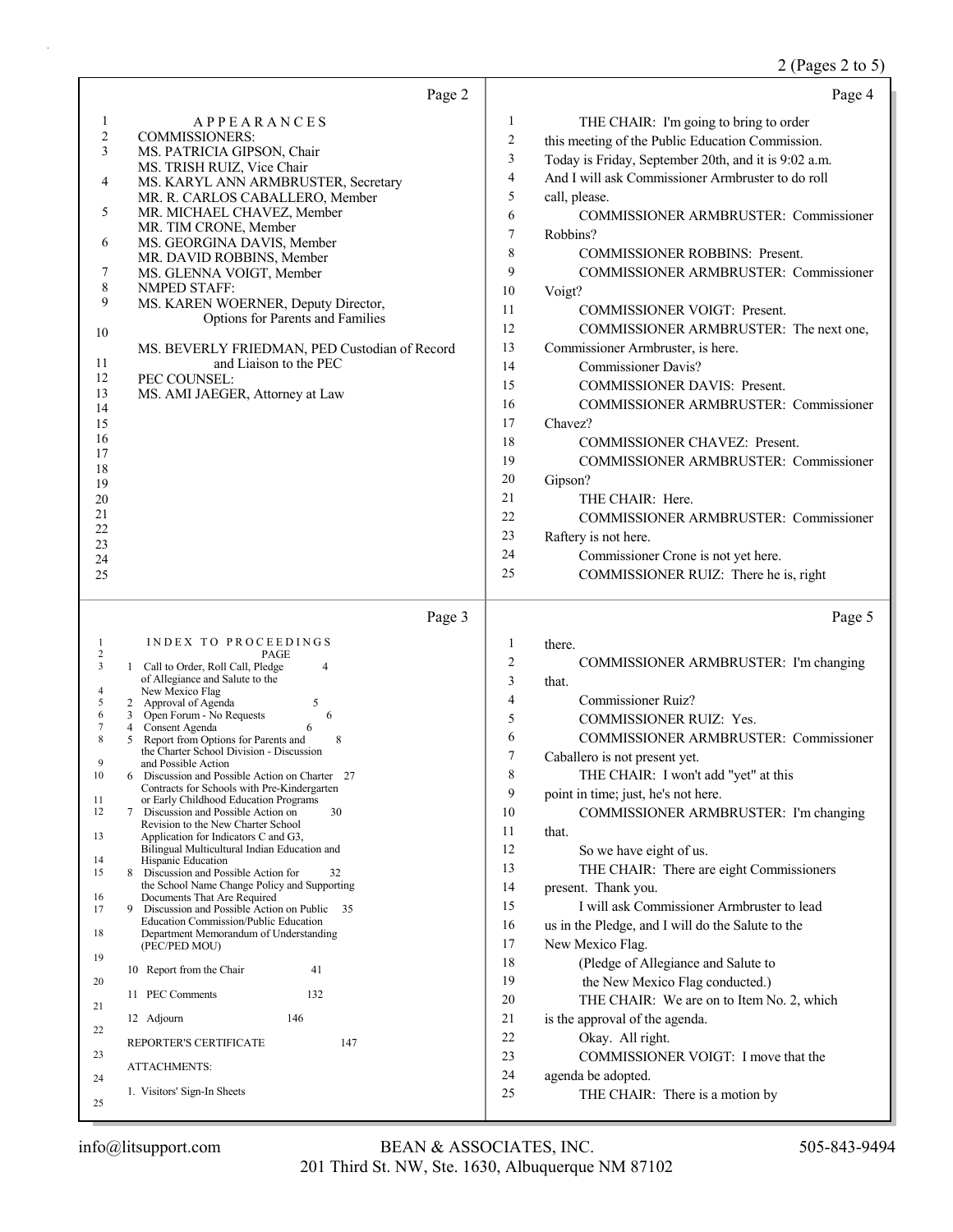|                |                                                     |                         | 3 (Pages 6 to 9)                                     |
|----------------|-----------------------------------------------------|-------------------------|------------------------------------------------------|
|                | Page 6                                              |                         | Page 8                                               |
| 1              | Commissioner Voigt.                                 | $\mathbf{1}$            | <b>COMMISSIONER ARMBRUSTER: Commissioner</b>         |
| 2              | COMMISSIONER RUIZ: Second.                          | $\overline{c}$          | Armbruster votes "Yes."                              |
| 3              | THE CHAIR: A second by Commissioner Ruiz.           | 3                       | Commissioner Voigt?                                  |
| 4              | All in favor?                                       | $\overline{4}$          | COMMISSIONER VOIGT: Yes.                             |
| 5              | (Commissioners so indicate.)                        | 5                       | <b>COMMISSIONER ARMBRUSTER: Commissioner</b>         |
| 6              | THE CHAIR: Opposed?                                 | 6                       | Robbins?                                             |
| 7              | (No response.)                                      | 7                       | <b>COMMISSIONER ROBBINS: Yes.</b>                    |
| 8              | THE CHAIR: Hearing no opposition, the               | 8                       | COMMISSIONER ARMBRUSTER: It is an                    |
| 9              | motion passes.                                      | 9                       | eight-to-zero vote. It passes.                       |
| 10             | No one signed up for public comment.                | 10                      | THE CHAIR: Hold on. Is there someone on              |
| 11             | So we are on to Item No. 4, which is the            | 11                      | the phone now?                                       |
| 12             | Consent Agenda. And I do have at least one change   | 12                      | MS. KAREN WOERNER: I just was setting it             |
| 13             | for that. And I just have to double-check.          | 13                      | up for Leslie to call in and for the report to come  |
| 14             | I am asking to remove La Tierra Montessori          | 14                      | in. My bad. She texted me, "I'm on, but I can't      |
| 15             | from the Consent Agenda and Estancia Valley         | 15                      | hear anything"; so --                                |
| 16             | Classical Academy from the Consent Agenda.          | 16                      | THE CHAIR: So the motion passed                      |
| 17             | La Tierra Montessori will go on the regular agenda  | 17                      | eight-zero. Thank you.                               |
| 18             | for today. Estancia Valley will --                  | 18                      | We are now on to Item No. 5, which is                |
| 19             | MS. KAREN WOERNER: We're waiting to get a           | 19                      | Report from Options for Parents and the Charter      |
| 20             | copy of their bylaws.                               | 20                      | School Division.                                     |
| 21             | THE CHAIR: So do you want to hold them or           | 21                      | MS. KAREN WOERNER: Good morning,                     |
| 22             | just remove them for next month?                    | 22                      | Madam Chair, Commissioners. As you know, Alan        |
| 23             | (Chair consults with counsel.)                      | 23                      | Brauer is out of town today working in other parts   |
| 24             | THE CHAIR: Okay. All right.                         | 24                      | of the state; so I'm filling in for him.             |
| 25             | COMMISSIONER RUIZ: Madam Chair?                     | 25                      | I noticed on the agenda the CSD staff                |
|                | Page 7                                              |                         | Page 9                                               |
| $\mathbf{1}$   | So I move that we approve the Consent               | $\mathbf{1}$            | hiring. As you know, we've had a lot of vacancies    |
| $\overline{c}$ | Agenda with the aforementioned changes, the removal | $\sqrt{2}$              | for quite some time. But all I can report today is   |
| 3              | of La Tierra Montessori and Estancia Valley         | 3                       | that we do have someone to fill the authorizing      |
| 4              | Classical.                                          | $\overline{\mathbf{4}}$ | administrator position who has asked for a couple of |
| 5              | COMMISSIONER DAVIS: I second that.                  | 5                       | days to make the final decision with her family; so  |
| 6              | THE CHAIR: There's a motion by                      | 6                       | to we hope to have my former position filled soon.   |
| 7              | Commissioner Ruiz, a second by Commissioner Davis.  | $\tau$                  | Also, we're working on the final steps for           |
| 8              | Any discussion?                                     | $\,$ 8 $\,$             | the training and technical assistance specialist,    |
| $\Omega$       | $(N_0$ response)                                    | $\mathbf Q$             | which was I aurel's old position. But at this point  |

|    | So I move that we approve the Consent               | 1  | hiring. As you know, we've had a lot of vacancies    |
|----|-----------------------------------------------------|----|------------------------------------------------------|
| 2  | Agenda with the aforementioned changes, the removal | 2  | for quite some time. But all I can report today is   |
| 3  | of La Tierra Montessori and Estancia Valley         | 3  | that we do have someone to fill the authorizing      |
| 4  | Classical.                                          | 4  | administrator position who has asked for a couple of |
| 5  | COMMISSIONER DAVIS: I second that.                  | 5  | days to make the final decision with her family; so  |
| 6  | THE CHAIR: There's a motion by                      | 6  | to we hope to have my former position filled soon.   |
| 7  | Commissioner Ruiz, a second by Commissioner Davis.  | 7  | Also, we're working on the final steps for           |
| 8  | Any discussion?                                     | 8  | the training and technical assistance specialist,    |
| 9  | (No response.)                                      | 9  | which was Laurel's old position. But at this point,  |
| 10 | THE CHAIR: If not, roll call, please.               | 10 | I'm not able to share the names yet; so it's not     |
| 11 | COMMISSIONER ARMBRUSTER: Commissioner               | 11 | officially done.                                     |
| 12 | Ruiz?                                               | 12 | And then the other -- the next thing on              |
| 13 | COMMISSIONER RUIZ: Yes.                             | 13 | the agenda was Charter School Program Grant. And I   |
| 14 | <b>COMMISSIONER ARMBRUSTER: Commissioner</b>        | 14 | have asked Leslie Kelly, our program grant manager,  |
| 15 | Crone?                                              | 15 | to give you an update on the applications and        |
| 16 | <b>COMMISSIONER CRONE: Yes.</b>                     | 16 | things.                                              |
| 17 | <b>COMMISSIONER ARMBRUSTER: Commissioner</b>        | 17 | And I want to recognize her for her work             |
| 18 | Gipson?                                             | 18 | on the grant project and all the work that has gone  |
| 19 | THE CHAIR: Yes.                                     | 19 | into doing that. But she is on the line.             |
| 20 | <b>COMMISSIONER ARMBRUSTER: Commissioner</b>        | 20 | Leslie, can you hear us?                             |
| 21 | Chavez?                                             | 21 | MS. LESLIE KELLY: Yeah. Can you hear me?             |
| 22 | <b>COMMISSIONER CHAVEZ: Yes.</b>                    | 22 | MS. KAREN WOERNER: Loud and clear.                   |
| 23 | COMMISSIONER ARMBRUSTER: Commissioner               | 23 | MS. LESLIE KELLY: Oh, perfect. Perfect.              |
| 24 | Davis?                                              | 24 | So, good morning, Commissioners and Chairwoman. I'm  |
| 25 | <b>COMMISSIONER DAVIS: Yes.</b>                     | 25 | just going to give everybody a brief update of the   |
|    |                                                     |    |                                                      |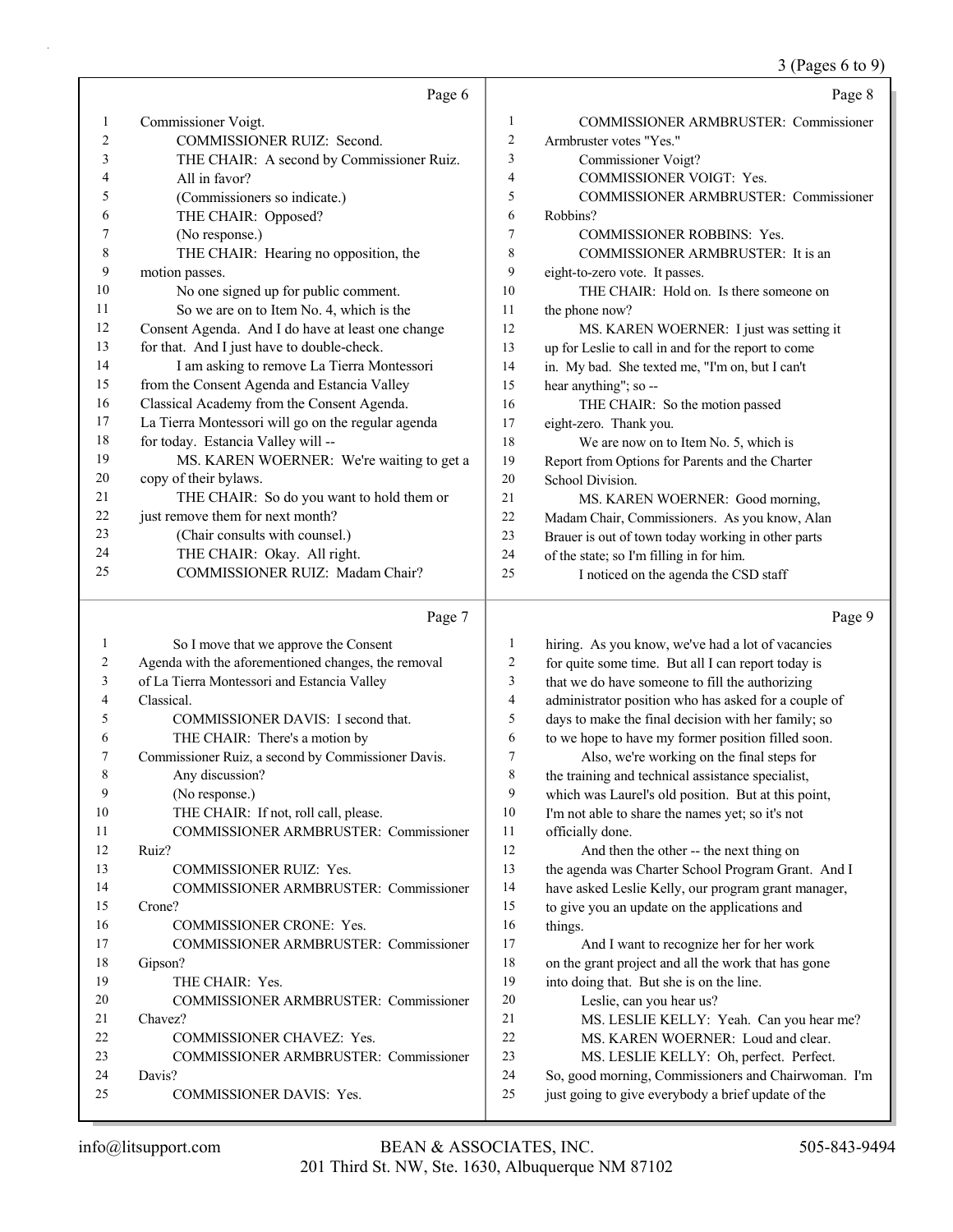4 (Pages 10 to 13)

|    | Page 10                                             |                | Page 12                                              |
|----|-----------------------------------------------------|----------------|------------------------------------------------------|
| 1  | status of the Charter School Program Grant.         | 1              | THE CHAIR: Thanks.                                   |
| 2  | I ran the 2019-'20 subgrant competition             | $\overline{c}$ | MS. KAREN WOERNER: Thank you, Leslie.                |
| 3  | advertising for new charter schools, which was      | 3              | MS. LESLIE KELLY: You're welcome. You're             |
| 4  | completed. And peer reviewers completed the         | 4              | welcome.                                             |
| 5  | reviews. There were three schools that applied:     | 5              | THE CHAIR: Okay. Do you have others?                 |
| 6  | ACES Technical, Polaris and Voz. The last two       | 6              | MS. KAREN WOERNER: I wanted to make sure             |
| 7  | schools were not authorized, so became ineligible.  | 7              | there were no questions before I moved on.           |
| 8  | ACES Technical, their application met the           | 8              | I don't have much other to report, except            |
| 9  | minimum threshold; so they are going to receive an  | 9              | I do want to note that the Center for Research in    |
| 10 | award of \$750,000 over the next three years.       | 10             | Education Outcomes, CREDO, from Stanford University, |
| 11 | And then the expansion, the growth                  | 11             | recently completed a study on charter schools in     |
| 12 | subgrant competition, the applications for those    | 12             | New Mexico. The Commission has received the link to  |
| 13 | schools were submitted on the due date of           | 13             | that. But I just wanted to document that that has    |
| 14 | September 6th and then were forwarded to the peer   | 14             | been done.                                           |
| 15 | reviewers. The peer reviewers will have completed   | 15             | As you may know, CREDO does research and             |
| 16 | reviewing those applications on October 4th.        | 16             | provides reports with the goal of trying to improve  |
| 17 | I can tell you there was ten schools that           | 17             | public education. And there was an agreement to do   |
| 18 | applied for the funding. And I can list them off if | 18             | a study of the charter schools. Apparently, they     |
| 19 | you're interested in hearing which schools applied. | 19             | hadn't done one -- they had done one in 2009.        |
| 20 | MS. KAREN WOERNER: Madam Chair is nodding           | 20             | And this one shows improvement in our                |
| 21 | her head. Yes, please do.                           | 21             | charter school sector from that time. It does show   |
| 22 | MS. LESLIE KELLY: Okay. Perfect. So                 | 22             | that in terms of academic performance, reading and   |
| 23 | Data Charter, which is an APS school. South Valley  | 23             | math, that our State charter schools in general are  |
| 24 | Prep. New Mexico International School. Albuquerque  | 24             | on par with the traditional public schools.          |
| 25 | Sign Language Academy. Turquoise Trail Charter.     | 25             | And the one negative I would say in that             |
|    | Page 11                                             |                | Page 13                                              |
| 1  | Sidney Gutierrez Middle College Charter.            | 1              | report was really around virtual charter schools and |

| 1  | Sidney Gutierrez Middle College Charter.            | 1              | report was really around virtual charter schools and |
|----|-----------------------------------------------------|----------------|------------------------------------------------------|
| 2  | Estancia Valley Classical. Albuquerque Charter      | $\overline{c}$ | that their performance is not as adequate as         |
| 3  | Academy. And New Mexico School for the Arts.        | 3              | traditional public schools and affects the overall   |
| 4  | MS. KAREN WOERNER: And, Leslie, would you           | 4              | standing of our charter school sector.               |
| 5  | e-mail that to me later so we can forward the list  | 5              | But overall, it was a pretty positive                |
| 6  | to the Commissioners? They were writing, but then   | 6              | report and I would encourage you to read it. It's    |
| 7  | so they have it.                                    | 7              | pretty lengthy; but I wanted to summarize it and     |
| 8  | MS. LESLIE KELLY: Yes, I will. And I'm              | 8              | share it publicly.                                   |
| 9  | just adding one more note, and then I'll forward it | 9              | As for governing board concerns, we don't            |
| 10 | to you.                                             | 10             | have any. Those two schools that are listed on your  |
| 11 | MS. KAREN WOERNER: Thank you.                       | 11             | agenda have actually submitted all the               |
| 12 | MS. LESLIE KELLY: The other bit of                  | 12             | documentation.                                       |
| 13 | information that I have is yesterday I received an  | 13             | THE CHAIR: La Tierra Montessori goes                 |
| 14 | e-mail from the U.S. Department of Ed grant manager | 14             | under that.                                          |
| 15 | that our funding for 2019-'20 has been approved.    | 15             | MS. KAREN WOERNER: My bad. The La Tierra             |
| 16 | It's in the G-5 system. They were closed down       | 16             | Montessori that was removed from the Consent Agenda  |
| 17 | yesterday. So I just need to go in and approve      | 17             | appears here, and then the Estancia Valley, if you   |
| 18 | that. So the money going forward has been approved  | 18             | need to discuss them as well. So -- shall I pause?   |
| 19 | for Year 3 of this grant.                           | 19             | (Chair consults with PEC counsel).                   |
| 20 | I can't tell you the dollar amount, but --          | 20             | MS. KAREN WOERNER: So Aldo Leopold and               |
| 21 | because I can't get in there yet because they were  | 21             | Albuquerque Collegiate are no longer a concern.      |
| 22 | closed down for maintenance. But I will make sure   | 22             | Evidence has been submitted for those two.           |
| 23 | that that information is noted.                     | 23             | Did you want me to stop there?                       |
| 24 | THE CHAIR: Okay. Thank you so much.                 | 24             | THE CHAIR: Let's take a -- I asked for               |
| 25 | MS. LESLIE KELLY: And that's it.                    | 25             | La Tierra Montessori to be removed from the consent  |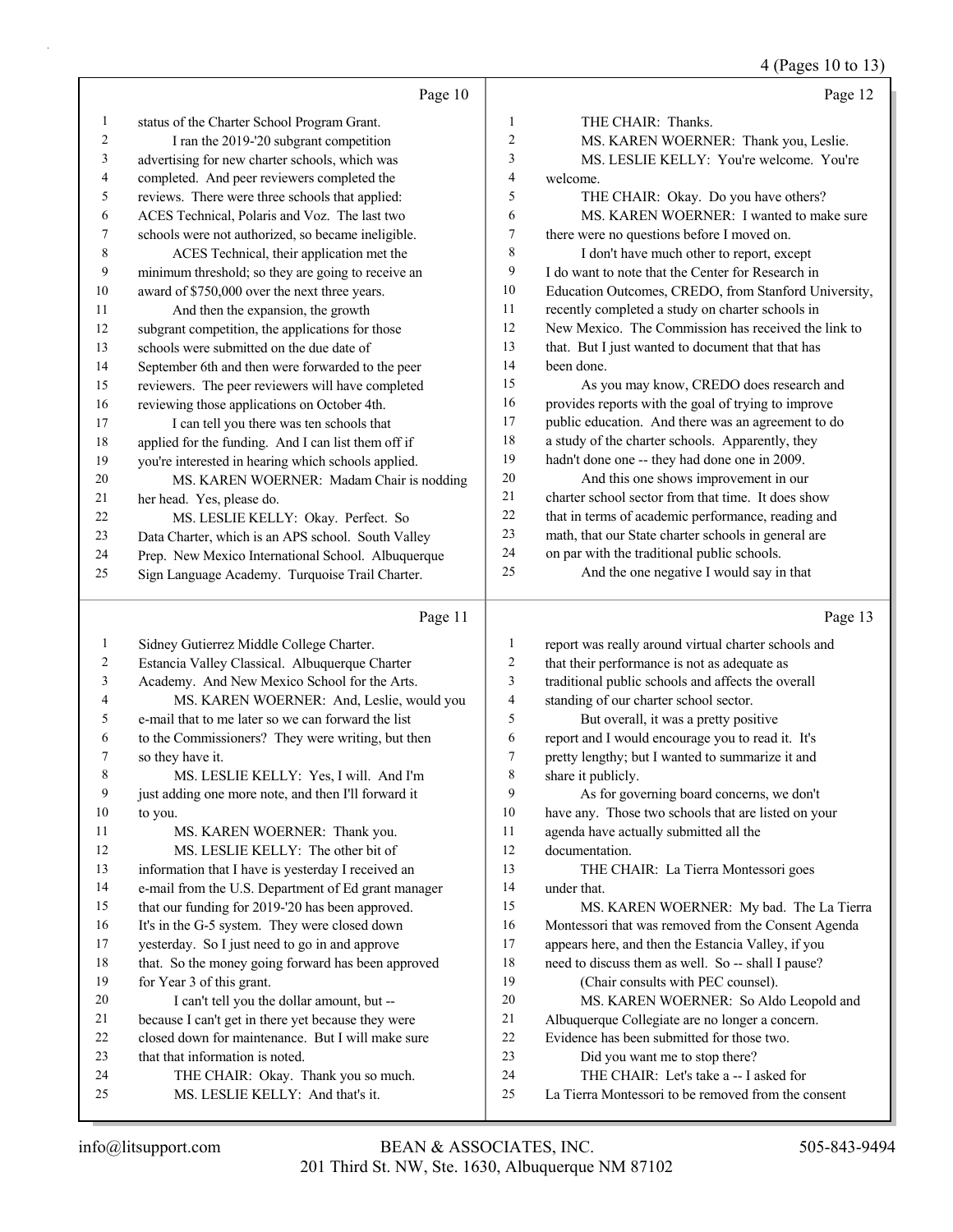#### 5 (Pages 14 to 17)

|    | Page 14                                              |                | Page 16                                              |
|----|------------------------------------------------------|----------------|------------------------------------------------------|
| 1  | agenda, because when I looked at the consent agenda, | 1              | things going on in the school; so that my            |
| 2  | there was the notation that there was only three     | $\overline{c}$ | recommendation at this point in time is that a       |
| 3  | board members seated. So that is concerning on a     | 3              | Letter of Concern be sent to the school.             |
| 4  | number of levels.                                    | 4              | They will have the appropriate time to               |
| 5  | First and foremost, there -- and I'll get            | 5              | respond to it. That response would come in prior to  |
| 6  | to that. First and foremost, their contract that     | 6              | our October meeting, so that we would be able to do  |
| 7  | they sign with us stipulates that they will not fall | 7              | some further investigation, look at their response   |
| 8  | below five. There's -- we've always been guided by   | 8              | to the Letter of Concern and determine -- of course, |
| 9  | the fact that if they fell below five, they lost     | 9              | with the Letter of Concern, they have every right to |
| 10 | their Board of Finance status.                       | 10             | come up before us, anyway. But it may have to be     |
| 11 | We're not at a point where we're looking             | 11             | based on whatever new information that we get that   |
| 12 | to have Budget swoop in and take over their          | 12             | we're going to ask them to come up, regardless.      |
| 13 | finances. But it is concerning as to whether they    | 13             | So that I will -- I move that the Public             |
| 14 | can actually pay bills with only three seated.       | 14             | Education Commission send a Letter of Concern        |
| 15 | So that was worrisome.                               | 15             | regarding governing council -- oh, do you have it    |
| 16 | In addition, since I had that conversation           | 16             | here? Thank you. It's all good.                      |
| 17 | about do they really have three, I think there's     | 17             | I move -- I move that the Public Education           |
| 18 | additional information that's come in regarding that | 18             | Commission send a Letter of Concern to La Tierra     |
| 19 | governing board that makes it even more concerning.  | 19             | Montessori School of the Arts and Sciences due to    |
| 20 | MS. KAREN WOERNER: Oh, I'm sorry. I was              | 20             | its failure to comply with the material term of its  |
| 21 | just making sure that I had this phone thing here.   | 21             | charter by failing to maintain at least five         |
| 22 | So on Monday -- Tuesday, I believe -- this           | 22             | governing board members and to timely replace board  |
| 23 | week -- I received an e-mail -- so earlier this      | 23             | members who have resigned.                           |
| 24 | week, I received an e-mail directly from a governing | 24             | COMMISSIONER VOIGT: I'll second.                     |
| 25 | board member on La Tierra's board, one of the        | 25             | COMMISSIONER ARMBRUSTER: I have a                    |
|    | Page 15                                              |                | Page 17                                              |

|--|

 remaining three, who is submitting a letter of resignation effective immediately. It went to the school as well. So that would put them down to two members. 5 And in that letter, e-mail, it did mention that at least one of the other governing board members intended to resign in the near future. That would be the president. And she assured me that she was intending to resign effective November 1st. 10 But that may not happen now that they're scrambling to try to resolve their problems. But I 12 just wanted to let you know that's the information I received this week. 14 Of course, the school doesn't have to report that -- they have 30 days to submit their 16 information to us. But it is something we are aware of and wanted to share with you. 18 THE CHAIR: Could the record also reflect that Commissioner Caballero is now present? 20 (Record so reflects.) 21 THE CHAIR: So, thank you. So it becomes even more concerning as to what's happening at the school, because I think we all know that when the governing board starts to become this erratic, that it is often an indicator that there may be other question, Madam Chair. 2 THE CHAIR: The motion goes through; then we can have a discussion. 4 COMMISSIONER VOIGT: Second. 5 COMMISSIONER ARMBRUSTER: Thank you, Madam Chair. When did their 30 days start? 7 THE CHAIR: The 30 days starts when we get the notice. 9 MS. KAREN WOERNER: The 30 days to notify the Commission starts when the board member submits their letter of resignation. So technically, that doesn't normally come to us directly; but in this case, it did. But it starts that day that they submit the resignation -- 15 THE CHAIR: The problem is -- 16 MS. KAREN WOERNER: -- to submit the documentation. 18 THE CHAIR: And let me just add, the problem is normally, they've got five members. So that if a number six or a number seven or a number five resigns, but at the same time, the -- the addition comes in, they haven't lost. 23 But for them to get those additional days, which aren't automatic -- but for a school, when they fall below five, to get the automatic days,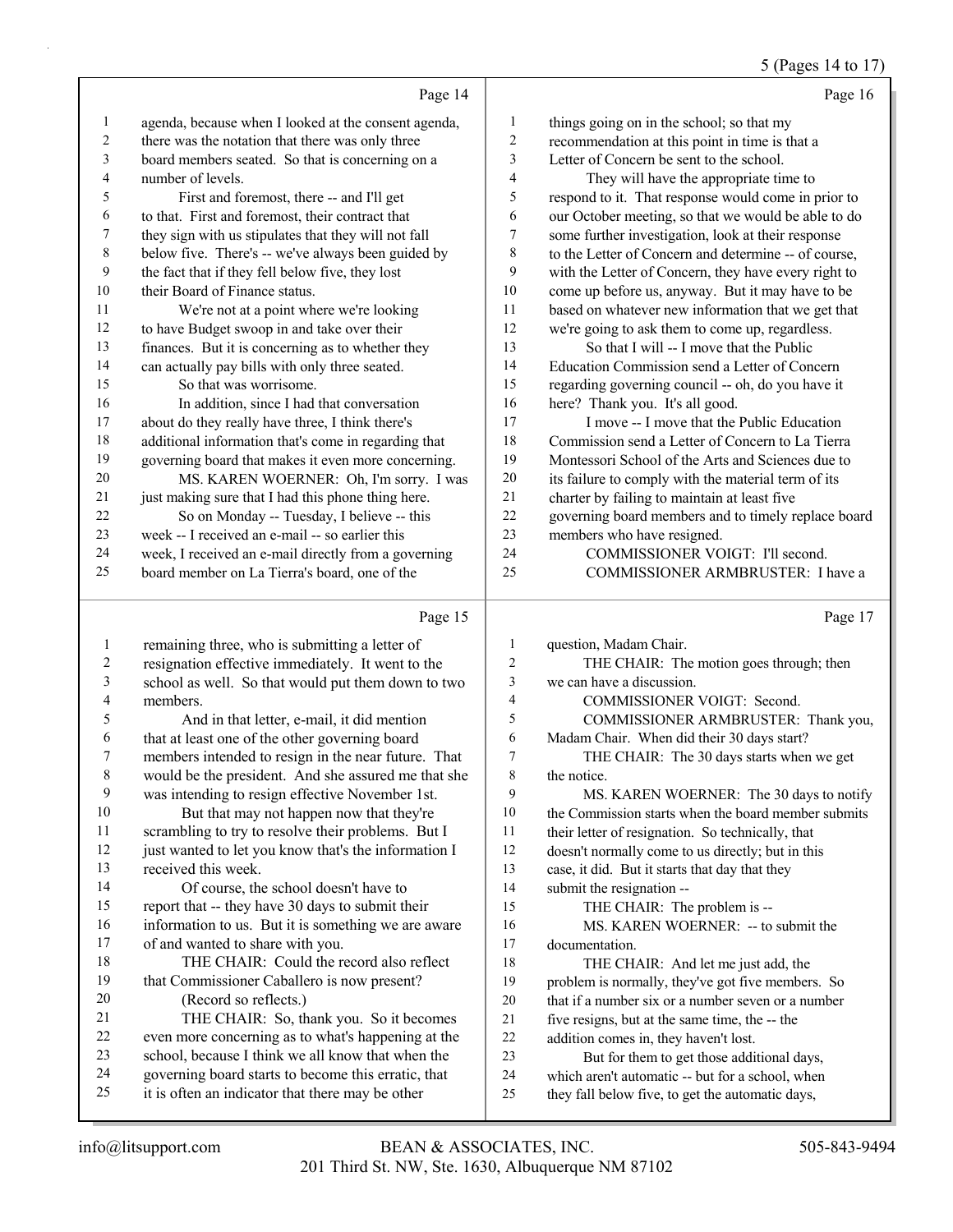6 (Pages 18 to 21)

|    |                                                    |                | 6 (Pages 18 to 21)                                  |
|----|----------------------------------------------------|----------------|-----------------------------------------------------|
|    | Page 18                                            |                | Page 20                                             |
| 1  | that's giving them too much time where they don't  | 1              | look at.                                            |
| 2  | have a board of five seated.                       | 2              | So I need a roll-call vote.                         |
| 3  | So that's something that we have to look           | 3              | COMMISSIONER ARMBRUSTER: Fine.                      |
| 4  | at, you know, because we've always agreed that,    | 4              | Karyl Ann votes "For."                              |
| 5  | yeah, the schools can have, automatically, that    | 5              | Commissioner Robbins?                               |
| 6  | additional day. But I think we have to look at     | 6              | COMMISSIONER ROBBINS: Yes.                          |
| 7  | there has to be an exception. If they're falling   | 7              | COMMISSIONER ARMBRUSTER: Commissioner               |
| 8  | below five, they don't get granted that automatic  | 8              | Caballero?                                          |
| 9  | extension.                                         | 9              | COMMISSIONER CABALLERO: Yes.                        |
| 10 | COMMISSIONER ARMBRUSTER: And the other             | 10             | COMMISSIONER ARMBRUSTER: Commissioner               |
| 11 | question I had for the Deputy Director --          | 11             | Davis?                                              |
| 12 | MS. KAREN WOERNER: Yes, ma'am.                     | 12             | COMMISSIONER DAVIS: Yes.                            |
| 13 | COMMISSIONER ARMBRUSTER: How many                  | 13             | COMMISSIONER ARMBRUSTER: Commissioner               |
| 14 | students do they have? Do you know that? Don't go  | 14             | Voigt?                                              |
| 15 | looking. If you happen to know it.                 | 15             | COMMISSIONER VOIGT: Yes.                            |
| 16 | MS. KAREN WOERNER: I don't know off the            | 16             | COMMISSIONER ARMBRUSTER: Commissioner--             |
| 17 | top of my head, but I can quickly find out.        | 17             | Commissioner Chavez? I couldn't find --             |
| 18 | COMMISSIONER ARMBRUSTER: I just was                | 18             | COMMISSIONER CHAVEZ: Yes.                           |
| 19 | curious.                                           | 19             | <b>COMMISSIONER ARMBRUSTER: Commissioner</b>        |
| 20 | THE CHAIR: I don't care how you vote.              | 20             | Ruiz?                                               |
| 21 | COMMISSIONER ARMBRUSTER: I just wanted --          | 21             | <b>COMMISSIONER RUIZ: Yes.</b>                      |
| 22 | I was just curious how the school was doing as a   | 22             | COMMISSIONER ARMBRUSTER: Commissioner               |
| 23 | whole.                                             | 23             | Crone?                                              |
| 24 | THE CHAIR: I never assume because someone          | 24             | <b>COMMISSIONER CRONE: Yes.</b>                     |
| 25 | has a question, they're not supporting the motion. | 25             | COMMISSIONER ARMBRUSTER: Commissioner               |
|    | Page 19                                            |                | Page 21                                             |
| 1  | I -- you know, your vote is your vote. But, you    | 1              | Gipson?                                             |
| 2  | know, I'm glad you brought that first point up,    | 2              | THE CHAIR: Yes.                                     |
| 3  | because it is something that we have to look at,   | 3              | COMMISSIONER ARMBRUSTER: That's a                   |
| 4  | whether we have to adopt a policy to -- to address | 4              | nine-to-zero vote. The motion passes.               |
| 5  | that so that schools that don't -- that fall below | 5              | MS. KAREN WOERNER: Commissioner                     |
| 6  | the five, they don't get that automatic extension. | 6              | Armbruster, I'm sorry for the delay. They have      |
|    | MS. AMI JAEGER: Yeah. I think we should            | $\overline{7}$ | 70 students in grades K through 6. Yes. K through   |
| 8  | look at our policies. But I think because they're  | 8              | 6. 70.                                              |
| 9  | out of statutory compliance as well as not being   | 9              | MS. AMI JAEGER: Seven zero?                         |
| 10 | compliant with the material provision in their     | 10             | THE CHAIR: Yes. Seven zero.                         |
| 11 | contract, as well as jeopardizing their Board of   | 11             | So I also asked for EVCA to be removed off          |
| 12 | Finance certification, that it should not be       | 12             | the consent agenda. I'm not really clear as to what |
| 13 | automatic. They have to take care of that.         | 13             | the change really is that they're making. Because   |
| 14 | But we need to take care of it to make it          | 14             | the change says that they've made a change to their |
| 15 | clear.                                             | 15             | bylaws to change the qualifications for a board     |
| 16 | THE CHAIR: Yes. So that it's clearer for           | 16             | member.                                             |
| 17 | staff, so that they can, you know -- they can send | 17             | But Dylan brought down their bylaws, and I          |

18 them that notice automatically that, "Sorry, you don't -- you don't get the -- the additional days. 21 And we can figure out what we want to determine is a reasonable amount of time to give them. But it shouldn't be, you know, 48 hours, you know, something like -- it's not going to be a lot 17 But Dylan brought down their bylaws, and I don't see, in the bylaws, qualifications listed. So I don't know what -- what those changes are. So I think we need to get some clarity on that and see whether it's something that we need to look further at, or if they can just be put on the consent agenda for October.

24 But I -- you know, I looked through these 25 bylaws quickly, and I don't see qualifications

20 You've got to fill this."

25 of time. But that's something that we do have to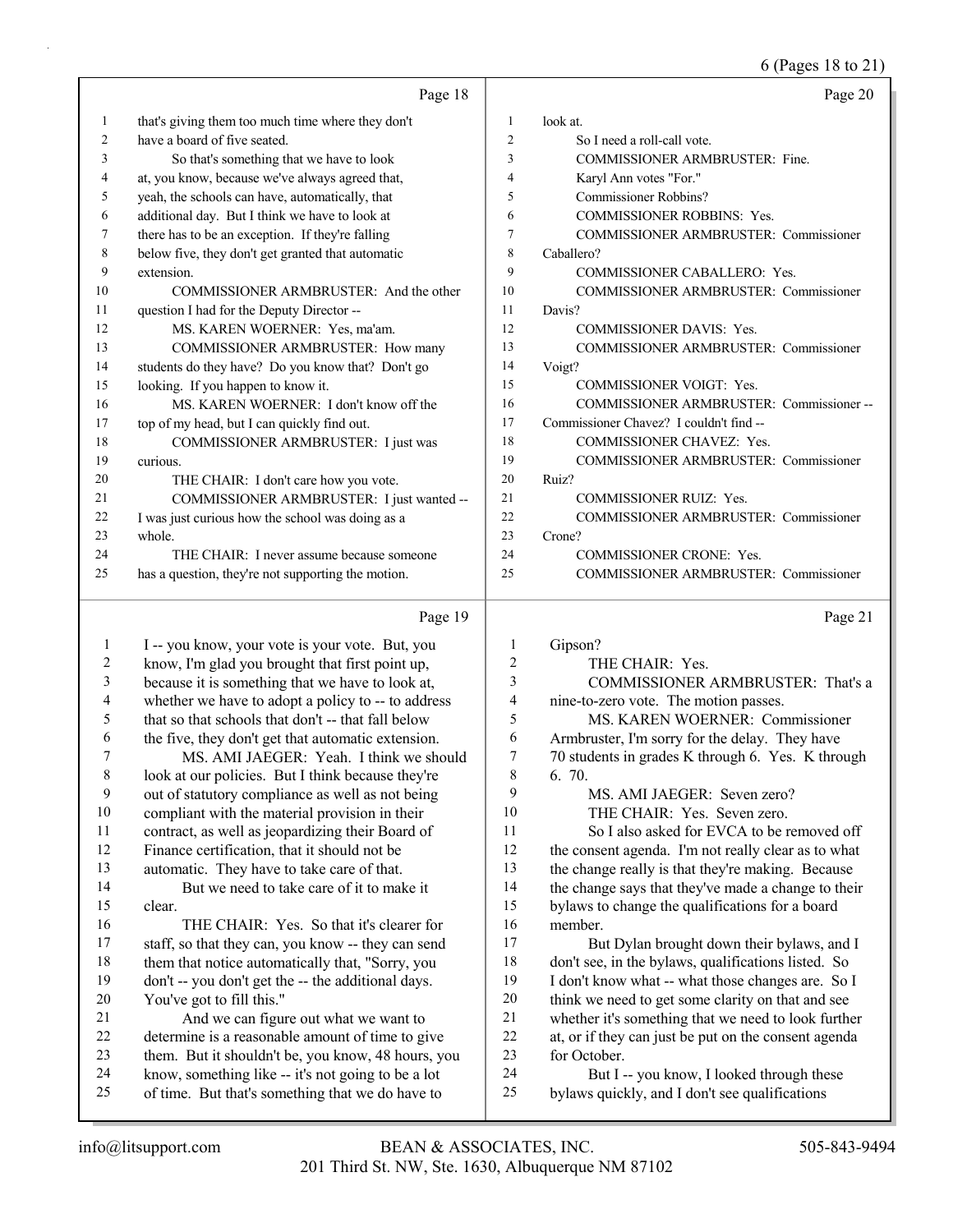# 7 (Pages 22 to 25)

|    | Page 22                                              |    | Page 24                                              |
|----|------------------------------------------------------|----|------------------------------------------------------|
| 1  | listed. So I'm unclear as to where exactly that      | 1  | Under his leadership, the school now has,            |
| 2  | change is in their bylaws.                           | 2  | for the first time, a regular social-emotional       |
| 3  | MS. KAREN WOERNER: Okay. We will follow              | 3  | learning program, a healthy living program called    |
| 4  | up and prepare that for -- I assume, then, we would  | 4  | "Taos Alive," and two music classes, both guitar and |
| 5  | just follow up and prepare it for October, put it on | 5  | violin.                                              |
| 6  | the consent agenda, and if we have additional        | 6  | Their commitment is to teaching the whole            |
| 7  | problems, we'll let you know.                        | 7  | student and the strong emphasis on each individual's |
| 8  | THE CHAIR: Right. Right. I appreciate                | 8  | relationship with their natural environment.         |
| 9  | that. Thanks. Okay.                                  | 9  | As you well know, their focus is on                  |
| 10 | MS. KAREN WOERNER: One question on the               | 10 | Expeditionary Learning and outdoor learning          |
| 11 | La Tierra. I know -- I understand about the Letter   | 11 | activities. And that presents some challenges in     |
| 12 | of Concern. Are you -- are we putting this on the    | 12 | rural schools trying to recruit teachers. To do      |
| 13 | agenda for the bylaw change? Or can we approve that  | 13 | that type of learning is a challenge for the school; |
| 14 | today? Or is that going on October's agenda as       | 14 | but they obviously are doing a really good job.      |
| 15 | well? So -- the bylaw change that they submitted.    | 15 | Mr. Richert did send me a message that --            |
| 16 | THE CHAIR: That's --                                 | 16 | and I just want to read and share with you, because  |
| 17 | MS. KAREN WOERNER: All for October?                  | 17 | he couldn't be here.                                 |
| 18 | THE CHAIR: Yes. Yeah.                                | 18 | He says, "Thanks for thinking of Roots $\&$          |
| 19 | MS. KAREN WOERNER: Okay.                             | 19 | Wings and our work in this little nook of the state. |
| 20 | So the next section is the highlights and            | 20 | It is much appreciated. Because we are so small, I   |
| 21 | appreciations. And though the schools were not       | 21 | try not to miss school days unless absolutely        |
| 22 | listed, I did contact both schools and let them      | 22 | required. Every day counts. Please give my regards   |
| 23 | know. I don't see the schools here.                  | 23 | to PEC members and thanks for noting our efforts."   |
| 24 | But I would first like to just recognize             | 24 | And then the second --                               |
| 25 | Roots & Wings. They recently -- Bellwether           | 25 | COMMISSIONER VOIGT: A quick question                 |
|    | Page 23                                              |    | Page 25                                              |
|    | $\mathbf{C}$<br>$T1$ $T2$                            |    | $1 \cdot R \cdot R$<br>T <sub>1</sub>                |

| 1  | Education Partners out of Washington, D.C., selected | 1  | about Roots & Wings. Thank you. How long has that    |
|----|------------------------------------------------------|----|------------------------------------------------------|
| 2  | Roots & Wings out of hundreds of rural charters      | 2  | school been around?                                  |
| 3  | nationally for a case study.                         | 3  | MS. KAREN WOERNER: Twenty years, I                   |
| 4  | A team of three visited the school                   | 4  | believe?                                             |
| 5  | apparently last February for three days. The         | 5  | COMMISSIONER VOIGT: I remember when it               |
| 6  | Bellwether report was recently released. Roots &     | 6  | first opened, it was really progressive for its      |
| 7  | Wings was one of the featured four schools in the    | 7  | time.                                                |
| 8  | document.                                            | 8  | MS. KAREN WOERNER: They were 15 years                |
| 9  | The case study report is available online.           | 9  | with the Questa School District, but since then have |
| 10 | If it has not been sent to the Commission, I will    | 10 | been with the PEC, I believe.                        |
| 11 | make sure it is. But I just wanted to highlight a    | 11 | THE CHAIR: They struggled a little bit,              |
| 12 | couple of things in the support.                     | 12 | because they were an Expeditionary school.           |
| 13 | Roots & Wings, it states here, has                   | 13 | COMMISSIONER VOIGT: Right.                           |
| 14 | outperformed district and statewide averages since   | 14 | THE CHAIR: But then that program is very             |
| 15 | 2014 with one year exception, when they -- the board | 15 | expensive. And they actually had someone that was    |
| 16 | transitioned authorizers, and they made some         | 16 | working with their school that just happened to be   |
| 17 | adjustments to their academic model. That was when   | 17 | an Expeditionary trainer. So that was just fabulous  |
| 18 | they came to you-all.                                | 18 | for the school. And that helped them. They           |
| 19 | And they also -- Roots & Wings'                      | 19 | transitioned away from being an Expeditionary school |
| 20 | economically disadvantaged students and students     | 20 | to being -- to using the Expeditionary model without |
| 21 | with disabilities outperformed the district and      | 21 | having to pay for the funding, because they had that |
| 22 | statewide averages also.                             | 22 | support from that woman to help them really create   |
| 23 | Another thing at the end here is the new             | 23 | that foundation so that they could stay true to that |
| 24 | head administrator there, Mark -- I don't know how   | 24 | mission but not have to spend the -- all the money   |
| 25 | to pronounce his last name -- Richert, I think.      | 25 | that went to Expeditionary.                          |
|    |                                                      |    |                                                      |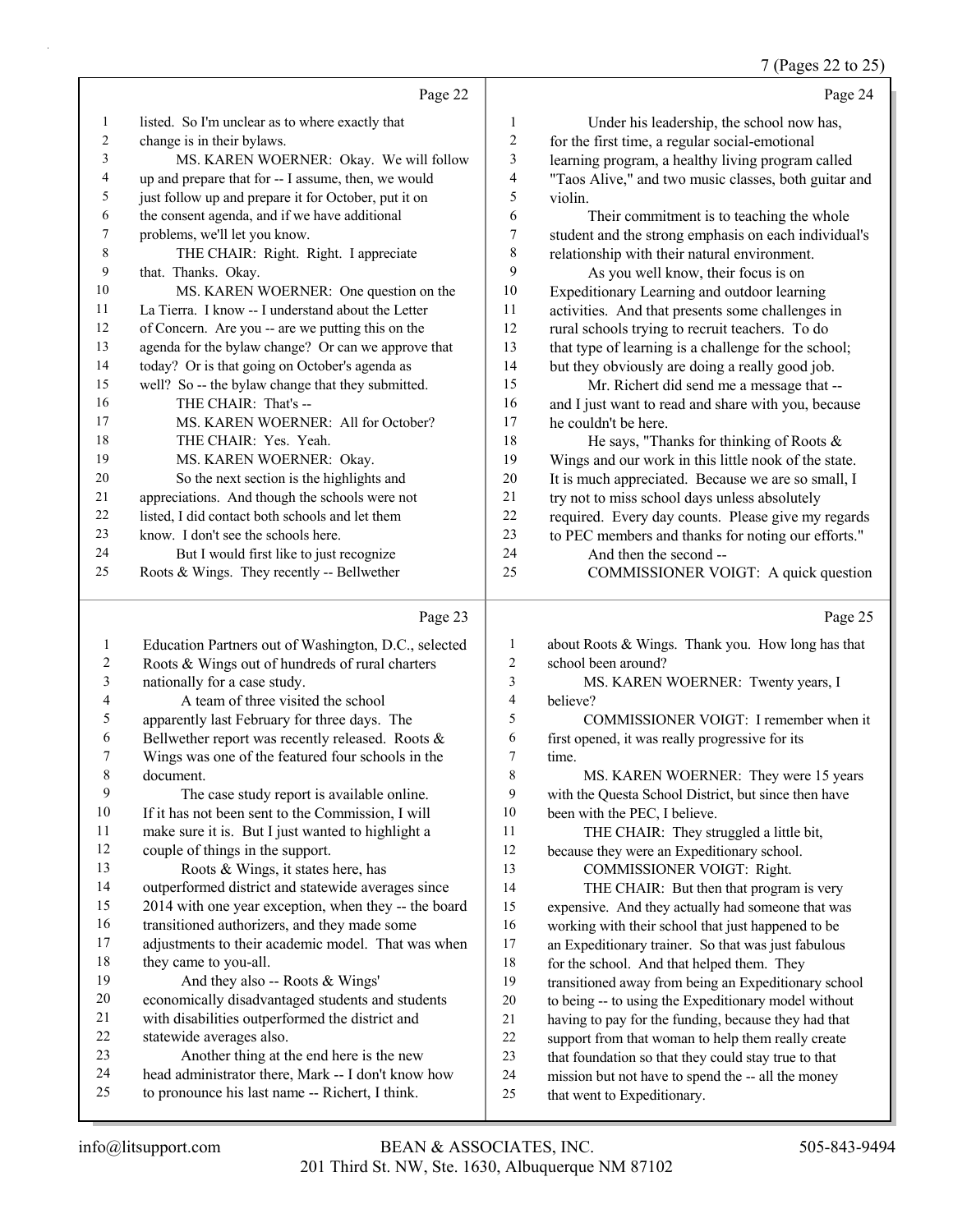#### 8 (Pages 26 to 29)

|    | Page 26                                              |                | Page 28                                              |
|----|------------------------------------------------------|----------------|------------------------------------------------------|
| 1  | So it's always interesting to -- because             | 1              | this is a one-year -- we need the notification and   |
| 2  | they are like "The little school that could."        | $\overline{c}$ | the information to populate into their contracts to  |
| 3  | COMMISSIONER VOIGT: They are. I remember             | 3              | identify the pre-K programs that the State gave the  |
| 4  | when they were starting to gain traction. And they   | $\overline{4}$ | planning year grants for, so that this just keeps us |
| 5  | have a great success story.                          | 5              | and the CSD staff all in the loop about who has      |
| 6  | THE CHAIR: It is. And they've -- you                 | 6              | what.                                                |
| 7  | know, it's -- as small -- they're rural. So the      | 7              | And in October, we're planning, on the               |
| 8  | small-school-size adjustment doesn't affect them.    | 8              | work session, digging into what do we need to do in  |
| 9  | But the small school size, period, does absolutely   | 9              | regards to our contracts, the pre-K programs going   |
| 10 | affect them, because it's very challenging to try to | 10             | forward.                                             |
| 11 | keep a school small and alive with the budget        | 11             | So there was -- we made a change to this             |
| 12 | constraints that you have.                           | 12             | yesterday. But this reflects -- did we make a        |
| 13 | So it's -- I always like to hear that                | 13             | change to it?                                        |
| 14 | they're still able to do it. Thank you.              | 14             | COMMISSIONER VOIGT: Under Section 3.                 |
| 15 | MS. KAREN WOERNER: Thank you.                        | 15             | THE CHAIR: And the change is reflected               |
| 16 | And the second school we wanted to                   | 16             | there.                                               |
| 17 | acknowledge has also been recognized in a national   | 17             | COMMISSIONER VOIGT: Uh-huh.                          |
| 18 | report. That is Taos Academy. They are one of the    | 18             | THE CHAIR: So any comments? Otherwise,               |
| 19 | schools featured by the Clayton Christensen          | 19             | I'll entertain a motion.                             |
| 20 | Institute as leading innovation in our nation.       | 20             | COMMISSIONER CABALLERO: So move.                     |
| 21 | The school was recognized for its efforts            | 21             | COMMISSIONER CRONE: Second.                          |
| 22 | in personalized learning and striving to teach the   | 22             | THE CHAIR: We have -- do we have the                 |
| 23 | whole student. And the Christensen Institute was,    | 23             | motion?                                              |
| 24 | and still is, one of the key organizations bringing  | 24             | COMMISSIONER CABALLERO: Let me read the              |
| 25 | attention to the promise of the blended learning     | 25             | motion. No. 6. Thank you.                            |
|    | Page 27                                              |                | Page 29                                              |
| 1  | model with an online but in-house also. And without  | 1              | I move that the Public Education                     |
| 2  | schools doing something different, we don't have any | 2              | Commission adopt a charter contract change for       |
| 3  | models for effective change.                         | 3              | schools with pre-kindergarten or early childhood     |
| 4  | So they're really proud of being featured            | $\overline{4}$ | education program.                                   |
| 5  | in this article. It's called The Canopy Project,     | 5              | COMMISSIONER ROBBINS: Second.                        |
| 6  | and I will be sure to send that out to you as well.  | 6              | THE CHAIR: There's a motion by                       |
| 7  | Traci Filiss, their head administrator, was planning | 7              | Commissioner Caballero; there's a second by          |
| 8  | to be here; but she's probably busy running her      | 8              | Commissioner Robbins.                                |
| 9  | school and is not here today. But I just wanted to   | 9              | Any discussion?                                      |
| 10 | acknowledge their success with blended learning and  | 10             | (No response.)                                       |
| 11 | their national recognition.                          | 11             | THE CHAIR: Hearing none, roll call,                  |
| 12 | COMMISSIONER VOIGT: Super.                           | 12             | please.                                              |
| 13 | THE CHAIR: Okay. Thank you so much.                  | 13             | <b>COMMISSIONER ARMBRUSTER: Commissioner</b>         |
| 14 | We are -- you don't have anything else, do           | 14             | Crone?                                               |

14 We are -- you don't have anything else, do 15 you, before I move on? 16 MS. KAREN WOERNER: No, ma'am. Thank you. 17 THE CHAIR: Okay. Thanks. 18 We are on to Item No. 6, which is 19 Discussion and Possible Action on the Charter 20 Contracts for Schools with Pre-Kindergarten or Early 21 Childhood Education Programs. 22 And just to remind Commissioners, those 23 are -- at the work session yesterday, we did work on 24 this. And this is only pertaining to the schools

25 that have an existing program. So this is a one --

17 Ruiz?

20 Gipson?

15 COMMISSIONER CRONE: Yes.

18 COMMISSIONER RUIZ: Yes.

25 COMMISSIONER ROBBINS: Yes.

21 THE CHAIR: Yes.

23 Armbruster votes "Yes." 24 Commissioner Robbins?

16 COMMISSIONER ARMBRUSTER: Commissioner

19 COMMISSIONER ARMBRUSTER: Commissioner

22 COMMISSIONER ARMBRUSTER: Commissioner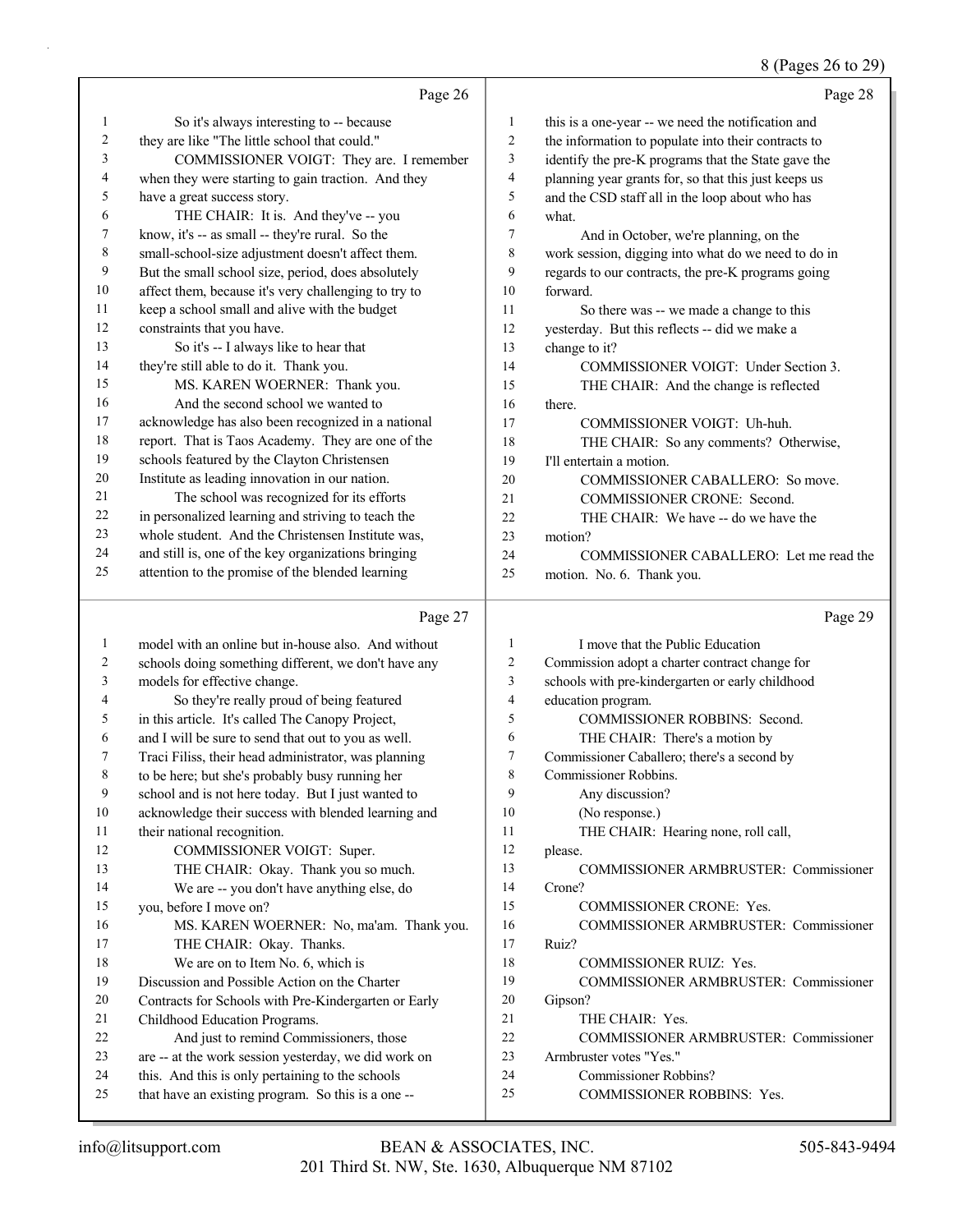9 (Pages 30 to 33)

|    | Page 30                                             |    | Page 32                                            |
|----|-----------------------------------------------------|----|----------------------------------------------------|
|    | <b>COMMISSIONER ARMBRUSTER: Commissioner</b>        | 1  | <b>COMMISSIONER ARMBRUSTER: Commissioner</b>       |
| 2  | Caballero?                                          | 2  | Crone?                                             |
| 3  | <b>COMMISSIONER CABALLERO: Yes.</b>                 | 3  | <b>COMMISSIONER CRONE: Yes.</b>                    |
| 4  | COMMISSIONER ARMBRUSTER: Commissioner               | 4  | <b>COMMISSIONER ARMBRUSTER: Commissioner</b>       |
| 5  | Chavez?                                             | 5  | Caballero?                                         |
| 6  | <b>COMMISSIONER CHAVEZ: Yes.</b>                    | 6  | COMMISSIONER CABALLERO: Yes.                       |
|    | <b>COMMISSIONER ARMBRUSTER: Commissioner</b>        | 7  | <b>COMMISSIONER ARMBRUSTER: Commissioner</b>       |
| 8  | Davis?                                              | 8  | Robbins?                                           |
| 9  | <b>COMMISSIONER DAVIS: Yes.</b>                     | 9  | <b>COMMISSIONER ROBBINS: Yes.</b>                  |
| 10 | COMMISSIONER ARMBRUSTER: Commissioner               | 10 | COMMISSIONER ARMBRUSTER: Commissioner              |
| 11 | Voigt?                                              | 11 | Armbruster votes "Yes."                            |
| 12 | <b>COMMISSIONER VOIGT: Yes.</b>                     | 12 | Commissioner Davis?                                |
| 13 | COMMISSIONER ARMBRUSTER: Nine-to-zero               | 13 | <b>COMMISSIONER DAVIS: Yes.</b>                    |
| 14 | vote. Motion passes.                                | 14 | COMMISSIONER ARMBRUSTER: Commissioner              |
| 15 | THE CHAIR: Motion passes, nine-zero.                | 15 | Gipson?                                            |
| 16 | Thank you.                                          | 16 | THE CHAIR: Yes.                                    |
| 17 | We are on to Item No. 7, which is                   | 17 | <b>COMMISSIONER ARMBRUSTER: Commissioner</b>       |
| 18 | Discussion and Possible Action on Revision to the   | 18 | Ruiz?                                              |
| 19 | New Charter School Application for Indicators C and | 19 | <b>COMMISSIONER RUIZ: Yes.</b>                     |
| 20 | G3, Bilingual Multicultural Indian Education and    | 20 | <b>COMMISSIONER ARMBRUSTER: It's</b>               |
| 21 | Hispanic Education.                                 | 21 | nine-to-zero. Motion passes.                       |
| 22 | And I want to thank the CSD staff, because          | 22 | THE CHAIR: We are now on to Item No. 8,            |
| 23 | they did get in touch with the -- that bureau. And  | 23 | which is Discussion and Possible Action for the    |
| 24 | the bureau made recommendations as to how the new   | 24 | School Name Change Policy and Supporting Documents |
| 25 | application should be changed.                      | 25 | That Are Required.                                 |
|    |                                                     |    |                                                    |

#### Page 31

|    | Page 31                                             |                | Page 33                                              |
|----|-----------------------------------------------------|----------------|------------------------------------------------------|
|    | And we spent some time yesterday looking            | 1              | And I want to thank the Deputy Director              |
| 2  | at it. And we adopted, for the most part, all of    | $\overline{2}$ | for bringing this to our attention, because we don't |
| 3  | those changes. The only thing we really didn't      | 3              | have school name changes a lot. But it was brought   |
| 4  | adopt was the identification of the NMAC in there.  | 4              | to CSD staff's attention that there's some federal,  |
| 5  | So that -- but the spirit of it is what we did      | 5              | especially, reporting that needs to be done when     |
| 6  | adopt.                                              | 6              | that name change is done so that they're compliant   |
| 7  | So are there any questions about those              | 7              | with IRS and other agencies.                         |
| 8  | changes? If there is not, I'll entertain a motion.  | 8              | And we didn't take that into consideration           |
| 9  | COMMISSIONER RUIZ: Madam Chair, I move              | 9              | when we made the name change process, that we do     |
| 10 | that the Public Education Commission adopt the      | 10             | need to check and make sure that the school is       |
| 11 | revisions to the New Charter School Application for | 11             | making those appropriate changes with those other    |
| 12 | Indicators C and G3, Bilingual Multicultural Indian | 12             | agencies. Because part of the problem was without    |
| 13 | Education and Hispanic Education.                   | 13             | that official name change, there was the potential   |
| 14 | <b>COMMISSIONER CRONE: Second.</b>                  | 14             | that they wouldn't get reimbursements from PED, and  |
| 15 | THE CHAIR: There's a motion by                      | 15             | there were IRS issues, so that we have needed to     |
| 16 | Commissioner Ruiz and a second by Commissioner      | 16             | clean that up a little bit and make that change.     |
| 17 | Crone.                                              | 17             | So we did make that change to the                    |
| 18 | Any discussion? If not, roll call,                  | 18             | amendment process, that they're required to make     |
| 19 | please.                                             | 19             | appropriate changes with those -- there were three   |
| 20 | COMMISSIONER ARMBRUSTER: Commissioner               | 20             | specific areas that they needed to make that         |
| 21 | Voigt?                                              | 21             | notification by the time they submit their next      |
| 22 | <b>COMMISSIONER VOIGT: Yes.</b>                     | 22             | budget, so that they should be -- because the name   |
| 23 | <b>COMMISSIONER ARMBRUSTER: Commissioner</b>        | 23             | change doesn't go into effect until the following    |
| 24 | Davis?                                              | 24             | school year, so that they should have everything in  |
| 25 | <b>COMMISSIONER DAVIS: Yes.</b>                     | 25             | place by the time they're submitting their budget    |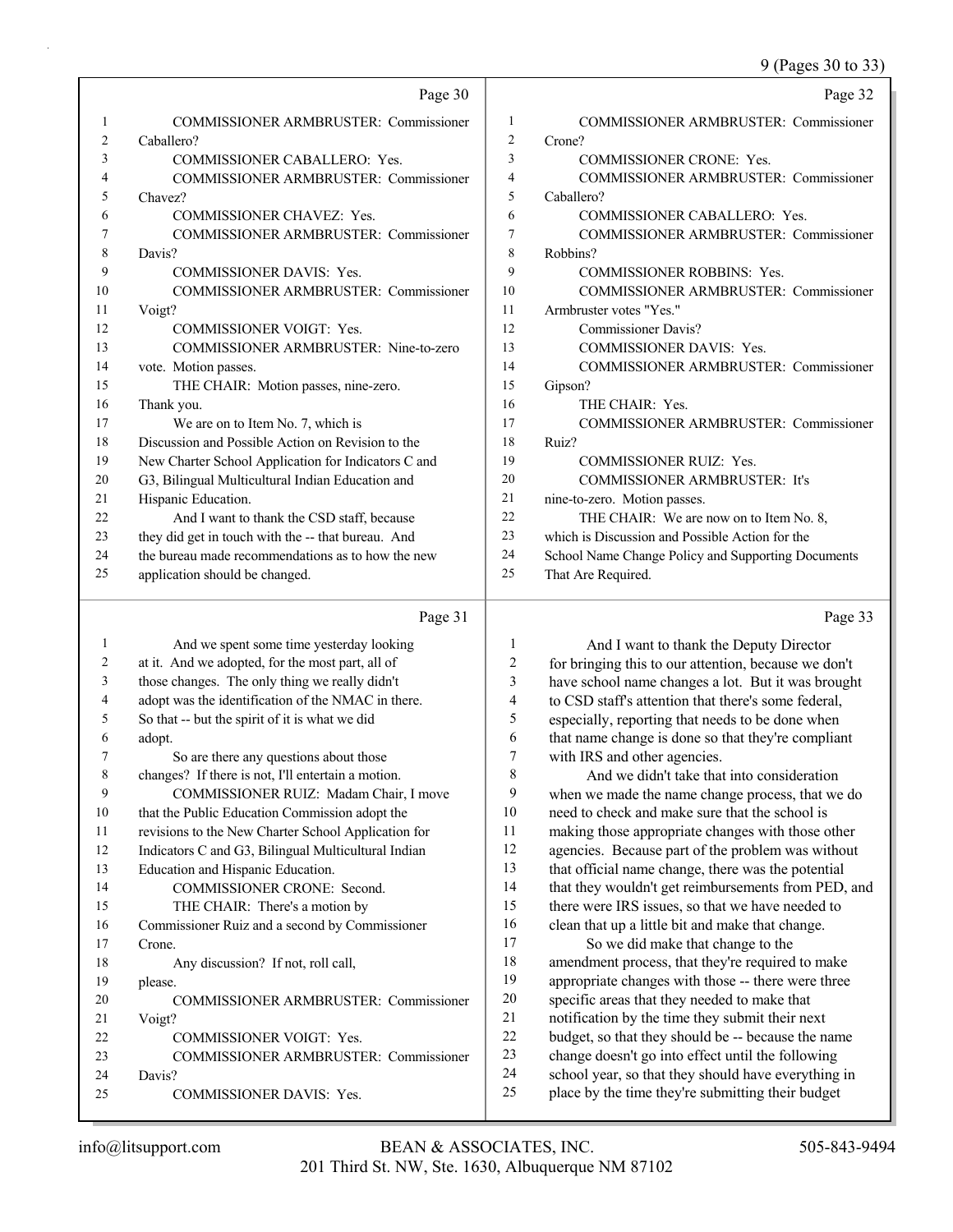#### 10 (Pages 34 to 37)

|                | Page 34                                              |                  | Page 36                                              |
|----------------|------------------------------------------------------|------------------|------------------------------------------------------|
|                | with that new name. So that was where the changes    | 1                | something or you just want me to say it.             |
| $\overline{2}$ | that were made.                                      | $\overline{2}$   | Okay. There's nothing new to report.                 |
| 3              | MS. KAREN WOERNER: And it's just --                  | 3                | COMMISSIONER CABALLERO: I'll say that.               |
| 4              | THE CHAIR: And it is. We did get a copy              | 4                | MS. AMI JAEGER: It's still with PED.                 |
| 5              | of it.                                               | 5                | THE CHAIR: It is.                                    |
| 6              | MS. KAREN WOERNER: The last section.                 | 6                | MS. KAREN WOERNER: I just wanted you to              |
|                | THE CHAIR: Commissioner Robbins?                     | 7                | know that Traci Filiss arrived.                      |
| 8              | COMMISSIONER ROBBINS: Madam Chair, I move            | 8                | THE CHAIR: Oh. So you didn't think we'd              |
| 9              | the Public Education Commission adopt the revisions  | 9                | be that quick.                                       |
| 10             | to the school-name-change policy and supporting      | 10 <sup>10</sup> | MS. KAREN WOERNER: I think I misguided               |
| 11             | documentation.                                       | 11               | her.                                                 |
| 12             | COMMISSIONER RUIZ: Second.                           | 12               | THE CHAIR: So after -- I'm fine. We'll               |
| 13             | THE CHAIR: There's a motion by                       | 13               | get to you in just a second.                         |
| 14             | Commissioner Robbins, a second by Commissioner Ruiz. | 14               | So, you know, unfortunately, this is --              |
| 15             | Any further discussion?                              | 15               | and I can't even say it's an ongoing discussion,     |
| 16             | (No response.)                                       | 16               | because we have not heard anything from PED since a  |
| 17             | THE CHAIR: If not --                                 | 17               | while ago. I can't even -- yeah, it was sometime in  |
| 18             | <b>COMMISSIONER ARMBRUSTER: Commissioner</b>         | 18               | the early summer.                                    |
| 19             | Chavez?                                              | 19               | So it's unfortunate. We thought we                   |
| 20             | <b>COMMISSIONER CHAVEZ: Yes.</b>                     | 20               | were -- and we were informed that we were close and  |
| 21             | <b>COMMISSIONER ARMBRUSTER: Commissioner</b>         | 21               | we'd get something. And so far, we have not gotten   |
| 22             | Robbins?                                             | 22               | any response back.                                   |
| 23             | <b>COMMISSIONER ROBBINS: Yes.</b>                    | 23               | COMMISSIONER ROBBINS: Madam Chair? I                 |
| 24             | <b>COMMISSIONER ARMBRUSTER: Commissioner</b>         | 24               | realize that the former Secretary was released from  |
| 25             | Caballero?                                           | 25               | PED a couple of months ago, and they just have a new |
|                | Page 35                                              |                  | Page 37                                              |

### Page 35 |

| 1  | <b>COMMISSIONER CABALLERO: Yes.</b>              | 1              |
|----|--------------------------------------------------|----------------|
| 2  | COMMISSIONER ARMBRUSTER: Commissioner            | $\overline{2}$ |
| 3  | Voigt?                                           | 3              |
| 4  | <b>COMMISSIONER VOIGT: Yes.</b>                  | 4              |
| 5  | COMMISSIONER ARMBRUSTER: Commissioner            | 5              |
| 6  | Armbruster votes "Yes."                          | 6              |
| 7  | Commissioner Davis?                              | 7              |
| 8  | <b>COMMISSIONER DAVIS: Yes.</b>                  | 8              |
| 9  | COMMISSIONER ARMBRUSTER: Commissioner            | 9              |
| 10 | Crone?                                           | 10             |
| 11 | <b>COMMISSIONER CRONE: Yes.</b>                  | 11             |
| 12 | COMMISSIONER ARMBRUSTER: Commissioner            | 12             |
| 13 | Ruiz?                                            | 13             |
| 14 | <b>COMMISSIONER RUIZ: Yes.</b>                   | 14             |
| 15 | COMMISSIONER ARMBRUSTER: Commissioner            | 15             |
| 16 | Gipson?                                          | 16             |
| 17 | THE CHAIR: Yes.                                  | 17             |
| 18 | COMMISSIONER ARMBRUSTER: Nine-to-zero            | 18             |
| 19 | vote. Motion passes.                             | 19             |
| 20 | THE CHAIR: Thank you.                            | 20             |
| 21 | We are on to Item No. 9, which is                | 21             |
| 22 | Discussion and Possible Action on the Public     | 22             |
| 23 | Education Commission/Public Education Department | 23             |
| 24 | Memorandum of Understanding.                     | 24             |
| 25 | And I don't know if you want to say              | 25             |

#### Secretary on board recently. 2 But I do want to go on record that I'm disappointed that PED has been dragging its feet on this. We have been asking for this for some time. And I think it is very important for this Commission, this constitutionally and statutorily-established Commission, to be able to effectively perform its duties, that we have such an MOU in effect as soon as possible. And I urge PED to take the steps necessary to work with us in order to effect this as soon as possible, preferably within the next month. Thank you. COMMISSIONER CRONE: Chair? THE CHAIR: Commissioner Crone? 16 COMMISSIONER CRONE: Commissioner Robbins, would you think we need to send a letter, something formal? 19 COMMISSIONER ROBBINS: I would highly approve that and recommend that. So I would recommend that we do send a Letter of Concern, I guess it would be, that we, you know, are lacking

such an updated MOU and that it is urgent and

necessary for this Commission to perform its statutory and constitutional responsibilities.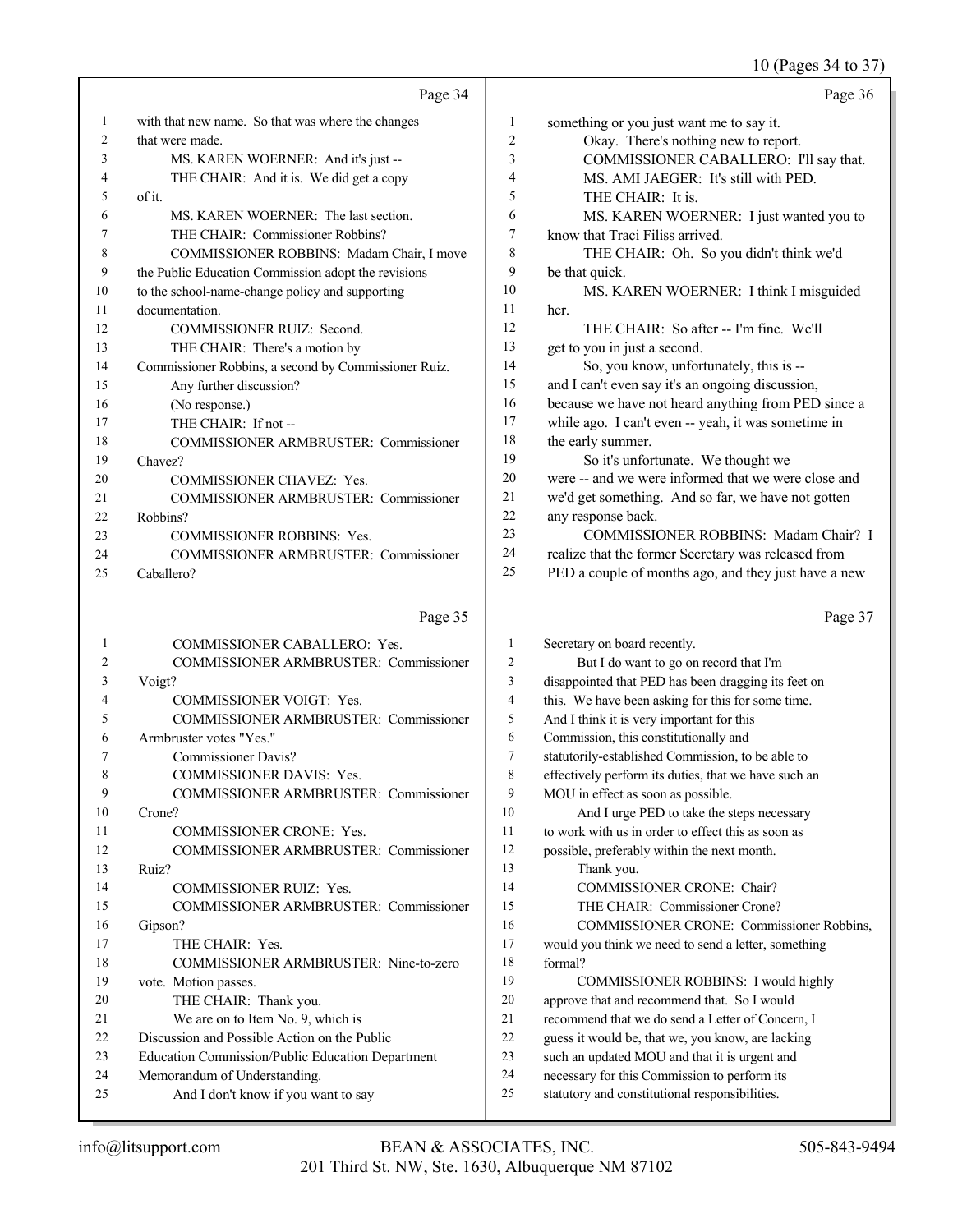11 (Pages 38 to 41)

|    |                                                      |                | $11 \left(1 \frac{u}{v}\right)$                      |
|----|------------------------------------------------------|----------------|------------------------------------------------------|
|    | Page 38                                              |                | Page 40                                              |
| 1  | THE CHAIR: And I -- and I wholeheartedly             | 1              | THE CHAIR: There's a motion by                       |
| 2  | agree with you. And I know at this moment in time,   | $\overline{2}$ | Commissioner Robbins and seconds by Commissioner     |
| 3  | the response could possibly be, "Well, we've got a   | 3              | Caballero and Commissioner Crone.                    |
| 4  | new Secretary."                                      | $\overline{4}$ | So any further discussion?                           |
| 5  | But this conversation began back in --               | 5              | (No response.)                                       |
| 6  | March? -- back in March, when the draft of the MOU   | 6              | THE CHAIR: If not, roll call.                        |
| 7  | was submitted. And there were -- there was a         | 7              | COMMISSIONER ARMBRUSTER: Commissioner                |
| 8  | preliminary conversation that our attorneys had with | 8              | Davis?                                               |
| 9  | PED attorneys, and we thought we were moving in the  | 9              | <b>COMMISSIONER DAVIS: Yes.</b>                      |
| 10 | right direction.                                     | 10             | <b>COMMISSIONER ARMBRUSTER: Commissioner</b>         |
| 11 | We kept getting told that it was going to            | 11             | Robbins?                                             |
| 12 | get done; so that I am less supportive of the idea   | 12             | <b>COMMISSIONER ROBBINS: Yes.</b>                    |
| 13 | that, "Well, we've got a new -- we've got a new      | 13             | COMMISSIONER ARMBRUSTER: Commissioner                |
| 14 | Secretary, and that's what's held it up." Because    | 14             | Crone?                                               |
| 15 | this should have been done, and the new Secretary    | 15             | <b>COMMISSIONER CRONE: Yes.</b>                      |
| 16 | should just be saying, "Well, what is it?" You       | 16             | <b>COMMISSIONER ARMBRUSTER: Commissioner</b>         |
| 17 | know.                                                | 17             | Chavez?                                              |
| 18 | COMMISSIONER ROBBINS: I agree.                       | 18             | COMMISSIONER CHAVEZ: Yes.                            |
| 19 | THE CHAIR: So I agree with you. This --              | 19             | COMMISSIONER ARMBRUSTER: Commissioner                |
| 20 | and something else that's going to come up in my     | 20             | Armbruster votes "Yes."                              |
| 21 | report is very frustrating at this point in time;    | 21             | Commissioner Voigt?                                  |
| 22 | because I get, on one hand, "We really want to be    | 22             | COMMISSIONER VOIGT: Yes.                             |
| 23 | cooperative and we want to work together."           | 23             | COMMISSIONER ARMBRUSTER: Commissioner                |
| 24 | But at the same time, when it appears that           | 24             | Gipson?                                              |
| 25 | we are trying to do things so that we can better     | 25             | THE CHAIR: Yes.                                      |
|    |                                                      |                |                                                      |
|    | Page 39                                              |                | Page 41                                              |
| 1  | cooperate and work together, it is just continually  | 1              | COMMISSIONER ARMBRUSTER: Commissioner                |
| 2  | unresponsive. So that's really disappointing.        | $\overline{2}$ | Ruiz?                                                |
| 3  | So I will -- we'll have Ami draft up a               | 3              | <b>COMMISSIONER RUIZ: Yes.</b>                       |
| 4  | letter and get it sent out.                          | $\overline{4}$ | COMMISSIONER ARMBRUSTER: Commissioner                |
| 5  | COMMISSIONER CRONE: Do you need a motion             | 5              | Caballero?                                           |
| 6  | on that?                                             | 6              | COMMISSIONER CABALLERO: Yes.                         |
| 7  | THE CHAIR: No, no, no, because it's not              | 7              | COMMISSIONER ARMBRUSTER: Passes in a                 |
| 8  | about a school.                                      | 8              |                                                      |
| 9  |                                                      |                | nine-to-zero vote.                                   |
| 10 | COMMISSIONER CRONE: It's not on the                  | 9              | THE CHAIR: Okay. Motion passes,                      |
|    | agenda.                                              | 10             | nine-zero. Thank you.                                |
| 11 | MS. AMI JAEGER: It is on the agenda.                 | 11             | Before we move on to Item No. 10, I'm                |
| 12 | COMMISSIONER CRONE: Is it an action item?            | 12             | going to ask for a short break.                      |
| 13 | MS. AMI JAEGER: Yes.                                 | 13             | (Recess taken, 9:41 a.m. to 10:06 a.m.)              |
| 14 | THE CHAIR: It is.                                    | 14             | THE CHAIR: We are now on to Item No. 10.             |
| 15 | COMMISSIONER CABALLERO: Okay.                        | 15             | But there are a couple of items here that may take a |
| 16 | THE CHAIR: Do you want a motion?                     | 16             | little bit of time.                                  |
| 17 | MS. AMI JAEGER: Sure.                                | 17             | So I'm -- the head administrator, Traci              |
| 18 | THE CHAIR: Sure. Okay.                               | 18             | Filiss, from Taos Academy, did come in late. So I'd  |
| 19 | COMMISSIONER ROBBINS: Well, I'll move                | 19             | just like the opportunity to have her say something, |
| 20 | that the PEC send a letter to -- of concern to PED   | 20             | if -- so we can give her a few minutes so she        |
| 21 | regarding the PED/PEC MOU and our concern of         | 21             | doesn't have to sit through all the report if she    |
| 22 | inaction by PED on effecting such MOU.               | 22             | doesn't want to.                                     |
| 23 | COMMISSIONER CABALLERO: Second.                      | 23             | Not that it won't be riveting. But, you              |
| 24 | COMMISSIONER CRONE: Second.                          | 24             | know, school is in session. So I wanted the          |
| 25 | COMMISSIONER CABALLERO: Second and third.            | 25             | opportunity to say thank you to her. And so come on  |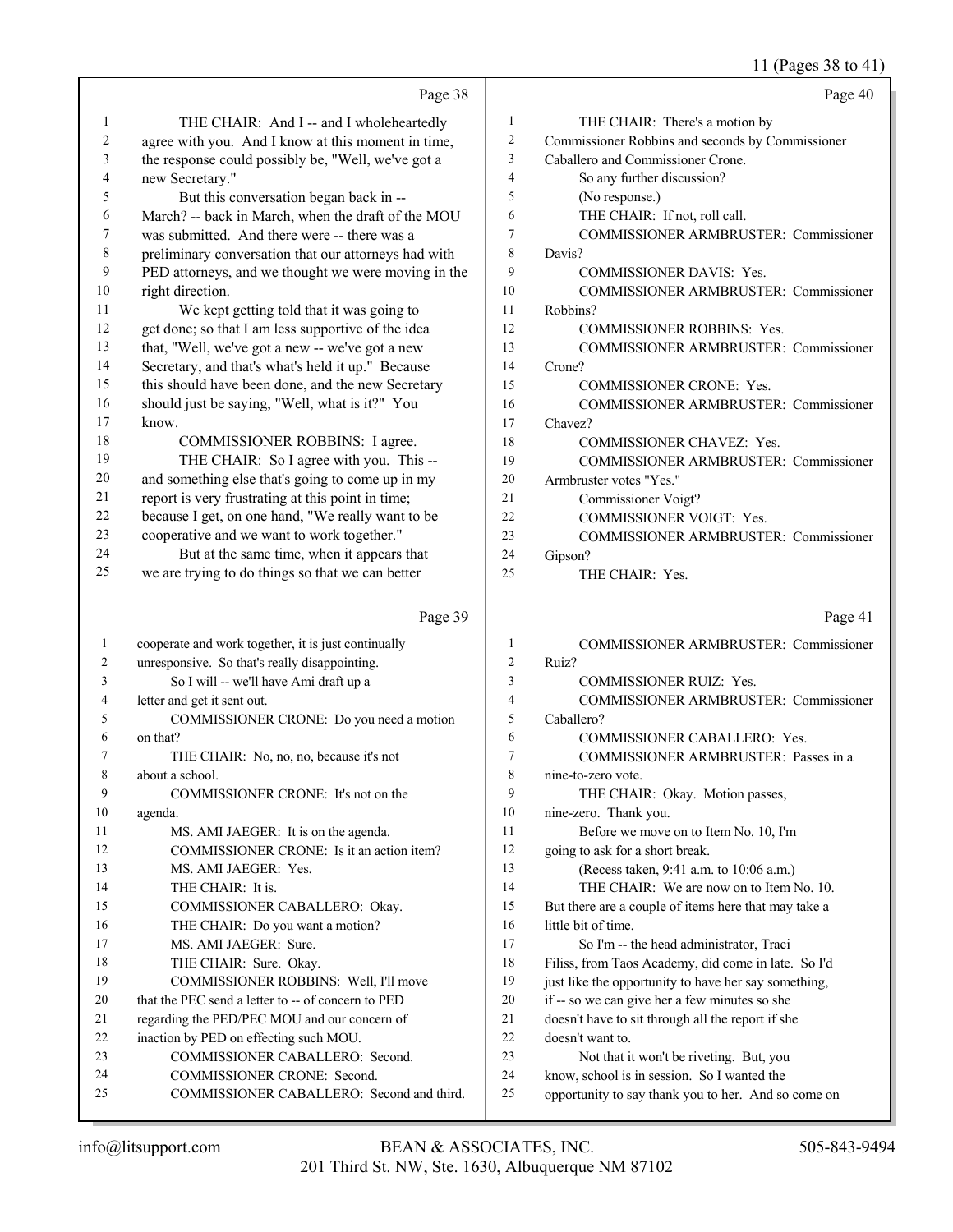# 12 (Pages 42 to 45)

|    | Page 42                                              |                | Page 44                                              |
|----|------------------------------------------------------|----------------|------------------------------------------------------|
|    | up.                                                  | 1              | Please reflect on engagement. It's hugely            |
| 2  | You can sit if you --                                | $\overline{2}$ | important. It's what is the success for Taos         |
| 3  | MS. TRACI FILISS: Okay. I wasn't quite               | 3              | Academy, specifically. And I just -- it's a great    |
| 4  | prepared. Madam Chair and members of the PEC, I      | 4              | place to improve.                                    |
| 5  | just want to thank you all for your work and your    | 5              | So thank you. And thanks again for                   |
| 6  | time. I know that you put in quite a bit of time     | 6              | letting me speak. And thank you.                     |
| 7  | for charter schools, and, specifically, State        | $\overline{7}$ | THE CHAIR: Thanks and congratulations.               |
| 8  | charter schools, being our authorizers. We are       | 8              | So the first item on my report is McCurdy            |
| 9  | grateful for your time and your efforts.             | 9              | Charter School budget reporting.                     |
| 10 | And as a high performing school, and now             | 10             | There was an article in the Rio Grande Sun           |
| 11 | after ten years being recognized on the national     | 11             | newspaper that highlighted some concerns regarding   |
| 12 | level for innovation in education, I just want to    | 12             | the school and issues with the Budget Bureau. And    |
| 13 | say that success of charter schools has to do with   | 13             | it appeared through the article that there was a     |
| 14 | engagement, engagement of administration, engagement | 14             | lack of reporting, and that reports that are         |
| 15 | of teachers, and, most importantly, engagement of    | 15             | supposed to go in to the Budget Bureau were not      |
| 16 | kids.                                                | 16             | being done in a timely fashion.                      |
| 17 | And, yes, compliance is part of that                 | 17             | I went and looked through governing board            |
| 18 | picture. But it's engagement. And I would say that   | 18             | minutes after that. And it did seem to be that       |
| 19 | your engagement and your efforts to us as            | 19             | there appeared, by the minutes, to be a concern that |
| 20 | administrators of charter schools is important to us | 20             | the governing board was not receiving the financial  |
| 21 | to know that you're there, you're rooting for us to  | 21             | reports from their business administrator that they  |
| 22 | be successful. It is part of the picture.            | 22             | needed. And it appeared, just through the minutes,   |
| 23 | And not to be critical, but, rather, for             | 23             | that that might be some of the issue with why those  |
| 24 | improvement, in ten years -- this is our eleventh    | 24             | reports weren't getting to PED.                      |
| 25 | year, by the way. In eleven years, our eleventh      | 25             | So that this is not, at this point in                |
|    | Page 43                                              |                | Page 45                                              |

|    | Page 43                                              |                | Page 45                                              |
|----|------------------------------------------------------|----------------|------------------------------------------------------|
| 1  | year, other than the one Commissioner who was an     | 1              | time, a part of the -- of the agenda where there     |
| 2  | employee at the Taos Academy, no other Commissioner  | $\overline{2}$ | would be action taken. But I felt that it would be   |
| 3  | has ever visited Taos Academy.                       | 3              | most appropriate to at least have a preliminary      |
| 4  | THE CHAIR: Well, I'm going to -- we had a            | $\overline{4}$ | discussion to see what was going on so that we would |
| 5  | meeting --                                           | 5              | get a clearer picture and not just rely on brief     |
| 6  | MS. TRACI FILISS: Awesome.                           | 6              | governing council minutes and a newspaper report     |
| 7  | THE CHAIR: -- at Taos Academy.                       | 7              | that isn't, you know, always as reliable.            |
| 8  | MS. TRACI FILISS: I would love for -- and            | 8              | So I had a brief discussion with Karen and           |
| 9  | we have invited you. And I know it's a long way,     | 9              | Alan about this earlier in the week so that the      |
| 10 | and I get that. But that's the engagement piece      | 10             | school would be notified that this would be on the   |
| 11 | that I'm talking about. It would be good to engage   | 11             | agenda so that they could come up. And they do have  |
| 12 | with your district -- your area charter schools,     | 12             | people here. And their business administrator is on  |
| 13 | especially the ones that you authorize so we can     | 13             | the phone, or going to be on the phone.              |
| 14 | show you the innovation and the creativeness and the | 14             | MS. KAREN WOERNER: She is -- at the                  |
| 15 | engagement of our kids, our teachers, and our        | 15             | break, she was on the phone. I'm assuming she's      |
| 16 | administrators.                                      | 16             | still there.                                         |
| 17 | Guys, it's about engagement, 100 percent,            | 17             | THE CHAIR: Okay. If the folks at the                 |
| 18 | relationship and engagement.                         | 18             | school want to come up, we'd certainly welcome it.   |
| 19 | So, again, I want to thank you all. I                | 19             | And I don't know if there's anything you want to say |
| 20 | know you're busy. And I realize that it's an         | 20             | first. I don't know.                                 |
| 21 | unthankful and unpaid job that you do.               | 21             | MS. KAREN WOERNER: I think it's -- I                 |
| 22 | THE CHAIR: That's later on in my report.             | 22             | don't have anything further to report.               |
| 23 | MS. TRACI FILISS: You're going to ask for            | 23             | THE CHAIR: This took both myself, and                |
| 24 | a raise; right?                                      | 24             | when I was speaking to the Director and the Deputy   |
| 25 | And I want you to know that I am thankful.           | 25             | Director, by surprise. They -- McCurdy is on         |
|    |                                                      |                |                                                      |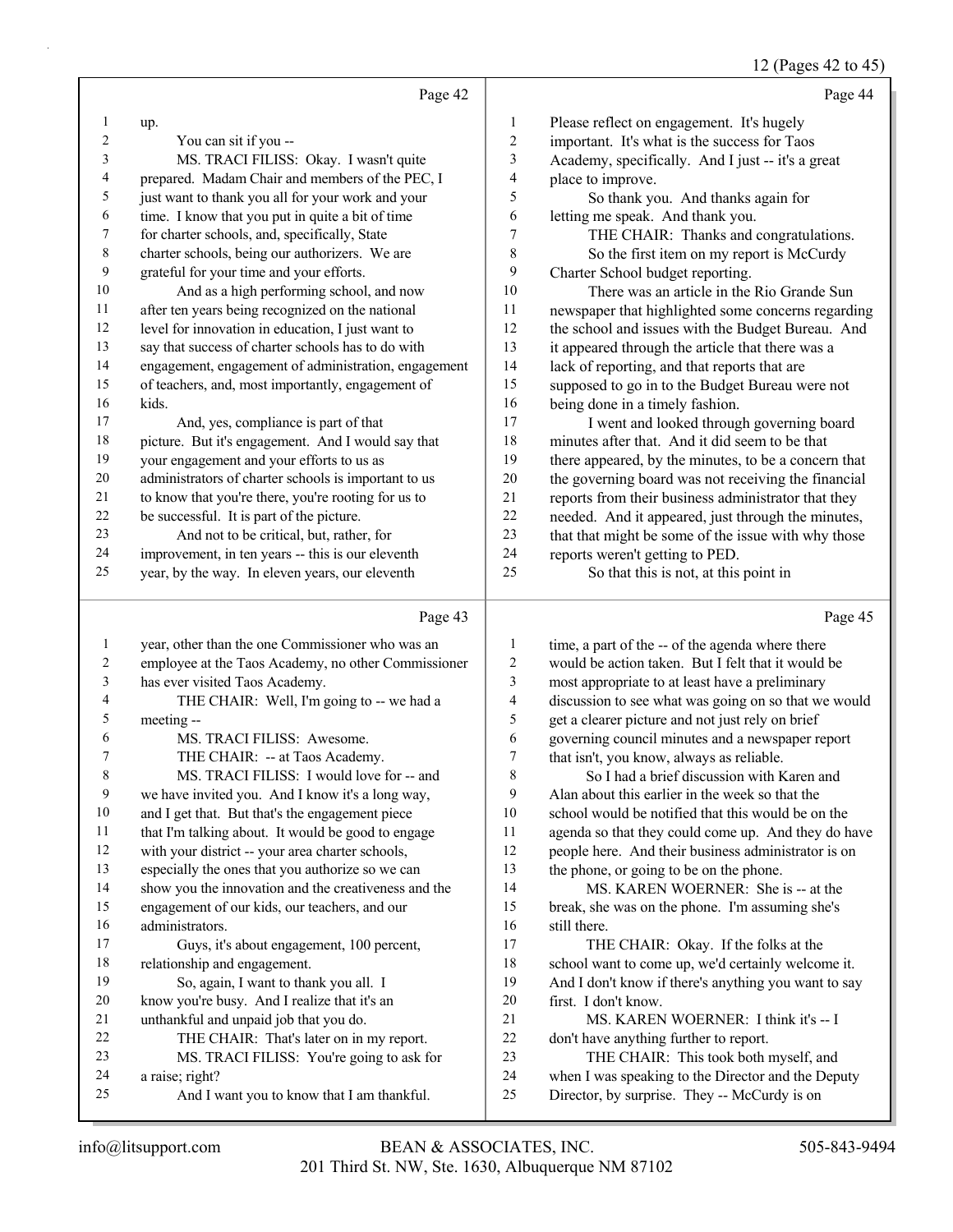## 13 (Pages 46 to 49)

|                |                                                                                                       |                | $13 \text{ (14gcs)}$ TV to $77$                                                              |
|----------------|-------------------------------------------------------------------------------------------------------|----------------|----------------------------------------------------------------------------------------------|
|                | Page 46                                                                                               |                | Page 48                                                                                      |
| $\mathbf{1}$   | monthly reporting, and none of us knew that they                                                      | 1              | because we just are unclear on a lot of the issues,                                          |
| $\overline{c}$ | were on monthly reporting.                                                                            | $\overline{2}$ | that there appears to be, first, the lack of                                                 |
| 3              | And that's something that, for quite a                                                                | 3              | reporting from back last spring to PED. And those                                            |
| 4              | while, we were getting the reports so that we knew                                                    | $\overline{4}$ | reports, as far as I know, have not been submitted                                           |
| 5              | if there were potential issues developing with the                                                    | 5              | yet to PED.                                                                                  |
| 6              | school because they're on monthly reporting. But                                                      | 6              | And there is -- appears to be concerns                                                       |
| 7              | neither the Director or Deputy Director knew that                                                     | 7              | with the governance council not getting the                                                  |
| 8              | McCurdy was on monthly reporting either.                                                              | 8              | financial reports on a monthly basis.                                                        |
| 9              | So that's kind of another side issue, but                                                             | 9              | So I'm also going to add in, I believe,                                                      |
| 10             | it does reflect a concern.                                                                            | 10             | another issue. I think there were at least two                                               |
| 11             | So thank you for coming up and helping us                                                             | 11             | occasions where the board was unable to meet because                                         |
| 12             | navigate through this issue. I will ask the three                                                     | 12             | you didn't have quorum? So that's another concern                                            |
| 13             | of you that are physically here and the one on the                                                    | 13             | outside of the financial concerns.                                                           |
| 14             | phone to please identify yourself for the record.                                                     | 14             | And that the school -- I'm assuming, but                                                     |
| 15             | MS. SARAH TARIO: So I'll go first. I'm                                                                | 15             | you can correct me -- because of the lack of the                                             |
| 16             | Sarah Tario. I'm the director of McCurdy Charter                                                      | 16             | reports going into PED, is that why there is the                                             |
| 17             | School. I've been with McCurdy Charter for six                                                        | 17             | monthly reporting requirement?                                                               |
| 18             | years. This is my seventh year. This is my                                                            | 18             | So if we can just kind of dig into that                                                      |
| 19             | sixth -- I'm going into my sixth year. I always get                                                   | 19             | and get some clarity as to what happened, why it                                             |
| 20             | lost on that time. It blends together.                                                                | 20             | happened, why it appears to be continuing to happen,                                         |
| 21             | I was a teacher, and then I was the test                                                              | 21             | and why those financial reports, even to the school,                                         |
| 22             | coordinator. Last year, I was the high school                                                         | 22             | to the governance council, have not been made                                                |
| 23             | coordinator. This year, I'm the director. So I                                                        | 23             | available.                                                                                   |
| 24             | began as the director in July.                                                                        | 24             | MS. SARAH TARIO: Deanna, would you like                                                      |
| 25             | MS. NANCY O'BRYAN: And I'm Nancy O'Bryan.                                                             | 25             | to address it first?                                                                         |
|                | Page 47                                                                                               |                | Page 49                                                                                      |
| $\mathbf{1}$   | I'm a -- the governance board treasurer. So I've                                                      | 1              | MS. DEANNA GOMEZ: Yes, thank you.                                                            |
| $\overline{c}$ | been with McCurdy since the start. I was also a                                                       | 2              | Commissioner Gipson, Commissioners, thank you for                                            |
| 3              | director at Taos Charter School for nine years.                                                       | 3              | letting us speak to this matter. And this is                                                 |
| 4              | MS. DEANNA GOMEZ: Hi. I'm Deanna Gomez.                                                               |                |                                                                                              |
| 5              |                                                                                                       | 4              |                                                                                              |
| 6              |                                                                                                       | 5              | Year 18. We changed software because of some issues                                          |
|                | I'm with McCurdy Charter School, along with Taos<br>Academy and Vista Grande High School. I work with | 6              | in Apta with security and some staff issues that I                                           |
| 7              | several charter schools as a finance director. And                                                    | 7              | was made aware of with security. And we were told<br>that our information was not protected. |
| $\,$ 8 $\,$    | I have been since 2014, when PED hired me, to help                                                    | 8              | So we had an opportunity to go with a new                                                    |
| 9              | with McCurdy.                                                                                         | 9              | system that was in New Mexico, coming to New Mexico                                          |
| 10             | MS. SARAH TARIO: Are you able to hear her                                                             | 10             | as our first year, their first year. Another                                                 |
| 11             | okay?                                                                                                 | 11             | business manager had been working with SchoolAbility                                         |
| 12             | THE CHAIR: No. And she's going to have                                                                | 12             | to work on it. They had a lot of the same features                                           |
| 13             | to speak up for the record, because the recorder is                                                   | 13             | in mind for the software that I had always wanted.                                           |
| 14             | having difficulty as well.                                                                            | 14             | So myself and a couple of other                                                              |
| 15             | MS. SARAH TARIO: Can you be a little                                                                  | 15             | administrators that I work with, Traci Filiss being                                          |
| 16             | louder?                                                                                               | 16             | one of them, we went to look at this -- at the                                               |
| 17             | MS. DEANNA GOMEZ: This is Deanna Gomez.                                                               | 17             | software, decided that would be in the best                                                  |
| 18             | I'm with McCurdy Charter School as the finance                                                        | 18             | interests of the school. So we asked the schools if                                          |
| 19             | director, contracted. I have been since 2014 when                                                     | 19             | they would be willing to change.                                                             |
| 20             | PED brought me in.                                                                                    | 20             | So we changed software. Come to find out                                                     |
| 21             | THE CHAIR: Okay. Thank you.                                                                           | 21             | there were issues all through that year. But they                                            |
| 22             | MS. DEANNA GOMEZ: I also work with                                                                    | $22\,$         | got worked on and they got fixed. We were assured                                            |
| 23             | several other charter schools.                                                                        | 23             | that everything would be compliant for the following                                         |
| 24<br>25       | THE CHAIR: Okay. Okay. Thank you.<br>So I guess I'm going to open it up to you,                       | 24<br>25       | year.<br>When we went into the new system, we                                                |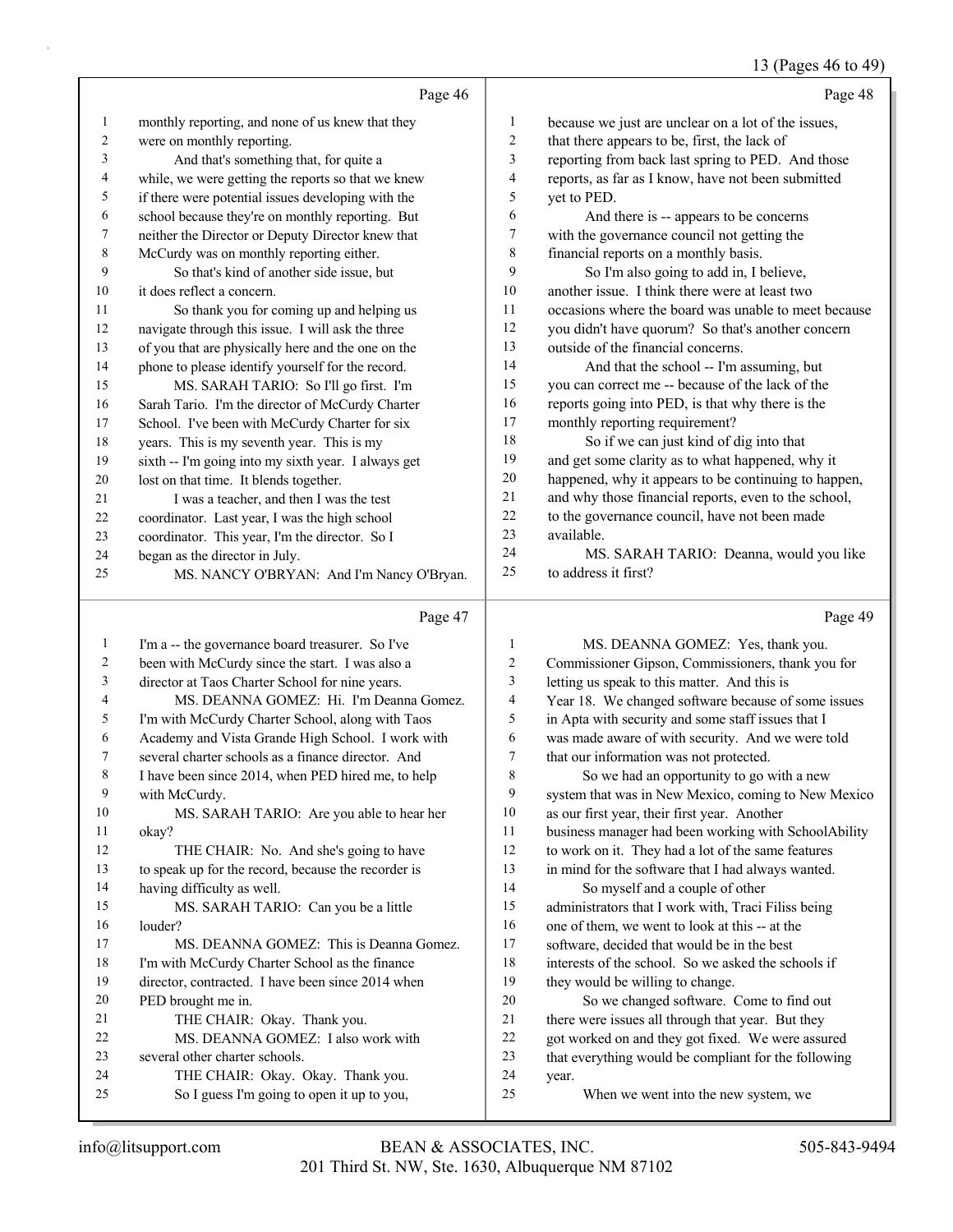#### 14 (Pages 50 to 53)

|                |                                                      |                | - 1 - 10                                             |
|----------------|------------------------------------------------------|----------------|------------------------------------------------------|
|                | Page 50                                              |                | Page 52                                              |
| 1              | started having accrual issues.                       | 1              | try to fix so that we're in compliance and that we   |
| $\overline{2}$ | THE CHAIR: I'm sorry.                                | $\overline{c}$ | are on track to report for August by the date that   |
| 3              | MS. SARAH TARIO: Hold on, Deanna. Hold               | 3              | it's due for August, which is September 30th.        |
| 4              | on.                                                  | 4              | THE CHAIR: Okay.                                     |
| 5              | MS. NANCY O'BRYAN: It's an accrual                   | 5              | MS. NANCY O'BRYAN: I'll just add that we             |
| 6              | software program. And of course New Mexico doesn't   | 6              | had a governance board meeting last night. All of    |
| 7              | have accrual accounting.                             | $\overline{7}$ | our members were there. We did go over last year's   |
| 8              | MS. DEANNA GOMEZ: In New Mexico, we're               | 8              | financials in detail.                                |
| 9              | cash basis with modified accrual for reporting basis | 9              | THE CHAIR: I guess for me -- and just so             |
| 10             | for our audits. So it caused some issues. They       | 10             | that Commissioners that are newer -- it actually was |
| 11             | assured me that that was all fixed.                  | 11             | before I was on. But McCurdy had significant         |
| 12             | But when we went to do our quarterly                 | 12             | financial issues. And the State had, in fact, taken  |
| 13             | reports, our end-of-year balances -- those should be | 13             | over the finances. So that when financial concerns   |
| 14             | our beginning balances for cash reports -- had       | 14             | come up -- I think it was right as I came on -- you  |
| 15             | changed. And it's because it was going back into     | 15             | received your Board of Finance back.                 |
| 16             | the prior system.                                    | 16             | So that it's always certainly an                     |
| 17             | Support has been notified of the issue. I            | 17             | additional concern, when a school who's -- who       |
| 18             | got answers for my issues in March. Some of the      | 18             | underwent significant issues and had to have the     |
| 19             | schools were very easy to fix; myself, I could       | 19             | State come in and take over, that it appears they're |
| 20             | [inaudible ] to make it work.                        | 20             | heading down that road again. And you hope that you  |
| 21             | McCurdy is a big system. We had tried to             | 21             | can put a stopgap in before it gets any worse.       |
| 22             | hire an in-house business manager at the school. He  | 22             | I guess one of my questions is, was there            |
| 23             | quit in December; so issues were compounded.         | 23             | a thorough vetting -- because it doesn't seem that   |
| 24             | So it's taken a very long time to get                | 24             | there was -- to see that the new software program    |
| 25             | McCurdy's end-of-year completed. I finished the      | 25             | was going to be friendly with New Mexico reporting?  |
|                | Page 51                                              |                | Page 53                                              |
| 1              | end-of-year last week. That's been put in. We are    | $\mathbf{1}$   | That's the -- that's one of my concerns, that did    |
| $\overline{c}$ | working on bringing our ending balances into our new | $\overline{c}$ | anyone look at that?                                 |
| 3              | system; because we went back to the Apta system.     | 3              | Because to me, from what Deanna just said,           |
|                |                                                      |                |                                                      |

- But we went to 4.1, which is secured. And it's working very well. So I'm home again in a system
- that I understand how to fix. 7 So the only problem I had is we tried to

 import balances. And the imports were not working properly.

- 10 I have also been working with Stan, and 11 I'll be working with him a little bit more today
- because I'm still having some errors on my input to
- bring in there. Once that is accomplished, we

should be able to start reporting timely.

# 15 THE CHAIR: Okay. Is there anything? 16 MS. SARAH TARIO: So I will just add that

- this is of great concern to the school. We're 18 taking it very seriously. Deanna and I are talking almost on a daily basis about where are we at,
- what's happening, how long. 21 We did create a Corrective Action Plan
- 22 that we put in place that we're working with. And I
- have met with David Craig and had interactions with
- Adan Delgado. So it's an ongoing conversation, and
- it's something that we are working hard and fast to

# that appears to be the crux of the problem is that this system is not talking to New Mexico. And we've

 had some other schools that have had minor issues because they're using some platform out of state. And, you know, this -- the state that the business is housed in, that state doesn't have to report A,

 B, or C, and it's not reporting it to New Mexico as well.

- 12 They've -- it's raised concerns. But it has certainly not been to this level of concern that the reports can't get, you know, accepted at all.
- 15 So my first question is, was that -- was 16 that vetted? Because it isn't -- why didn't people
- figure out? And when you figured out that the
- report wasn't going well, which was back in '18, I
- believe, why would you stick with it when there
- appeared to be these truly significant issues?
- Because you're bringing heartbreak onto yourself
- for, to me, you know, no reason.
- 23 MS. SARAH TARIO: So, Deanna, I'm going to
- let you speak to that.
- 25 MS. DEANNA GOMEZ: Commissioner Gipson and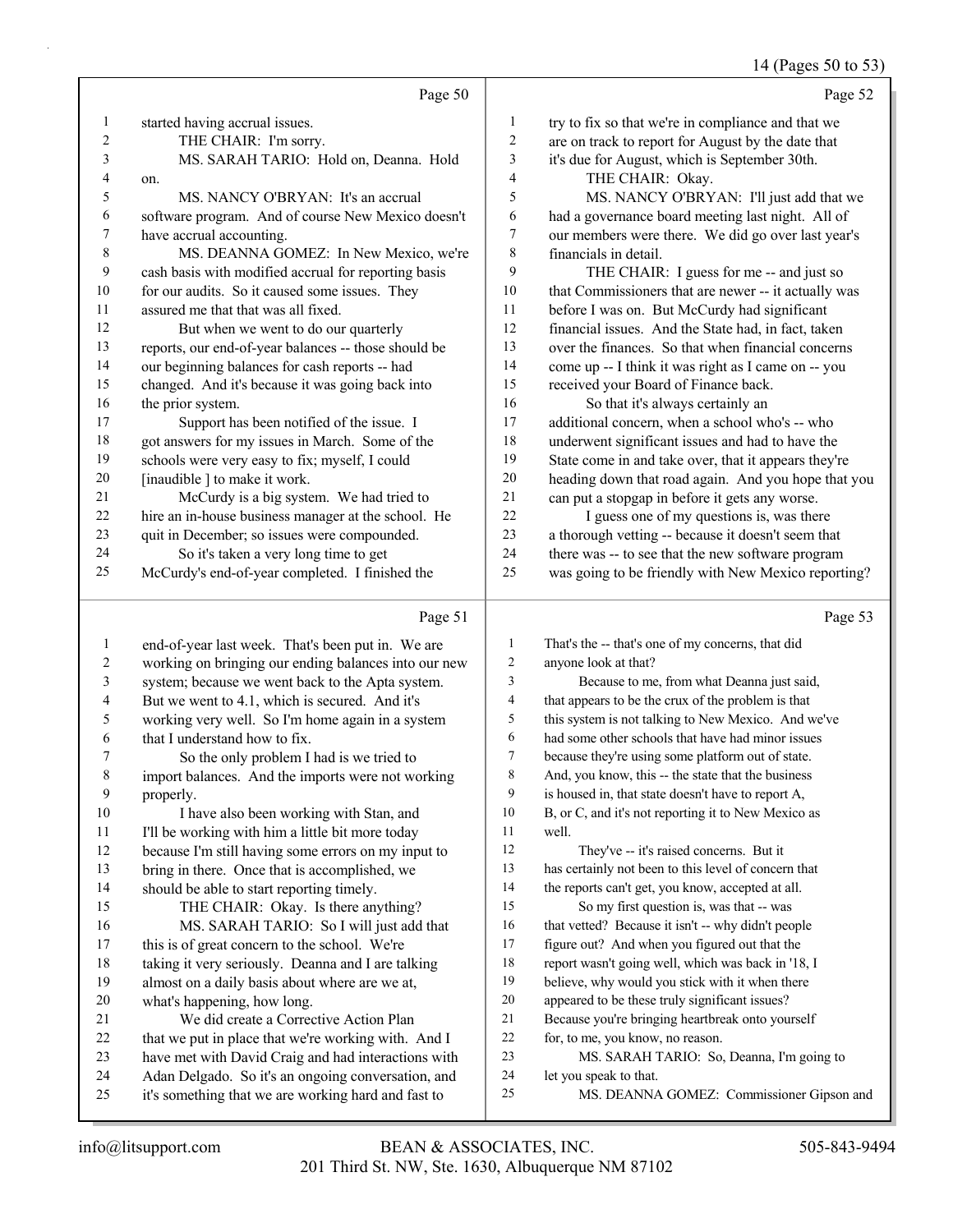# 15 (Pages 54 to 57)

|    | Page 54                                              |    | Page 56                                              |
|----|------------------------------------------------------|----|------------------------------------------------------|
| -1 | Commission, we weren't aware of the accrual issues   | 1  | information couldn't have been communicated to the   |
| 2  | from the prior year. Everything else had been fixed  | 2  | school; because it appeared that the GC was very     |
| 3  | prior year. But we wouldn't have had the accrual     | 3  | unclear as to what the financial status of the       |
| 4  | issues, because we weren't bringing a brand new --   | 4  | school was during those months.                      |
| 5  | we weren't rolling over a year into a new year. So   | 5  | And I get that maybe the reporting part              |
| 6  | we were not aware of that.                           | 6  | may have been a problem. But why the information --  |
| 7  | Back in December of '18, after we realized           | 7  | some basic information couldn't have been            |
| 8  | there were so many problems, the schools that I work | 8  | communicated to the GC, that's where I have an       |
| 9  | with and I decided it was time to move back to Apta. | 9  | additional concern, that there seemed to be a        |
| 10 | So we started having conversations with Apta at that | 10 | breakdown of communication. And you've got a GC      |
| 11 | point.                                               | 11 | that doesn't -- doesn't know what the status of the  |
| 12 | Those conversions have gone very well.               | 12 | school is.                                           |
| 13 | This one has gone very well as well. It's working    | 13 | COMMISSIONER VOIGT: Madam Chair, if I                |
| 14 | really well. I just need to get my starting          | 14 | may?                                                 |
| 15 | balances into Apta to be able to work.               | 15 | THE CHAIR: I guess I'm not getting an                |
| 16 | And also, Commissioner Gipson, I don't               | 16 | answer.                                              |
| 17 | know if you were aware, but PED hired me to take     | 17 | COMMISSIONER VOIGT: Okay. All right.                 |
| 18 | care of McCurdy when they were in trouble; so        | 18 | Good morning.                                        |
| 19 | COMMISSIONER VOIGT: Madam Chair, I have a            | 19 | Deanna, hi. This is Glenna Voigt.                    |
| 20 | follow-up question.                                  | 20 | MS. SARAH TARIO: Are you still there,                |
| 21 | MS. DEANNA GOMEZ: I'm the one that                   | 21 | Deanna?                                              |
| 22 | cleaned up the school. And I understand that this    | 22 | MS. DEANNA GOMEZ: I am.                              |
| 23 | has been very frustrating. It's very frustrating     | 23 | COMMISSIONER VOIGT: So I know that                   |
| 24 | for me that it's taken so long to fix.               | 24 | there's other charter schools in New Mexico that use |
| 25 | But there's a lot of things in the system,           | 25 | Apta. So it seems like the New Mexico compatibility  |
|    | Page 55                                              |    | Page 57                                              |

| 1  | the SchoolAbility, that I couldn't fix myself. In    | 1  | is a non-issue. Did you ever reach out to the        |
|----|------------------------------------------------------|----|------------------------------------------------------|
| 2  | Apta, I know exactly what I'm doing. I know how to   | 2  | vendor or --                                         |
| 3  | get into my [inaudible] to find what I need to find, | 3  | MS. SARAH TARIO: Sorry. Apta is not the              |
| 4  | to figure out where I'm off and why I'm off.         | 4  | one that had the non-compatible issue.               |
| 5  | In the other system, it was very difficult           | 5  | SchoolAbility is the one that had the problem.       |
| 6  | and very cumbersome. There were a lot of features    | 6  | COMMISSIONER VOIGT: SchoolAbility is the             |
| 7  | in that new system that worked really well in        | 7  | umbrella organization for Apta?                      |
| 8  | California, but they weren't ready for New Mexico.   | 8  | MS. SARAH TARIO: Totally different.                  |
| 9  | But we just weren't aware of how much                | 9  | COMMISSIONER VOIGT: Any reach-out to the             |
| 10 | hadn't been tested. The owner of SchoolAbility was   | 10 | vendor or the Apta representative for support?       |
| 11 | the original owner of AptaFund. So we were assured   | 11 | MS. SARAH TARIO: For SchoolAbility?                  |
| 12 | that they were doing the same kind of work that they | 12 | COMMISSIONER VOIGT: Or SchoolAbility,                |
| 13 | had done with AptaFund. And AptaFund was working     | 13 | either vendor.                                       |
| 14 | really well. It's just there were some security      | 14 | MS. SARAH TARIO: It's confusing to us,               |
| 15 | issues with it. But they've taken care of that with  | 15 | too. Do you understand the question, Deanna?         |
| 16 | the 4.1 edition.                                     | 16 | MS. DEANNA GOMEZ: I can speak to that.               |
| 17 | THE CHAIR: Okay. And just to follow up               | 17 | We did reach out to SchoolAbility. We got our        |
| 18 | quickly on that, I understand that maybe formal      | 18 | answers in March, at the same time as we were        |
| 19 | reports may have been problematic to get to the      | 19 | preparing for budgets and all of those things. So    |
| 20 | governance council. But from the minutes that I      | 20 | we were working in combination with present work and |
| 21 | went through, there seemed to be a frustration on    | 21 | past work.                                           |
| 22 | the part of the finance committee of the governance  | 22 | I was unable to balance the bank until I             |
| 23 | council that they weren't -- that they weren't       | 23 | got those problems resolved. So it took quite a bit  |
| 24 | getting reports on the finances of that school.      | 24 | of time and working back and forth with the          |
| 25 | And I don't -- I don't understand why the            | 25 | SchoolAbility people in order to do it.              |
|    |                                                      |    |                                                      |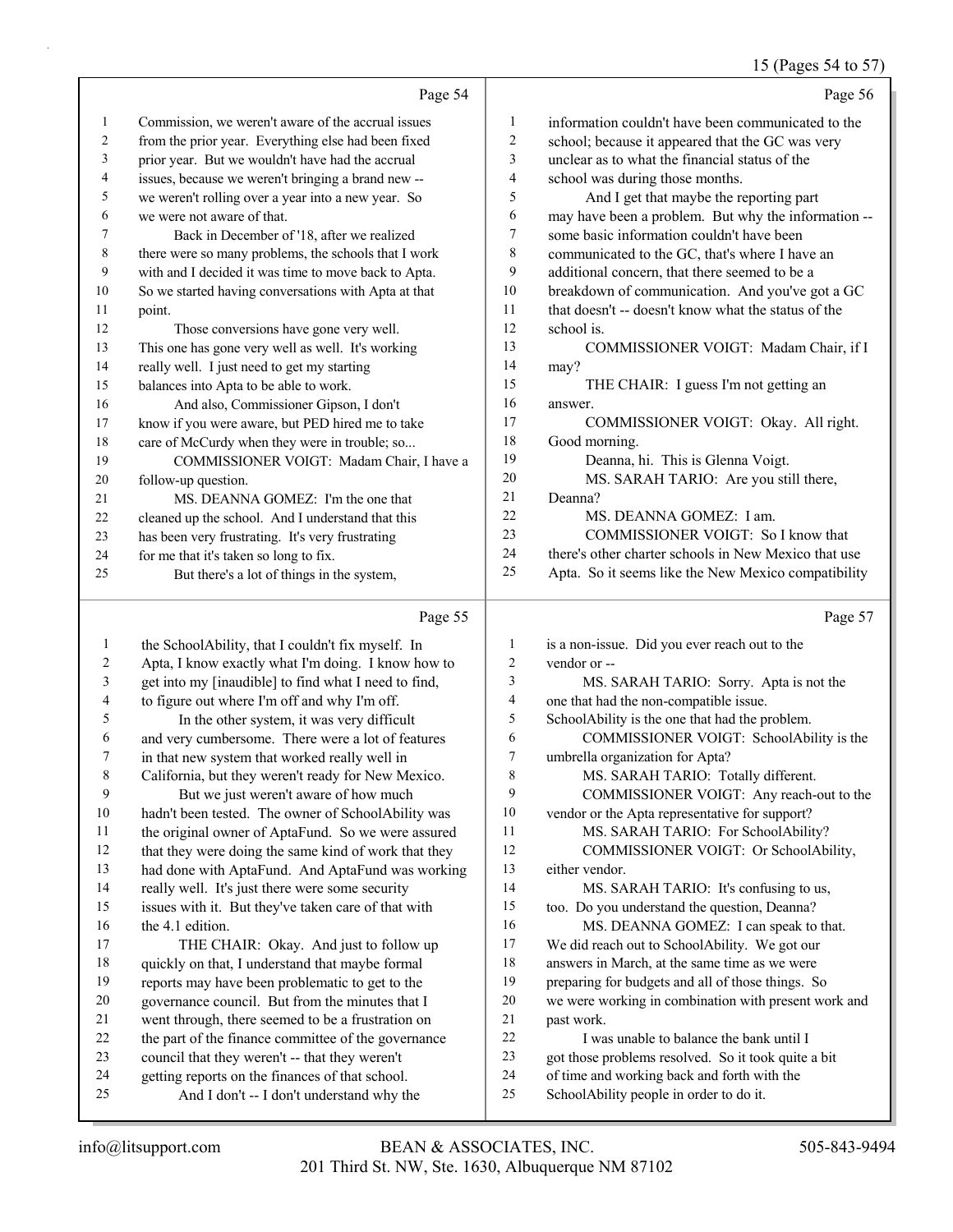### 16 (Pages 58 to 61)

|                | Page 58                                              |              | Page 60                                              |
|----------------|------------------------------------------------------|--------------|------------------------------------------------------|
| $\mathbf{1}$   | The people that do use SchoolAbility in              | $\mathbf{1}$ | important. And I don't want to give false data.      |
| $\overline{c}$ | the State of New Mexico were actually part of the    | 2            | THE CHAIR: And I appreciate that. But                |
| 3              | SchoolAbility -- they not only sold the software,    | 3            | the fact that months went by, that the finance       |
| 4              | but they also did work like I do for schools; they   | 4            | committee, it appears, reported in the minutes that  |
| 5              | did an outside business management form of work.     | 5            | they were unable to meet, they requested reports and |
| 6              | They have since split off. And now -- but            | 6            | they didn't have them, this -- the charge of this    |
| 7              | they do have a more -- they're more aware of how the | 7            | governance council is to operate the school and      |
| 8              | system works because they worked with the system for | 8            | maintain their fiduciary responsibility, and they're |
| 9              | a year prior.                                        | 9            | unable to do that month after month after month.     |
| 10             | COMMISSIONER VOIGT: Okay. So was                     | 10           | So that is -- that is a concern for us               |
| 11             | SchoolAbility the software that you opened with at   | 11           | that $-$                                             |
| 12             | McCurdy? So you're on your third software --         | 12           | MS. NANCY O'BRYAN: To be clear, we did               |
| 13             | financial software?                                  | 13           | meet. The finance committee met often, once or       |
| 14             | MS. NANCY O'BRYAN: I think so. What was              | 14           | twice a month, to talk with Deanna about what the    |
| 15             | the first one that we used? Visions, or --           | 15           | status was. And then we would report back. But       |
| 16             | COMMISSIONER VOIGT: Okay. So you've had              | 16           | you're correct; it was pretty much verbal. "Where    |
| 17             | three different ones.                                | 17           | are we?" "What can we do?" "How can we help to get   |
| 18             | MS. DEANNA GOMEZ: We used AptaFund prior,            | 18           | it going?"                                           |
| 19             | but a different version of it.                       | 19           | THE CHAIR: Right. Because the minutes                |
| 20             | COMMISSIONER VOIGT: So I -- just a point             | 20           | that I saw reported that the finance committee asked |
| 21             | of -- for future reference going forward, and for    | $21\,$       | for reports and didn't get them.                     |
| 22             | all schools, it seems like whatever software program | 22           | MS. NANCY O'BRYAN: Yes, yes, correct.                |
| 23             | you're using for your financial and your budgeting   | 23           | THE CHAIR: So that's what I have to go               |
| 24             | should be OBMS compatible. There has to be that      | 24           | by.                                                  |
| 25             | slide-in that will make your life 2,000 times        | 25           | MS. NANCY O'BRYAN: Yes.                              |
|                | Page 59                                              |              | Page 61                                              |
| $\mathbf{1}$   | easier.                                              | $\mathbf{1}$ | THE CHAIR: I can't imagine how                       |
| 2              | So it seems also, since you knew you had             | 2            | frustrating that is. But it --                       |
| 3              | this challenge of collecting data and creating       | 3            | MS. NANCY O'BRYAN: It was worrying. It               |
| 4              | reports, was there any thought given to even just a  | 4            | was very worrying.                                   |
| 5              | simple Excel spreadsheet that would provide the      | 5            | THE CHAIR: It's highly problematical for             |
| 6              | financial report to the governing board meetings,    | 6            | us that a school isn't getting the reports that are  |
| 7              | just some basis of reporting for your governing      | 7            | not only requested, but required.                    |
| 8              | board meetings? Or was that ever requested by the    | 8            | MS. NANCY O'BRYAN: Uh-huh.                           |
| 9              | governing board?                                     | 9            | MS. KAREN WOERNER: Madam Chair? I just               |
| 10             | MS. NANCY O'BRYAN: So, Deanna, to get                | 10           | wanted to share with the Commission that the budget  |
| 11             | back to Chairman Gipson's question, would you like   | 11           | analyst for this school has provided a Corrective    |
| 12             | to tell them why you didn't give us -- we got bank   | 12           | Action Plan that the school provided. So it's        |
| 13             | statements -- why you didn't want to run the reports | 13           | September 5th, I guess, is when they met and agreed  |
| 14             | that SchoolAbility was generating?                   | 14           | to this Corrective Action Plan. And Ms. Gomez, or    |
| 15             | MS. DEANNA GOMEZ: Okay. So when -- when              | 15           | Mooney, agreed to it.                                |
| 16             | you run financial reports and put them out as        | 16           | So it outlines some steps -- if you'd like           |
| 17             | financial reports, they should be accurate. I did    | 17           | me to give this to you, Madam Chair? It outlines     |
| 18             | give them some updated information regarding -- we   | 18           | steps that the school develop their own Corrective   |
| 19             | would do bank statements, we would do expenditures   | 19           | Action Plan with Ms. Mooney to make sure things get  |
| 20             | and revenues. We did a few [inaudible] reporting.    | 20           | filed timely going forward.                          |
| 21             | But to do real financials, you need to               | 21           | I do know that the deadline dates on here            |
| 22             | balance your bank. You need to know that everything  | $22\,$       | weren't met. At least not -- the July monthly        |

- balance your bank. You need to know that everything
- is tied to even do a balance sheet report or a
- statement of revenues and expenditures change in
- fund balance. So for those to be accurate is really

report was due September 9th and has still not been

25 THE CHAIR: I'm sorry. Could you repeat

received by Mr. Vigil here in the PED.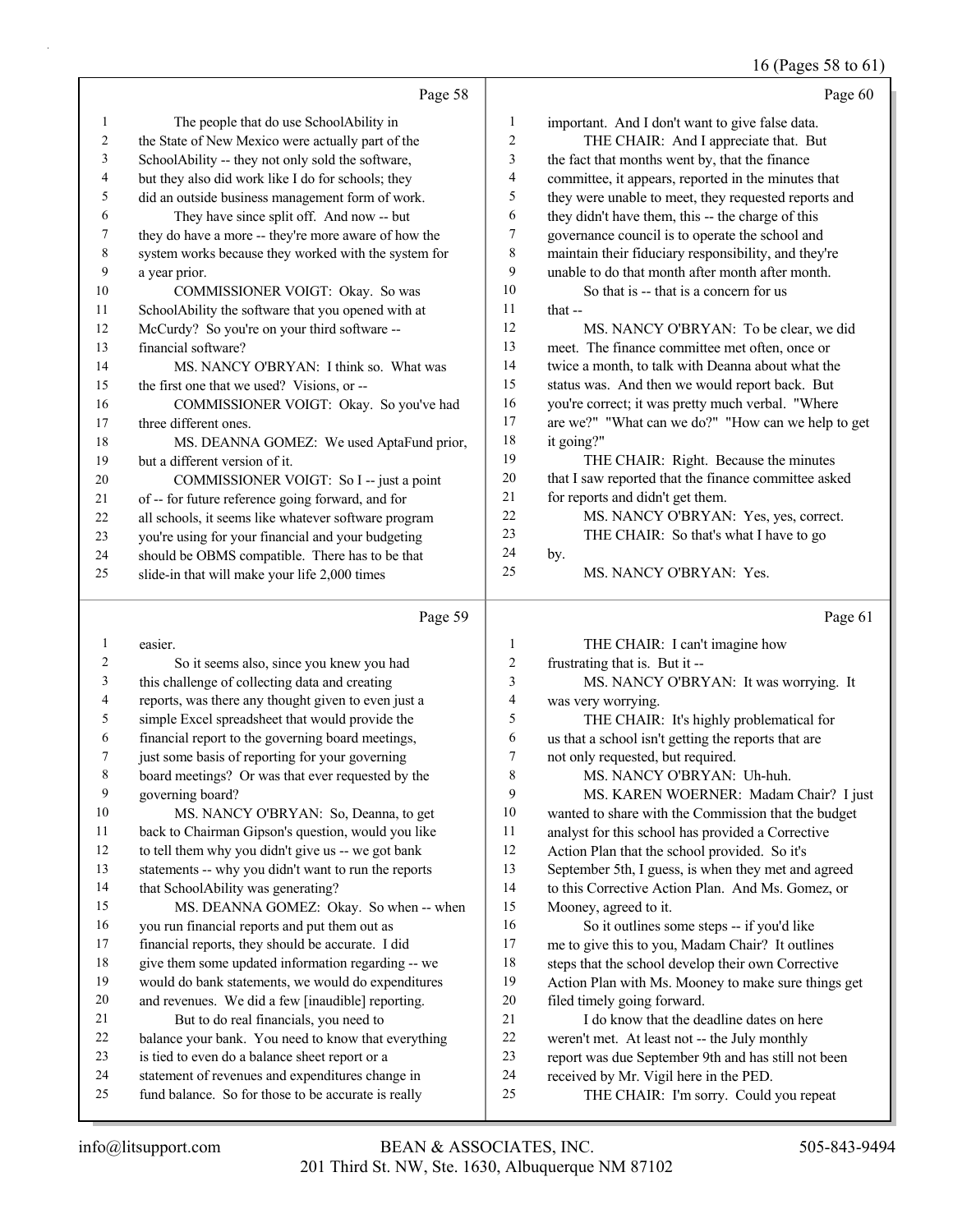#### 17 (Pages 62 to 65)

|                  | Page 62                                              |                          | Page 64                                              |
|------------------|------------------------------------------------------|--------------------------|------------------------------------------------------|
| $\mathbf{1}$     | the date? The Corrective Action Plan was finalized   | $\mathbf{1}$             | MS. KAREN WOERNER: And, Madam Chair, to              |
| $\boldsymbol{2}$ | when?                                                | $\sqrt{2}$               | that point, if I may, Commissioners, in speaking     |
| 3                | MS. KAREN WOERNER: September 5th.                    | $\mathfrak{Z}$           | with Mr. Vigil yesterday, he did show me a report in |
| 4                | THE CHAIR: And in that Corrective Action             | $\overline{\mathcal{A}}$ | the OBMS system that allows us to see which -- by    |
| 5                | Plan, the July report was due by --                  | 5                        | month, who's on monthly reporting, when it's been    |
| 6                | MS. KAREN WOERNER: September 9th.                    | 6                        | submitted, when it's been approved in a view-only    |
| 7                | THE CHAIR: And that hasn't happened yet.             | $\tau$                   | access.                                              |
| $\,$ $\,$        | MS. KAREN WOERNER: As of yesterday, it               | 8                        | And I asked him, "Well, then, how do I               |
| 9                | had not. And then there's other things in here that  | 9                        | access that?"                                        |
| 10               | don't involve us; so I'm not sure if those were      | 10                       | So to your point, I wholeheartedly agree             |
| 11               | timely. Then there was -- for example, a CDC report  | 11                       | with you. It's disappointing that we didn't know     |
| 12               | was due September 11th, which isn't us; so I don't   | 12                       | either. But I did ask and submitted a request to     |
| 13               | know if that was done on time, and then,             | 13                       | have access to view-only, so that moving forward,    |
| 14               | September 13th, a board report. But that's the July  | 14                       | our division can at least review those reports in    |
| 15               | report provided to the board for review.             | 15                       | the OBMS ourselves, even if Budget doesn't provide   |
| 16               | So I suspect, but don't know, if that was            | 16                       | it to us.                                            |
| 17               | provided to the board on September 13th.             | 17                       | THE CHAIR: So let me just get some                   |
| 18               | But my point is that the school has                  | $18\,$                   | clarification on that. If you went into that, you    |
| 19               | developed a Corrective Action Plan that I think you  | 19                       | would see all the schools that were on monthly       |
| $20\,$           | need to be aware of, and that some of those are      | $20\,$                   | reporting. You would not have to go into every       |
| 21               | still not being met. But they are working on that.   | 21                       | school to see if they were on monthly reporting.     |
| 22               | THE CHAIR: Okay. At this point in time,              | $22\,$                   | But when you went in, you would be able to see all   |
| 23               | because this is not an actionable item -- it's in my | 23                       | the schools that were.                               |
| 24               | report. But I felt that we needed to at least get a  | 24                       | MS. KAREN WOERNER: Yes and no. I would               |
| 25               | preliminary idea of where we should go -- I'm going  | 25                       | be able to see a list of the schools. It's not       |
|                  |                                                      |                          |                                                      |
|                  | Page 63                                              |                          | Page 65                                              |
| $\mathbf{1}$     | to make a recommendation that the school be put on   | $\mathbf{1}$             | clear to me how I know which ones are on monthly     |
| $\overline{c}$   | the October agenda.                                  | 2                        | reporting yet until I get access to the system.      |
| 3                | We have -- that'll give us an opportunity            | 3                        | But it was -- what he showed me briefly              |
| 4                | to get our eyes on the Corrective Action Plan.       | 4                        | was a list of schools. And then it had columns that  |
| 5                | It'll give a little more time for -- to see where    | 5                        | showed "S" for Submitted, "A" for Approved,          |
| 6                | the school is in terms of their Corrective Action    | 6                        | et cetera, et cetera. So from that, I assume -- but  |
| 7                | Plan and we'll have some clearer information. And    | 7                        | I don't know yet. But I assume that the columns      |
| $\,$ $\,$        | it would then -- if it's on the agenda, it could     | $\,$ $\,$                | indicate months. And so those that are on each       |
| 9                | potentially be an actionable item if we felt like a  | 9                        | month would be monthly reporting.                    |
| $10\,$           | Letter of Concern or whatever needed to go out.      | 10                       | But it is a list of schools and where                |
| 11               | But I will also put on the public record             | 11                       | they're at in their reporting, in terms of           |
| 12               | that I'm disappointed that we -- not from the        | 12                       | submission or approval. So I think it's going to     |
| 13               | school, but from PED Budget, that we were not        | 13                       | answer our question in terms of whether it's         |
| 14               | notified that one of our schools was on monthly      | 14                       | quarterly or monthly, we'll be able to see if        |

- reporting. That's something that we regularly -- we would simply give us, you know, that information. they've been submitted timely with a quick view. And that will help us keep ourselves and you more informed.
	- 18 THE CHAIR: I appreciate that. I just don't want it to have to be that someone every month has to go into every school and check to see whether they're on monthly reporting, because that's -- that's adding too much to what you already --

already do.

24 So I'm trying to figure out, how is the best way to navigate this? Is it that we simply

21 that's not on the school.

assumed you did know.

24 THE CHAIR: One would.

used to get that information from Budget. They

22 MS. NANCY O'BRYAN: No, of course. We

18 It's not that we're necessarily going to move on it; but it's information that we need to know. So that was -- that's disappointing, and

25 MS. NANCY O'BRYAN: One would.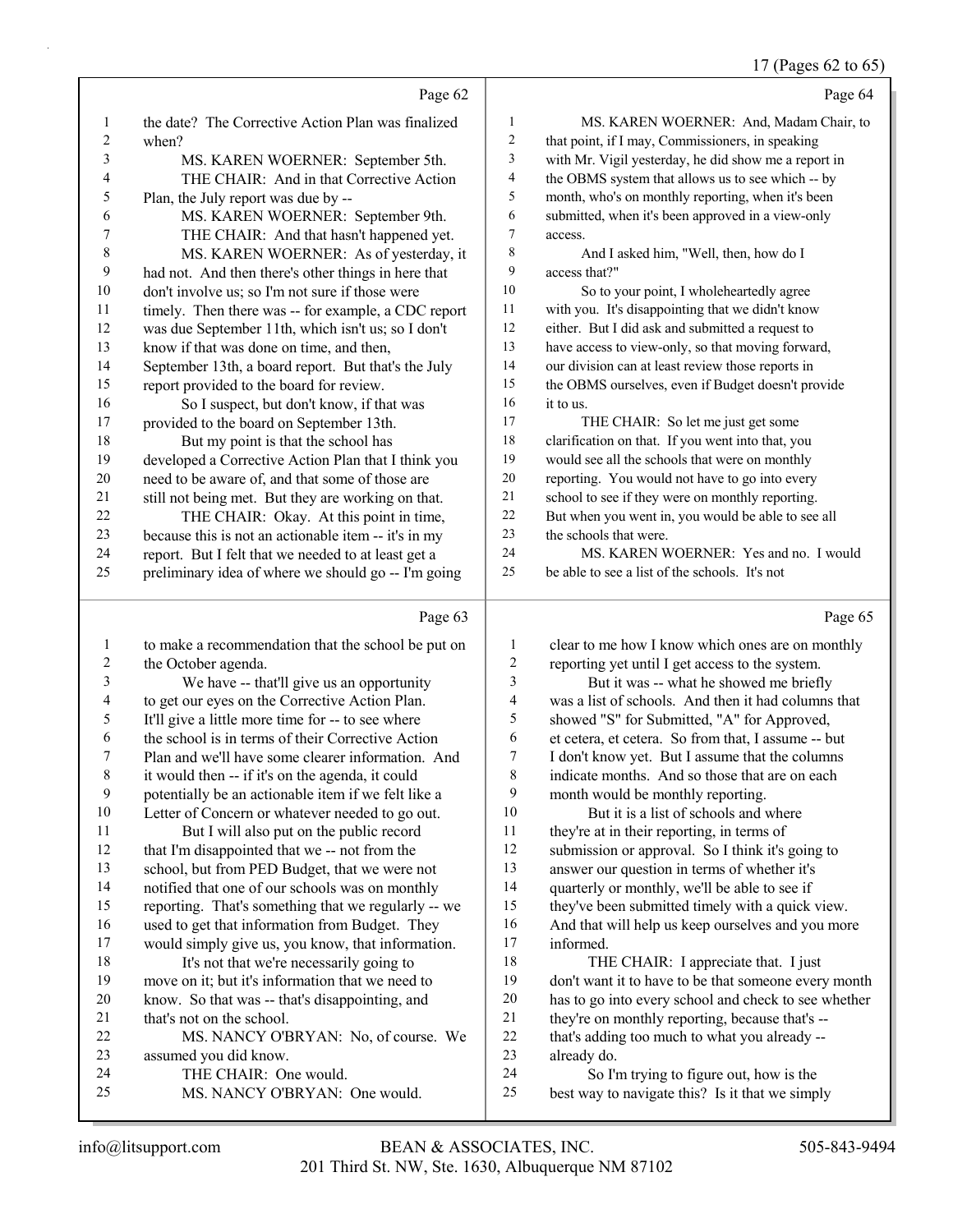### 18 (Pages 66 to 69)

|          | Page 66                                                |                | Page 68                                                            |
|----------|--------------------------------------------------------|----------------|--------------------------------------------------------------------|
| 1        | request Budget to give us a notification? If it's      | $\mathbf{1}$   | THE CHAIR: Yes. They were on the consent                           |
| 2        | easy, and you can just get in there and look and       | $\overline{c}$ | agenda a month or two months ago. They were on the                 |
| 3        | see, that's fine. But if it's -- if we have to         | 3              | consent agenda. And we did vote on that, yes,                      |
| 4        | check every school every month, that's --              | $\overline{4}$ | ma'am.                                                             |
| 5        | COMMISSIONER VOIGT: Madam Chair? I think               | 5              | COMMISSIONER ARMBRUSTER: I thought I                               |
| 6        | it would be great if the PEC got notifications from    | 6              | would check on that. Of course, it's fine.                         |
| 7        | every bureau and PED, if there were some type of       | 7              | THE CHAIR: Because, actually, when that                            |
| 8        | arising issue that might be a concern. And it would    | 8              | reporter called, we were between meetings, so that                 |
| 9        | be proactive, you know, so that we could further       | 9              | it wasn't that -- you know, you hadn't let us know.                |
| 10       | support them; I mean from Special Education -- it      | 10             | You didn't need to let us know until probably                      |
| 11       | would be just great if every bureau could              | 11             | another ten days or whatever. But they were on the                 |
| 12       | accommodate that.                                      | 12             | next consent agenda.                                               |
| 13       | THE CHAIR: It would be. And it used to                 | 13             | Commissioner Caballero?                                            |
| 14       | be. And I don't know where that -- where it went       | 14             | COMMISSIONER CABALLERO: Yes. Thank you.                            |
| 15       | and took a U-turn. So once again, that's one of        | 15             | Questions. Did you mention that the -- the                         |
| 16       | those disappointing areas.                             | 16             | timelines and the plan were submitted by you, and                  |
| 17       | COMMISSIONER VOIGT: Also it would show                 | 17             | you set up the -- the school set up the dates?                     |
| 18       | support for the schools, that there was that           | 18             | MS. SARAH TARIO: So we created the                                 |
| 19       | knowledge of the State charter schools, you know,      | 19             | Corrective Action Plan with our business manager.                  |
| 20       | that the bureaus at PED know about them and are        | 20             | And we set the dates in collaboration with her. And                |
| 21       | helping to support their work.                         | 21             | then it was her responsibility to report to me and                 |
| 22       | MS. KAREN WOERNER: And I will say that                 | 22             | the finance committee when things happened and to                  |
| 23       | many bureaus do work very closely with us; but we      | 23             | provide copies of the things that she provided.                    |
| 24       | are working on improving the communications with the   | 24             | So I have an updated version of that plan,                         |
| 25       | others.                                                | 25             | where I've made notes about when we had the                        |
|          |                                                        |                |                                                                    |
|          | Page 67                                                |                | Page 69                                                            |
| 1        | COMMISSIONER VOIGT: Sure.                              | 1              | conversation or what point it's at so that I know                  |
| 2        | THE CHAIR: Okay. Commissioners, any                    | $\overline{c}$ | where it's at so that when we did miss dates, I have               |
| 3        | other questions? Commissioner Armbruster?              | 3              | a note as to why or what I'm expecting.                            |
| 4        | COMMISSIONER CABALLERO: Concern after                  | 4              | COMMISSIONER CABALLERO: Well, I may                                |
| 5        | you.                                                   | 5              | suggest that you have another conversation and                     |
| 6        | COMMISSIONER ARMBRUSTER: And this is                   | 6              | update your plan.                                                  |
| 7        | because I don't remember. So -- but we -- and on a     | 7              | MS. SARAH TARIO: Yes.                                              |
| 8        | different subject with you.                            | 8              | COMMISSIONER CABALLERO: You missed pretty                          |
| 9        | And so maybe, Deputy Director, you may                 | 9              | much all of those. And then talk to whoever you're                 |
| 10       | know the answer, or McCurdy can tell me.               | 10             | having to make those reports with PED and our                      |
| 11       | I had a call from the Sun -- I know, it's              | 11             | department so that you come up with some real --                   |
| 12       | like I'm on quick-dial or something. And so the        | 12             | realistic dates. And they really have to be                        |
| 13       | question was were -- was the governing board allowed   | 13             | realistic.                                                         |
| 14       | to change -- I thought he was saying -- it's been a    | 14             | And if you need to bring in additional                             |
| 15       | while now -- like, the bylaws that would change the    | 15             | personnel, even if it's part-time, I may suggest you               |
| 16       | number of members of the governing board from nine     | 16             | do that. Because what I see is just a long                         |
| 17       | to -- I think he said range five to seven; it's been   | 17             | timeline. And I -- and I understand why those                      |
| 18       | a while, I'm not really remembering.                   | 18             | things and those problems occurred. But you don't                  |
| 19       | He says, "Are they allowed to do that?"                | 19             | want to be in our agenda next month and then come up               |
| 20       | I said, "Absolutely." I said, "In fact,                | 20             | with more excuses.                                                 |
| 21       | I'm really actually happy they're doing that,          | 21             | MS. SARAH TARIO: No, we don't.                                     |
| 22       | because having nine is an unwieldy group."             | $22\,$         | COMMISSIONER CABALLERO: It's better to be                          |
| 23       | So the answer to the question is, "Yes,                | 23             | on target, be realistic, and have completed a bunch                |
| 24<br>25 | that is fine."<br>My question is, "Do they know that?" | 24<br>25       | of what you believe is crucial or what they believe<br>is crucial. |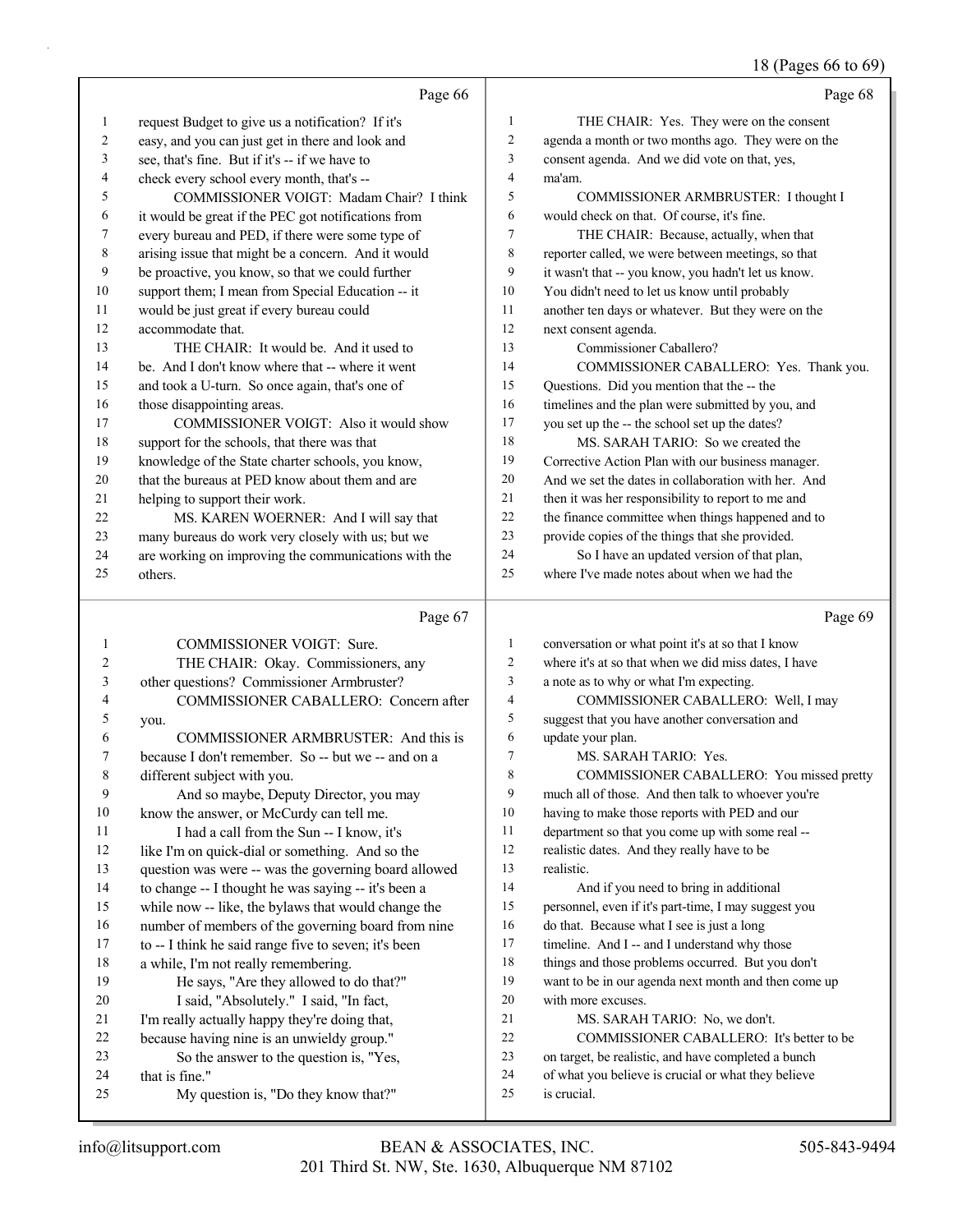19 (Pages 70 to 73)

|                  |                                                        |                | $12$ (1 ages 70 to 75)                                                     |
|------------------|--------------------------------------------------------|----------------|----------------------------------------------------------------------------|
|                  | Page 70                                                |                | Page 72                                                                    |
| 1                | MS. SARAH TARIO: I absolutely concur.                  | $\mathbf{1}$   | THE CHAIR: -- to the board by the                                          |
| 2                | COMMISSIONER CABALLERO: That way, it's                 | $\sqrt{2}$     | superintendent at the August meeting was that the                          |
| 3                | only minor stuff that we're dealing with.              | $\mathfrak{Z}$ | board not renew the application of Monte del Sol                           |
| 4                | MS. SARAH TARIO: Thank you. I absolutely               | 4              | with the district.                                                         |
| 5                | 100 percent concur.                                    | 5              | And there were two areas that were                                         |
| 6                | THE CHAIR: Okay, Commissioners. Any                    | 6              | identified for that; a facility issue and financial                        |
| 7                | other questions?                                       | 7              | issues. The board did not vote. The board tabled                           |
| 8                | (No response.)                                         | $\,$ $\,$      | it. So it is still on the table.                                           |
| 9                | THE CHAIR: Okay. Well, thank you for                   | 9              | But there was, in fact, an actual                                          |
| 10               | coming up. We do appreciate this. And we know          | $10\,$         | application for renewal submitted by Monte Del Sol.                        |
| 11               | we're taking you away from school time; but we're      | 11             | And our attorney did contact Santa Fe Public                               |
| 12               | actually getting out way quicker than anyone ever      | 12             | Schools' attorneys for the -- for the record of                            |
| 13               | imagined. So we appreciate this, and we will look      | 13             | that. And she's in receipt of the application. So                          |
| 14               | forward to seeing you in October with hopefully --     | 14             | that it is a concern for us, because they've already                       |
| 15               | MS. SARAH TARIO: Good news.                            | 15             | submitted an application, and not with us. So it's                         |
| 16               | THE CHAIR: Good news. Yes, we do. So                   | 16             | something that is currently being worked on.                               |
| 17               | thank you so much.                                     | 17             | (Chair consults with PEC counsel).                                         |
| 18               | MS. SARAH TARIO: Thank you.                            | 18             | THE CHAIR: There has been an indication                                    |
| 19               | MS. NANCY O'BRYAN: Thank you.                          | 19             | that the school does intend to apply to the PEC for                        |
| 20               | MS. KAREN WOERNER: Can you also hang-up                | $20\,$         | renewal. And just as a historical piece, when the                          |
| 21               | the phone? We don't need the phone participation       | 21             | PEC has not renewed a school's application, I have                         |
| 22               | anymore. Thank you.                                    | $22\,$         | been contacted by other school districts. When the                         |
| 23               | THE CHAIR: Okay. So a couple of cleanup                | 23             | school that we turned down tried to apply then with                        |
| 24               | items at this point in time since we last met.         | 24             | the school district, we have always told the school                        |
| 25               | There was an art- -- the newspaper is just so          | 25             | districts that they cannot consider the application                        |
|                  | Page 71                                                |                | Page 73                                                                    |
| $\mathbf{1}$     | informative lately.                                    | 1              | because the school has already submitted an                                |
| $\boldsymbol{2}$ | There was an -- there was -- actually,                 | $\sqrt{2}$     | application. And you don't get to submit multiple                          |
| $\mathfrak{Z}$   | there was an article in the newspaper. And I           | 3              | applications to authorizers. You get to submit a                           |
| 4                | received a phone call from a newspaper reporter from   | $\overline{4}$ | renewal application.                                                       |
| 5                | the Santa Fe New Mexican in reference to Monte del     | 5              | COMMISSIONER CABALLERO: Is that by                                         |
| 6                | Sol and their -- their renewal with Santa Fe Public    | 6              | statute, Madam Chair? Or understanding between us                          |
| 7                | Schools instead of the PEC.                            | $\overline{7}$ | and public schools?                                                        |
| 8                | And I didn't have a very long discussion               | $\,8\,$        | THE CHAIR: It's not an understanding.                                      |
| 9                | with him, because his intention at that point in       | 9              | I'll tell you that when the issue last came up, our                        |
| 10               | time was to say, "Well, why is it better to go with    | $10\,$         | current attorney was not on. It was an attorney                            |
| 11               | the district?" Or, "Why is it better to go with the    | 11             | from the AG's Office. And that was the opinion of                          |
| 12               | PEC?"                                                  | 12             | the attorney from the AG's Office, that you don't                          |
| 13               | And that's not a conversation I engage in.             | 13             | get to submit multiple applications, that you submit                       |
| 14               | It's up to the school. It's not what -- I'm not        | 14             | your renewal application. And there's not a plural                         |
| 15               | selling PEC. I'm not unselling a district. It's        | 15             | there.                                                                     |
| 16               | whatever the school wants to do. That's what the GC    | 16             | COMMISSIONER DAVIS: You can't shop                                         |
| 17               | does.                                                  | 17             | around?                                                                    |
| 18               | However, Monte del Sol did, in fact,                   | $18\,$         | THE CHAIR: No, no, you can't. And I                                        |
| 19               | submit an application to Santa Fe Public Schools for   | 19             | guess the statute says, "You will submit your                              |
| 20               | their renewal. So that is on the table at this         | $20\,$         | renewal application by October."                                           |
| 21               | current time.                                          | 21             | So the -- you know, there's not a -- a                                     |
| 22               | The recommendation by the superintendent?              | $22\,$         | flat date that it can only be in October. But a                            |
| 23               | or the board? The recommendation --                    | 23             | renewal application was, in fact, submitted to an                          |
|                  |                                                        |                |                                                                            |
| 24<br>25         | MS. AMI JAEGER: By the superintendent to<br>the board. | 24<br>$25\,$   | authorizer; so it's -- you know --<br>COMMISSIONER VOIGT: So I have just a |

25 COMMISSIONER VOIGT: So I have just a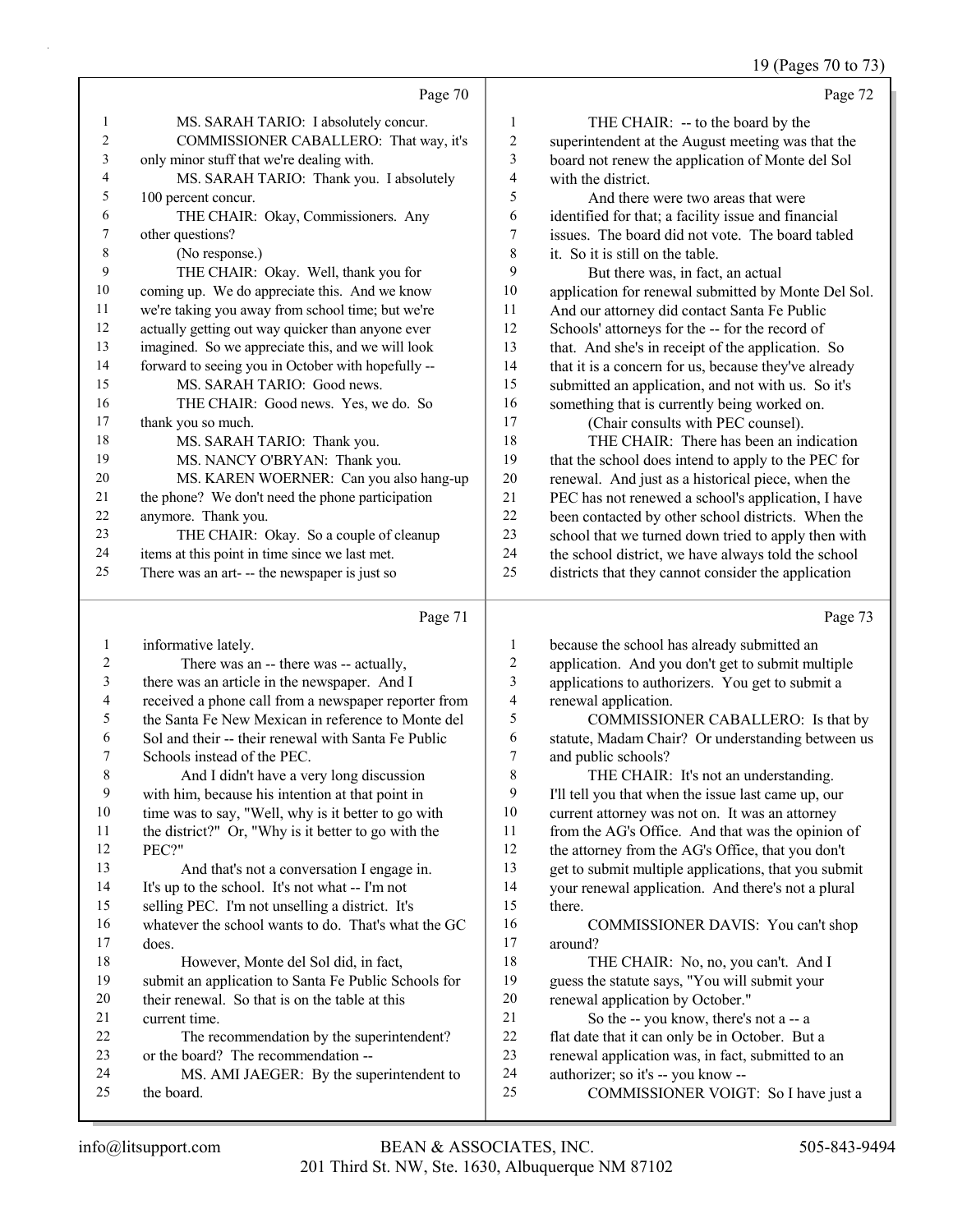20 (Pages 74 to 77)

|              | Page 74                                             |                | Page 76                                              |
|--------------|-----------------------------------------------------|----------------|------------------------------------------------------|
| $\mathbf{1}$ | procedural question. So if a charter school -- a    | 1              | So it is -- you know, it's a concern. And            |
| 2            | PEC charter school is looking at reauthorizing with | $\overline{c}$ | it is something that, you know, we have to look at   |
| 3            | their district, they don't relinquish their charter | 3              | quickly, because October is right around the corner. |
| 4            | with the PEC.                                       | 4              | COMMISSIONER VOIGT: It is, yeah.                     |
| 5            | What about the reverse of that? If a                | 5              | THE CHAIR: So just to let the Commission             |
| 6            | district-authorized charter school wants to renew   | 6              | know that it is a concern that has come up on        |
| 7            | with the PEC, do they relinquish their district     | 7              | October 4th, as far as I know. I have not -- the     |
| 8            | status?                                             | 8              | date hasn't been confirmed or not confirmed.         |
| 9            | Okay. So there's no --                              | 9              | There is going to be a meeting regarding             |
| 10           | THE CHAIR: No. Your contract expires.               | 10             | the traffic concerns with MAS. There has been a --   |
| 11           | The contract -- when we renew, we're renewing as of | 11             | a third party contracted by PED to run the meeting.  |
| 12           | July of 2020.                                       | 12             | And MAS, PED, PEC, community -- the community        |
| 13           | COMMISSIONER VOIGT: Uh-huh.                         | 13             | associations in the area, and I believe the State    |
| 14           | THE CHAIR: So the old contract expires;             | 14             | Representative and some City folks have been invited |
| 15           | the new contract starts. So you're not              | 15             | to come to the meeting.                              |
| 16           | relinquishing anything.                             | 16             | Commissioner Voigt is going to be there.             |
| 17           | COMMISSIONER VOIGT: So you don't really             | 17             | I will be there. And our counsel will be there as    |
| 18           | end up in no-man's land. Okay. Okay. Thank you.     | 18             | well.                                                |
| 19           | THE CHAIR: No, no. So that by statute,              | 19             | It is a public meeting, but they're not              |
| 20           | all of our contracts have to begin and end at the   | 20             | taking public comment. The parties have been asked   |
| 21           | same time.                                          | 21             | to submit a position paper. And Ami did draft a      |
| 22           | COMMISSIONER VOIGT: Okay.                           | 22             | position paper and submit it in the time frame that  |
| 23           | THE CHAIR: So that, you know, we had the            | 23             | the attorney had asked for.                          |
| 24           | concern when Middle College was having the          | 24             | I've received no further communication               |
| 25           | difficulties with Gallup-McKinley. There was a      | 25             | from that attorney beyond the initial one, saying,   |
|              | Page 75                                             |                | Page 77                                              |

# Page 75  $\vert$

| 1  | concern that if Gallup-McKinley did not renew their | 1  | "You know, we're setting this meeting up."           |
|----|-----------------------------------------------------|----|------------------------------------------------------|
| 2  | contract or went to revocation, they could          | 2  | I sent him an e-mail yesterday asking him            |
| 3  | potentially have had a lapse.                       | 3  | to please confirm the date, and I have not heard     |
| 4  | COMMISSIONER VOIGT: Right.                          | 4  | back from him.                                       |
| 5  | THE CHAIR: But that was their concern,              | 5  | So I'm under the assumption it's still               |
| 6  | not ours. But we had some conversations with them,  | 6  | October 4th; but I haven't received any -- any       |
| 7  | because, obviously, if Gallup-McKinley had not --   | 7  | confirmation from him.                               |
| 8  | had revoked their contract based on financial       | 8  | So just to let you know that, you know, we           |
| 9  | concerns, we -- it never would have been an option  | 9  | will be there, and we'll see what happens, and we'll |
| 10 | for us to look at them as a new applicant or as a   | 10 | report back at the October meeting as to what        |
| 11 | renewal, whatever that -- the time frame would have | 11 | happened there.                                      |
| 12 | been; because statute does dictate that for         | 12 | Bev, are we good, or --                              |
| 13 | financial reasons, you know -- so -- but you don't  | 13 | MS. FRIEDMAN: Madam Chair, our Deputy                |
| 14 | relinquish. It's also -- just to add on, we don't   | 14 | Secretary for Finance and Operations, Marian Rael,   |
| 15 | take a charter --                                   | 15 | is here, and she would like to -- you know, if you   |
| 16 | (Shouting heard from outside the building.)         | 16 | have any questions regarding the travel              |
| 17 | THE CHAIR: It's the climate-change kids.            | 17 | reimbursements.                                      |
| 18 | We should invite them in. Our charter students are  | 18 | THE CHAIR: And thanks for coming. We                 |
| 19 | protesting.                                         | 19 | appreciate this.                                     |
| 20 | If a -- if a charter school -- and this             | 20 | MS. MARIAN RAEL: Yes. Good morning.                  |
| 21 | came up with Middle College as well. They asked for | 21 | THE CHAIR: So we had a brief discussion              |
| 22 | us to renew them early, while they were still under | 22 | yesterday in regards to this, 'cause there -- there  |
| 23 | contract with Gallup-McKinley. And that, we do not  | 23 | appears to be a significant delay in our travel      |
| 24 | do. You know, you're -- it begins and ends at       | 24 | reimbursement. As -- the Commissioners that do the   |
| 25 | midnight of whatever that day is.                   | 25 | long travel I'm sure are aware of the fact that we   |
|    |                                                     |    |                                                      |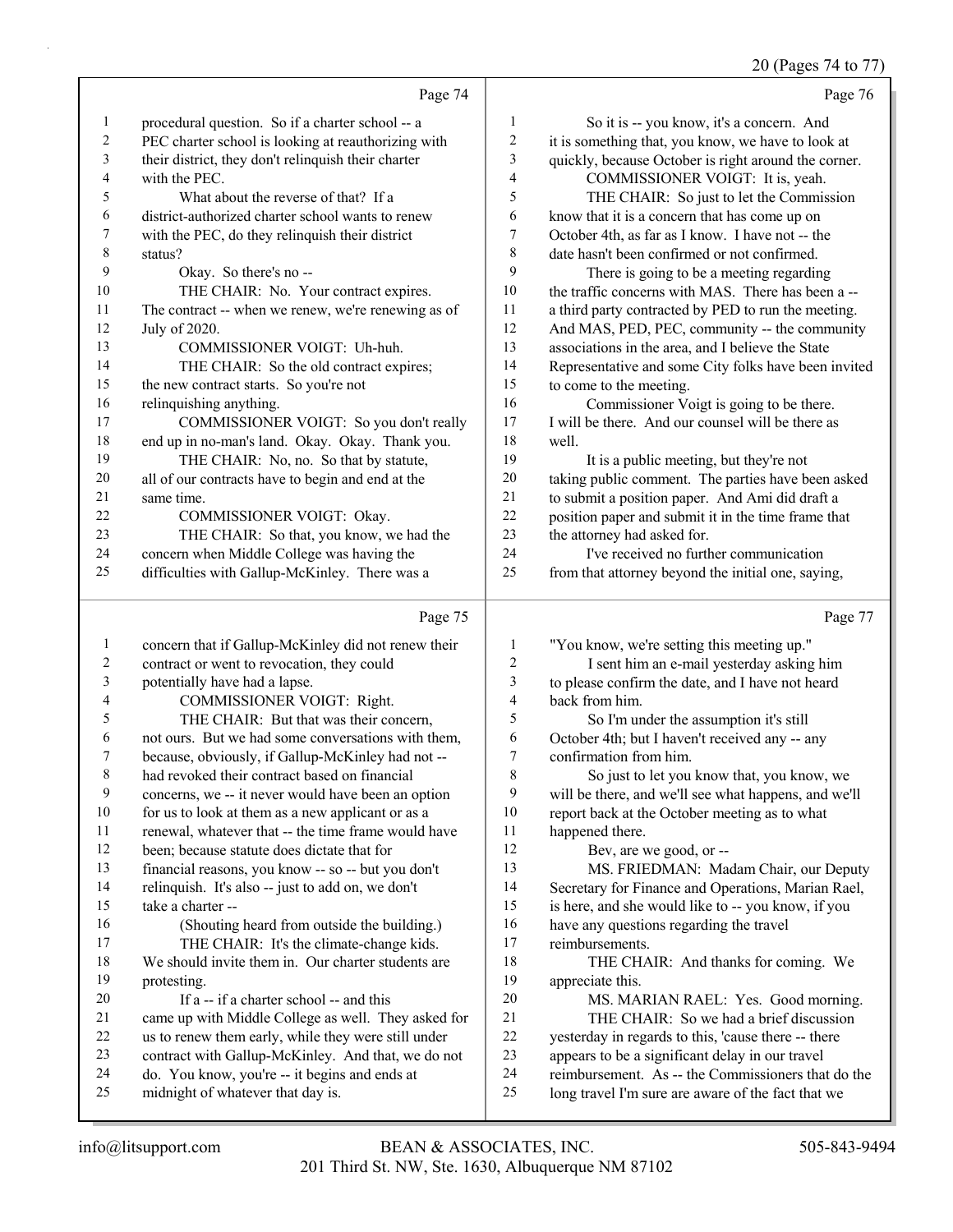# 21 (Pages 78 to 81)

|                | Page 78                                                                                              |                         | Page 80                                                                                              |
|----------------|------------------------------------------------------------------------------------------------------|-------------------------|------------------------------------------------------------------------------------------------------|
| $\mathbf{1}$   | haven't been paid since June.                                                                        | 1                       | And I'm unwilling to do that for me                                                                  |
| 2              | So speaking for myself, even though I'm                                                              | 2                       | personally. And in addition, Commissioner Ruiz is                                                    |
| $\mathfrak{Z}$ | not on salary here, it's -- you know, it's amassing                                                  | 3                       | being asked to do that for me. So I think that's a                                                   |
| 4              | to a significant sum of money that I'm laying out on                                                 | $\overline{\mathbf{4}}$ | position that neither one of us want to be in.                                                       |
| 5              | credit cards to do the travel for the PEC.                                                           | 5                       | But most importantly, I'm not your keeper,                                                           |
| 6              | So on one level, I find that dismissive                                                              | 6                       | you know. So if -- you know, if someone needs a                                                      |
| 7              | and unprofessional that our travel is delayed so                                                     | 7                       | handler, it's called the Ethics Commission. And if                                                   |
| $\,$ $\,$      | long. I think it's unfair to ask Commissioners to                                                    | 8                       | there's a concern that a Commissioner is not                                                         |
| 9              | have to wait that kind of time and accrue,                                                           | 9                       | reporting appropriately, then that goes to the                                                       |
| 10             | potentially, interest on charges for work that is                                                    | 10                      | Ethics Commission.                                                                                   |
| 11             | the work of an elected official. So that's one --                                                    | 11                      | But as far as I'm concerned, asking us to                                                            |
| 12             | that's one piece of it.                                                                              | 12                      | do this is tantamount to saying, "We're questioning                                                  |
| 13             | We had gotten to a point where we were                                                               | 13                      | whether you were there or not." And I'm somewhat                                                     |
| 14             | doing fairly well and getting -- approximately every                                                 | 14                      | insulted by that.                                                                                    |
| 15             | month, there was a reimbursement. So we were                                                         | 15                      | COMMISSIONER CABALLERO: Madam Chair, I                                                               |
| 16             | running just about a -- you know, a month behind.                                                    | 16                      | may add on a personal basis, my wife is a                                                            |
| 17             | And that's, I think, fair. May not be reasonable by                                                  | 17                      | legislator. And so you have two in the household                                                     |
| 18             | some people; but it's -- it's kind of fair.                                                          | 18                      | traveling. And -- and it is getting very -- very,                                                    |
| 19             | But when it's running into three months                                                              | 19                      | very costly, or I don't travel. That's -- that's                                                     |
| 20             | now, that's, I think, burdensome. And for a number                                                   | 20                      | the way it is.                                                                                       |
| 21             | of us, when we -- when we're also putting on a                                                       | 21                      | She's now in Mexico City. It's costing us                                                            |
| 22             | significant charge for October for a national                                                        | 22                      | a lot of money. And we end up having to put on hold                                                  |
| 23             | conference that PED used to pay part of it out first                                                 | 23                      | budget items that we -- that the family has to pay                                                   |
| 24             | for us, and we're having to put out all of it, we                                                    | 24                      | on. And some of those, she screams and yells                                                         |
| 25             | now have, on our credit cards, a significant amount                                                  | 25                      | because it's the car, and it's her credit.                                                           |
|                |                                                                                                      |                         |                                                                                                      |
|                | Page 79                                                                                              |                         | Page 81                                                                                              |
| $\mathbf{1}$   |                                                                                                      | 1                       | And so I will tell you that Finance gets                                                             |
| 2              | of money in addition to what's already on it.<br>So that's -- that's a concern. And                  | $\overline{c}$          | called from me constantly. And even our secretary.                                                   |
| 3              | it's -- you know, I'm airing out personal stuff                                                      | 3                       | And I have to be nice and -- but I have to be                                                        |
| 4              | here.                                                                                                | 4                       | persistent, because I have somebody being persistent                                                 |
| 5              | But on another level, there has been this                                                            | 5                       | on me.                                                                                               |
| 6              | additional request for myself to sign off on                                                         | 6                       | THE CHAIR: To you.                                                                                   |
| 7              | Commissioners' travel. And I'm going to be                                                           | 7                       | COMMISSIONER CABALLERO: And I had gotten                                                             |
| 8              | perfectly honest and make this very personal as                                                      | 8                       | to the point of -- she asked me, "What are you going                                                 |
| 9              | well.                                                                                                | 9                       | to do?"                                                                                              |
| 10             | I'm uncomfortable with doing so for two                                                              | 10                      | I said, "One, I think we're being treated                                                            |
| 11             | reasons: Number one, each and every one of us are                                                    | 11                      | like a department, where the department head has to                                                  |
| 12             | elected. Each and every one of us have the exact                                                     | 12                      | sign off on its employees."                                                                          |
| 13             | same vote up here. I don't have any bigger vote                                                      | 13                      | That's what I feel, that we're just a                                                                |
| 14             | than anyone else. And I was also not elected to be                                                   | 14                      | department. We're vendors, and so we have to pay                                                     |
| 15             | your gatekeepers.                                                                                    | 15                      | taxes. But we're employees when it comes to travel.                                                  |
| 16             | If we are -- as elected officials, if we                                                             | 16                      | But when I talk to PED, I say -- I'll always say,                                                    |
| 17             | sign on our vouchers here, we sign, we're attesting                                                  | 17                      | "None of your head administrators are waiting the                                                    |
| 18             | that what we did was what we did. And if we didn't,                                                  | 18                      | time for reimbursement as we are."                                                                   |
| 19             | as far as I'm concerned, that's on every one of you.                                                 | 19                      | My stuff is sitting on your desk. And                                                                |
| 20             | And no offense to any one of you. But if it is not                                                   | 20                      | I'm sure they're not waiting the month, month and a                                                  |
| 21             | accurate, I'm not putting my name to it, because I'm                                                 | 21                      | half, two months that I'm having to wait.                                                            |
| 22             | putting my name on, potentially, something -- and                                                    | 22                      | And so she asked, "What's the solution?"                                                             |
| 23             | I'm not saying anyone is -- but if something is                                                      | 23                      | I said, "Well, I don't know if there's a                                                             |
| 24<br>25       | fraudulent, I'm putting my name and attesting to the<br>fact that that fraudulent thing was correct. | 24<br>25                | solution in PED. We have to be on our own. But if<br>we cannot be on our own quickly, maybe I'll ask |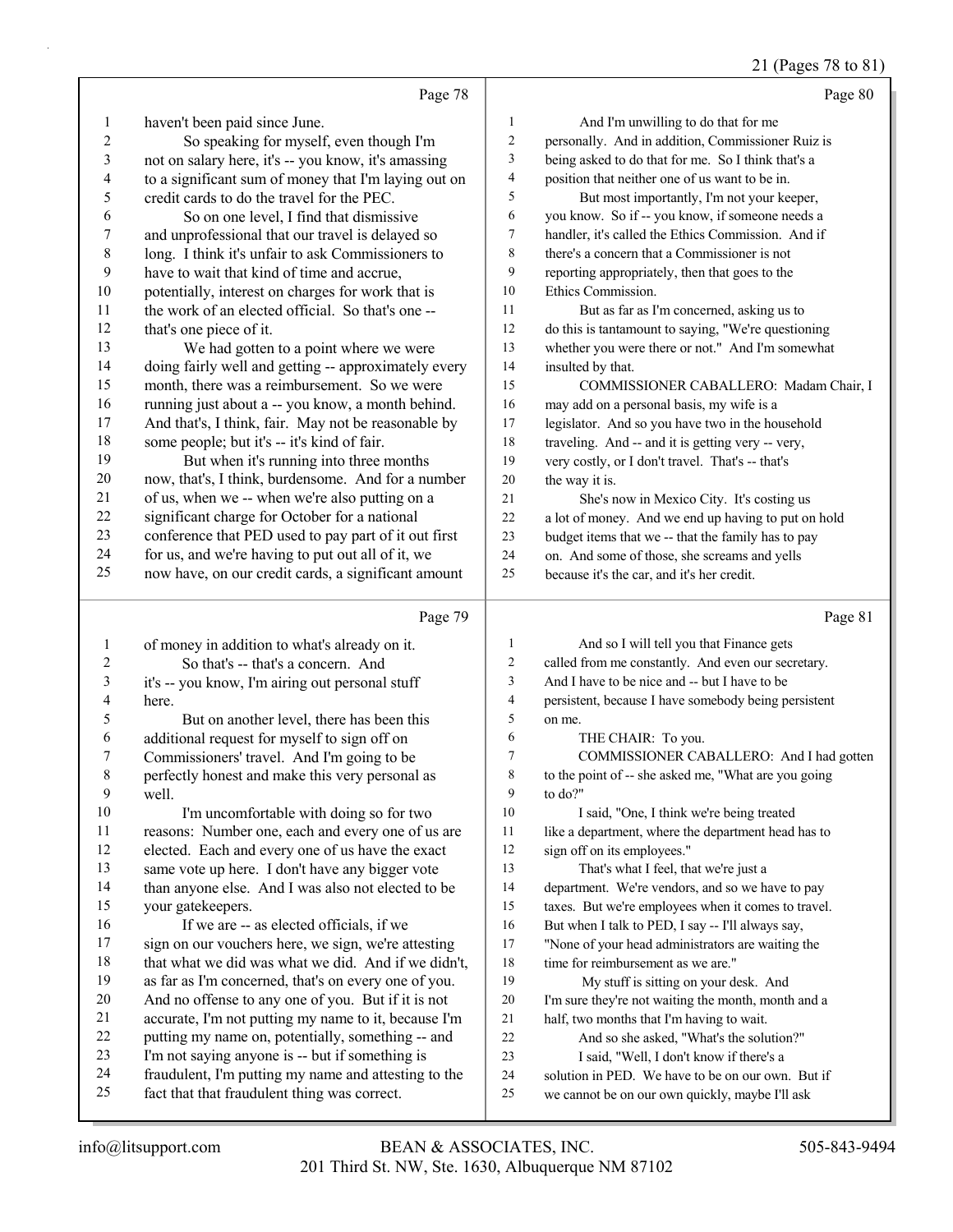# 22 (Pages 82 to 85)

|    | Page 82                                              |                | Page 84                                              |
|----|------------------------------------------------------|----------------|------------------------------------------------------|
| 1  | Legislative Counsel to take over on our              | 1              | gone a long time, some of us, and -- without getting |
| 2  | reimbursements." Because they reimburse legislators  | 2              | reimbursed. And I'm sure that you're just doing      |
| 3  | not past two weeks.                                  | 3              | something that you've been told to do. But I do      |
| 4  | THE CHAIR: Right.                                    | $\overline{4}$ | appreciate that you're here, and you're, you know,   |
| 5  | COMMISSIONER CABALLERO: And they're very             | 5              | speaking with us.                                    |
| 6  | efficient. And she asked me, will he agree to it?    | 6              | COMMISSIONER ROBBINS: Madam Chair?                   |
| 7  | I don't know. How much influence do we have?         | 7              | THE CHAIR: And I just also want to add               |
| 8  | But I'm at the point of trying to do                 | 8              | that I -- you know, I feel bad for Beverly, because  |
| 9  | something else, other than trying to convince PED to | 9              | she takes the brunt of a lot of our -- you know, why |
| 10 | not treat us like an employee. I know they have to   | 10             | isn't this -- and where is this?                     |
| 11 | treat us like a vendor. But treat us like a head of  | 11             | COMMISSIONER CABALLERO: What happened?               |
| 12 | a department, individually, and not have to be       | 12             | THE CHAIR: And she's -- you know, she's              |
| 13 | waiting and waiting and waiting and waiting. You     | 13             | just -- I don't even know if she's in the middle,    |
| 14 | know, we had to resort to a travel credit card. And  | 14             | you know. There are so many people that have gotten  |
| 15 | the fees are high.                                   | 15             | into this; so that it's also become very burdensome  |
| 16 | THE CHAIR: Right.                                    | 16             | on Beverly to have to keep running around to see     |
| 17 | COMMISSIONER CABALLERO: So it's the fees.            | 17             | where the forms are, that there seems to be also     |
| 18 | It's putting off our payment. It's too much. And I   | 18             | that forms go to die on some people's desks.         |
| 19 | don't think it should be that way.                   | 19             | And that's where some of the delay is                |
| 20 | Thank you, Madam Chair.                              | 20             | coming in. And that just also seems unfair as well,  |
| 21 | THE CHAIR: Commissioner Ruiz?                        | 21             | that, you know, Bev is -- and I think Debbie is in   |
| 22 | COMMISSIONER RUIZ: Thank you, Ms. Rael,              | 22             | some of it as well. And it's trying to keep track    |
| 23 | for giving us your time to come and visit with us    | 23             | of, "Well, where did it go?" "Oh. And it's still     |
| 24 | and clarifying some questions that I think several   | 24             | sitting on this person's desk and it's been there."  |
| 25 | of us have had. And I just have to say that I know   | 25             | And that just doesn't seem appropriate,              |
|    | Page 83                                              |                | Page 85                                              |

|                | rage 85                                              |    | Page 85                                             |
|----------------|------------------------------------------------------|----|-----------------------------------------------------|
| $\mathbf{1}$   | that we've had several changes, and I totally        | 1  | either. So we've got a level of frustration here    |
| $\overline{c}$ | understand what everybody that's spoken has said,    | 2  | that I don't know what the fix is; but it's -- but  |
| 3              | and I agree with it somewhat.                        | 3  | it seems that this has become quite an issue. And,  |
| 4              | One of the things that concerns me is that           | 4  | Commissioner Robbins?                               |
| 5              | the current issue and the current changes almost     | 5  | COMMISSIONER ROBBINS: Thank you,                    |
| 6              | seem punitive, you know. And here's my thing. So     | 6  | Ms. Rael. And I appreciate the fact you're          |
| 7              | if there's -- and I'm not saying there is. What I'm  | 7  | responding to what DFA has put down.                |
| 8              | saying is if there is an individual that is abusing, | 8  | I'm looking at the FIN 5.8 that apparently          |
| 9              | submitting times that are arrived or leaving or      | 9  | was issued in June of this year as an adjustment to |
| 10             | meals or travel reimbursement, then I think that     | 10 | travel and per diem, primarily, I guess, looking at |
| 11             | that person should be addressed, if that is an       | 11 | public officers, which we are.                      |
| 12             | issue. I'm not saying it is.                         | 12 | Then it goes on to talk about, you know,            |
| 13             | However, I take personal offense to the              | 13 | non-salaried public officials, board, committee     |
| 14             | fact that it's a blanket statement. "Everybody's     | 14 | members. By putting that in parentheses, I don't    |
| 15             | going to do this." Because I will tell you, I am     | 15 | know if that means including or the board and       |
| 16             | still employed with the public schools. And even on  | 16 | committee members.                                  |
| 17             | that level in that arena, if one individual is doing | 17 | We're not a committee. We're not a board.           |
| 18             | something, then that individual is addressed. Or --  | 18 | We are duly elected. And I think that that's one    |
| 19             | you know. And, of course, now we have a newly        | 19 | thing that DFA fails to note.                       |
| 20             | created Ethics Commission.                           | 20 | The other thing is this goes beyond the             |
| 21             | But I think to paint us all with one brush           | 21 | New Mexico Administrative Code. I was a CFO in two  |
| 22             | almost gives a visual of a lack of trust, a lack of  | 22 | different agencies, Tax and Rev and Workforce       |
| 23             | credibility, you know, for us.                       | 23 | Solutions, for a total of almost eight years prior  |
| 24             | And so I just really want you-all to, you            | 24 | to this year. And this goes far beyond what the     |
| 25             | know, think about that. Because, you know, we have   | 25 | New Mexico Administrative Code says. This is an     |
|                |                                                      |    |                                                     |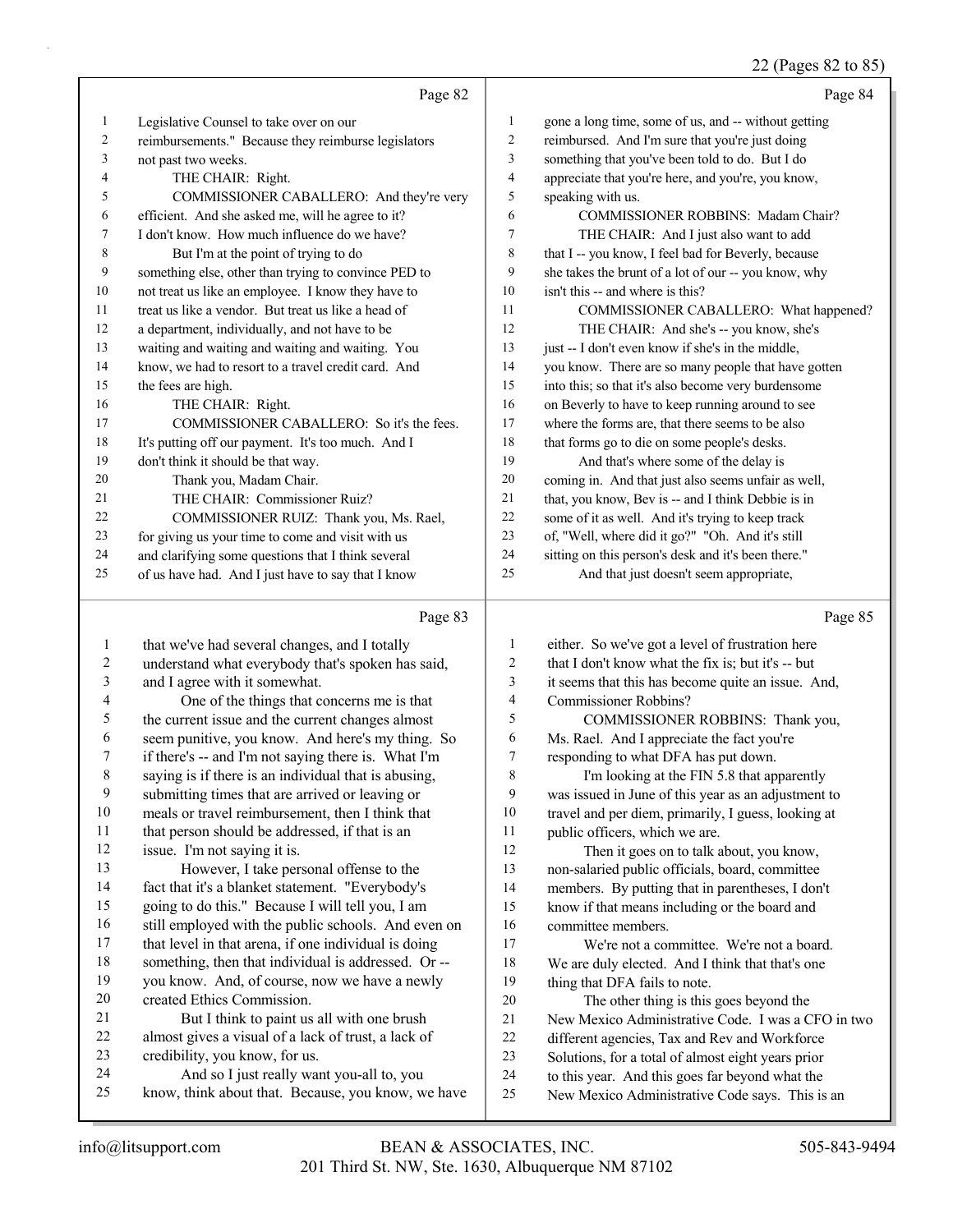23 (Pages 86 to 89)

|                |                                                              |                  | $-5(10)$<br>$\sim$ 00 $\sim$ 02                                             |
|----------------|--------------------------------------------------------------|------------------|-----------------------------------------------------------------------------|
|                | Page 86                                                      |                  | Page 88                                                                     |
| 1              | internal-only document by DFA putting greater                | 1                | Thank you.                                                                  |
| $\overline{c}$ | restrictions.                                                | 2                | THE CHAIR: Thank you. And I                                                 |
| 3              | And I talked with the Secretary at length                    | 3                | wholeheartedly concur. When people ask me, "How                             |
| 4              | last week. And she said they were going -- this was          | 4                | much do you get paid," I say, "Well, A, I don't get                         |
| 5              | an internal decision and that they were going to             | 5                | paid; but, B, if you" --                                                    |
| 6              | continue to have discussions.                                | 6                | COMMISSIONER CABALLERO: That's funny.                                       |
| 7              | And I told her I didn't think it was                         | $\boldsymbol{7}$ | THE CHAIR: -- "if you can't afford to                                       |
| $\,$ $\,$      | appropriate, and I think, you know, for them to make         | $\,$ $\,$        | front coming from the southern part of the state                            |
| 9              | changes without going in and notifying and making            | 9                | \$2,000 to \$3,000 worth of travel reimbursement -- I                       |
| 10             | changes to the Administrative Code, this is one of           | 10               | think it was April, I received a \$2,500 check,                             |
| 11             | the clever things that agencies try to do. They              | 11               | because I hadn't been paid for months. And then I                           |
| 12             | change internal policies and everything. They don't          | 12               | received a payment in May, and I think in June. And                         |
| 13             | change the Administrative Code, because the                  | 13               | then that was it.                                                           |
| 14             | Administrative Code requires a public hearing,               | 14               | So -- and July was our road trip. August                                    |
| 15             | public notice of changing the Administrative Code.           | 15               | was busy. And with the NACSA conference, I'm                                |
| 16             | This was not done.                                           | 16               | figuring it's -- we're well over \$2,500 that I'm in                        |
| 17             | They're doing this internally. Not on                        | 17               | on this easily. And that's -- you know, you're                              |
| 18             | you; it's on them. And I strongly said -- told the           | 18               | absolutely right. You're -- I'm having to tell                              |
| 19             | Secretary of DFA that I felt it was inappropriate.           | 19               | people, "If you can't afford to do this then you                            |
| 20             | It's inappropriate, because what they're doing is            | 20               | can't sit on this Commission."                                              |
| 21             | they're creating a whole new bureaucracy. And it             | 21               | And that is -- that is not right, you                                       |
| 22             | sounds like they're trying to justify hiring a lot           | $22\,$           | know. It shouldn't be just because you can afford                           |
| 23             | more staff at DFA, because this will take a lot              | 23               | to serve. And that's what this is -- that's what                            |
| 24             | extra time of people there to validate all of this           | 24<br>25         | this has become.                                                            |
| 25             | paperwork and things like that. It takes additional          |                  | So I appreciate you being on the firing                                     |
|                |                                                              |                  |                                                                             |
|                | Page 87                                                      |                  | Page 89                                                                     |
| 1              | time for Beverly to do this, and then for DFA -- for         | $\mathbf{1}$     | line.                                                                       |
| 2              | PED staff to verify that all of this is -- is there.         | 2                | MS. MARIAN RAEL: Madam Chair, members of                                    |
| 3              | You know, we're trying to cut down on bureaucracy,           | 3                | the Commission, I just wanted to clarify that I am                          |
| 4              | not create more.                                             | 4                | not the Deputy Secretary for Public Ed. I am the                            |
| 5              | And as has been mentioned, individuals                       | 5                | administrative services division director and the                           |
| 6              | have been abusing their ability to receive per diem          | 6                | CFO.                                                                        |
| 7              | or travel reimbursements. I think those individuals          | 7                | So Beverly came to me yesterday and                                         |
| 8              | need to be taken before the Ethics Commission and            | $\,$ 8 $\,$      | enlightened me of your situation. I wasn't aware                            |
| 9              | addressed that way. I do not believe making a                | 9                | that you were having issues with your travel                                |
| 10             | blanket thing to make hundreds, literally hundreds           | 10               | reimbursements being rejected. So this is all                               |
| 11             | of public officials and board and committee members          | 11               | something that is very new to me, and I'm willing to                        |
| 12             | throughout New Mexico, who donate their time -- this         | 12               | help you all.                                                               |
| 13             | sounds like what this was; this was a way to try to          | 13               | So what I did do was I called in my staff                                   |
| 14             | weed out people that cannot financially afford it.           | 14               | to identify what exactly the situation was; because                         |
| 15             | And for this administration to be taking aim at              | 15               | we have been submitting your reimbursements over to                         |
| 16             | people who cannot personally afford to front months          | 16               | the Department of Finance and Administration.                               |
| 17             | and months of travel expenses out-of-pocket, that's          | 17               | They've been coming back, and they've been asking                           |
| 18             | very contrary to what this administration stands for         | $18\,$           | for additional information, something that's new,                           |
| 19             | in terms of standing for the little person.                  | 19               | which is new based on the FIN 5.8 is that they're                           |
| 20             | So I wholeheartedly disagree, not only                       | $20\,$           | asking for minutes, roll sheets, clarification, just                        |
| 21             | with FIN 5.8, because the New Mexico Administrative          | $21\,$           | proof that you're attending these meetings off-site.                        |
| 22             | Code clearly states what is allowable and not                | 22               | When you're here in Santa Fe, this is a formal                              |
| 23             | allowable. This goes beyond that, and it's                   | 23               | meeting, you do have minutes, this is something                             |
| 24<br>25       | unnecessary. And I think this should be rescinded<br>by DFA. | 24<br>25         | that's easy to justify to them.<br>So the second piece of it was what about |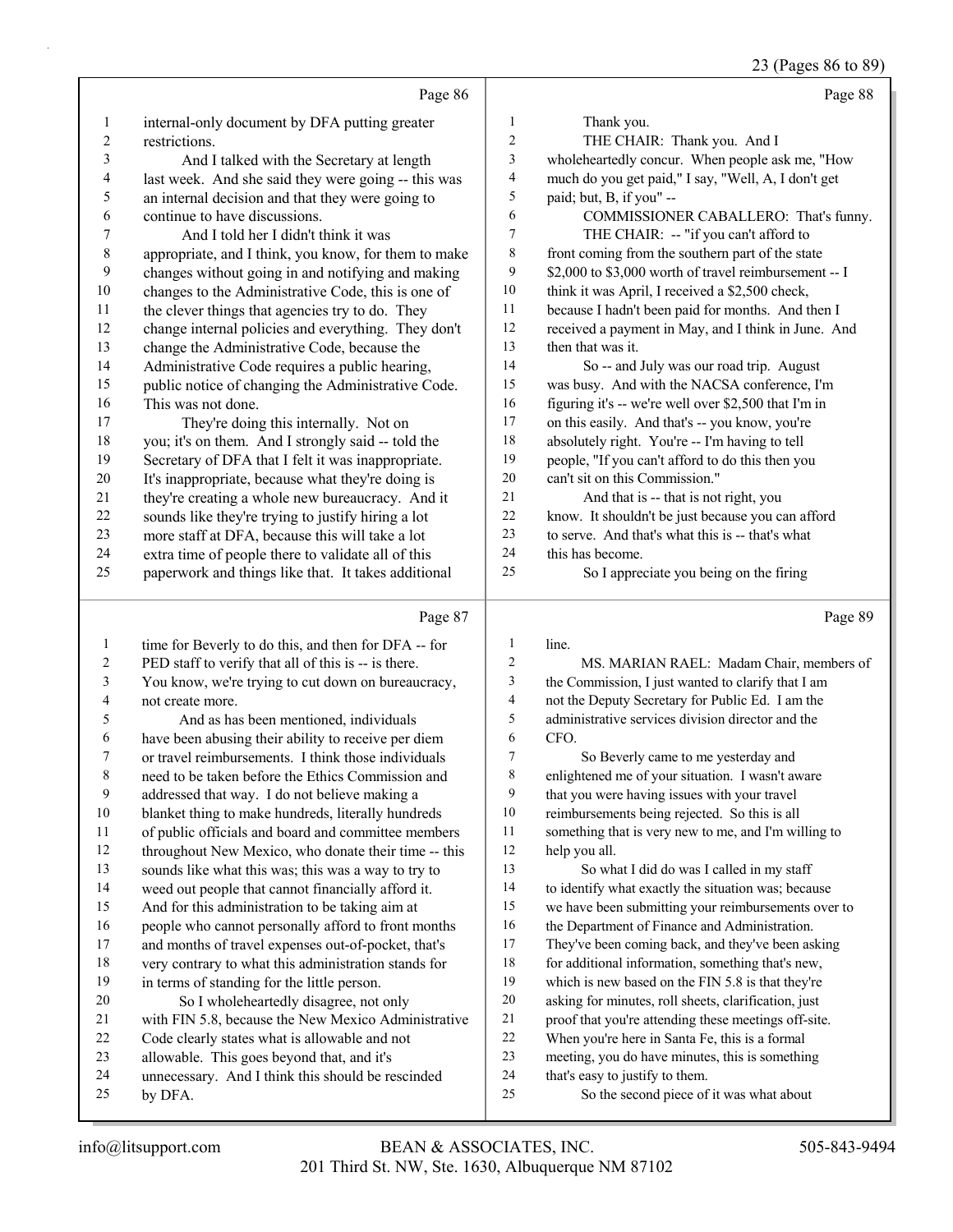|                | Page 90                                             |                | Page 92                                              |
|----------------|-----------------------------------------------------|----------------|------------------------------------------------------|
| 1              | the meetings that you attend in your -- in the      | 1              | committees. These are not elected officials that     |
| $\overline{c}$ | audience and you're not necessarily the person      | $\overline{2}$ | this Item No. 4 is speaking to.                      |
| 3              | presenting, but you're there on official business?  | 3              | And for me to have to -- and it's no                 |
| 4              | How are we going to be able to get your vouchers    | 4              | offense to anyone at PED. But for me to have to      |
| 5              | presented to DFA without them being rejected back?  | 5              | call someone at PED and say, "Please sign that I was |
| 6              | So I did reach out to DFA this morning and          | 6              | here" -- because some of us go off to meetings       |
| 7              | asked if they could actually come and answer your   | 7              | with schools, and we're also asking them to          |
| 8              | questions themselves. And they were unfortunately   | 8              | potentially sign off on something that someone may   |
| 9              | unable to do that. They provided me with this. And  | 9              | not have done, because they don't know if someone's  |
| 10             | they wanted me to refer you to No. 4. So after      | 10             | going to go to a -- you know, a regional meeting of  |
| 11             | reading --                                          | 11             | charter schools. PED is not invited. It's the        |
| 12             | THE CHAIR: I'm sorry. I don't know what             | 12             | charter schools that are going.                      |
| 13             | you're looking at. Sorry. I didn't -- I didn't      | 13             | You know, Matt's organization has a                  |
| 14             | have it.                                            | 14             | regional meeting so that a Commissioner goes off to  |
| 15             | MS. MARIAN RAEL: Okay. Sorry. This is               | 15             | it. PED is not invited to the meeting. So how is     |
| 16             | out of the Model of Accounting Practices. This is a | 16             | PED going to sign off that, A, I was there or        |
| 17             | DFA rule. And it's No. 4, where they're talking     | 17             | actually justify that I, as an elected official,     |
| 18             | about -- this is what they've pushed us to -- is    | 18             | that they have to justify what I'm doing? I'm not    |
| 19             | "Non-salaried public employees, board committee     | 19             | asking them permission to do something as an elected |
| 20             | members. It doesn't say "commission," and so we've  | 20             | official in the charge of my duties.                 |
| 21             | asked that, and they said, "Well, it would fall in  | 21             | And that's what that's asking. And I'm               |
| 22             | line here" -- "must provide certification of        | 22             | going to tell you, that is even more insulting, that |
| 23             | attendance of roll sheet, minutes of the meeting,   | 23             | we're not being treated as elected officials. We     |
| 24             | et cetera, for each meeting attended, or            | 24             | are not -- we -- we are not a board. We are not a    |
| 25             | justification for travel."                          | 25             | volunteer committee. So we are -- should be treated  |
|                | Page 91                                             |                | Page 93                                              |
| 1              | So this is where I saw a loophole where it          |                | as the other elected officials in the state. And we  |

|    | So this is where I saw a loophole where it           | 1  | as the other elected officials in the state. And we  |
|----|------------------------------------------------------|----|------------------------------------------------------|
| 2  | said "or justification". So I did call the State     | 2  | are not.                                             |
| 3  | Controller this morning before coming down here to   | 3  | Commissioner Caballero is correct. We're             |
| 4  | talk to Donna Trujillo to say, "Okay. This           | 4  | being treated -- no offense to employees of PED.     |
| 5  | Commission is being asked to present to you some     | 5  | But we're being treated as employees and not as      |
| 6  | sort of justification. What can they present to you  | 6  | elected officials. And that's what this is           |
| 7  | if they do not have minutes and they do not have a   | 7  | referring to.                                        |
| 8  | roll sheet to provide with their ISTE?"              | 8  | <b>COMMISSIONER ROBBINS: Madam Chair?</b>            |
| 9  | What she has asked is she said that other            | 9  | THE CHAIR: Commissioner Robbins?                     |
| 10 | agencies that have similar situations, that if PED   | 10 | COMMISSIONER ROBBINS: Ms. Rael, again, I             |
| 11 | or the board chair -- and you've made it quite clear | 11 | appreciate you being here. We're not venting at      |
| 12 | that you do not want to be the one responsible for   | 12 | you.                                                 |
| 13 | this. But she has also said that if someone with     | 13 | THE CHAIR: We are; but it's not at --                |
| 14 | PED drafts a memo to attach to your ISTE certifying  | 14 | COMMISSIONER ROBBINS: But I would -- I               |
| 15 | that official business was conducted at this         | 15 | would suggest that a letter be sent to the Secretary |
| 16 | meeting, that they will accept that.                 | 16 | of DFA expressing our concerns, and that this is     |
| 17 | THE CHAIR: Okay. But I'm going to                    | 17 | inappropriate, and that by making this change to the |
| 18 | interrupt and say we're elected. And we are only     | 18 | Model of Accounting Practices was inappropriate as   |
| 19 | administratively attached to PED. And it is highly   | 19 | it applies to public officials, elected public       |
| 20 | insulting for me to have to ask PED to sign off and  | 20 | officials, and to apply this standard to elected     |
| 21 | justify what I, as an elected official, am doing in  | 21 | public officials I think is beyond their legislative |
| 22 | the charge of my elected duties.                     | 22 | or statutory authority, and that only the            |
| 23 | This refers, as Commissioner Robbins                 | 23 | Legislature can make those changes.                  |
| 24 | pointed out -- because I had no idea what he was     | 24 | And if they want to make a change, they              |
| 25 | looking at here -- that these are boards and         | 25 | have to do it through amending the Administrative    |
|    |                                                      |    |                                                      |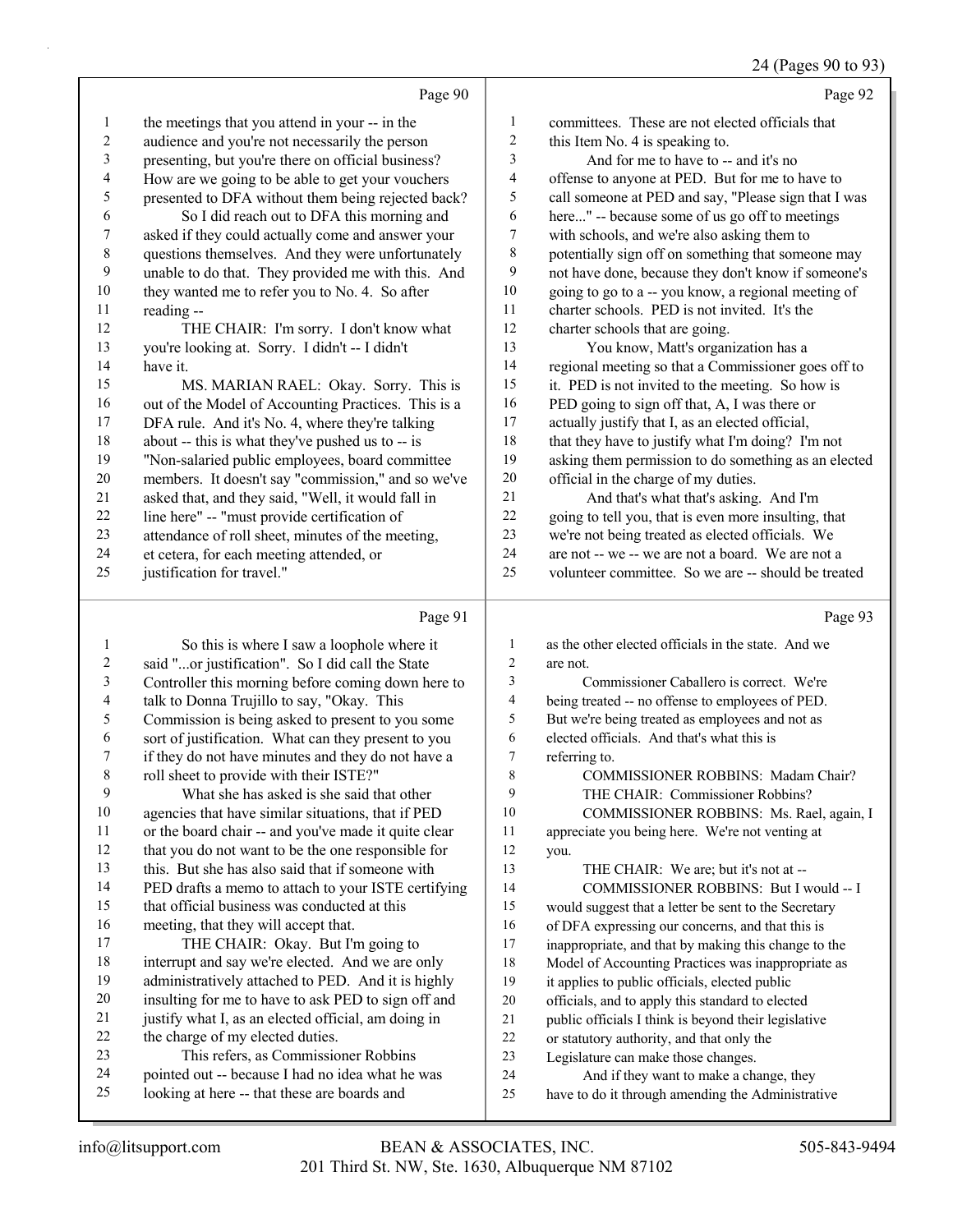# 25 (Pages 94 to 97)

|          | Page 94                                                                                        |                         | Page 96                                                                              |
|----------|------------------------------------------------------------------------------------------------|-------------------------|--------------------------------------------------------------------------------------|
| 1        | Code, which will require public comment and a                                                  | 1                       | he said was, "This administration represents certain                                 |
| 2        | hearing.                                                                                       | 2                       | things, and that this time it's not representing                                     |
| 3        | Thank you.                                                                                     | 3                       | them."                                                                               |
| 4        | THE CHAIR: I agree with you. And,                                                              | 4                       | I would like to add to the request for the                                           |
| 5        | actually, when this conversation got bigger, Ami and                                           | 5                       | letter -- and this is for discussion -- to have a                                    |
| 6        | I had had a discussion about whether she should send                                           | 6                       | copy sent to our Governor --                                                         |
| 7        | a letter. We were hoping that this -- today would                                              | 7                       | THE CHAIR: Sure.                                                                     |
| 8        | fix it. Unfortunately, it hasn't. So I agree.                                                  | 8                       | COMMISSIONER CABALLERO: -- to appraise                                               |
| 9        | COMMISSIONER ROBBINS: And the reply I got                                                      | 9                       | her of what our sentiments are, and if she doesn't                                   |
| 10       | back from the Secretary in a text was this was                                                 | 10                      | do anything, at least she knows what the issue is in                                 |
| 11       | internal, and that they made an internal change, and                                           | 11                      | case it will pop up, either in legislation or                                        |
| 12       | it was basically, "That's it. You just have to live                                            | 12                      | discussion, and she would be appraised of what is                                    |
| 13       | with it."                                                                                      | 13                      | going on.                                                                            |
| 14       | I don't think that was an appropriate                                                          | 14                      | COMMISSIONER ROBBINS: I would agree with                                             |
| 15       | response. And I mentioned to her. I said, "We are                                              | 15                      | that. And I think if they're applying this equally                                   |
| 16       | elected officials. When I go to a PSCOC meeting,                                               | 16                      | to all elected officials -- and I'll say this                                        |
| 17       | why is the Chair, who doesn't have authority over                                              | 17                      | publicly. It will backfire on them, because the                                      |
| 18       | me -- he's the Chair as you are the Chair -- he                                                | 18                      | Legislature will take action.                                                        |
| 19       | cannot control what I do with my vote or anything.                                             | 19                      | THE CHAIR: No, I think that's a good                                                 |
| 20       | He's not my boss. Why does he have to then sign off                                            | 20<br>21                | idea. So I appreciate that.                                                          |
| 21       | that I have attended a PSCOC meeting or a                                                      | 22                      | Commissioner Armbruster?                                                             |
| 22<br>23 | subcommittee meeting, which happens to be chaired by                                           | 23                      | COMMISSIONER ARMBRUSTER: I'm being                                                   |
| 24       | the Secretary of DFA?                                                                          | 24                      | proactive here for just a minute, because I don't<br>have any issues here with this. |
| 25       | THE CHAIR: And I agree with you. Because<br>in my mind, by asking -- having to go up with your | 25                      | But so at least three of us are going to a                                           |
|          |                                                                                                |                         |                                                                                      |
|          |                                                                                                |                         |                                                                                      |
|          | Page 95                                                                                        |                         | Page 97                                                                              |
| 1        | little piece of paper to ask that you sign -- it's                                             | 1                       | conference in October to this NACSA conference, and                                  |
| 2        | insulting. And it also can be viewed as, "Ooh, they                                            | 2                       | it's a charter school conference. So we each paid                                    |
| 3        | must have a concern about her, because now they have                                           | 3                       | already for airlines and -- and we will be paying                                    |
| 4        | to have their travel signed off," when it had never                                            | $\overline{\mathbf{4}}$ | for the hotel.                                                                       |
| 5        | been done before.                                                                              | 5                       | So are you saying that each session we                                               |
| 6        | So it's that hidden message that I                                                             | 6                       | would go to, we need to have somebody sign that? Is                                  |
| 7        | certainly -- I certainly don't want someone to -- to                                           | $\overline{7}$          | that what you're asking us to do? Or -- I'm going                                    |
| 8        | be thinking about that. So that's a concern.                                                   | 8                       | to this conference. It's in St. Louis. What would                                    |
| 9        | And I'll also be honest. If someone's                                                          | 9                       | you need from me? Because I don't normally spend                                     |
| 10       | asking for an agenda to be attached, let's be                                                  | 10                      | the night, so it's not something I do at all.                                        |
| 11       | honest. I can pull off an agenda off the website                                               | 11                      | But I'm just trying to understand from                                               |
| 12       | from LFC and LESC. It doesn't mean that I went.                                                | 12                      | this, when I send that in, I don't think I'm going                                   |
| 13       | But I can attach an agenda.                                                                    | 13                      | to be happy. See, I'm not one of the unhappy ones                                    |
| 14       | So that's a ridiculous notion to say, "Oh,                                                     | 14                      | right now. But I will be unhappy.                                                    |
| 15       | attach the agenda." Sure, I sat there on my                                                    | 15                      | THE CHAIR: You'll be unhappy three months                                            |
| 16       | computer and pulled down the agenda. It has no                                                 | 16                      | from now when your reimbursement hasn't happened.                                    |
| 17       | indication that I ever went to that meeting. So                                                | 17                      | COMMISSIONER ARMBRUSTER: Exactly. So I                                               |
| 18       | it's -- that's equally as insulting.                                                           | 18                      | thought I would maybe be proactive and ask, "What is                                 |
| 19       | So I think you're right; because -- I'm                                                        | 19                      | it the three of us needs to give to whomever so we                                   |
| 20       | sorry. That doesn't -- that doesn't fix this                                                   | 20                      | can get reimbursed?"                                                                 |
| 21       | problem, because it just continues, that the                                                   | 21                      | THE CHAIR: And I'm going to respond to                                               |
| 22       | treatment is not what -- we're not being treated as                                            | 22<br>23                | you by saying, "Absolutely nothing."                                                 |
| 23<br>24 | the elected officials that we are.                                                             | 24                      | COMMISSIONER ARMBRUSTER: Okay. That's                                                |
| 25       | COMMISSIONER CABALLERO: Madam Chair? I<br>heard, loud and clear, Commissioner Robbins. What    | 25                      | what I have.<br>THE CHAIR: Because if -- and I'm going to                            |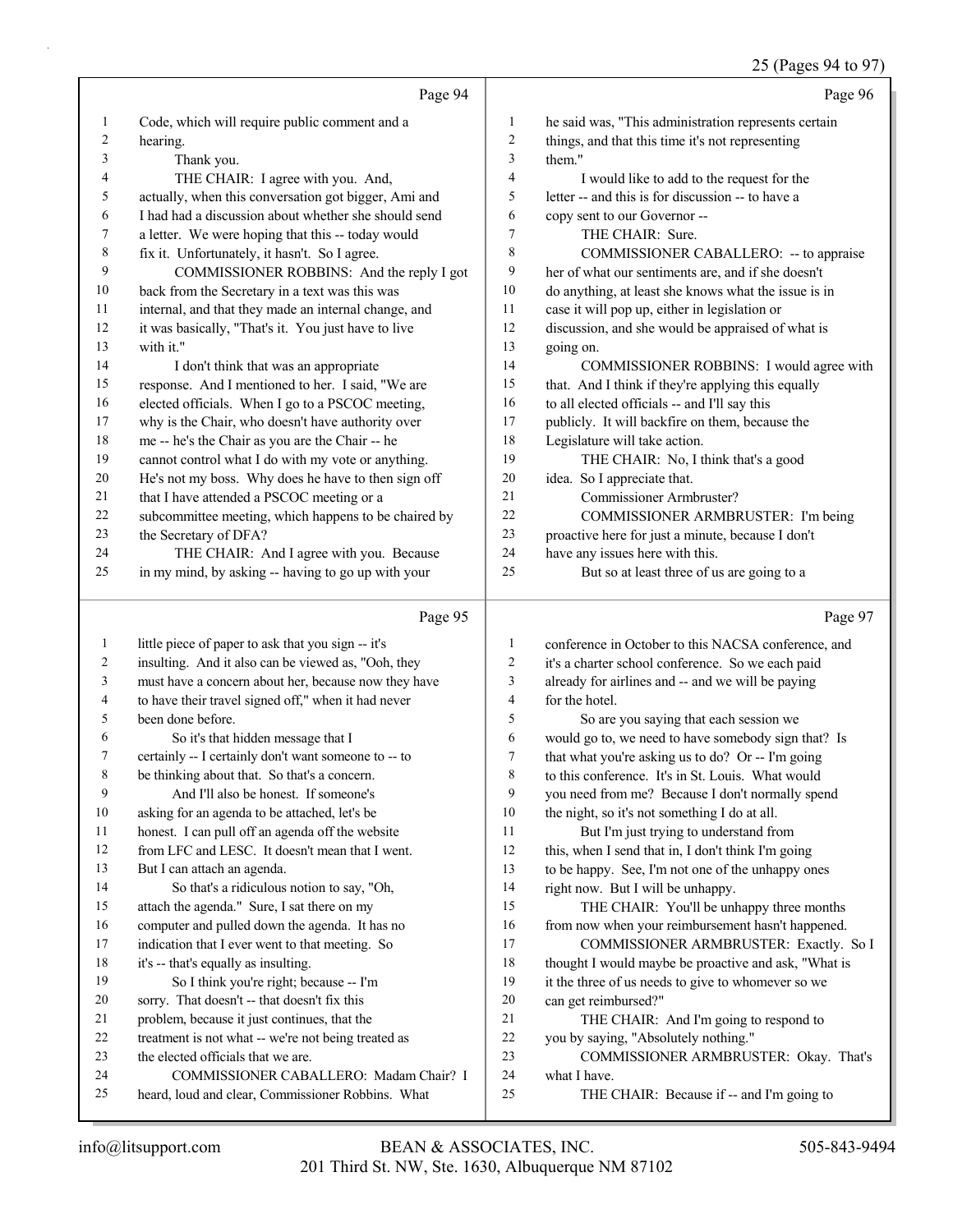26 (Pages 98 to 101)

|    | Page 98                                              |                | Page 100                                            |
|----|------------------------------------------------------|----------------|-----------------------------------------------------|
| 1  | say for myself -- and I can only speak for me out of | 1              | out even more.                                      |
| 2  | those that are going. But I am certainly not going   | $\overline{2}$ | MS. FRIEDMAN: We have indeed used the               |
| 3  | to go around with some petty little piece of paper   | 3              | PCard in the past. But I have been told that you    |
| 4  | and ask someone to sign it to prove that I traveled  | $\overline{4}$ | can't use it because you are not State employees.   |
| 5  | all the way to St. Louis because I wanted to do it   | 5              | And even when David, Commissioner Robbins, was a    |
| 6  | on the dime of the State, you know. So that's where  | 6              | State employee, I could not use it because he was   |
| 7  | I'm all in on that one.                              | $\overline{7}$ | $not$ --                                            |
| 8  | COMMISSIONER CABALLERO: Madam Chair?                 | 8              | THE CHAIR: Doing State business, State              |
| 9  | I never considered going to the conference           | 9              | employee business.                                  |
| 10 | because --                                           | 10             | MS. FRIEDMAN: I guess. I'm not exactly              |
| 11 | THE CHAIR: Because you had to pay it out             | 11             | sure. But I tried to get David's paid on the PCard; |
| 12 | first.                                               | 12             | but I couldn't.                                     |
| 13 | COMMISSIONER CABALLERO: Yes. And my wife             | 13             | COMMISSIONER ROBBINS: Right. Last year.             |
| 14 | was scheduled to go to Taiwan and Mexico City. So    | 14             | MS. FRIEDMAN: But, yes, we did that two             |
| 15 | that pretty much canceled me out; because there's    | 15             | or three years ago. We did pay for the room and the |
| 16 | only so much -- because we're dealing with cash      | 16             | airline, and we always paid for your registration.  |
| 17 | only. And that was it. I had to forget about it.     | 17             | THE CHAIR: We're -- it may seem like we             |
| 18 | So I was prevented from having to even               | 18             | are. But we're truly not trying to be antagonistic. |
| 19 | consider it, even if we had the cash, because we had | 19             | But this is becoming beyond frustrating for us to   |
| 20 | to think about, "Well, we're going to get it back in | 20             | try to figure this out. Because we had a            |
| 21 | three months. Are we going to be able to cut it?"    | 21             | significant delay in the wintertime, when there was |
| 22 | And the answer is, "Maybe not. More than             | 22             | a change of administration. And I get that that     |
| 23 | likely not, Carlos. And so don't think about it      | 23             | happens sometimes. And there was almost three       |
| 24 | anymore."                                            | 24             | months that we went without reimbursements, because |
| 25 | THE CHAIR: I fully agree. Because in                 | 25             | there was all of this change taking place.          |

|    | Page 99                                              |    | Page 101                                             |
|----|------------------------------------------------------|----|------------------------------------------------------|
| 1  | other years, the hotel was always prepaid. And that  | 1  | It really shouldn't be. People still have            |
| 2  | changed this year.                                   | 2  | the same obligations; so that -- you know. But we    |
| 3  | MS. FRIEDMAN: We used the PCard.                     | 3  | thought we weathered that storm. And then a tsunami  |
| 4  | THE CHAIR: We used to use the PCard. Now             | 4  | came. And I don't -- you know, I don't understand    |
| 5  | all of a sudden, we can't use the -- and if we       | 5  | it.                                                  |
| 6  | wanted the State to make the airline, they would --  | 6  | And I was hoping we didn't have to                   |
| 7  | they would pay it.                                   | 7  | escalate it, that we could, you know, get some       |
| 8  | MS. FRIEDMAN: Do that, too.                          | 8  | reasonable accommodation. But it doesn't -- it       |
| 9  | THE CHAIR: But most of us wanted to make             | 9  | doesn't seem like there's going to be a reasonable   |
| 10 | the reservations ourselves so we could travel -- we  | 10 | accommodation. If DFA is going to stick to           |
| 11 | could book the flight when we wanted to. And         | 11 | identifying us with what we aren't and not recognize |
| 12 | actually, we ended up booking flights that were      | 12 | the fact that we're elected officials and we're not  |
| 13 | cheaper, because we'd book them earlier than what    | 13 | just a random board or committee that's meeting,     |
| 14 | the State would do.                                  | 14 | that's -- you know, it's unfortunate that we can't   |
| 15 | But this year, we have to lay out the                | 15 | come to some reasonable solution for this.           |
| 16 | hotel as well, because we're told the PCard was out  | 16 | So                                                   |
| 17 | of the question.                                     | 17 | MS. MARIAN RAEL: So, Madam Chair, like I             |
| 18 | So that adds even more to -- you know,               | 18 | mentioned --                                         |
| 19 | when people say, "Yeah, we're going to go," and then | 19 | THE CHAIR: I don't know if the mic's on.             |
| 20 | it was after that they said that, "Oh, by the way,   | 20 | MS. MARIAN RAEL: Madam Chair, like I                 |
| 21 | the hotel is not being paid for anymore until after  | 21 | mentioned before, this is something that is new to   |
| 22 | the fact." So people have already committed, and     | 22 | the agency as well when we first heard that this was |
| 23 | then the rules changed.                              | 23 | happening. It was unusual that you would have to     |
| 24 | So that also seems -- you know, once                 | 24 | provide all of this information.                     |
| 25 | again, when -- we haven't been paid, to ask to pay   | 25 | So I want you to understand that PED is              |
|    |                                                      |    |                                                      |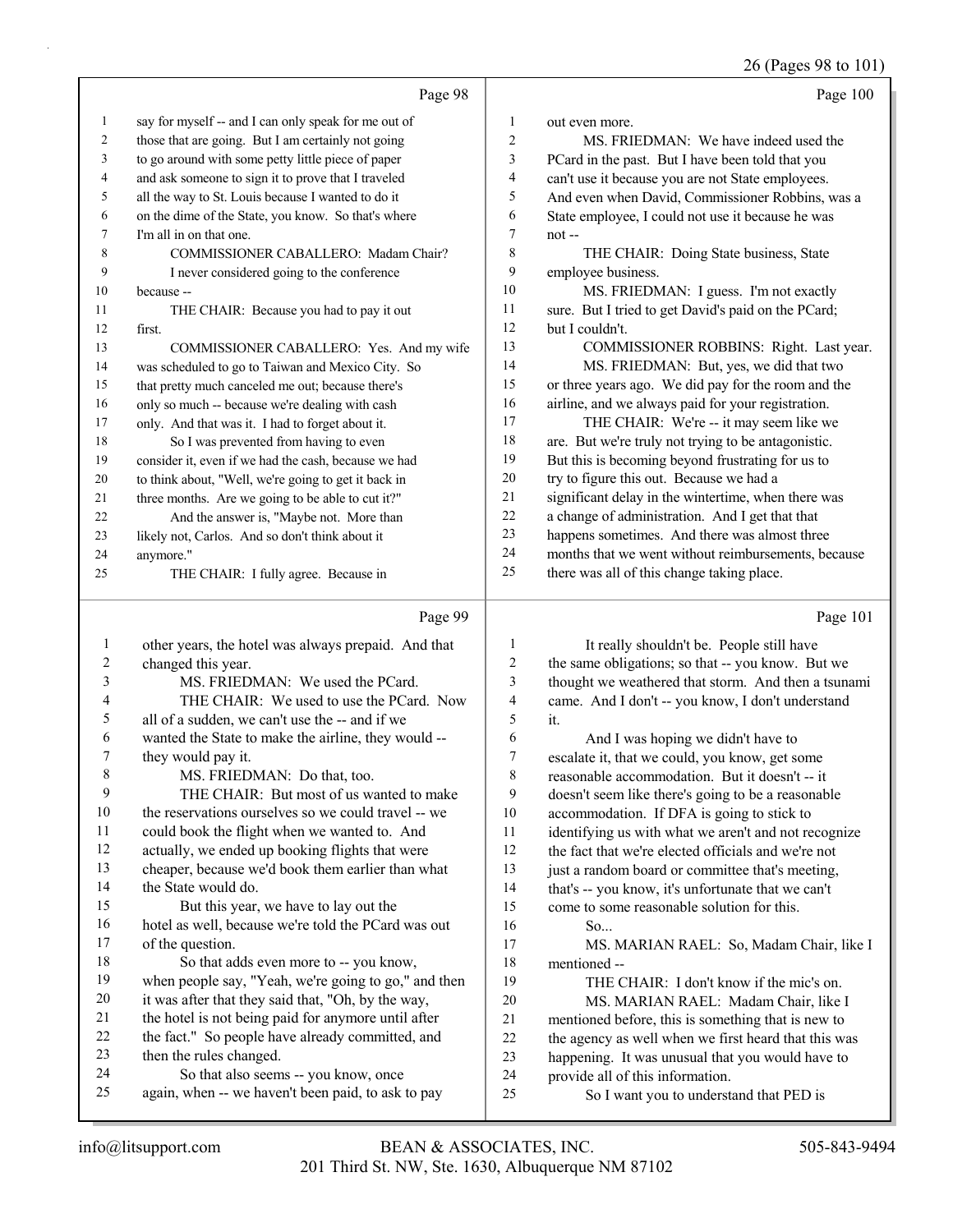|                |                                                      |                | 27 (Pages 102 to 105)                                |
|----------------|------------------------------------------------------|----------------|------------------------------------------------------|
|                | Page 102                                             |                | Page 104                                             |
| $\mathbf{1}$   | not the one developing these rules. This is          | 1              | Maybe I won't get it all. But I'm just going to say  |
| $\overline{c}$ | something that is governed by DFA, that we have to   | 2              | goodbye to it." And that was it.                     |
| 3              | follow their policies. And so that is why I reached  | 3              | THE CHAIR: And I'll agree -- and I'll                |
| 4              | out to the Controller to hear from her how I could   | 4              | agree with you. And I did mention that, that it's    |
| 5              | help you.                                            | 5              | not fair to Bev and/or Debbie that they have to keep |
| 6              | I will continue to work with that and go             | 6              | running around to find out whose desk the papers are |
| $\tau$         | back to her, share your concerns. I know you're      | 7              | languishing on; so that there is -- there's a little |
| 8              | going to draft a letter. But I will continue to see  | 8              | bit of a snafu internally here, because they're      |
| 9              | if there's something that we can develop in the      | 9              | sitting on people's desks.                           |
| 10             | interim between the time they receive your letter to | 10             | "Oh, they were out for a week," so, you              |
| 11             | get these vouchers that are pending processed.       | 11             | know, they sit there.                                |
| 12             | THE CHAIR: Right. And I appreciate that.             | 12             | And Bev goes out on some personal leave,             |
| 13             | And I understand that it's not PED that's the --     | 13             | and then she has to say, "Where are those forms?"    |
| 14             | that's the stumbling block. But, unfortunately,      | 14             | And it's, like, running around to say, "Where are    |
| 15             | you're the one that was sent.                        | 15             | they?"                                               |
| 16             | COMMISSIONER ARMBRUSTER: Please take a               | 16             | "Oh, they're still on someone's desk."               |
| 17             | peach.                                               | 17             | And I've actually had legislators tell me,           |
| 18             | THE CHAIR: There's peaches there. And I              | 18             | "Well, if that was the case, I wouldn't -- I         |
| 19             | appreciate that. And I know that it's not PED        | 19             | wouldn't be on the Commission any longer. I          |
| 20             | that's -- PED is kind of like the messenger as well. | 20             | wouldn't do that. I wouldn't stand for that," you    |
| 21             | COMMISSIONER CABALLERO: But to some                  | 21             | know.                                                |
| 22             | extent, PED does drag its feet. My forms have been   | 22             | And it shouldn't be. Because we're not               |
| 23             | on people's desks for a long time. And they admit    | 23             | here because of the money. But it also shouldn't be  |
| 24             | to me, "Yes, it's there. "He hasn't had" or,         | 24             | because of the money that someone's not doing it.    |
| 25             | "She hasn't had any time."                           | 25             | That shouldn't be the determining factor. I can't    |
|                |                                                      |                |                                                      |
|                | Page 103                                             |                | Page 105                                             |
| 1              | And I'm, "Look, I really need some gas               | 1              | serve because I can't, any longer, afford to carry   |
| $\overline{c}$ | money. Can you pull it out from the bottom, put it   | $\overline{2}$ | that financial burden. Because it's not just on me;  |
| 3              | at the top?"                                         | $\mathfrak{Z}$ | it's on our families that we're responsible to.      |
| 4              | And -- okay. But still no movement. And              | $\overline{4}$ | And that's -- you know, I do answer to               |
| 5              | so -- and it still has to go two more steps. And     | 5              | that some, too. It's like, "When was the last time   |
| 6              | so, you know, I called the other step, "Hi, guy.     | 6              | you got a check?" It's like, "Well, let's not talk   |
| Τ              | It's Carlos again."                                  | 7              | about that right now."                               |
| $8\,$          | "Mr. Caballero, yes, got your messages.              | $\,8\,$        | And it's like, "Hey, you know, any                   |
| 9              | I'm so sorry."                                       | $\overline{9}$ | movement there?"                                     |
| $10\,$         | And so I'm -- my voice is heard in PED a             | $10\,$         | It's, like, "No, not really," you know.              |
| 11             | lot. And it shouldn't have to. I shouldn't have to   | 11             | "Let's not worry about it."                          |
| 12             | beg. I shouldn't have to get frustrated. I           | $12\,$         | But it becomes, "Oh, let's change the                |
| 13             | shouldn't have to give my wife excuses. It's not     | 13             | subject. How's the weather today," you know,         |

 shouldn't have to give my wife excuses. It's not pleasant.

15 My predecessor, the woman that I took over 16 for, that was one of the items. She said, "Carlos, it's four months before you get a reimbursement. I'm just telling you. Because I did call you. You said you still wanted to do this, go for Public Education Commission. But I'm just letting you know 21 that this is one of the bad parts of being in PEC." 22 And I said, "Well, I guess I'll deal with it."

24 But she says, "I don't know how much I'm owed. It's four months ago. I kind of lose track.

21 THE CHAIR: Send some to DFA, if it'll help.

18 MS. MARIAN RAEL: Madam Chair, thank you 19 for the opportunity to come in front of you. And I

23 MS. MARIAN RAEL: I will share your

 because you don't want to -- that shouldn't be part of the conversation on whether I want to do this or

17 So I do appreciate your time. I truly do.

 concerns with our Deputy Secretary of Finance and Operations and alert him of -- of your concerns and

not.

will take a peach.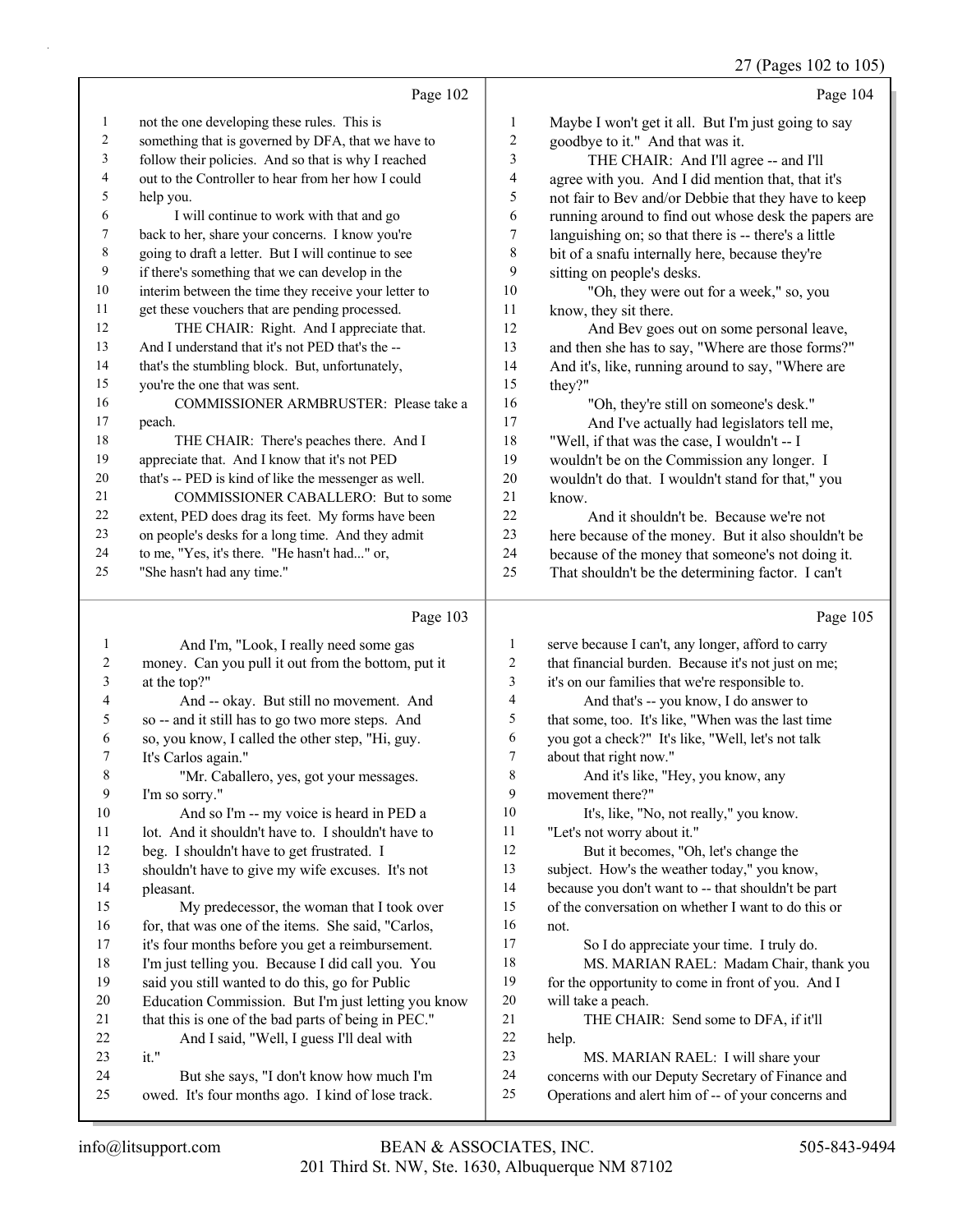# 28 (Pages 106 to 109)

|                          | Page 106                                                                                         |                  | Page 108                                                                                 |
|--------------------------|--------------------------------------------------------------------------------------------------|------------------|------------------------------------------------------------------------------------------|
| $\mathbf{1}$             | see if we can streamline your processes in-house as                                              | $\mathbf{1}$     | the 16th, 17th, and 18th are contract negotiations,                                      |
| 2                        | well.                                                                                            | 2                | and then the 19th and 20th will be our actual work                                       |
| 3                        | THE CHAIR: It is his desk that a lot of                                                          | 3                | session and meeting date.                                                                |
| $\overline{\mathcal{A}}$ | the papers languish on.                                                                          | 4                | And then in April, the same thing, we're                                                 |
| 5                        | MS. MARIAN RAEL: I will share that with                                                          | 5                | breaking up the contract negotiations into two                                           |
| 6                        | him, that you have noticed it.                                                                   | 6                | months; so we're looking at the week of the 13th                                         |
| 7                        | THE CHAIR: Thank you. I appreciate it.                                                           | 7                | through the 17th, with the 13th through the 15th                                         |
| $\,$ $\,$                | MS. MARIAN RAEL: Thank you.                                                                      | 8                | being negotiations and the 16th and 17th being the                                       |
| 9                        | THE CHAIR: I think I only have one other                                                         | 9                | work session and the meeting itself.                                                     |
| $10\,$                   | quick thing. I just -- to let people know. I had                                                 | 10               | In May, it's the 14th and 15th.                                                          |
| 11                       | an opportunity to sit on a panel on public education                                             | 11               | In June, the 11th and 12th.                                                              |
| 12                       | last Sunday. So it's always nice to talk with                                                    | 12               | And in July, we have our community input                                                 |
| 13                       | folks. It amazes me sometimes when you've got an                                                 | 13               | hearings. So that will be the week of the 20th                                           |
| 14                       | audience of people who are very active and aware and                                             | 14               | through the 24th of July.                                                                |
| 15                       | concerned and what they don't know, you know, it                                                 | 15               | And then in August, we will meet the 19th                                                |
| 16                       | always amazes me some of the questions that come.                                                | 16               | through the 21st.                                                                        |
| 17                       | It's, like, "You didn't know that?" You                                                          | 17               | In September --                                                                          |
| 18                       | know. So it's -- you know, it's enlightening. But                                                | 18               | COMMISSIONER VOIGT: Excuse me. What's                                                    |
| 19                       | it's also enlightening in that it was some very good                                             | 19               | that extra day in August for?                                                            |
| 20                       | conversations. And I appreciate when the community                                               | 20               | THE CHAIR: We vote on new applications.                                                  |
| 21                       | is concerned and interested and everyone is very                                                 | 21<br>22         | So it's flexibility. Just depending on how many                                          |
| $22\,$<br>23             | much interested in the changes that are taking                                                   | 23               | applications we have, how much time we would need.                                       |
| 24                       | place.                                                                                           | 24               | COMMISSIONER VOIGT: Okay.<br>COMMISSIONER RUIZ: And the only reason                      |
| 25                       | So it was -- it was a lively conversation,<br>and I enjoyed it.                                  | 25               | we're giving you all the dates is because we know                                        |
|                          |                                                                                                  |                  |                                                                                          |
|                          |                                                                                                  |                  |                                                                                          |
|                          | Page 107                                                                                         |                  | Page 109                                                                                 |
| $\mathbf{1}$             | And I think that's it for now, for me.                                                           | $\mathbf{1}$     | how lodging is such an issue. So if you have this                                        |
| 2                        | Commissioner Ruiz has a discussion on our                                                        | $\boldsymbol{2}$ | calendar here, you have tentative dates you can                                          |
| 3                        | calendar for next year.                                                                          | 3                | start making reservations or travel arrangements or                                      |
| 4                        | COMMISSIONER RUIZ: I promise mine's                                                              | $\overline{4}$   | whatever.                                                                                |
| 5                        | quick.                                                                                           | 5                | COMMISSIONER VOIGT: As long as I'm not                                                   |
| 6                        | So I made copies of the calendar of 2020                                                         | 6                | billed.                                                                                  |
| 7                        | for each of you. And if you will just take your                                                  | $\overline{7}$   | THE CHAIR: No. Indian Market is                                                          |
| 8                        | pen, pencil, whatever, and circle the days that we                                               | $\,$ 8 $\,$      | August 15th.                                                                             |
| 9                        | are looking at meeting at next year.                                                             | 9                | MS. AMI JAEGER: The third weekend, okay.                                                 |
| 10                       | So for January, we are going to be meeting                                                       | 10               | COMMISSIONER CABALLERO: So July, start on                                                |
| 11                       | on the 16th and 17th.                                                                            | 11               | the 20th?                                                                                |
| 12                       | And for February, the 13th and 14th.                                                             | 12               | COMMISSIONER RUIZ: Yes, July is the 20th                                                 |
| 13                       | MS. AMI JAEGER: That's right at the end                                                          | 13               | through the 24th.                                                                        |
| 14                       | of Session.                                                                                      | 14               | And then August is the 19th through the                                                  |
| 15                       | THE CHAIR: It is. But it's the end of                                                            | 15<br>16         | 21st.                                                                                    |
| 16                       | Session.                                                                                         | 17               | September is the 17th and the 18th.                                                      |
| 17<br>18                 | MS. AMI JAEGER: It's the end of Session,                                                         | 18               | October is the 22nd and the 23rd. And<br>that's kind of late in the month. So that means |
| 19                       | but not the end. Oh. It ends Thursday at noon.<br>THE CHAIR: No. It ends -- I have it            | 19               |                                                                                          |
| 20                       |                                                                                                  | 20               | that we're not going to have a meeting in November.<br>Yay.                              |
| 21                       | here. I put it on my -- Session ends on the 20th.<br>Session goes January 21st to February 20th. | 21               | And then in December, the 10th and 11th.                                                 |
| 22                       | COMMISSIONER RUIZ: So February, I had the                                                        | 22               | THE CHAIR: Actually, December would be                                                   |
| 23                       | 13th and the 14th.                                                                               | 23               | longer, because we've got renewals. But there's                                          |
| 24                       | And then in March, we've got a whole week                                                        | $24\,$           | only five -- seven, something like that. So it                                           |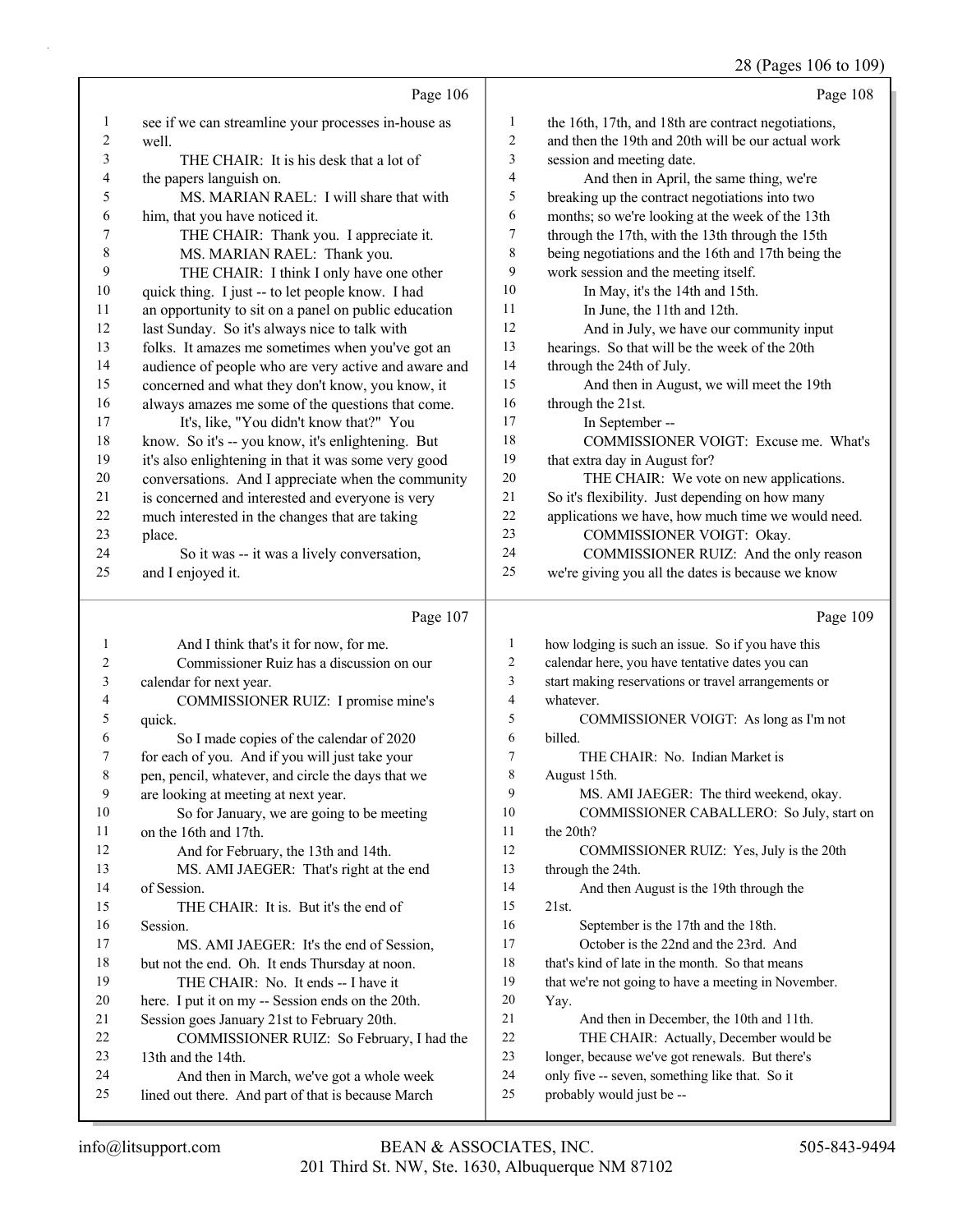29 (Pages 110 to 113)

|                |                                                      |                | 29 (Pages 110 to 113)                                |
|----------------|------------------------------------------------------|----------------|------------------------------------------------------|
|                | Page 110                                             |                | Page 112                                             |
| 1              | COMMISSIONER RUIZ: One extra day.                    | $\mathbf{1}$   | principal's office. Because the school that was in   |
| $\overline{c}$ | THE CHAIR: One extra day and maybe little            | $\overline{2}$ | with us, it wasn't going well.                       |
| 3              | to no work session, depending on -- but we'll know   | 3              | He came by himself, and he began to                  |
| 4              | in October how many schools are renewing, just in    | $\overline{4}$ | question whether he should have come by himself      |
| 5              | case there's district ones that are coming over.     | 5              | because he could just hear the noise. And he         |
| 6              | We'll have the number and enough time.               | 6              | started to panic and say, "Oh, my God. What's going  |
| 7              | COMMISSIONER RUIZ: So if you can go ahead            | $\tau$         | on in there?"                                        |
| 8              | and include the 9th. And then that way, you have a   | 8              | And, you know, he -- it wasn't good.                 |
| 9              | schedule, a tentative schedule.                      | 9              | So it's difficult. So I was thinking, you            |
| 10             | COMMISSIONER VOIGT: Thank you very much.             | 10             | know, one in the morning, two in the afternoon; two  |
| 11             | COMMISSIONER DAVIS: You said no meeting              | 11             | in the morning, one in the afternoon, you know,      |
| 12             | in November; is that --                              | 12             | spacing it out somewhere like that. That's six       |
| 13             | COMMISSIONER RUIZ: No meeting in                     | 13             | days, you know.                                      |
| 14             | November.                                            | 14             | MS. KAREN WOERNER: And then remember,                |
| 15             | THE CHAIR: Unless.                                   | 15             | Madam Chair, there are two schools that are already  |
| 16             | COMMISSIONER DAVIS: Something happens.               | 16             | on the new contract. So those could be easy. May     |
| 17             | THE CHAIR: Unless something happens,                 | 17             | not need a session.                                  |
| 18             | yeah.                                                | 18             | THE CHAIR: Yeah. It should be a little               |
| 19             | COMMISSIONER RUIZ: That's all I had.                 | 19             | bit easier. And we could always hopefully maybe      |
| 20             | THE CHAIR: And the only thing I'll add at            | 20             | schedule them at the end.                            |
| 21             | this point in time is I asked Commissioner Ruiz this | 21             | MS. KAREN WOERNER: Or maybe those could              |
| 22             | morning to tag on those dates for the contract       | 22             | be a fourth in the day, because that wouldn't be so  |
| 23             | negotiations before the meetings. That's just --     | 23             | bad.                                                 |
| 24             | that's a placeholder.                                | 24             | THE CHAIR: We could certainly look at                |
| 25             | If the Commissioners would prefer to do it           | 25             | that. Those two schools could end up being a No. 4   |
|                | Page 111                                             |                | Page 113                                             |
| $\mathbf{1}$   | at a different time than tagging it onto that same   | $\mathbf{1}$   | at the end of a day, because they should be easier.  |
| $\overline{2}$ | week, that's -- you know, weigh in on that. But      | $\overline{c}$ | But it's -- it's difficult. So I will ask            |
| 3              | just so you're aware that we have to do those        | 3              | Commissioners to think about it. And I guess we'll   |
| 4              | contract negotiations for everyone's sanity.         | $\overline{4}$ | have Beverly send out an e-mail letting people take  |
| 5              | Because there are so many, we need to                | 5              | this home, look at it and weigh in if there's        |
| 6              | break it up for everyone's sake, you know. No        | 6              | something that's extraordinary and doesn't seem to   |
| 7              | offense. Don't want to see everyone for two weeks    | 7              | fit, or if you would prefer to take those contract   |
| 8              | straight, you know. So that it just gets -- it's     | 8              | negotiations off those weeks. I don't care. I just   |
| 9              | too intense. It's not fair to the schools; it's not  | 9              | ask for it to be a placeholder there so people knew  |
| 10             | fair to the staff to have to get all that paperwork  | 10             | that we have to do that.                             |
| 11             | populated and do all that extra work that is         | 11             | So we'll set a timeline so that hopefully            |
| 12             | involved with that many contract negotiations.       | 12             | we can vote on this at the October meeting and get   |
| 13             | It's also on our legal counsel, because              | 13             | it set so that Matt can schedule his next conference |
| 14             | they spend a lot of time reviewing the MOUs and the  | 14             | on those dates. So -- yeah. It's --                  |
| 15             | contracts beforehand. So that we need to space it    | 15             | MS. FRIEDMAN: Madam Chair, can I ask that            |
| 16             | out.                                                 | 16             | Commissioner Ruiz send me a copy of this             |
| 17             | So we -- we need -- I'm thinking six days?           | 17             | electronically?                                      |
| 18             | MS. KAREN WOERNER: We've done four -- as             | 18             | COMMISSIONER RUIZ: Yes, I will.                      |
| 19             | many as four in a day.                               | 19             | MS. FRIEDMAN: Thank you very much.                   |
| 20             | THE CHAIR: I know. But that's tough.                 | 20             | THE CHAIR: Okay. Thanks.                             |
| 21             | MS. KAREN WOERNER: It's tough. You can't             | 21<br>22       | All right. I think I'm -- I think I'm                |
| 22             | do that long-term.                                   |                | done with my updates. I think I've covered           |

done with my updates. I think I've covered

everything. So next on is Public Charter Schools.

- 24 MR. MATT PAHL: Thank you, Madam Chair,
- members of the Commission. Just a couple of quick

23 THE CHAIR: If you get stuck, then someone's sitting out there. I'll never forget Arrow from Walatowa. He was, like, sitting in the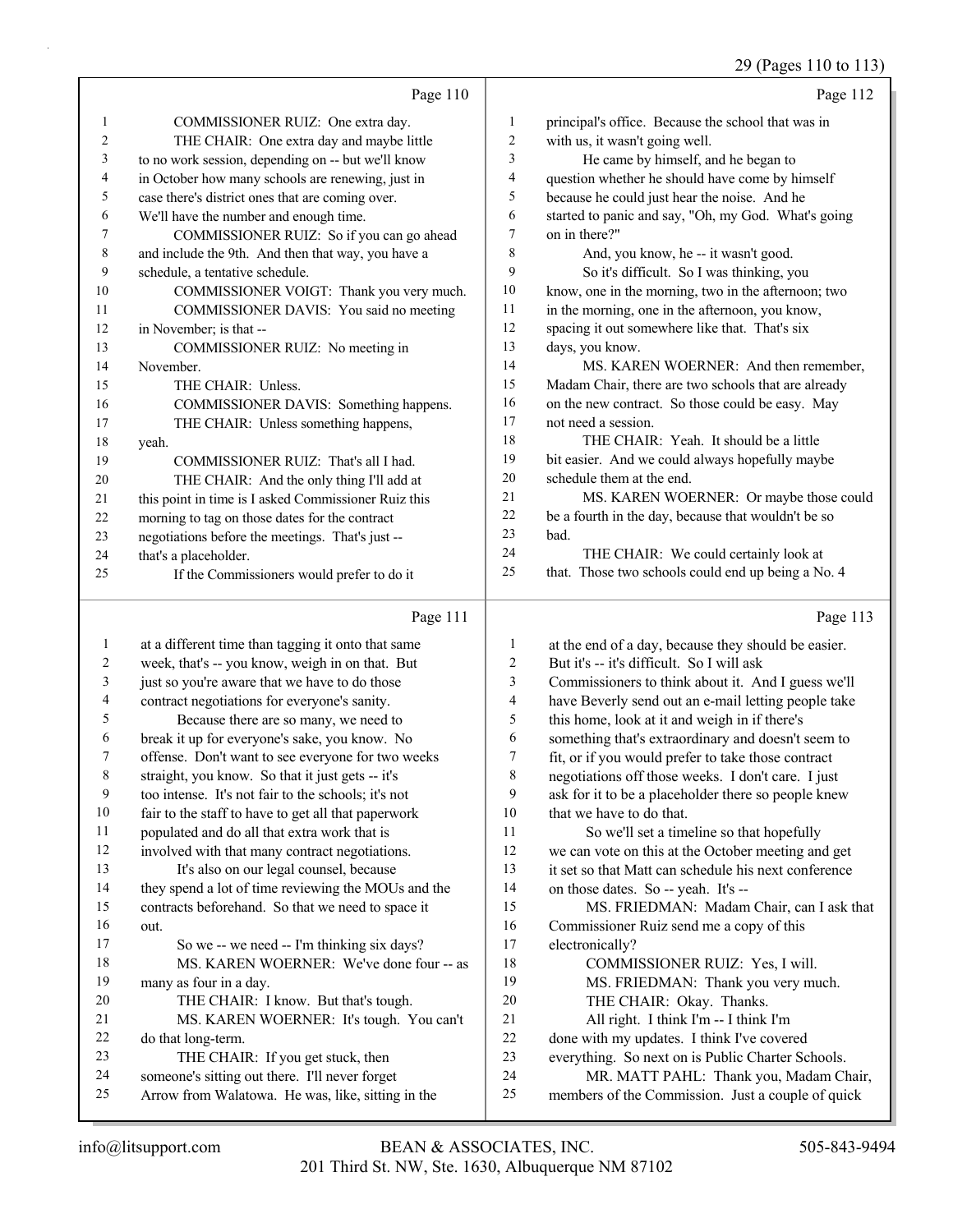30 (Pages 114 to 117)

|    | Page 114                                             |    | Page 116                                             |
|----|------------------------------------------------------|----|------------------------------------------------------|
| 1  | announcements and updates for you today.             | 1  | and we don't have to do a meeting at 3:00, and folks |
| 2  | (A discussion was held off the record.)              | 2  | that are driving have to drive out at 4:00 or 5:00,  |
| 3  | MR. MATT PAHL: The -- as you mentioned,              | 3  | you know.                                            |
| 4  | this year's conference is overlapping with the       | 4  | So I think that Friday morning is                    |
| 5  | Public Education Commission meeting in November.     | 5  | probably -- but once Matt gets that schedule out,    |
| 6  | Again, it's the 14th and 15th.                       | 6  | we'll look at it, and we'll send it out so that we   |
| 7  | We do have a 70-minute session set aside             | 7  | have a clearer idea of what works best.              |
| 8  | for the PEC to present or just leverage that as time | 8  | So I appreciate that. And I don't                    |
| 9  | to have a room to have discussions with schools,     | 9  | anticipate that it's going to take a long time. I'm  |
| 10 | whatever it may be. I just want to let the           | 10 | hoping it doesn't take a long time. But it is Alma   |
| 11 | Commission know that, and, you know, probably within | 11 | and a consent agenda if there is things that we have |
| 12 | that first week of October we'll need a topic to     | 12 | to vote on through the consent agenda. But beyond    |
| 13 | write in our program so we can get it printed.       | 13 | that, we're trying to keep that agenda really just   |
| 14 | So I'll just follow up with the Chair or             | 14 | to Alma. Thanks. Sorry.                              |
| 15 | anybody else designated; just let me know who you'd  | 15 | MR. MATT PAHL: That's all right. Just a              |
| 16 | like me to follow up with. But we'll make sure to    | 16 | couple of highlights that I'd like to share around   |
| 17 | articulate that appropriately. Want to make sure     | 17 | our programming for that conference. On Friday,      |
| 18 | we're giving you-all time.                           | 18 | we'll have a legislative panel to preview the        |
| 19 | Similarly, during that conference --                 | 19 | legislative session. Both Senator Padilla and        |
| 20 | because there is overlap -- we will be providing     | 20 | Senator Ivey-Soto are confirmed, and we're hoping to |
| 21 | space at the Rankin Center to be able to conduct the | 21 | have about four State Representatives and Senators   |
| 22 | PEC meeting on that Friday.                          | 22 | at the table there to just preview what will be      |
| 23 | If you need space for the work session --            | 23 | going on regarding charters this legislative         |
| 24 | a work session, we can accommodate that as well.     | 24 | session.                                             |
| 25 | THE CHAIR: We won't be doing a work                  | 25 | Certainly, anything -- anything around the           |
|    | Page 115                                             |    | Page 117                                             |

# Page 115 |

|    | session.                                             | $\mathbf{1}$   | money will involve us, too. But by that time, there  |
|----|------------------------------------------------------|----------------|------------------------------------------------------|
| 2  | MR. MATT PAHL: Okay. Great. I am                     | $\overline{c}$ | may be some additional items of note, and we think   |
| 3  | getting an updated program right now from Donna, and | 3              | that's an exciting opportunity.                      |
| 4  | I will get that sent out to Chairwoman and Beverly   | 4              | We also received confirmation from Dr. Tim           |
| 5  | once I have that. That way, you can pick a time      | 5              | Hand about doing a presentation on the new           |
| 6  | that gives you enough space to have the meeting in   | 6              | dashboards. They're scheduled for release right      |
| 7  | conjunction with the conference.                     | 7              | around that time. So we're hopeful that we're one    |
| 8  | But we do have a room in which you'll be             | 8              | of the first places you can get an in-person         |
| 9  | able to do that. And we'll have a room number for    | 9              | engagement with the Public Ed Department on the      |
| 10 | you as well, a little closer to the conference but   | 10             | dashboard.                                           |
| 11 | in plenty of time for public notice for the meeting. | 11             | So that's just kind of serendipity around            |
| 12 | THE CHAIR: Right. And Matt and I had a               | 12             | the timing, but we're really happy we're able to     |
| 13 | brief discussion about that, about what the time     | 13             | offer that, and we thank PED for the collaboration   |
| 14 | might look like. And originally, we talked a little  | 14             | on that session.                                     |
| 15 | bit about Friday afternoon. But that's tough for --  | 15             | That's it for the conference. Now, I'll              |
| 16 | because we're talking 3:00-ish; so that's late.      | 16             | be touch with the Chairwoman and with Beverly on     |
| 17 | And also for the -- because we're having             | 17             | those items, and we look forward to having each and  |
| 18 | this meeting, remember, primarily because that's --  | 18             | every one of you there. I'll send out an RSVP link   |
| 19 | Alma is coming back up, so I didn't think that was   | 19             | for you-all in the coming weeks so you can note that |
| 20 | really fair for them as well. We're hoping that      | 20             | you'll be there. It'll be free for any of the        |
| 21 | they'll be there, anyway, for the conference, so     | 21             | Commissioners, and you'll have lunch provided and a  |
| 22 | that it might be best to try to do it Friday         | 22             | name tag for you, everything like that. So --        |
| 23 | morning, because the school will be there.           | 23             | COMMISSIONER ARMBRUSTER: But you're not              |
| 24 | Then they can go to the conference. And              | 24             | paying for the hotel or mileage; right?              |
| 25 | then everyone can leave when the conference is over, | 25             | MR. MATT PAHL: You'll have to take that              |
|    |                                                      |                |                                                      |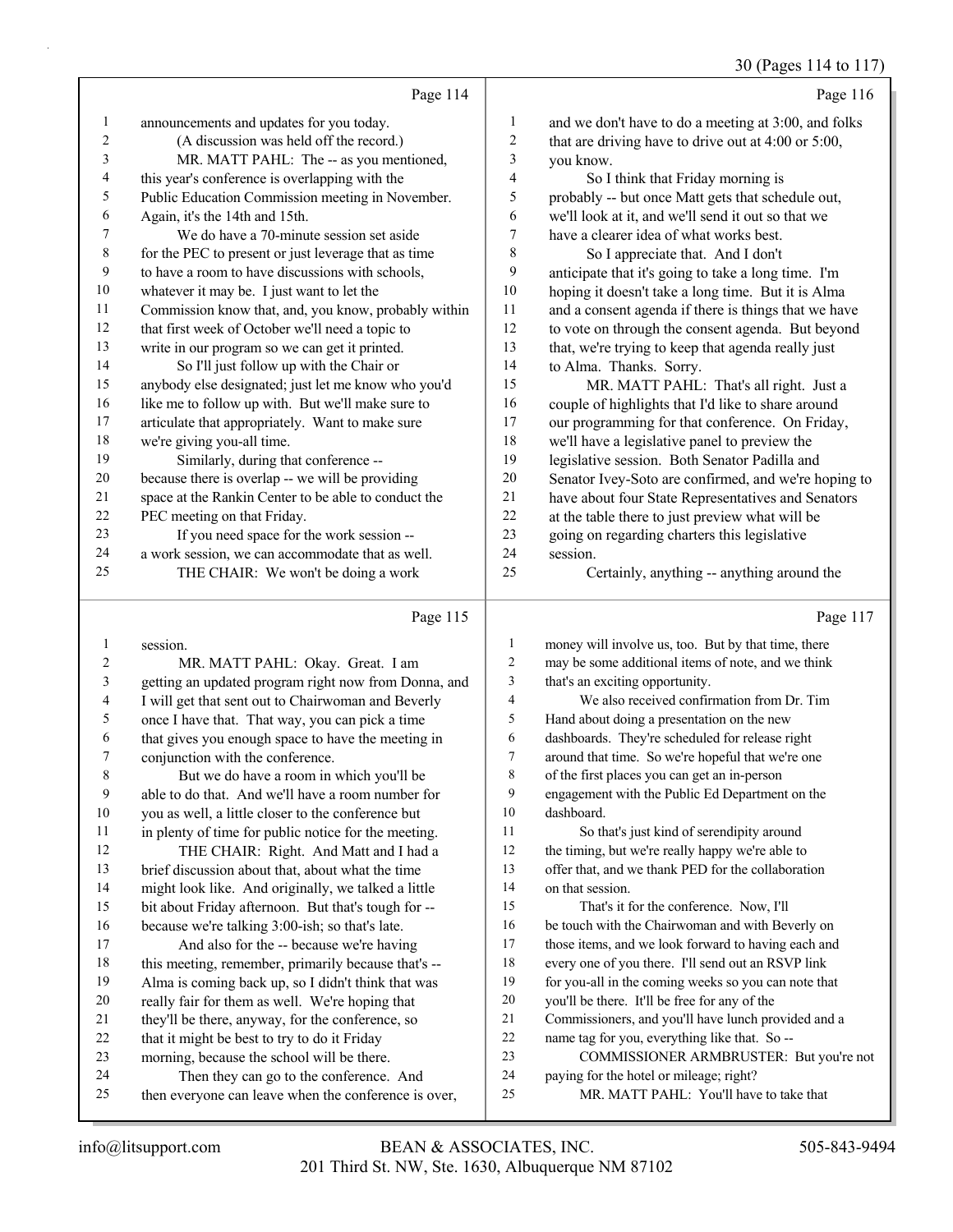### 31 (Pages 118 to 121)

|                |                                                     |                  | 21 (1 ages 110 ω 12                                 |
|----------------|-----------------------------------------------------|------------------|-----------------------------------------------------|
|                | Page 118                                            |                  | Page 120                                            |
| $\mathbf{1}$   | up with the DFA.                                    | $\mathbf{1}$     | rooms generally in that vicinity, you're not going  |
| $\overline{2}$ | COMMISSIONER DAVIS: I don't remember if             | 2                | to be far away from the conference then.            |
| 3              | you told us this or not; so -- I'm old. So have we  | 3                | COMMISSIONER DAVIS: Thank you.                      |
| 4              | gotten information about hotel or reservations? Or  | $\overline{4}$   | MR. MATT PAHL: Let's see. Lease                     |
| 5              | is this a one-day deal?                             | 5                | assistance. Just a quick update on that.            |
| 6              | MR. MATT PAHL: It's a two-day event.                | 6                | The Public School Capital Outlay Council            |
| 7              | It's on the 14th and 15th. We will be bookending    | $\boldsymbol{7}$ | moved forward with both their recommendation and    |
| $\,8\,$        | the conference with governing board training. So    | 8                | some of our proposals for the PSCOC funding. So     |
| 9              | we'll be there from the 13th until the 16th. But    | 9                | while they still went with square footage in which  |
| $10\,$         | the conference is on the 14th and the 15th.         | 10               | they are not reimbursing schools for things like    |
| 11             | COMMISSIONER DAVIS: Right. So any                   | 11               | hallways and bathrooms, they did add a 20 percent   |
| 12             | information about the hotel?                        | 12               | tare rate and a "hold harmless" for anyone losing   |
| 13             | MR. MATT PAHL: Just save the date right             | 13               | more than 15 percent.                               |
| 14             | now. We do have a reserved block. We are working    | 14               | So no one had their lease assistance cut            |
| 15             | with a vendor on a registration link that is taking | 15               | more than 15 percent as a result of this.           |
| 16             | a little bit more time than we like. So just note   | 16               | Doesn't -- doesn't mean we know what's going to     |
| 17             | that will be in the information as well with the    | 17               | happen next year. And it is disappointing. It's     |
| 18             | RSVP.                                               | 18               | disappointing that -- when we're looking at a fund  |
| 19             | COMMISSIONER DAVIS: Just want to be sure            | 19               | that's fueled by oil and gas revenues, that we're   |
| 20             | I hadn't --                                         | 20               | making any cuts right now. And it's disappointing   |
| 21             | THE CHAIR: It's not being held at a                 | 21               | that they're taking such a conservative stance on   |
| 22             | hotel. It's at Albuquerque Public Schools' training | 22               | language in statute -- which, again, just to remind |
| 23             | center. But what hotel are you -- do you know?      | 23               | you, says "Classroom facilities"; so they're in a   |
| 24             | MR. MATT PAHL: It's the same one we had             | 24               | setting that they only fund square footage in which |
| 25             | last year. I just can't remember which one it is.   | 25               | instruction takes place.                            |
|                | Page 119                                            |                  | Page 121                                            |
| $\mathbf{1}$   | I think it's a Hilton Garden Inn or something. It's | 1                | Want to thank Commissioner Robbins, the             |
| $\overline{c}$ | maybe five blocks away.                             | $\overline{c}$   | only dissenting vote on that.                       |
| 3              | THE CHAIR: There is also -- because we              | 3                | It's disappointing, but I will say we were          |
| 4              | stayed last year, the Marriott Fairmont --          | 4                | heard, based on their proposal. They proposed this  |
| 5              | Fairfield, I think. Because there's a couple of     | 5                | long ago. We saved charter schools -- through our   |
| 6              | hotels right there in close proximity. And I know   | 6                | advocacy and our work with the PSCOC, we saved      |
| 7              | we stayed at the Marriott Fairfield because it's    | $\tau$           | charter schools about \$3.8 million. Some schools   |
| $\,$ 8 $\,$    | just a two-minute drive to the -- to the place.     | $\,$ 8 $\,$      | are still feeling the hurt a little bit.            |
| $\mathbf{9}$   | I think the -- not the Embassy Suites, the          | 9                | So just a note there and another plug for           |
| 10             | one that PED has used a lot. Crowne Plaza. The      | 10               | the facilities bill. We're literally asking for     |

Crowne Plaza is right there as well. So there's a

number of hotels that are close; not within walking

 distance, but it's, like, a two-minute drive. 14 COMMISSIONER DAVIS: Okay. I just wanted to be sure I hadn't missed an opportunity to reserve

 my room. 17 THE CHAIR: We just knew, because it's the

 same place as it was last year. So I just booked where -- you know. And they have a government rate. So it's probably fine.

21 MR. MATT PAHL: Yeah. Madam Chair and

- Commissioner Davis, I just note for those of you who
- might not live in Albuquerque, it's right off of
- I-25 and Comanche, which is only a couple of exits from the Big I. So as you're searching for hotel

 the facilities bill. We're literally asking for bread crumbs when we only ask for \$10 million in this day and age. \$1.85 billion in new money over the last few years, \$10 million isn't much.

14 And we're not doing that because we're not grabbing for as much as we can. We're doing it because that can turn into \$30 million and 17 \$40 million in loans. And we don't think it's appropriate for every school to just get a new building. It should be deliberated, should have some phasing in as we move forward here.

21 As we have these discussions with the LFC, 22 the LESC, and the PED, I'd just like to remind folks here at the PEC -- because I know you're having

 conversations -- is charter schools are getting incredible value for the facilities they purchase.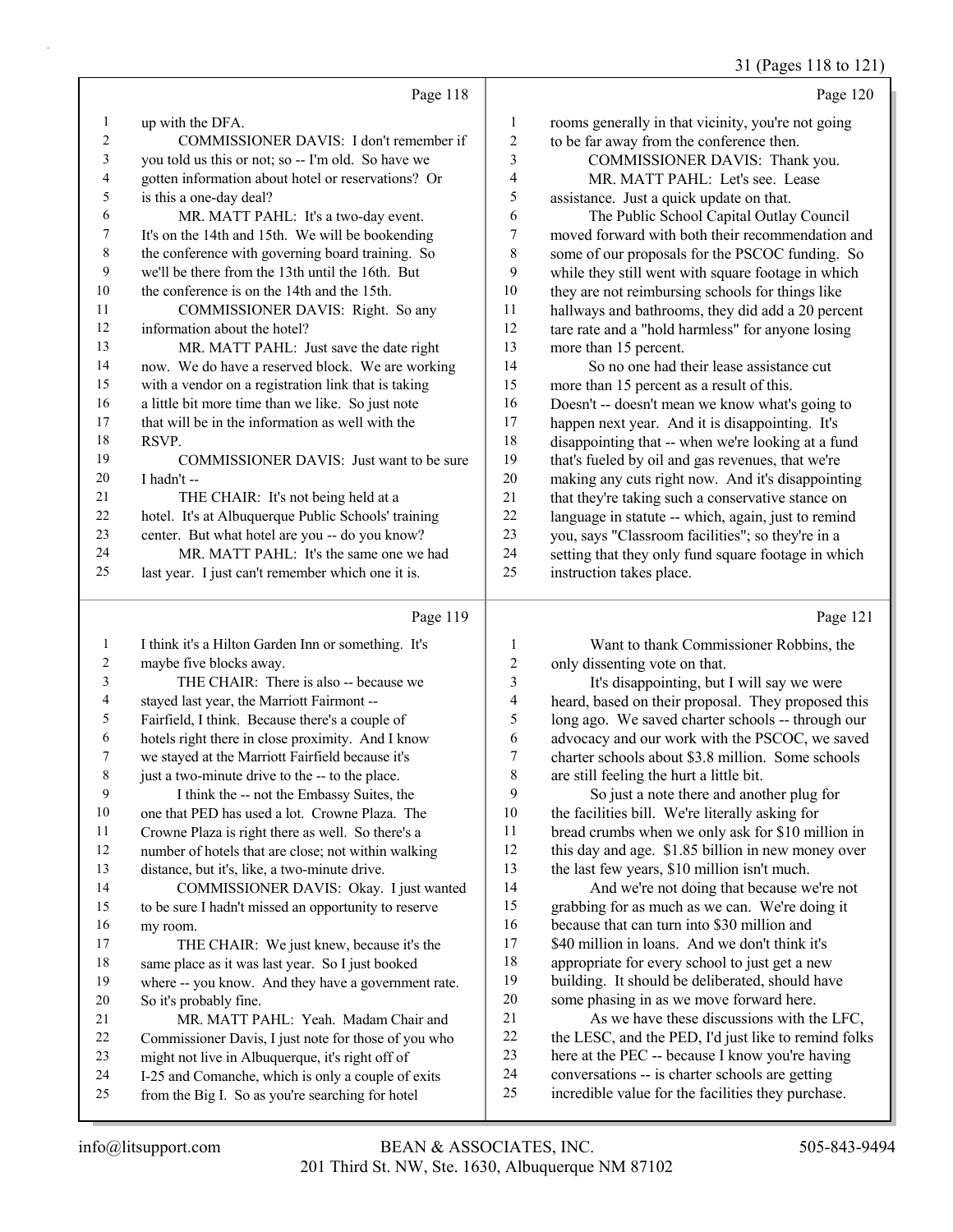# 32 (Pages 122 to 125)

| Page 124                                             |                | Page 122                                            |                |
|------------------------------------------------------|----------------|-----------------------------------------------------|----------------|
| disappointment, because during the -- before the     | 1              | Cottonwood Classical, a school of 770               | $\mathbf{1}$   |
| Spring Budget Workshop and before the charter        | 2              | kids, paid \$13 million for their building. The     | 2              |
| conference that CSD did, I had asked that we be able | 3              | PSCOC meeting was at Los Lunas High School. I don't | 3              |
| to have a meeting with the charter schools to go     | $\overline{4}$ | know how much it was. But I can guarantee you it    | $\overline{4}$ |
| through and talk about how are we dealing with the   | 5              | was multitudes more.                                | 5              |
| budget issues in light of what's happening so that   | 6              | And also just note that Cottonwood                  | 6              |
| we could have a good conversation.                   | $\tau$         | Classical is a building that works for them. They   | 7              |
| And I know Commissioner Chavez, after                | 8              | don't need a gym, like Los Lunas High School does.  | $\,8\,$        |
| that, also publicly asked for that.                  | 9              | But they found a building that was appropriate for  | 9              |
| And I was resoundedly turned down by PED.            | 10             | them and takes -- takes good -- takes State money   | 10             |
| There will be no participation in a meeting like     | 11             | and puts it to good use and good value.             | 11             |
| that. And that was very disappointing, because I     | 12             | And that's important to us. And I think             | 12             |
| appreciate the fact that PED is having conversations | 13             | we have a number of examples of that. And I will    | 13             |
| with charter schools in regards to this. But we are  | 14             | have some information for the Commission and for    | 14             |
| completely left out of that conversation.            | 15             | legislators moving into the session that shows what | 15             |
| And that's where I have the -- that's                | 16             | kind of value we're getting.                        | 16             |
| where I have the disconnect with we're trying to be  | 17             | Once we solve the financing piece of it.            | 17             |
| a good partner, we're trying to work together. But   | 18             | If these schools get a good value, but pay 7 or     | 18             |
| when the initiation came from us to have this        | 19             | 8 percent on their loan, it becomes less of a good  | 19             |
| conversation, I was denied, denied, denied. But      | 20             | value. We have the ability to allow them to pay     | 20             |
| then that conversation was going on, and we're not   | 21             | something closer to 2 or 3 percent. And that will   | 21             |
| part of it.                                          | 22             | provide better value for the State and keep those   | 22             |
| So I'm deeply disappointed in that.                  | 23             | dollars in New Mexico.                              | 23             |
| Because my request was that not -- I assumed PED was | 24             | So we're excited about the prospect of              | 24             |
| partnering with us in that meeting. But the          | 25             | making that happen. There's never been a better     | 25             |
| Page 125                                             |                | Page 123                                            |                |

### Page 123 |

| 1  | time to spend money. So we'll see if we can.         | 1  | reverse. PED is not partnering with us to allow us  |
|----|------------------------------------------------------|----|-----------------------------------------------------|
| 2  | And just a note for everyone here as you             | 2  | to be part of that conversation. So -- and I don't  |
| 3  | have those conversations, it is a one-time           | 3  | know why. And you're sitting there, and you have    |
| 4  | expenditure of \$10 million. They're not committing  | 4  | nothing to do with this.                            |
| 5  | to recurring expenditures. That revolving loan fund  | 5  | MR. MATT PAHL: That's okay. I do have a             |
| 6  | will make four, five loans to schools. As they pay   | 6  | quick add-on on that, Madam Chair. If -- I just --  |
| 7  | back in, the fund will be able to make new loans in  | 7  | that was a light on for me that that could be a     |
| 8  | the future.                                          | 8  | topic for the PEC session at our conference.        |
| 9  | So it is -- we think it's smart policy,              | 9  | THE CHAIR: Absolutely, I would love that.           |
| 10 | and we've had several other organizations validate   | 10 | I'm sure there will be no one from Budget or        |
| 11 | us in that.                                          | 11 | anything that will be there. But I think -- I just  |
| 12 | So we appreciate your push on that, or               | 12 | think it's a really good conversation. Because we   |
| 13 | just taking that in, and when you have conversations | 13 | all know that schools have unique differences so    |
| 14 | independently in your -- in your districts, just     | 14 | that it's not a one-size-fits-all in how you're     |
| 15 | knowing those facts.                                 | 15 | going to fix this.                                  |
| 16 | I believe that is -- that is it for today.           | 16 | But because so many schools are small,              |
| 17 | THE CHAIR: Thanks. And I -- that meeting             | 17 | their resources are limited, they may be isolated   |
| 18 | that we were at, it appeared to me that there seemed | 18 | because they're not in a larger community. And      |
| 19 | to be support for that fund.                         | 19 | they -- they're frustrated in trying to figure out  |
| 20 | MR. MATT PAHL: Yes.                                  | 20 | the solution when someone there might have a simple |
| 21 | THE CHAIR: Because it does. It makes a               | 21 | fix. "I didn't think about that."                   |
| 22 | lot of sense. I'm going to -- because I forgot to    | 22 | "Why don't you try this"? And, "Maybe we            |
| 23 | mention this in my report. But Matt brought it to    | 23 | could partner with each other and provide this      |
| 24 | my attention with the budget.                        | 24 | service so that we're not both paying on this, and  |
| 25 | I'm just going to express a little bit of            | 25 | that'll ease our budget as well."                   |
|    |                                                      |    |                                                     |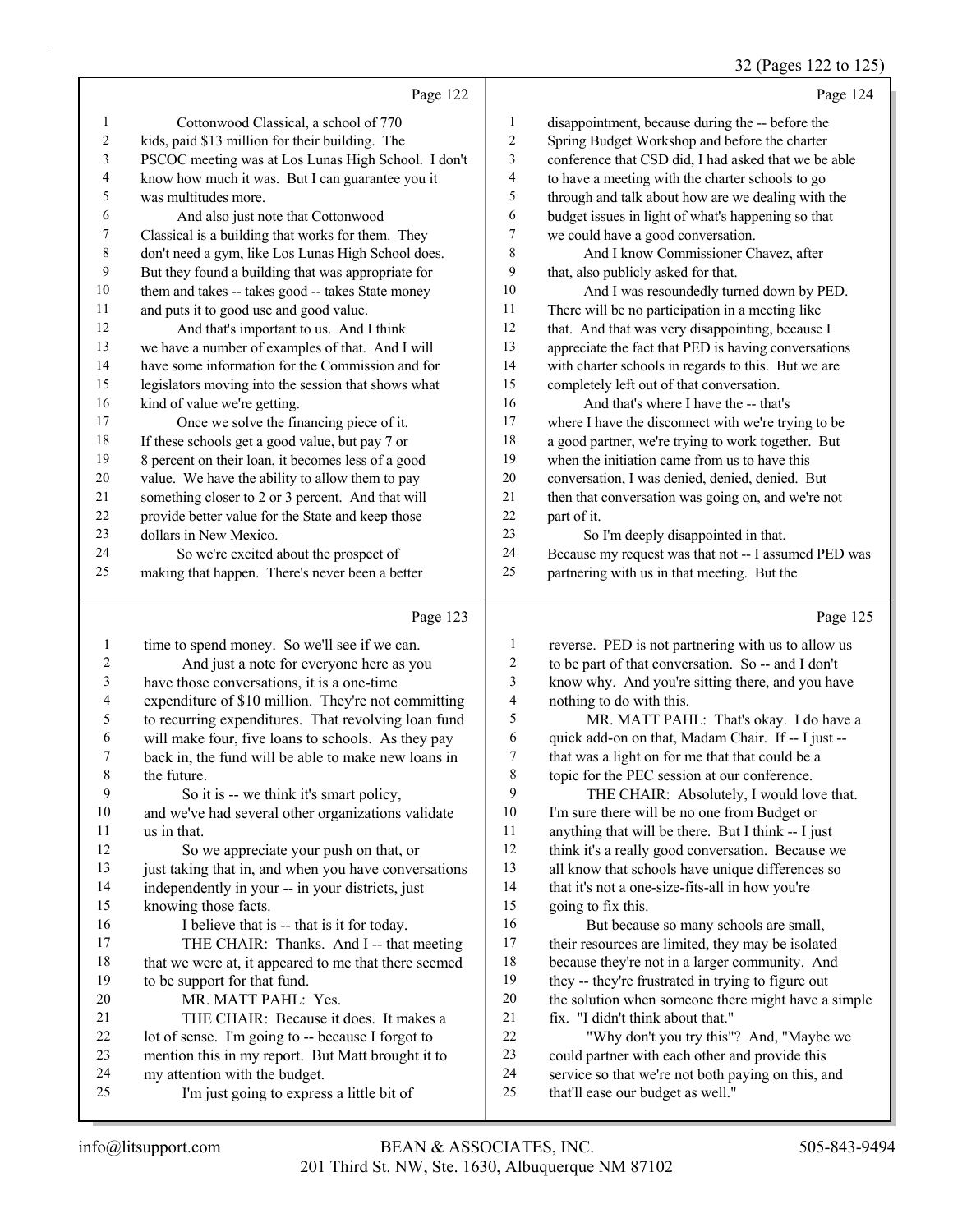# 33 (Pages 126 to 129)

|                | Page 126                                                                                       |              | Page 128                                                                                             |
|----------------|------------------------------------------------------------------------------------------------|--------------|------------------------------------------------------------------------------------------------------|
| 1              | So I think there are -- we've got experts                                                      | $\mathbf{1}$ | information as they go forward to work on the                                                        |
| $\overline{c}$ | out there, because they're living it every day. And                                            | 2            | budgets. And, for us, because in November, we're                                                     |
| 3              | we -- we should be able to engage in that                                                      | 3            | doing -- we're going to have a conversation about                                                    |
| 4              | conversation.                                                                                  | 4            | the planning and the Legislative Session. So what                                                    |
| 5              | And when you opened that up, that was the                                                      | 5            | are -- what are our priorities and what are we                                                       |
| 6              | first thing that came to my mind. It's like, "Okay,                                            | 6            | looking at in terms of the conversations that we                                                     |
| 7              | we've been turned down, so we're just going to go                                              | 7            | have to continue and/or begin? So I appreciate                                                       |
| 8              | forward and have this," and talk about the -- you                                              | 8            | that.                                                                                                |
| 9              | know, there are schools that are still struggling                                              | 9            | COMMISSIONER VOIGT: Madam Chair, just to                                                             |
| 10             | with budget constraints besides lease. Because                                                 | $10\,$       | tag along with what you were saying about this --                                                    |
| 11             | lease is eating up.                                                                            | 11           | even if it's not a partnership, it's sharing of                                                      |
| 12             | MR. MATT PAHL: Madam Chair, just                                                               | $12\,$       | information that help both sides not do this                                                         |
| 13             | something for -- something that's been illuminated                                             | 13           | catch-up thing all the time with each other. It                                                      |
| 14             | recently, including from the survey questions that                                             | 14           | seems like that would be obviously beneficial to                                                     |
| 15             | were asked by CSD and Alan, you know, regarding                                                | 15           | both sides and help us both do our jobs in a more                                                    |
| 16             | budget, you know, this year isn't when the hurt                                                | 16           | supportive way, you know.                                                                            |
| 17             | happens. And so when we talk about budget impact                                               | 17           | And it's just crazy that there's not that,                                                           |
| 18             | and we ask, "Hey, how did this impact your budget,"                                            | 18           | and that -- I think we need to keep knocking at that                                                 |
| 19             | this year, you're not going to find a ton of                                                   | 19           | door, though, because it's just -- you know.                                                         |
| 20             | jaw-dropping stuff there.                                                                      | 20           | THE CHAIR: I know.                                                                                   |
| 21             | What everyone's concerned about is what                                                        | 21           | COMMISSIONER VOIGT: And what it does in                                                              |
| 22             | this looks like in three years. Because this is                                                | 22           | the public eye, it makes both entities look kind of                                                  |
| 23             | only step one. So the question that's asked really                                             | 23           | like not necessarily incompetent, but like, "Well,                                                   |
| 24             | matters.                                                                                       | $24\,$       | they should have known that," when there's no                                                        |
| 25             | And I just think that, you know, you could                                                     | 25           | sharing of information. And that's a kind of a                                                       |
|                |                                                                                                |              |                                                                                                      |
|                | Page 127                                                                                       |              | Page 129                                                                                             |
|                |                                                                                                |              |                                                                                                      |
| $\mathbf{1}$   | come away -- if we asked people on their budget                                                | 1            | problem with most bureaucracies, that siloing of                                                     |
| 2              | impact for this school year, you could come away                                               | 2            | operations that creates redundant work, you know.                                                    |
| 3              | saying, "Oh, it's not that bad."                                                               | 3            | And it's -- I understand your frustration.                                                           |
| 4              | But just a reminder that this is a                                                             | 4<br>5       | THE CHAIR: Yeah. And trust me, I'm --                                                                |
| 5              | five-year policy, and we're only scratching the                                                |              | I've always been known to, you know, not know when                                                   |
| 6<br>7         | surface here.                                                                                  | 6<br>7       | to let up; so                                                                                        |
| 8              | THE CHAIR: You're right. And that was --                                                       | 8            | COMMISSIONER VOIGT: Really.                                                                          |
| 9              | many of the responses were that. "Oh, we're okay                                               | 9            | THE CHAIR: So, you know, just because you                                                            |
| 10             | this year," and, "This year looks pretty good." But                                            | 10           | say -- and, you know, we tried the second time                                                       |
| 11             | we don't know what is -- what next year and the year<br>after.                                 | 11           | around. And so this is -- this is that opportunity.                                                  |
| 12             |                                                                                                | 12           | And I did think about that. So -- and you're right.                                                  |
| 13             | And I think that's the engagement of the                                                       | 13           | Schools have, you know, great ways of figuring this<br>out.                                          |
| 14             | conversation. It's like everyone's thinking, "Oh,                                              | 14           |                                                                                                      |
| 15             | not bad. You know, I really didn't."                                                           | 15           | So it's just -- you know, let's work                                                                 |
| 16             | And that gives also false information to<br>the Legislature that, "Oh, it really went well."   | 16           | together, and let's try to make this -- you know,                                                    |
| 17             |                                                                                                | 17           | let's try to make this better.                                                                       |
| 18             | But it's -- you know, it may not for small<br>school districts. And also for charters, it's -- | 18           | COMMISSIONER VOIGT: I'm sure the schools<br>have got this on their radar, this three- to             |
| 19             | and now that they're in it and actually now looking                                            | 19           | five-year pinch. But, you know who doesn't? The                                                      |
| 20             | to next year's budget, now they're having those                                                | 20           |                                                                                                      |
| 21             | conversations of, "What does the future forecast?"                                             | 21           | legislators that passed it. Now it's just forgotten<br>about, "Let's move on to the next." So that's |
| 22             | And it may also give some schools, you                                                         | $22\,$       | where, in November, we can have that.                                                                |
| 23             | know, "Oh, I didn't think about that," when some                                               | 23           | THE CHAIR: Because we thought we fixed                                                               |
| 24             | schools are thinking about this.                                                               | 24           | it.                                                                                                  |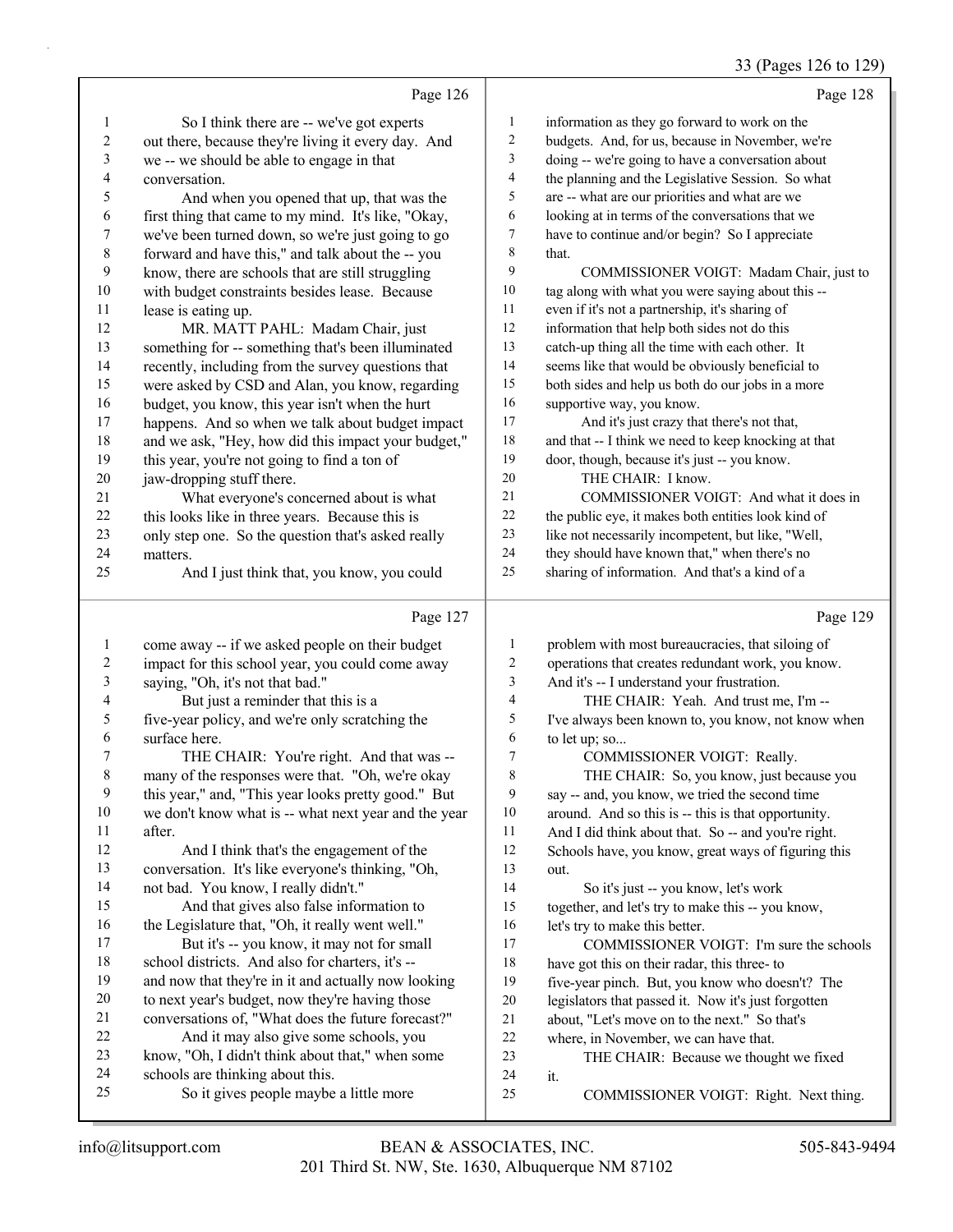|                          |                                                      |              | 34 (Pages 130 to 133)                                |
|--------------------------|------------------------------------------------------|--------------|------------------------------------------------------|
|                          | Page 130                                             |              | Page 132                                             |
| $\mathbf{1}$             | THE CHAIR: And right now, most of them               | 1            | won't even have to put that on your calendar to      |
| $\overline{c}$           | are. There are very few that really identified a     | 2            | attend.                                              |
| 3                        | serious impact for this year, you know. Most of the  | 3            | MR. MATT PAHL: Perfect.                              |
| $\overline{\mathcal{L}}$ | impact really was identified in a little bit of a    | 4            | THE CHAIR: And I appreciate that.                    |
| 5                        | struggle with instructional materials in light of    | 5            | Because the Legislative Session is going to be here  |
| 6                        | trying to implement a more culturally responsive --  | 6            | sooner than you think.                               |
| 7                        | so changing some instructional material so that      | 7            | And we all know what a 30-day session                |
| $\,$ $\,$                | there was a little bit of a bite to the budget in    | $\,$ $\,$    | feels like. So it's -- you know, it's up and         |
| 9                        | trying to, A, find it, or, B, get it, so that that   | 9            | running, and, boom, it's over. So it's -- we         |
| $10\,$                   | was -- but that wasn't significant.                  | 10           | have -- we truly have to get our priorities, because |
| 11                       | But, you're right. It's -- it's the                  | 11           | there's not going to be a lot of time for other      |
| 12                       | future that is a little bit of an unknown. So if we  | 12           | conversations.                                       |
| 13                       | can, you know, help schools out to navigate that,    | 13           | MR. MATT PAHL: Yeah.                                 |
| 14                       | bring something to their attention that they hadn't  | 14           | THE CHAIR: Yeah. Okay. Thank you. I                  |
| 15                       | thought about, this is a great time to do that.      | 15           | appreciate it.                                       |
| 16                       | MR. MATT PAHL: Madam Chair, a quick                  | 16           | MR. MATT PAHL: Thank you.                            |
| 17                       | question for the Commission. I'm hoping that in      | 17           | THE CHAIR: So we are on -- I'm assuming              |
| 18                       | November, when you all talk about your legislative   | 18           | no one is here from the School Boards Association.   |
| 19                       | priorities, that we could have an agenda item to     | 19           | So we're on to PEC comments.                         |
| $20\,$                   | share ours, whether it's before or after.            | 20           | Commissioner Chavez?                                 |
| 21                       | It could be at this moment. But it would             | 21           | COMMISSIONER CHAVEZ: I'm good.                       |
| 22                       | be great if it was right adjacent to your            | 22           | THE CHAIR: Okay. Commissioner Voigt?                 |
| 23                       | conversation so it could help inform whether we know | 23           | COMMISSIONER VOIGT: Things are great.                |
| 24                       | whether we're doubling down on something or          | 24           | Just wanted to report myself and Commissioner        |
| 25                       | diverging on something, just so it's clear. Just a   | 25           | Robbins were able to attend a very large governing   |
|                          | Page 131                                             |              | Page 133                                             |
| $\mathbf{1}$             | request from our end.                                | $\mathbf{1}$ | board training at Southwest Secondary Learning       |
| 2                        | THE CHAIR: Sure. And I think it'll                   | 2            | Center, which was very rich and a joy to see so many |
| 3                        | appear both in our work session, so we -- you know,  | 3            | governing boards represented there in that           |
| 4                        | so that, you know, on Friday we would, then, if we   | 4            | innovative space at Southwest Secondary.             |
| 5                        | felt the need to vote on something to support        | 5            | So thanks for that training, Melissa. And            |
| 6                        | something, we would do that.                         | 6            | Christine Lutz had invited us. And it was great to   |
| 7                        | So just keep that in mind, that it's                 | 7            | see so many members and field so many great          |
| 8                        | probably best to be at the work session.             | 8            | questions.                                           |
| 9                        | MR. MATT PAHL: Okay.                                 | 9            | THE CHAIR: Thanks. Commissioner Robbins?             |
| 10                       | COMMISSIONER VOIGT: Oh. Are we having a              | 10           | COMMISSIONER ROBBINS: Well, I will ditto             |
| 11                       | work session in November?                            | 11           | the appreciation that we had. And the attendance by  |
| 12                       | COMMISSIONER CABALLERO: November is a                | 12           | Melissa and her presentation there was very          |
| 13                       | maybe; so -- if not, December.                       | 13           | well-received by the charter schools, by governance  |
| 14                       | THE CHAIR: No. December, we've got all               | 14           | members.                                             |

 discussion during the conference. 19 MR. MATT PAHL: Okay. Sure. 20 THE CHAIR: Maybe we would make an item for a work session solely for that, and only that for November, when we're there. So -- yeah. Thanks for -- 24 MR. MATT PAHL: Sounds good. Okay. 25 THE CHAIR: So we'll all be there. So you

 the renewals. There is no time in December. 16 We'll have to think about that. Maybe we'll have to carve out some time to have that

- 15 I wanted to follow up with what Matt was saying about the meeting last week down in Los Lunas with the PSCOC on the lease and the land -- lease -- 18 land leases. Although no school lost more than 15 percent on their building leases. You know, they're doing the lesser of, per mem -- it's \$737 and some-odd cents per member, or what the actual
- lease is. So if the lease is less than that works
- out, then it works out.
- 24 I've done some calculations and
- everything. And it's kind of interesting. Because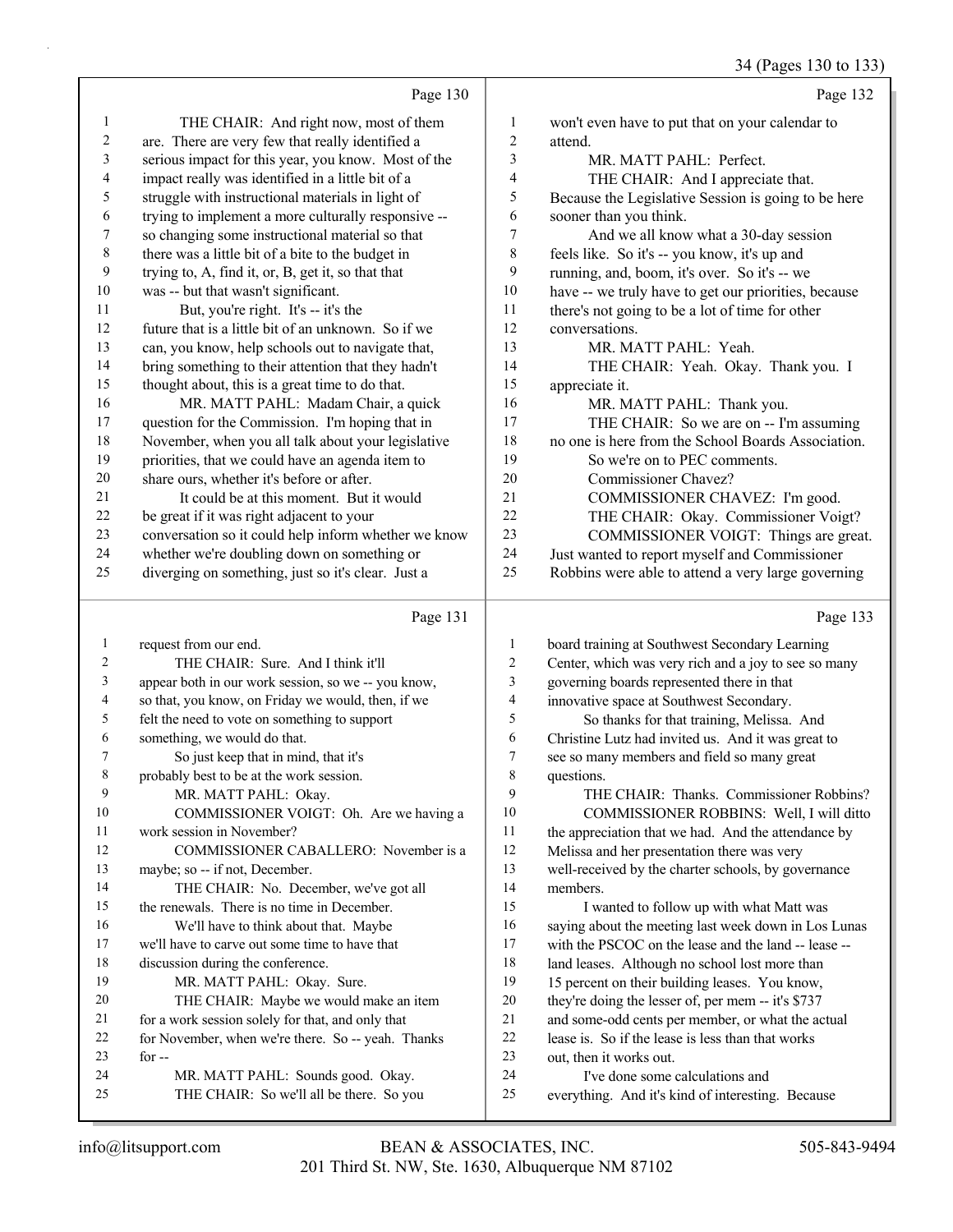35 (Pages 134 to 137)

|                | Page 134                                           |    | Page 136                                               |
|----------------|----------------------------------------------------|----|--------------------------------------------------------|
| -1             | if you look at it, they also -- if you have a      | 1  | didn't make the decision last April, where they        |
| $\overline{2}$ | building, and if you have to lease the land        | 2  | could have gone in and negotiated leases for this      |
| 3              | separate, if you have portables, whatever, or you  | 3  | year or made some adjustments. No, they're in the      |
| $\overline{4}$ | have to lease the land, they also limit you to a   | 4  | school year, and they're kind of stuck.                |
| 5              | 3-and-a-half-to-1 ratio.                           | 5  | So they're having to actually take                     |
| 6              | So let's say you have a school and 10 or           | 6  | operating dollars to help pay for these leases and     |
| 7              | 15 portables on there and everything. You could    | 7  | things like that.                                      |
| $\,8\,$        | actually be limited to one acre and have           | 8  | And I did a calculation that it works out              |
| 9              | 100 students, and you have one acre of land.       | 9  | to about \$7.00 or \$8.00 a square foot for a charter, |
| 10             | My personal house sits on a third of an            | 10 | for a charter school.                                  |
| 11             | acre. And if I tripled that, I couldn't have 100   | 11 | Now, I don't know where you can go and                 |
| 12             | students there. I mean, you wouldn't have room for | 12 | find a building that has E-Occupancy and everything    |
| 13             | parking and a playground or anything like that.    | 13 | and only pay \$7.00 a square foot, and then you have   |
| 14             | So I think it's very, very -- especially           | 14 | to pay utilities on top of that.                       |
| 15             | for a small school. I think the size is            | 15 | So, you know, especially in a city like                |
| 16             | disproportionate. They just used this blanket      | 16 | Santa Fe, Albuquerque, Las Cruces, you're probably     |
| 17             | $3$ -and-a-half-to-1.                              | 17 | closer to \$10 to \$12 a square foot.                  |
| 18             | I did some calculations. APS has anywhere          | 18 | And then I've also raised the issue -- so              |
| 19             | from a 6- to 7-to-1 ratio of land to buildings.    | 19 | you have minimum standards for a school, elementary,   |
| 20             | That's for elementary, middle school, and high     | 20 | middle school, high school, pre-K, K. You have         |
| 21             | school, you know. A typical high school in APS has | 21 | these standards, minimum standards. You have to        |
| 22             | 60 to 70 acres for a high school for about         | 22 | have bathrooms. You have to have halls. You have       |
| 23             | 2,000 students.                                    | 23 | to have janitors' closets, mechanical rooms. You       |
| 24             | An elementary school has eight to ten              | 24 | have to have an IT space. You have to have a           |
| 25             | acres; middle school, about 15 to 20 acres.        | 25 | teachers' lounge.                                      |
|                |                                                    |    |                                                        |

# Page 135 |

| 1  | So if you start looking at these numbers             |
|----|------------------------------------------------------|
| 2  | and you start saying, "Well, wait a minute. Why are  |
| 3  | they so restrictive?"                                |
| 4  | Granted, APS may be a little bit larger              |
| 5  | than some areas and everything. Because I know       |
| 6  | there was one school down in Hobbs or Roswell. They  |
| 7  | have a school with several hundred students, and     |
| 8  | they only have like two acres. There's no on-site    |
| 9  | parking, which becomes a real issue for drop-offs,   |
| 10 | for buses, for things like that.                     |
| 11 | But they do these really restrictive                 |
| 12 | limits for charter schools.                          |
| 13 | The other thing that really concerned                |
| 14 | me -- and, again, I voted against it -- was the idea |
| 15 | that, you know, you have to lease a building and     |
| 16 | then you have to put the building somewhere. If you  |
| 17 | have portables, you have to put it on land           |
| 18 | somewhere.                                           |
| 19 | And, you know, so they cut back. And I               |
| 20 | think SODA was one that really took a hit. Mesa Del  |
| 21 | Sol also took hit, a big hit on the amount that      |
| 22 | they're going to allow for leases.                   |
| 23 | One of my huge objections was the fact               |
| 24 | that they're doing this retroactive back to July 1st |
| 25 | of this year. So they made the decision -- they      |
|    |                                                      |

Page 137

| $\mathbf{1}$   | But because many of those things I just              |
|----------------|------------------------------------------------------|
| 2              | identified, or any of those things are not           |
| 3              | classrooms, they don't get counted in the square     |
| $\overline{4}$ | foot of what they will allow to be reimbursed.       |
| 5              | And so one of the things, I said, "Well,             |
| 6              | you can be creative, and say you're really in a      |
| $\overline{7}$ | 10,000-square-foot building, but only 8,000 square   |
| 8              | foot is actually classrooms, just tell them, "Well,  |
| 9              | my cost per square foot."                            |
| 10             | But you're limited to that \$737. So even            |
| 11             | if your cost per square foot for that 8,000 square   |
| 12             | feet happens to be \$9 or \$10 a square foot, you're |
| 13             | not going to get that. You're only going to get      |
| 14             | about \$7.00 a square foot.                          |
| 15             | So they're really put at a disadvantage.             |
| 16             | And these are the district schools. And district     |
| 17             | schools, they will invite their charters to come in. |
| 18             | APS does this. They say, "Come into our school and   |
| 19             | we'll take your per mem thing and we'll let you stay |
| 20             | here."                                               |
| 21             | Well, they use tax dollars to build those            |
| 22             | schools. And now they have maintenance. And,         |
| 23             | really, if you look at the long-term, you build a    |
| 24             | high school -- APS builds a high school,             |
| 25             | \$200 million for a high school or more, that        |
|                |                                                      |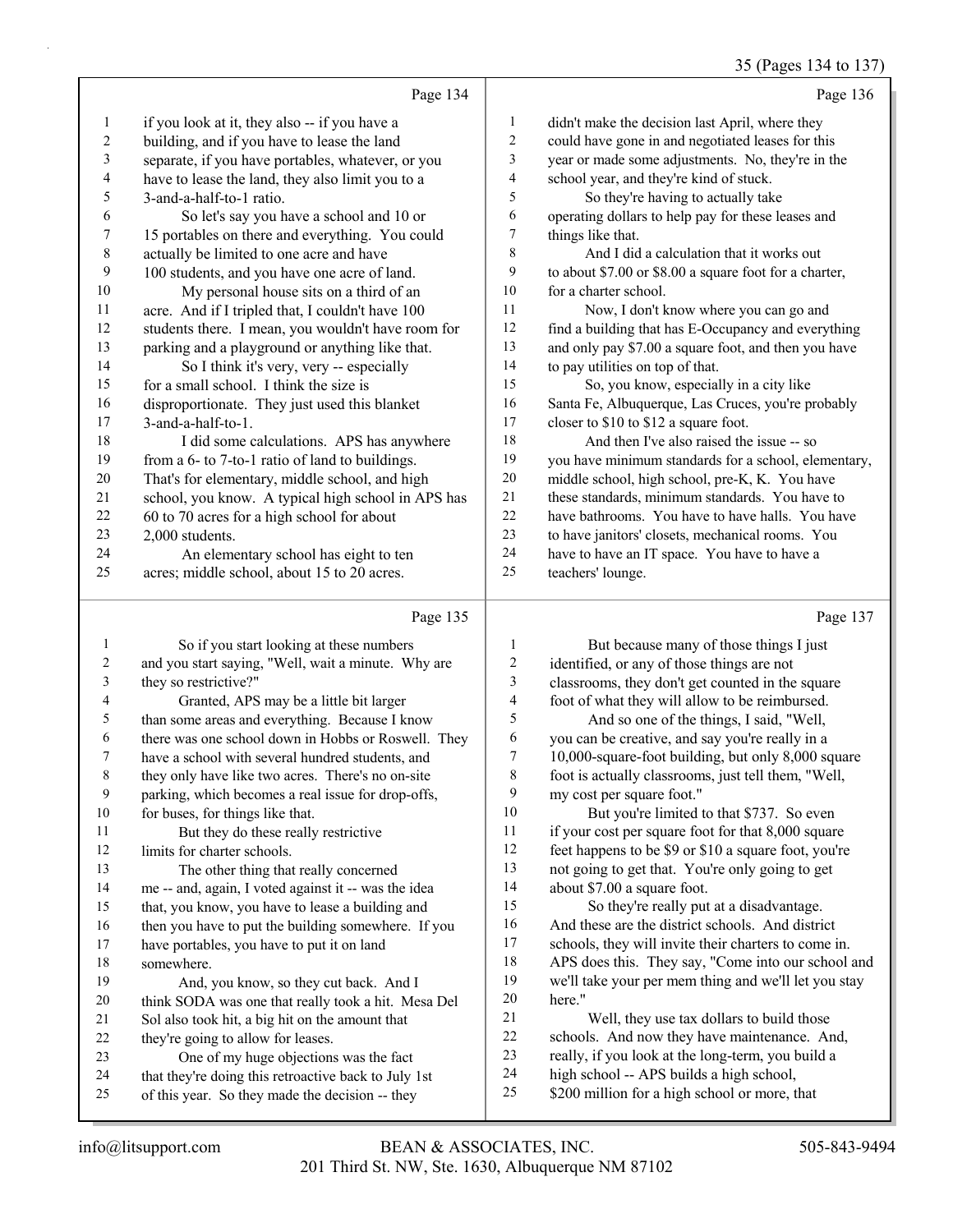#### 36 (Pages 138 to 141)

|    | Page 138                                             |    | Page 140                                             |
|----|------------------------------------------------------|----|------------------------------------------------------|
| 1  | actually works out, just for that original cost, at  | 1  | just -- I believe -- I have not an explanation --    |
| 2  | about \$900 per student. That does not include any   | 2  | but I think they're using the lowest common          |
| 3  | future maintenance and repairs that capital dollars  | 3  | denominator.                                         |
| 4  | will be used to replace.                             | 4  | So if the lowest cost is that 737, that's            |
| 5  | Because this is an interesting thing. And            | 5  | what they're going to use for everyone. Regardless   |
| 6  | a lot of times, I think legislators get into this    | 6  | if that happens to be the least cost area in the     |
| 7  | thing. We built a school that's supposed to last     | 7  | state, that's what they're going to apply. It would  |
| 8  | 40 years. A furnace or a boiler will not last        | 8  | be like saying, Well, you know, I can buy gas in     |
| 9  | 40 years. Your air conditioning system will not      | 9  | Albuquerque. I used to buy it for \$2.28 a gallon.   |
| 10 | last 40 years. Your security system will not last    | 10 | That was cheaper than almost everywhere else in the  |
| 11 | 40 years. Most of your light fixtures will not last  | 11 | state, you know.                                     |
| 12 | 40 years. Most of your plumbing fixtures will not    | 12 | It's -- it can be 10 to 20 cents a gallon            |
| 13 | last.                                                | 13 | more here or some other parts. You can go to some    |
| 14 | The structure, yes; but you're going to              | 14 | areas it can be 30 or 40 cents higher than that. If  |
| 15 | have to put millions of dollars in a building over   | 15 | you use that low thing and say, "That's going to     |
| 16 | its life in capital dollars for major system         | 16 | apply for everyone," it doesn't take into account    |
| 17 | replacement, and that doesn't get factored in.       | 17 | the geographic differences that exist and the        |
| 18 | So the 737 is a very low number. I think             | 18 | construction standards that exist in different parts |
| 19 | it should be closer to \$850 and \$900 per square    | 19 | of the state.                                        |
| 20 | foot. I'll continue to push for those things,        | 20 | You know, some parts of the state, you               |
| 21 | continue to push that they actually include required | 21 | have very good soil and everything; in other parts   |
| 22 | square footage, not just classroom educational       | 22 | of the state, very sandy and everything, and         |
| 23 | space, but all of the requirements that minimum      | 23 | requires a lot more foundation work and hydrology    |
| 24 | specs call for that you have to have; janitor        | 24 | engineering that has to go into that land and        |
| 25 | closets. You have to have maintenance areas; you     | 25 | everything.                                          |
|    | Page 139                                             |    | Page 141                                             |
| 1  | have to have these things.                           | 1  | You get down to Hobbs. You know, they get            |
|    | That should be included in the square                | C  | a one inch rain and what? It floods because it's     |

| $\overline{c}$ | That should be included in the square                  | $\overline{2}$ | a one-inch rain and what? It floods, because it's   |
|----------------|--------------------------------------------------------|----------------|-----------------------------------------------------|
| 3              | footage that you're going to allow. And that 737       | 3              | flat. The water doesn't have anywhere to go. I can  |
| 4              | needs to be adjusted upward, because especially when   | 4              | get a 2-inch rain at my house. And in five minutes, |
| 5              | you get into areas such as the large cities, you       | 5              | I won't see water standing anywhere, because I have |
| 6              | can't find buildings that only cost \$6.00 or \$7.00 a | 6              | a slope on my property and it all runs off.         |
| 7              | square foot to rent that meet E-Occupancy and meet     | 7              | So sometimes we set standards just                  |
| 8              | the needs of a school.                                 | 8              | thinking, "Well, let's just go to the lowest common |
| 9              | So thank you.                                          | 9              | denominator and apply that in everything." Plus, I  |
| 10             | THE CHAIR: Thanks. And I appreciate you                | 10             | don't think they take into consideration the real   |
| 11             | continuing that concern over when these decisions      | 11             | tax capability that districts have to build and go  |
| 12             | are made. Because it's something that we've raised     | 12             | beyond.                                             |
| 13             | year after year after year, that budgets are made,     | 13             | They have minimum standards. About 130              |
| 14             | school years have started. And then in late            | 14             | square feet per student is a minimum. APS, for a    |
| 15             | September or October, decisions are made about how     | 15             | high school, is building schools that are close to  |
| 16             | this is going to be funded, and now you have to go     | 16             | 200 square feet for a student. The minimum is 130.  |
| 17             | back, and you've already got your budget done, and     | 17             | So I don't know. They go and say, "We               |
| 18             | you're in the year, and how fair is that to the        | 18             | want to have really nice schools and everything."   |
| 19             | school to now have to cut into operational. It's       | 19             | Yeah. But it's 50 percent bigger than what is       |
| 20             | cattywampus.                                           | 20             | necessary, really, the absolute minimum. I can      |
| 21             | COMMISSIONER CABALLERO: Madam Chair, has               | 21             | understand 10, 15, 20 percent. But 50 percent       |
| 22             | there ever -- have we ever gotten what the rationale   | 22             | larger than minimum standards?                      |
| 23             | is for the differences of \$7.00, \$8.00 to why is it  | 23             | I mean, it really goes beyond. And yet              |
| 24             | so low? Why is it they apply a reduced --              | 24             | our charters, in many cases, don't even meet that   |
|                |                                                        |                |                                                     |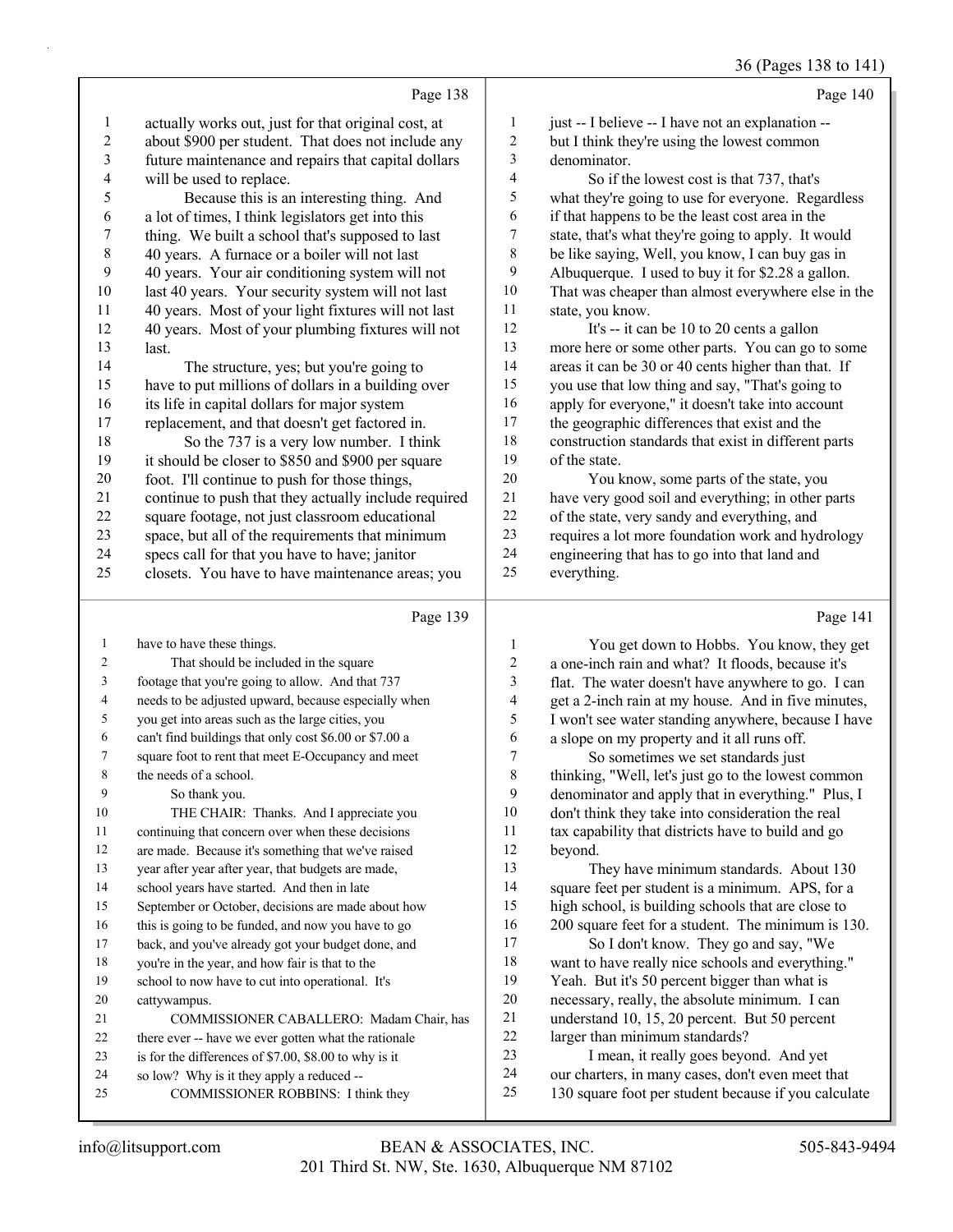|              |                                                      |                         | 3/ (Pages 142 to 143)                               |
|--------------|------------------------------------------------------|-------------------------|-----------------------------------------------------|
|              | Page 142                                             |                         | Page 144                                            |
| 1            | it out, it really works out that many charters are   | $\mathbf{1}$            | apparently. Maybe; but maybe not. So I keep         |
| 2            | only utilizing, you know, 70, 80, 90, 100 square     | $\overline{2}$          | getting those from you.                             |
| 3            | feet. Very few schools have more than 100 square     | 3                       | I don't live near the Southwest in                  |
| 4            | feet per student in charters.                        | 4                       | Albuquerque. Why are they asking me to do this? So  |
| 5            | But the minimum standard in a district               | 5                       | I sent it back to them to forward it to you. My     |
| 6            | school is 130 square feet. So it really -- it goes   | 6                       | good deed of the day.                               |
| 7            | to just say, "Well, we'll do this, but we really     | $\overline{7}$          | COMMISSIONER RUIZ: I'm good.                        |
| $\,$ $\,$    | don't want to fully fund what it costs to support    | $\,$ 8 $\,$             | THE CHAIR: I just -- Ami's going to                 |
| 9            | the charter schools."                                | $\boldsymbol{9}$        | contact the Secretary of State's Office? Yes?       |
| 10           | And the charter schools, you know,                   | 10                      | Regarding the realignment. Because we did get       |
| 11           | district schools have the ability to go to voters,   | 11                      | the -- you know -- Beverly happened to have a       |
| 12           | persuade them and everything. The charters don't     | 12                      | conversation with the Attorney General's Office and |
| 13           | have that taxing authority. Although districts can   | 13                      | was notified that the realignment was overturned at |
| 14           | give them a portion, through mill levies and things  | 14                      | the Supreme Court level. So                         |
| 15           | like that. For the most part, charters don't get     | 15                      | COMMISSIONER CABALLERO: We're back?                 |
| 16           | any money in the capital money that districts raise. | 16                      | THE CHAIR: It appears that we may have to           |
| 17           | THE CHAIR: Our local charters have been              | 17                      | go back to our old district numbers. But Ami is     |
| 18           | completely unsuccessful in getting into the bonds.   | 18                      | going to confirm that. We all got an e-mail when we |
| 19           | COMMISSIONER CABALLERO: Thank you,                   | 19                      | had -- when it was going to change. But none of us  |
| 20           | Commissioner.                                        | 20                      | have gotten any notification that it's unchanging.  |
| 21           | THE CHAIR: Thanks.                                   | 21                      | So Ami is going to confirm it before IT             |
| 22           | Commissioner Crone?                                  | 22                      | does anything to have to change it back.            |
| 23           | COMMISSIONER CRONE: I can't get my button            | 23                      | COMMISSIONER VOIGT: So for now, just hold           |
| 24           | on. There we go. This discussion about the per       | 24                      | off. We're still --                                 |
| 25           | diem, the reimbursement and so forth reminds me. I   | 25                      | THE CHAIR: We can't do anything. IT has             |
|              |                                                      |                         |                                                     |
|              | Page 143                                             |                         | Page 145                                            |
| $\mathbf{1}$ | taught a course, Sociology of Substance Abuse.       | $\mathbf{1}$            | to change it.                                       |
| 2            | And there was actually no legislation that           | $\overline{c}$          | COMMISSIONER VOIGT: But I was talking               |
| 3            | initially made drugs illegal. It was actually        | 3                       | about we're not announcing anything to anybody,     |
| 4            | internal policy changes within the Treasury          | $\overline{\mathbf{4}}$ | because right now it's not even a change until we   |
| 5            | Department. They passed two separate tax acts; the   | 5                       | hear from Ami.                                      |
| 6            | Harrison Act in 1914 and the Marijuana Tax Act in    | 6                       | THE CHAIR: No, no. So -- until there is             |
| 7            | 1937. And it was through taxation authority that     | $\tau$                  | an official word --                                 |
| 8            | they essentially made drugs illegal. And look at --  | 8                       | COMMISSIONER VOIGT: Right. Thank you.               |
| 9            | look at the mess they created.                       | $\mathbf{Q}$            | THE CHAIR: -- we're still at our present            |

- numbers.
- 11 COMMISSIONER VOIGT: Okay. That's what I thought.
- 13 THE CHAIR: With a license plate that doesn't match.
- 15 COMMISSIONER VOIGT: Perfect. 16 THE CHAIR: Commissioner Caballero?
- 17 COMMISSIONER CABALLERO: I'm good. Thank
- you. 19 THE CHAIR: Commissioner Davis?
- 20 COMMISSIONER DAVIS: I have two things.
- First I want to thank Commissioner Ruiz for my
- calendar.
- 23 And then I also want to thank Commissioner
- Robbins, in our conversation about reimbursement,
- for his succinct and clear and knowledge-based

10 Okay. I'm done.

Commissioner.

11 COMMISSIONER CABALLERO: Thank you,

15 COMMISSIONER ARMBRUSTER: I want to thank Dylan, as always, for my parking place, and PED for all the work that they've been doing, and Beverly,

20 COMMISSIONER ARMBRUSTER: If I look right here I -- wow, where did she go? Anyway. And -- and I will tell you, too, that I get this thing from -- "Oh, that you can come," because it went to the PE- -- our e-mails weren't quite right. Now that mine's right, we're going to change them back,

13 THE CHAIR: I so appreciate you. 14 Commissioner Armbruster?

 who left. So she'll have to re- -- 19 THE CHAIR: No, she's here.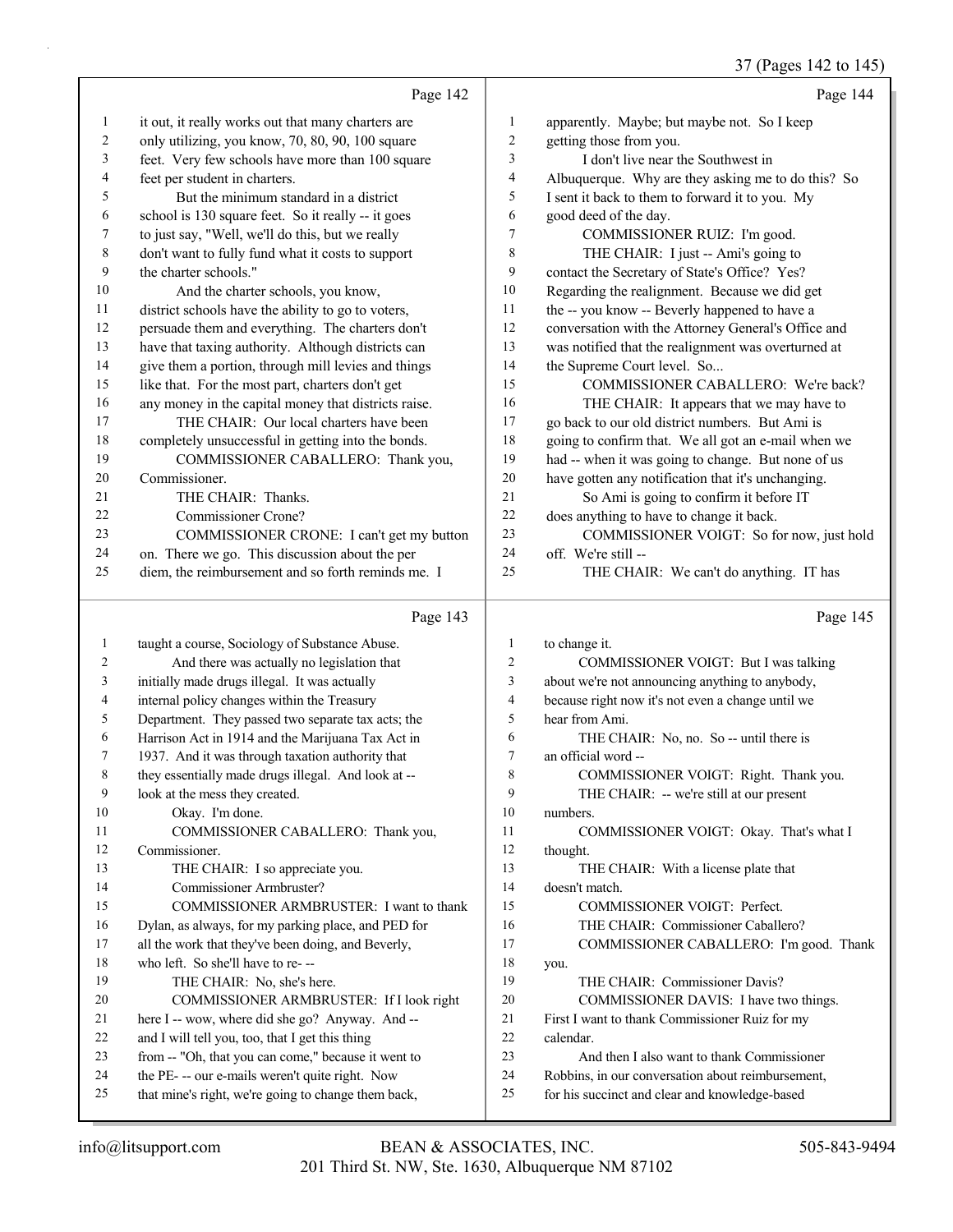38 (Pages 146 to 148)

|                | Page 146                                                                                                | Page 148                                                                                                             |
|----------------|---------------------------------------------------------------------------------------------------------|----------------------------------------------------------------------------------------------------------------------|
| $\mathbf{1}$   | comments. I think it was really important, and I'm                                                      | $\mathbf{1}$<br><b>RECEIPT</b>                                                                                       |
| 2              | glad it's in the record. And I think that we should                                                     | $\overline{2}$<br>JOB NUMBER: 2366N CC Date: 9/20/19                                                                 |
| 3              | all march up to the Governor's Office and --                                                            | $\overline{3}$<br>PROCEEDINGS: OPEN PUBLIC MEETING                                                                   |
| 4              | THE CHAIR: Okay. Thank you.                                                                             | $\overline{4}$<br>CASE CAPTION: In re: Public Meeting of the Public                                                  |
| 5              | COMMISSIONER RUIZ: Motion to adjourn.                                                                   | 5<br><b>Education Commission</b>                                                                                     |
| 6              | THE CHAIR: There's a motion to adjourn.                                                                 | **************************<br>6                                                                                      |
| 7              | COMMISSIONER CRONE: Second.                                                                             | $\tau$<br>ATTORNEY: MS. BEVERLY FRIEDMAN - PED                                                                       |
| 8              | THE CHAIR: Second by Commissioner Crone.                                                                | $\,$ 8 $\,$<br>DOCUMENT: Transcript / Exhibits / Disks / Other                                                       |
| 9              | All in favor.                                                                                           | DATE DELIVERED: _________________ DEL'D BY: ___________<br>9                                                         |
| 10             | (Commissioners so indicate.)                                                                            | $RECD BY:$ TIME:<br>10                                                                                               |
| 11             | THE CHAIR: We are adjourned.                                                                            | **************************<br>11                                                                                     |
| 12             | (Proceedings adjourned at 12:25 p.m.)                                                                   | 12<br><b>ATTORNEY:</b>                                                                                               |
| 13             |                                                                                                         | 13<br>DOCUMENT: Transcript / Exhibits / Disks / Other                                                                |
| 14             |                                                                                                         | DATE DELIVERED: ________________ DEL'D BY: __________<br>14                                                          |
| 15             |                                                                                                         | $RECD BY:$ TIME:<br>15<br>**************************                                                                 |
| 16<br>17       |                                                                                                         | 16<br>17                                                                                                             |
| 18             |                                                                                                         | ATTORNEY:                                                                                                            |
| 19             |                                                                                                         | DOCUMENT: Transcript / Exhibits / Disks / Other<br>18<br>DATE DELIVERED: ________________ DEL'D BY: __________<br>19 |
| 20             |                                                                                                         | $RECD BY:$ TIME:<br>20                                                                                               |
| 21             |                                                                                                         | ***************************<br>21                                                                                    |
| 22             |                                                                                                         | 22<br>ATTORNEY:                                                                                                      |
| 23             |                                                                                                         | 23<br>DOCUMENT: Transcript / Exhibits / Disks / Other                                                                |
| 24             |                                                                                                         | DATE DELIVERED: ________________DEL'D BY: ____________<br>24                                                         |
| 25             |                                                                                                         | $RECD BY:$ TIME:<br>25                                                                                               |
|                |                                                                                                         |                                                                                                                      |
|                |                                                                                                         |                                                                                                                      |
|                | Page 147                                                                                                |                                                                                                                      |
| 1              | BEFORE THE PUBLIC EDUCATION COMMISSION                                                                  |                                                                                                                      |
| 2              | <b>STATE OF NEW MEXICO</b>                                                                              |                                                                                                                      |
| 3              |                                                                                                         |                                                                                                                      |
|                |                                                                                                         |                                                                                                                      |
| 5              |                                                                                                         |                                                                                                                      |
| 6              |                                                                                                         |                                                                                                                      |
| 7<br>8         | REPORTER'S CERTIFICATE                                                                                  |                                                                                                                      |
| $\overline{9}$ | I, Cynthia C. Chapman, RMR, CCR #219, Certified<br>Court Reporter in the State of New Mexico, do hereby |                                                                                                                      |
| 10             | certify that the foregoing pages constitute a true                                                      |                                                                                                                      |
| 11             | transcript of proceedings had before the said                                                           |                                                                                                                      |
| 12             | NEW MEXICO PUBLIC EDUCATION COMMISSION, held in the                                                     |                                                                                                                      |
| 13             | State of New Mexico, County of Santa Fe, in the                                                         |                                                                                                                      |
| 14             | matter therein stated.                                                                                  |                                                                                                                      |
| 15             | In testimony whereof, I have hereunto set my                                                            |                                                                                                                      |
| 16<br>17       | hand on September 30, 2019.                                                                             |                                                                                                                      |
| 18             |                                                                                                         |                                                                                                                      |
| 19             |                                                                                                         |                                                                                                                      |
|                | Cynthia C. Chapman, RMR-CRR, NM CCR #219                                                                |                                                                                                                      |
| 20             | BEAN & ASSOCIATES, INC.                                                                                 |                                                                                                                      |
|                | 201 Third Street, NW, Suite 1630                                                                        |                                                                                                                      |
| 21             | Albuquerque, New Mexico 87102                                                                           |                                                                                                                      |
| 22             |                                                                                                         |                                                                                                                      |
| 23<br>24       |                                                                                                         |                                                                                                                      |
| 25             | Job No.: 2366N (CC)                                                                                     |                                                                                                                      |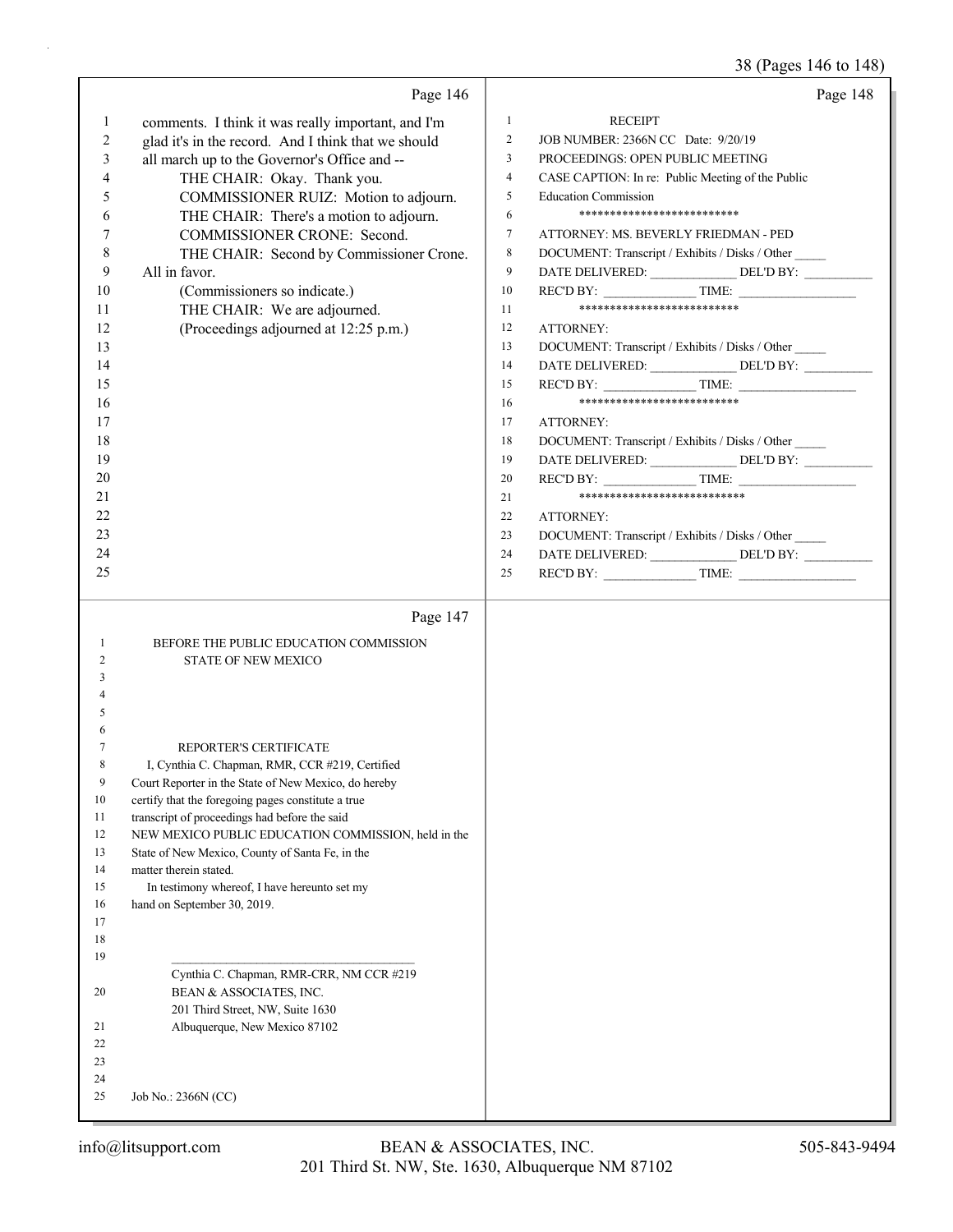| 19:19 22:6 52:17 56:9 69:14          | aim $87:15$                        |
|--------------------------------------|------------------------------------|
| 79:6 86:25 89:18 117:2               | air 138:9                          |
| <b>address</b> 19:4 48:25            | airing 79:3                        |
| addressed 83:11,18 87:9              | airline 99:6 100:16                |
| adds 99:18                           | airlines 97:3                      |
| adequate 13:2                        | Alan 8:22 45:9 126:15              |
| adjacent 130:22                      | <b>Albuquerque</b> 1:22 10:24 11:2 |
| adjourn 3:21 146:5,6                 | 13:21 118:22 119:23 136:16         |
| adjourned 146:11,12                  | 140:9 144:4 147:21                 |
| adjusted 139:4                       | <b>Aldo</b> 13:20                  |
| adjustment 26:8 85:9                 | alert 105:25                       |
| adjustments 23:17 136:3              | alive 24:4 26:11                   |
| administration $42:1487:15,18$       | Allegiance 3:3 5:18                |
| 89:16 96:1 100:22                    | allow 122:20 125:1 135:22 137:4    |
| <b>administrative 85:21,25 86:10</b> | 139:3                              |
| 86:13, 14, 15 87:21 89:5 93:25       | allowable 87:22,23                 |
| administratively 91:19               | <b>allowed</b> 67:13,19            |
| administrator 9:4 23:24 27:7         | allows $64:4$                      |
| 41:17 44:21 45:12                    | Alma 115:19 116:10,14              |
| administrators 42:20 43:16           | amassing 78:3                      |
| 49:15 81:17                          | amazes 106:13,16                   |
| admit 102:23                         | amending 93:25                     |
| adopt 19:4 29:2 31:4,6,10 34:9       | amendment 33:18                    |
| adopted 5:24 31:2                    | Ami 2:13 19:7 21:9 36:4 39:3,11    |
| advertising 10:3                     | 39:13,17 71:24 76:21 94:5          |
| advocacy 121:6<br>affect 26:8,10     | 107:13,17 109:9 144:17,21<br>145:5 |
| afford 87:14,16 88:7,19,22 105:1     | Ami's 144:8                        |
| aforementioned 7:2                   | amount 11:20 19:22 78:25           |
| afternoon 112:10,11 115:15           | 135:21                             |
| AG's 73:11,12                        | analyst 61:11                      |
| age 121:12                           | and/or 104:5 128:7                 |
| agencies 33:7,12 85:22 86:11         | Ann 2:4 20:4                       |
| 91:10                                | announcements 114:1                |
| agency $101:22$                      | announcing 145:3                   |
| agenda 3:5,7 5:21,24 6:12,15,16      | answer 56:16 65:13 67:10,23        |
| 6:17 7:2 8:25 9:13 13:11,16          | 90:7 98:22 105:4                   |
| 14:1,1 21:12,22 22:6,13,14           | <b>answers</b> 50:18 57:18         |
| 39:10,11 45:1,11 63:2,8 68:2,3       | antagonistic 100:18                |
| 68:12 69:19 95:10,11,13,15,16        | anticipate 116:9                   |
| 116:11, 12, 13 130:19                | anybody 114:15 145:3               |
| ago 36:17,25 68:2 100:15 103:25      | anymore 70:22 98:24 99:21          |
| 121:5                                | anyway 16:10 115:21 143:21         |
| agree 38:2,18,19 64:10 82:6 83:3     | Apodaca 1:12                       |
| 94:4,8,24 96:14 98:25 104:3,4        | <b>apparently</b> 12:18 23:5 85:8  |
| agreed 18:4 61:13,15                 | 144:1                              |
| agreement 12:17                      | appear 131:3                       |

 $a$ head  $110:7$ 

 $\mathbf{A}$  $a.m 1:11 4:3 41:13.13$ ability 87:6 122:20 142:11 able 9:10 16:6 26:14 37:7 47:10 51:14 54:15 64:22,25 65:14 90:4 98:21 114:21 115:9 117:12 123:7 124:3 126:3 132:25 absolute  $141:20$ absolutely 24:21 26:9 67:20 70:1 70:4 88:18 97:22 125:9 **Abuse 143:1** abusing  $83:887:6$ academic 12:22 23:17 Academy 6:16 10:25 11:3 26:18 41:18 43:2,3,7 44:3 47:6 accept 91:16 accepted 53:14 access 64:7,9,13 65:2 accommodate 66:12 114:24 accommodation 101:8,10 accomplished 51:13 account 140:16 accounting 50:7 90:16 93:18 accrual 50:1,5,7,9 54:1,3 accrue 78:9 accurate 59:17,25 79:21 **ACES** 10:6,8 acknowledge 26:17 27:10 acre 134:8,9,11 acres 134:22,25,25 135:8 Act 143:6.6 action 3:9.10.12.15.17 27:19 30:18 32:23 35:22 39:12 45:2 51:21 61:12,14,19 62:1,4,19 63:4,6 68:19 96:18 actionable 62:23 63:9 active 106:14 activities 24:11 acts  $143:5$ actual 72:9 108:2 133:21 **Adan 51:24** add 5:8 17:18 48:9 51:16 52:5 75:14 80:16 84:7 96:4 110:20  $120:11$ add-on 125:6 adding 11:9 65:22 addition 14:16 17:22 79:1 80:2

additional 14:18 17:23 18:6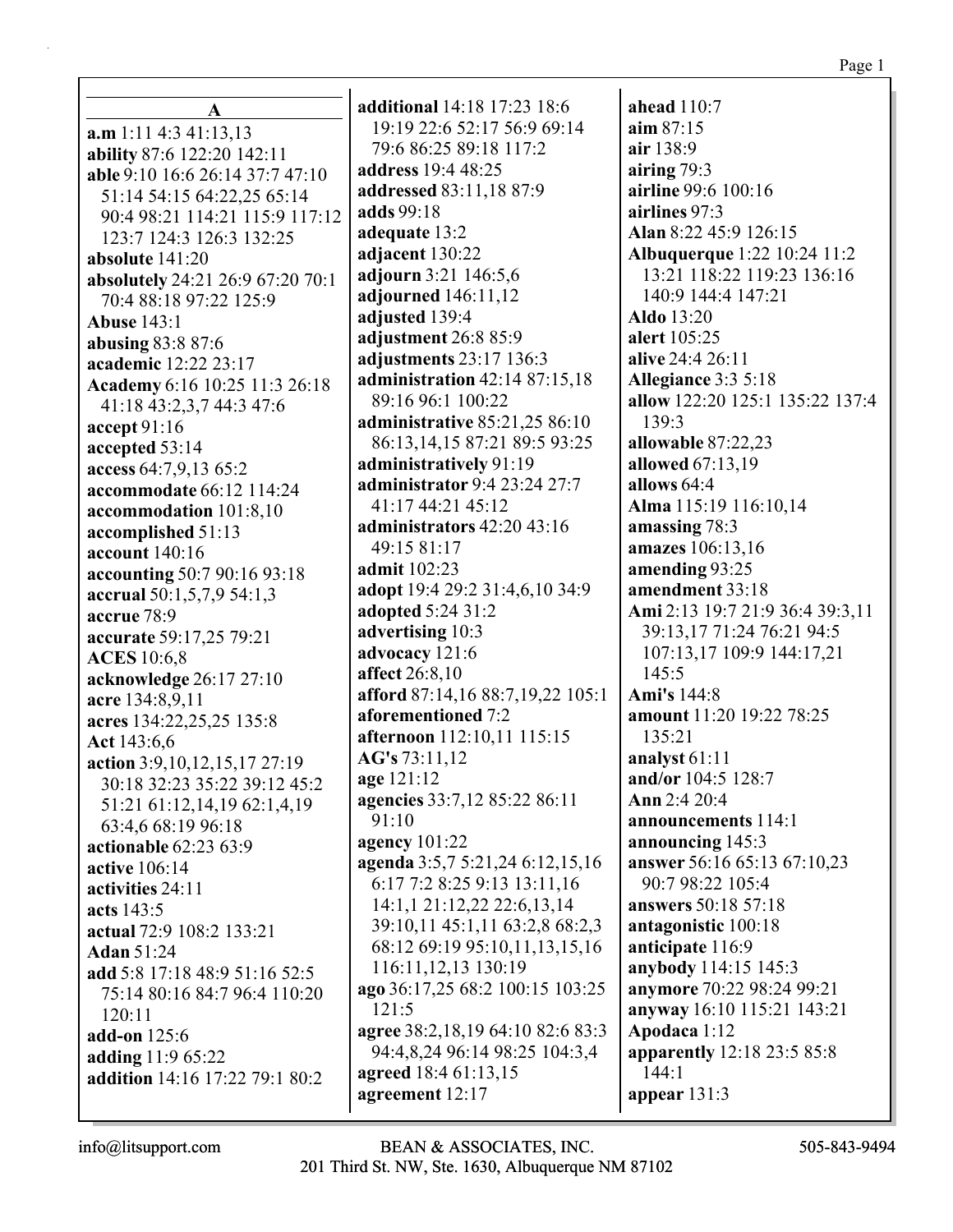| appeared 44:13,19,22 53:20 56:2        | 29:22,23 30:1,4,7,10,13 31:20          |
|----------------------------------------|----------------------------------------|
| 123:18                                 | 31:23 32:1,4,7,10,11,14,17,20          |
| appears 13:17 38:24 48:2,6,20          | 34:18,21,24 35:2,5,6,9,12,15,18        |
| 52:19 53:4 60:4 77:23 144:16           | 40:7,10,13,16,19,20,23 41:1,4,7        |
| applicant 75:10                        | 67:3,6 68:5 96:21,22 97:17,23          |
| application 3:13 10:8 30:19,25         | 102:16 117:23 143:14,15,20             |
| 31:11 71:19 72:3,10,13,15,21           | arrangements 109:3                     |
| 72:25 73:2,4,14,20,23                  | arrived 36:7 83:9                      |
| applications 9:15 10:12,16 73:3        | <b>Arrow</b> 111:25                    |
| 73:13 108:20,22                        | art- $70:25$                           |
| <b>applied</b> 10:5,18,19              | article 27:5 44:10,13 71:3             |
| applies 93:19                          | articulate 114:17                      |
| apply 72:19,23 93:20 139:24            | Arts 11:3 16:19                        |
| 140:7,16 141:9                         | aside 114:7                            |
| applying 96:15                         | asked 9:4,14 13:24 21:11 49:18         |
| appraise 96:8                          | 60:20 64:8 75:21 76:20,23 80:3         |
| appraised 96:12                        | 81:8,22 82:6 90:7,21 91:5,9            |
| appreciate 22:8 60:2 65:18 70:10       | 110:21 124:3,9 126:15,23 127:1         |
| 70:13 77:19 84:4 85:6 88:25            | asking 6:14 37:4 77:2 80:11            |
| 93:11 96:20 102:12,19 105:17           | 89:17,20 92:7,19,21 94:25              |
| 106:7,20 116:8 123:12 124:13           | 95:10 97:7 121:10 144:4                |
| 128:7 132:4,15 139:10 143:13           | <b>assistance</b> 9:8 120:5,14         |
| appreciated 24:20                      | <b>Associates</b> 1:20 147:20          |
| appreciation 133:11                    | <b>Association</b> 132:18              |
| appreciations 22:21                    | associations 76:13                     |
| appropriate 16:4 33:11,19 45:3         | assume 18:24 22:4 65:6,7               |
| 84:25 86:8 94:14 121:18 122:9          | assumed 63:23 124:24                   |
| appropriately 80:9 114:17              | assuming 45:15 48:14 132:17            |
| approval 3:5 5:21 65:12                | assumption 77:5                        |
| approve 7:1 11:17 22:13 37:20          | assured 15:8 49:22 50:11 55:11         |
| approved 11:15,18 64:6 65:5            | attach 91:14 95:13,15                  |
| approximately 78:14                    | attached 91:19 95:10                   |
| April 88:10 108:4 136:1                | <b>ATTACHMENTS 3:23</b>                |
| APS 10:23 134:18,21 135:4              | attend 90:1 132:2,25                   |
| 137:18,24 141:14                       | attendance 90:23 133:11                |
| Apta 49:5 51:3 54:9,10,15 55:2         | attended 90:24 94:21                   |
| 56:25 57:3,7,10                        | attending 89:21                        |
| <b>AptaFund 55:11,13,13 58:18</b>      | attention 26:25 33:2,4 123:24          |
| area 43:12 76:13 140:6                 | 130:14                                 |
| areas 33:20 66:16 72:5 135:5           | attesting 79:17,24                     |
| 138:25 139:5 140:14                    | <b>attorney</b> 2:13 72:11 73:10,10,12 |
| arena $83:17$                          | 76:23,25 144:12 148:7,12,17,22         |
| arising 66:8                           | attorneys 38:8,9 72:12                 |
| <b>Armbruster</b> 2:4 4:4,6,9,12,13,16 | audience 90:2 106:14                   |
| 4:19,22 5:2,6,10,15 7:11,14,17         | audits $50:10$                         |
| 7:20,23 8:1,2,5,8 16:25 17:5           | August 52:2,3 72:2 88:14 108:15        |
| 18:10, 13, 18, 21 20:3, 7, 10, 13, 16  | 108:19 109:8,14                        |
| 20:19,22,25 21:3,6 29:13,16,19         | authority 93:22 94:17 142:13           |
|                                        |                                        |

| 143:7<br>authorize 43:13<br>authorized 10:7<br>authorizer 73:24<br>authorizers 23:16 42:8 73:3<br>authorizing 9:3<br><b>automatic</b> 17:24,25 18:8 19:6,13<br>automatically 18:5 19:18<br>available 23:9 48:23<br>averages $23:14,22$<br>award 10:10<br>aware 15:16 49:6 54:1,6,17 55:9<br>58:7 62:20 77:25 89:8 106:14<br>111:3 |
|-----------------------------------------------------------------------------------------------------------------------------------------------------------------------------------------------------------------------------------------------------------------------------------------------------------------------------------|
| Awesome 43:6                                                                                                                                                                                                                                                                                                                      |
| B                                                                                                                                                                                                                                                                                                                                 |
| <b>B</b> 53:10 88:5 130:9<br>back 36:22 38:5,6 48:3 50:15<br>51:3 52:15 53:18 54:7,9 57:24<br>59:11 60:15 77:4,10 89:17 90:5<br>94:10 98:20 102:7 115:19 123:7<br>135:19,24 139:17 143:25 144:5                                                                                                                                   |
| 144:15,17,22<br>backfire 96:17                                                                                                                                                                                                                                                                                                    |
| <b>bad</b> 8:14 13:15 84:8 103:21<br>112:23 127:3,14<br><b>balance</b> 57:22 59:22,23,25<br>balances 50:13,14 51:2,8 54:15                                                                                                                                                                                                        |
| bank 57:22 59:12,19,22<br>based 16:11 75:8 89:19 121:4<br>basic 56:7                                                                                                                                                                                                                                                              |
| <b>basically 94:12</b><br><b>basis</b> 48:8 50:9,9 51:19 59:7<br>80:16<br><b>bathrooms</b> 120:11 136:22                                                                                                                                                                                                                          |
| <b>Bean</b> 1:20 147:20<br>becoming $100:19$<br>beg $103:12$                                                                                                                                                                                                                                                                      |
| began 38:5 46:24 112:3<br>beginning $50:14$<br>begins $75:24$                                                                                                                                                                                                                                                                     |
| believe 14:22 25:4,10 48:9 53:19<br>69:24,24 76:13 87:9 123:16<br>140:1                                                                                                                                                                                                                                                           |
| <b>Bellwether 22:25 23:6</b><br><b>beneficial</b> 128:14<br>best 49:17 65:25 115:22 116:7                                                                                                                                                                                                                                         |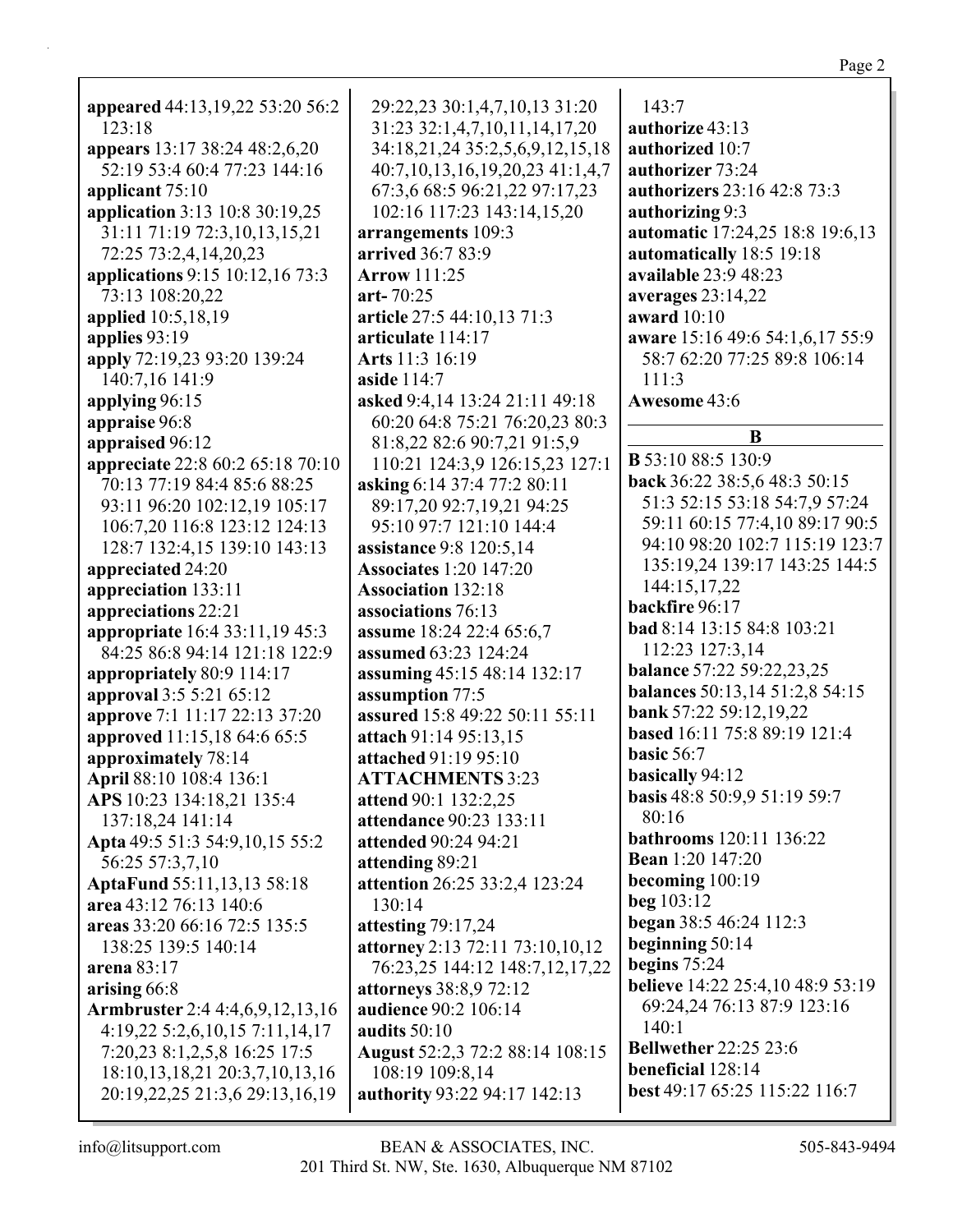131:8 **better** 38:25 69:22 71:10,11 122:22,25 129:16

**Bev** 77:12 84:21 104:5,12 **Beverly** 2:10 84:8,16 87:1 89:7 113:4 115:4 117:16 143:17 144:11 148:7 **beyond** 76:25 85:20,24 87:23 93:21 100:19 116:12 141:12,23 **big** 50:21 119:25 135:21 **bigger** 79:13 94:5 141:19 **Bilingual** 3:13 30:20 31:12 **bill** 121:10 **billed** 109:6 **billion** 121:12 **bills** 14:14 **bit** 11:12 25:11 33:16 41:16 42:6 51:11 57:23 104:8 112:19 115:15 118:16 121:8 123:25 130:4,8,12 135:4 **bite** 130:8 **blanket** 83:14 87:10 134:16 **blended** 26:25 27:10 **blends** 46:20 **block** 102:14 118:14 **blocks** 119:2 **board** 13:9 14:3,10,19,25,25 15:6 15:24 16:22,22 17:10 18:2 19:11 21:15 23:15 37:1 44:17 44:20 47:1 48:11 52:6,15 59:6,8 59:9 62:14,15,17 67:13,16 71:23,25 72:1,3,7,7 85:13,15,17 87:11 90:19 91:11 92:24 101:13 118:8 133:1 **boards** 91:25 132:18 133:3 **boiler** 138:8 **bonds** 142:18 **book** 99:11,13 **booked** 119:18 **bookending** 118:7 **booking** 99:12 **boom** 132:9 **boss** 94:20 **bottom** 103:2 **brand** 54:4 **Brauer** 8:23 **bread** 121:11 **break** 41:12 45:15 111:6

**breakdown** 56:10 **breaking** 108:5 **brief** 9:25 45:5,8 77:21 115:13 **briefly** 65:3 **bring** 4:1 51:13 69:14 130:14 **bringing** 26:24 33:2 51:2 53:21 54:4 **brought** 19:2 21:17 33:3 47:20 123:23 **brunt** 84:9 **brush** 83:21 **budget** 14:12 26:11 33:22,25 44:9,12,15 61:10 63:13,16 64:15 66:1 80:23 123:24 124:2 124:6 125:10,25 126:10,16,17 126:18 127:1,20 130:8 139:17 **budgeting** 58:23 **budgets** 57:19 128:2 139:13 **build** 137:21,23 141:11 **building** 1:12 75:16 121:19 122:2 122:7,9 133:19 134:2 135:15,16 136:12 137:7 138:15 141:15 **buildings** 134:19 139:6 **builds** 137:24 **built** 138:7 **bunch** 69:23 **burden** 105:2 **burdensome** 78:20 84:15 **bureau** 30:23,24 44:12,15 66:7 66:11 **bureaucracies** 129:1 **bureaucracy** 86:21 87:3 **bureaus** 66:20,23 **buses** 135:10 **business** 44:21 45:12 49:11 50:22 53:8 58:5 68:19 90:3 91:15 100:8,9 **busy** 27:8 43:20 88:15 **button** 142:23 **buy** 140:8,9 **bylaw** 22:13,15 **bylaws** 6:20 21:15,17,18,25 22:2 67:15 **C C** 1:20 2:1 3:1,13 30:19 31:12 53:10 147:8,19

28:20,24 29:7 30:2,3 32:5,6 34:25 35:1 36:3 39:15,23,25 40:3 41:5,6 67:4 68:13,14 69:4 69:8,22 70:2 73:5 80:15 81:7 82:5,17 84:11 88:6 93:3 95:24 96:8 98:8,13 102:21 103:8 109:10 131:12 139:21 142:19 143:11 144:15 145:16,17 **calculate** 141:25 **calculation** 136:8 **calculations** 133:24 134:18 **calendar** 107:3,6 109:2 132:1 145:22 **California** 55:8 **call** 3:3,3 4:5 7:10 8:13 29:11 31:18 40:6 67:11 71:4 91:2 92:5 103:18 138:24 **called** 24:3 27:5 68:8 80:7 81:2 89:13 103:6 **canceled** 98:15 **Canopy** 27:5 **capability** 141:11 **capital** 120:6 138:3,16 142:16 **CAPTION** 148:4 **car** 80:25 **card** 82:14 **cards** 78:5,25 **care** 18:20 19:13,14 54:18 55:15 113:8 **Carlos** 2:4 98:23 103:7,16 **carry** 105:1 **carve** 131:17 **case** 17:13 23:3,9 96:11 104:18 110:5 148:4 **cases** 141:24 **cash** 50:9,14 98:16,19 **catch-up** 128:13 **cattywampus** 139:20 **cause** 77:22 **caused** 50:10 **CC** 1:25 147:25 148:2 **CCR** 1:20 147:8,19 **CDC** 62:11 **center** 12:9 114:21 118:23 133:2 **cents** 133:21 140:12,14 **certain** 96:1 **certainly** 45:18 52:16 53:13 95:7 95:7 98:2 112:24 116:25

**Caballero** 2:4 5:7 15:19 20:8,9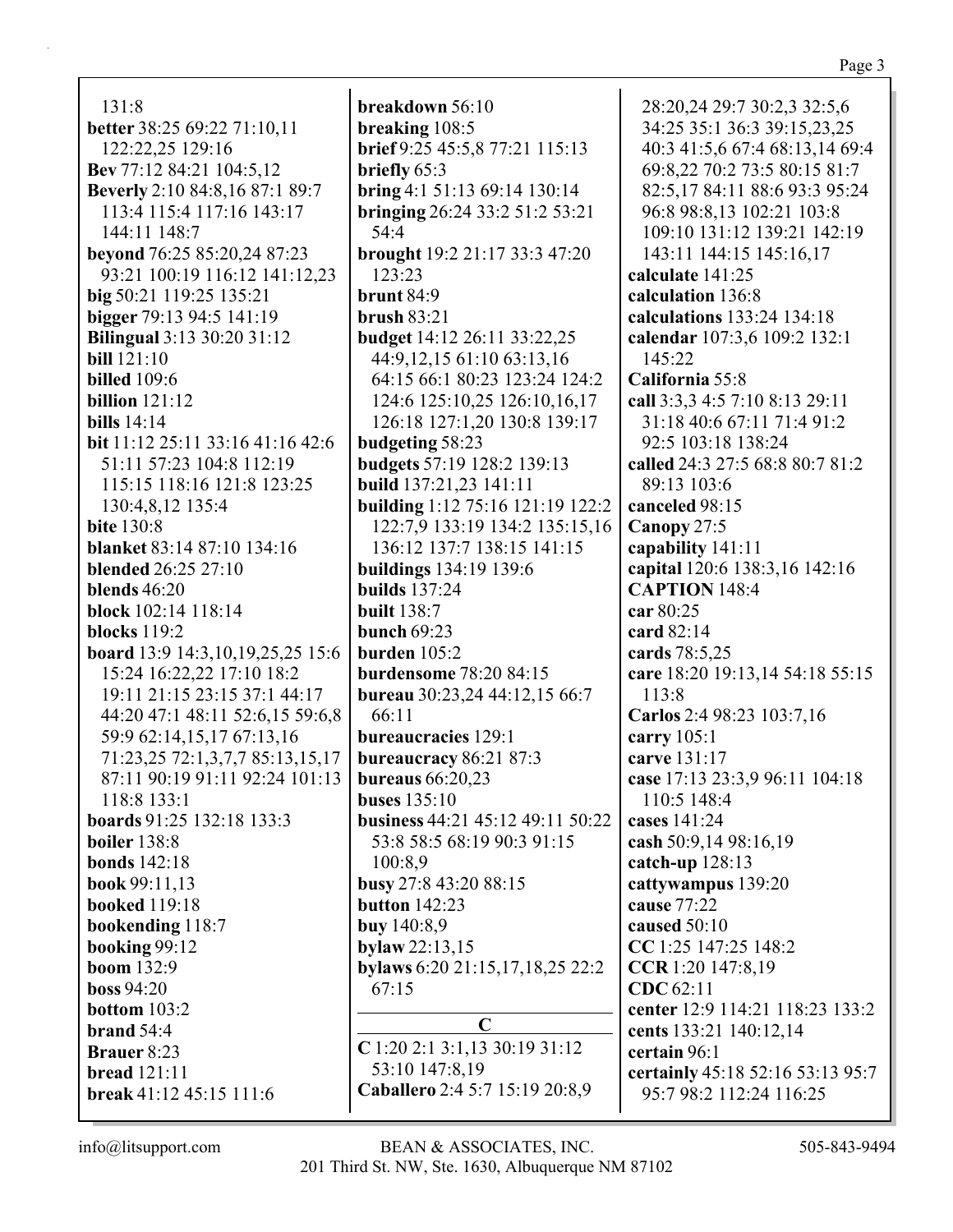| <b>CERTIFICATE 3:22 147:7</b>        | challenges 24:11                   | classrooms 137:3,8                   |
|--------------------------------------|------------------------------------|--------------------------------------|
| certification 19:12 90:22            | challenging 26:10                  | Clayton 26:19                        |
| Certified 147:8                      | change 3:15 6:12 21:13,14,14,15    | clean 33:16                          |
| certify 147:10                       | 22:2, 13, 15 27:3 28:11, 13, 15    | cleaned 54:22                        |
|                                      |                                    |                                      |
| certifying 91:14                     | 29:2 32:24 33:6, 9, 13, 16, 17, 23 | cleanup 70:23                        |
| cetera 65:6,6 90:24                  | 49:19 59:24 67:14,15 86:12,13      | clear 9:22 19:15 21:12 60:12         |
| CFO 85:21 89:6                       | 93:17,24 94:11 100:22,25           | 65:1 91:11 95:25 130:25 145:25       |
| chair 2:3,3 3:19 4:1,21 5:8,13,20    | 105:12 143:25 144:19,22 145:1      | clearer 19:16 45:5 63:7 116:7        |
| 5:25 6:3,6,8,21,23,24,25 7:6,10      | 145:4                              | clearly 87:22                        |
| 7:19 8:10,16,22 10:20 11:24          | changed 30:25 49:4,20 50:15        | clever 86:11                         |
| 12:1,5 13:13,19,24 15:18,21          | 99:2,23                            | climate-change 75:17                 |
| 17:1,2,6,7,15,18 18:20,24 19:16      | changes 7:2 21:19 31:3,8 33:3,11   | close 36:20 119:6,12 141:15          |
| 21:2,10 22:8,16,18 25:11,14          | 33:19 34:1 83:1,5 86:9,10 93:23    | closed 11:16,22                      |
| 26:6 27:13,17 28:15,18,22 29:6       | 106:22 143:4                       | closely 66:23                        |
| 29:11,21 30:15 31:9,15 32:16         | changing 5:2,10 86:15 130:7        | closer 115:10 122:21 136:17          |
| 32:22 34:4,7,8,13,17 35:17,20        | <b>Chapman</b> 1:20 147:8,19       | 138:19                               |
| 36:5,8,12,23 37:14,15 38:1,19        | charge 60:6 78:22 91:22 92:20      | closets 136:23 138:25                |
| 39:7,14,16,18 40:1,6,25 41:9,14      | charges 78:10                      | Code 85:21,25 86:10,13,14,15         |
| 42:4 43:4,7,22 44:7 45:17,23         | charter 3:8, 10, 12 8:19 9:13 10:1 | 87:22 94:1                           |
| 47:12,21,24 50:2 51:15 52:4,9        | 10:3,23,25 11:1,2 12:11,18,21      | collaboration 68:20 117:13           |
| 54:19 55:17 56:13,15 60:2,19         | 12:23 13:1,4 16:21 27:19 29:2      | collecting 59:3                      |
| 60:23 61:1,5,9,17,25 62:4,7,22       | 30:19 31:11 42:7,8,13,20 43:12     | College 11:1 74:24 75:21             |
| 63:24 64:1,17 65:18 66:5,13          | 44:9 46:16,17 47:3,5,7,18,23       | Collegiate 13:21                     |
| 67:2 68:1,7 70:6,9,16,23 72:1        | 56:24 66:19 74:1,2,3,6 75:15,18    | columns 65:4,7                       |
| 72:17,18 73:6,8,18 74:10,14,19       | 75:20 92:11,12 97:2 113:23         | Comanche 119:24                      |
| 74:23 75:5,17 76:5 77:13,18,21       | 121:5,7,24 124:2,4,14 133:13       | combination 57:20                    |
| 80:15 81:6 82:4,16,20,21 84:6,7      | 135:12 136:9,10 142:9,10           | come 8:13 14:18 16:5,10,12           |
| 84:12 88:2,7 89:2 90:12 91:11        | charters 23:2 116:23 127:18        | 17:12 38:20 41:18,25 45:11,18        |
| 91:17 93:8,9,13 94:4,17,18,18        | 137:17 141:24 142:1,4,12,15,17     | 49:20 52:14,19 69:11,19 76:6         |
| 94:24 95:24 96:7,19 97:15,21         | Chavez 2:5 4:17,18 7:21,22         | 76:15 82:23 90:7 101:15 105:19       |
| 97:25 98:8,11,25 99:4,9 100:8        | 20:17,18 30:5,6 34:19,20 40:17     | 106:16 112:4 127:1,2 137:17,18       |
| 100:17 101:17,19,20 102:12,18        | 40:18 124:8 132:20,21              | 143:23                               |
| 104:3 105:18,21 106:3,7,9            | cheaper 99:13 140:10               | comes 17:22 81:15                    |
| 107:15,19 108:20 109:7,22            | check 33:10 65:20 66:4 68:6        | coming 46:11 49:9 70:10 77:18        |
| 110:2,15,17,20 111:20,23             | 88:10 105:6                        | 84:20 88:8 89:17 91:3 110:5          |
| 112:15,18,24 113:15,20,24            | childhood 3:11 27:21 29:3          | 115:19 117:19                        |
|                                      |                                    | comment 6:10 76:20 94:1              |
| 114:14,25 115:12 118:21 119:3        | Christensen 26:19,23               |                                      |
| 119:17,21 123:17,21 125:6,9          | Christine 133:6                    | comments 3:20 28:18 132:19<br>146:1  |
| 126:12 127:7 128:9,20 129:4,8        | circle 107:8                       |                                      |
| 129:23 130:1,16 131:2,14,20,25       | cities 139:5                       | commission 1:1 4:2 12:12 16:14       |
| 132:4, 14, 17, 22 133: 9 139: 10, 21 | city 76:14 80:21 98:14 136:15      | 16:18 17:10 23:10 29:2 31:10         |
| 142:17,21 143:13,19 144:8,16         | clarification 64:18 89:20          | 34:9 37:6,7,24 54:1 61:10 76:5       |
| 144:25 145:6,9,13,16,19 146:4        | clarify 89:3                       | 80:7,10 83:20 87:8 88:20 89:3        |
| 146:6,8,11                           | clarifying 82:24                   | 90:20 91:5 103:20 104:19             |
| chaired 94:22                        | clarity 21:20 48:19                | 113:25 114:5,11 122:14 130:17        |
| Chairman 59:11                       | classes 24:4                       | 147:1,12 148:5                       |
| Chairwoman 9:24 115:4 117:16         | Classical 6:16 7:4 11:2 122:1,7    | Commission/Public 3:17 35:23         |
| challenge 24:13 59:3                 | classroom 120:23 138:22            | <b>Commissioner</b> 4:4,6,6,8,9,9,11 |

Page 4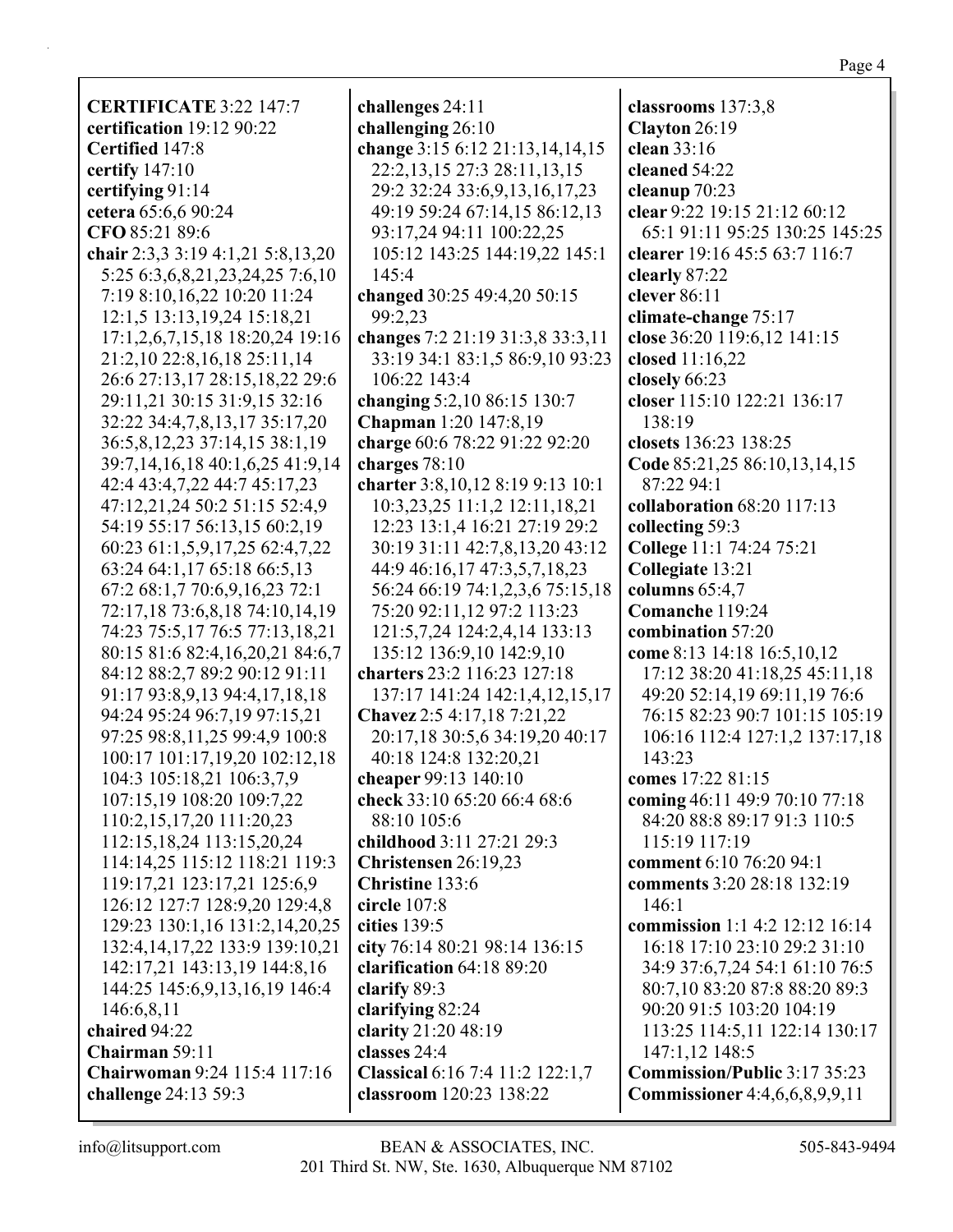| 4:12, 13, 14, 15, 16, 16, 18, 19, 19       | Cor            |
|--------------------------------------------|----------------|
| 4:22, 22, 24, 25 5:2, 4, 5, 6, 6, 10, 15   | con            |
| 5:23 6:1,2,3,25 7:5,7,7,11,11,13           | con            |
| 7:14, 14, 16, 17, 17, 20, 20, 22, 23       | con            |
| 7:23,25 8:1,1,3,4,5,5,7,8 15:19            | 68             |
| 16:24,25 17:4,5 18:10,13,18,21             | 92             |
| 20:3,5,6,7,7,9,10,10,12,13,13              | con            |
| 20:15, 16, 16, 17, 18, 19, 19, 21, 22      | con            |
| 20:22,24,25,25 21:3,5 24:25                | con            |
| 25:5,13 26:3 27:12 28:14,17,20             | con            |
| 28:21,24 29:5,7,8,13,13,15,16              | con            |
| 29:16,18,19,19,22,22,24,25                 | con            |
| 30:1,1,3,4,4,6,7,7,9,10,10,12,13           | con            |
| 31:9,14,16,16,20,20,22,23,23               | 1(             |
| 31:25 32:1,1,3,4,4,6,7,7,9,10,10           |                |
| 32:12, 13, 14, 14, 17, 17, 19, 20          | con<br>con     |
| 34:7,8,12,14,14,18,18,20,21,21             |                |
| 34:23, 24, 24 35:1, 2, 2, 4, 5, 5, 7, 8, 9 | con            |
| 35:9, 11, 12, 12, 14, 15, 15, 18 36: 3     | con<br>69      |
| 36:23 37:14,15,16,16,19 38:18              |                |
| 39:5,9,12,15,19,23,24,25 40:2,2            | con            |
| 40:3,7,7,9,10,10,12,13,13,15,16            | con<br>con     |
| 40:16,18,19,19,21,22,23,23                 | con            |
| 41:1,1,3,4,4,6,7 43:1,2 49:2               | con            |
| 53:25 54:16,19 56:13,17,23                 | con            |
| 57:6,9,12 58:10,16,20 66:5,17              | con            |
| 67:1,3,4,6 68:5,13,14 69:4,8,22            | $2^{\prime}$   |
| 70:2 73:5,16,25 74:13,17,22                | 46             |
| 75:4 76:4,16 80:2,8,15 81:7                | 56             |
| 82:5, 17, 21, 22 84: 6, 11 85: 4, 5        | 72             |
| 88:6 91:23 92:14 93:3,8,9,10,14            | 80             |
| 94:9 95:24,25 96:8,14,21,22                | con            |
| 97:17,23 98:8,13 100:5,13                  | 1 <sup>1</sup> |
| 102:16,21 107:2,4,22 108:18,23             | con            |
| 108:24 109:5,10,12 110:1,7,10              | con            |
| 110:11,13,16,19,21 113:16,18               | 52             |
| 117:23 118:2,11,19 119:14,22               | 93             |
| 120:3 121:1 124:8 128:9,21                 | con            |
| 129:7, 17, 25 131: 10, 12 132: 20          | con            |
| 132:21,22,23,24 133:9,10                   | con            |
| 139:21,25 142:19,20,22,23                  | con            |
| 143:11, 12, 14, 15, 20 144: 7, 15, 23      | con            |
| 145:2,8,11,15,16,17,19,20,21               | 97             |
| 145:23 146:5,7,8                           | 11             |
| <b>Commissioners</b> 2:2 5:13 6:5 8:22     | 11             |
| 9:24 11:6 27:22 49:2 52:10                 | 12             |
| 64:2 67:2 70:6 77:24 78:8                  | con            |
| 110:25 113:3 117:21 146:10                 | con            |
|                                            |                |

**Commissioners'** 79:7 **commitment** 24:6 **committed** 99:22 **committee** 55:22 60:4,13,20 68:22 85:13,16,17 87:11 90:19 92:25 101:13 **committees** 92:1 **committing** 123:4 **common** 140:2 141:8 **communicated** 56:1,8 **communication** 56:10 76:24 **communications** 66:24 **community** 76:12,12 106:20 108:12 125:18 **compatibility** 56:25 **compatible** 58:24 **competition** 10:2,12 **completed** 10:4,4,15 12:11 50:25 9:23 **completely** 124:15 142:18 **compliance** 19:9 42:17 52:1 **compliant** 19:10 33:6 49:23 **comply** 16:20 **compounded** 50:23 **computer** 95:16 **concern** 13:21 16:3,8,9,14,18 22:12 37:21 39:20,21 44:19 46:10 48:12 51:17 52:17 53:13 56:9 60:10 63:10 66:8 67:4 72:14 74:24 75:1,5 76:1,6 79:2 80:8 95:3,8 139:11 **concerned** 79:19 80:11 106:15 106:21 126:21 135:13 **concerning** 14:3,13,19 15:22 **concerns** 13:9 44:11 48:6,13 52:13 53:1,12 75:9 76:10 83:4 93:16 102:7 105:24,25 **concur** 70:1,5 88:3 **conditioning** 138:9 **conduct** 114:21 **conducted** 5:19 91:15 **conference** 78:23 88:15 97:1,1,2 97:8 98:9 113:13 114:4,19 115:7,10,21,24,25 116:17 117:15 118:8,10 120:2 124:3 125:8 131:18 **confirm** 77:3 144:18,21 **confirmation** 77:7 117:4

**confirmed** 76:8,8 116:20 **confusing** 57:14 **congratulations** 44:7 **conjunction** 115:7 **consent** 3:7 6:12,15,16 7:1 13:16 13:25 14:1 21:12,22 22:6 68:1,3 68:12 116:11,12 **conservative** 120:21 **consider** 72:25 98:19 **consideration** 33:8 141:10 **considered** 98:9 **constantly** 81:2 **constitute** 147:10 **constitutional** 37:25 **constitutionally** 37:6 **constraints** 26:12 126:10 **construction** 140:18 **consults** 6:23 13:19 72:17 **contact** 22:22 72:11 144:9 **contacted** 72:22 **continually** 39:1 **continue** 86:6 102:6,8 128:7 138:20,21 **continues** 95:21 **continuing** 48:20 139:11 **contract** 14:6 19:11 29:2 74:10 74:11,14,15 75:2,8,23 108:1,5 110:22 111:4,12 112:16 113:7 **contracted** 47:19 76:11 **contracts** 3:10 27:20 28:2,9 74:20 111:15 **contrary** 87:18 **control** 94:19 **Controller** 91:3 102:4 **conversation** 14:16 38:5,8 51:24 69:1,5 71:13 94:5 105:15 106:24 124:7,15,20,21 125:2,12 126:4 127:13 128:3 130:23 144:12 145:24 **conversations** 54:10 75:6 106:20 121:24 123:3,13 124:13 127:21 128:6 132:12 **conversions** 54:12 **convince** 82:9 **cooperate** 39:1 **cooperative** 38:23 **coordinator** 46:22,23 **copies** 68:23 107:6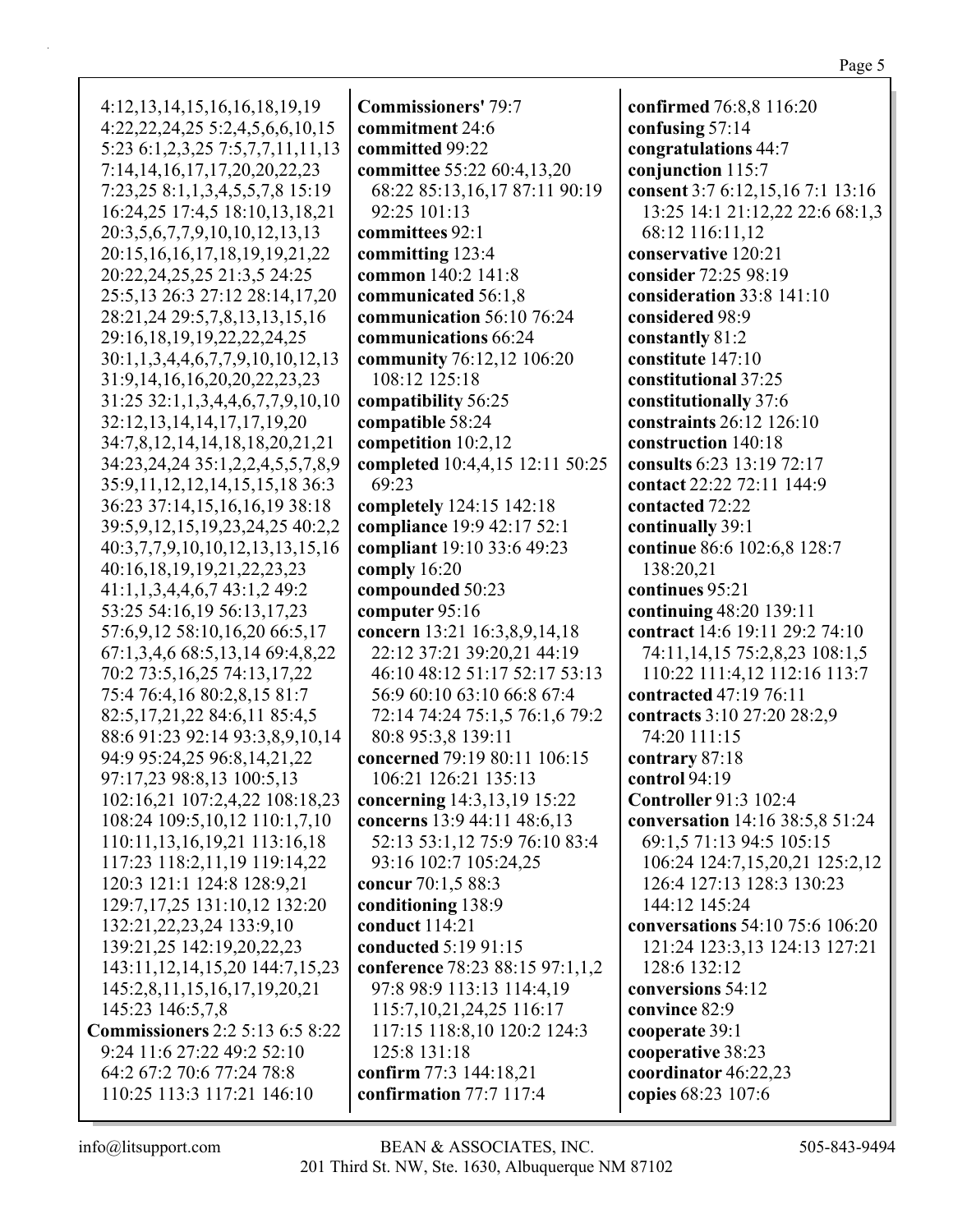**copy** 6:20 34:4 96:6 113:16 **corner** 76:3 **correct** 48:15 60:16,22 79:25 93:3 **Corrective** 51:21 61:11,14,18 62:1,4,19 63:4,6 68:19 **cost** 137:9,11 138:1 139:6 140:4 140:6 **costing** 80:21 **costly** 80:19 **costs** 142:8 **Cottonwood** 122:1,6 **council** 16:15 45:6 48:7,22 55:20 55:23 60:7 120:6 **counsel** 2:12 6:23 13:19 72:17 76:17 82:1 111:13 **counted** 137:3 **counts** 24:22 **County** 147:13 **couple** 9:4 23:12 36:25 41:15 49:14 70:23 113:25 116:16 119:5,24 **course** 15:14 16:8 50:6 63:22 68:6 83:19 143:1 **Court** 1:21 144:14 147:9 **covered** 113:22 **Craig** 51:23 **crazy** 128:17 **create** 25:22 51:21 87:4 **created** 68:18 83:20 143:9 **creates** 129:2 **creating** 59:3 86:21 **creative** 137:6 **creativeness** 43:14 **credibility** 83:23 **credit** 78:5,25 80:25 82:14 **CREDO** 12:10,15 **critical** 42:23 **Crone** 2:5 4:24 7:15,16 20:23,24 28:21 29:14,15 31:14,17 32:2,3 35:10,11 37:14,15,16 39:5,9,12 39:24 40:3,14,15 142:22,23 146:7,8 **Crowne** 119:10,11 **Cruces** 136:16 **crucial** 69:24,25 **crumbs** 121:11 **crux** 53:4

**CSD** 8:25 28:5 30:22 33:4 124:3 126:15 **culturally** 130:6 **cumbersome** 55:6 **curious** 18:19,22 **current** 71:21 73:10 83:5,5 **currently** 72:16 **Custodian** 2:10 **cut** 87:3 98:21 120:14 135:19 139:19 **cuts** 120:20 **Cynthia** 1:20 147:8,19 **D D** 3:1,1 **D.C** 23:1 **daily** 51:19 **dashboard** 117:10 **dashboards** 117:6 **data** 10:23 59:3 60:1 **date** 10:13 52:2 62:1 73:22 76:8 77:3 108:3 118:13 148:2,9,14 148:19,24 **dates** 61:21 68:17,20 69:2,12 108:25 109:2 110:22 113:14 **David** 2:6 51:23 100:5 **David's** 100:11 **Davis** 2:6 4:14,15 7:5,7,24,25 20:11,12 30:8,9 31:24,25 32:12 32:13 35:7,8 40:8,9 73:16 110:11,16 118:2,11,19 119:14 119:22 120:3 145:19,20 **day** 17:13 18:6 24:22 75:25 108:19 110:1,2 111:19 112:22 113:1 121:12 126:2 144:6 **days** 9:5 15:15 17:6,7,9,23,25 19:19 23:5 24:21 68:11 107:8 111:17 112:13 **deadline** 61:21 **deal** 103:22 118:5 **dealing** 70:3 98:16 124:5 **Deanna** 47:4,4,17,17,22 48:24 49:1 50:3,8 51:18 53:3,23,25 54:21 56:19,21,22 57:15,16 58:18 59:10,15 60:14 **Debbie** 84:21 104:5 **December** 50:23 54:7 109:21,22 131:13,14,15

**decided** 49:17 54:9 **decision** 9:5 86:5 135:25 136:1 **decisions** 139:11,15 **deed** 144:6 **deeply** 124:23 **del** 71:5,18 72:3,10 135:20 **DEL'D** 148:9,14,19,24 **delay** 21:6 77:23 84:19 100:21 **delayed** 78:7 **Delgado** 51:24 **deliberated** 121:19 **DELIVERED** 148:9,14,19,24 **denied** 124:20,20,20 **denominator** 140:3 141:9 **department** 3:18 11:14 35:23 69:11 81:11,11,14 82:12 89:16 117:9 143:5 **depending** 108:21 110:3 **Deputy** 2:9 18:11 33:1 45:24 46:7 67:9 77:13 89:4 105:24 **designated** 114:15 **desk** 81:19 84:24 104:6,16 106:3 **desks** 84:18 102:23 104:9 **detail** 52:8 **determine** 16:8 19:22 **determining** 104:25 **develop** 61:18 102:9 **developed** 62:19 **developing** 46:5 102:1 **DFA** 85:7,19 86:1,19,23 87:1,25 90:5,6,17 93:16 94:23 101:10 102:2 105:21 118:1 **dictate** 75:12 **die** 84:18 **diem** 85:10 87:6 142:25 **differences** 125:13 139:23 140:17 **different** 27:2 57:8 58:17,19 67:8 85:22 111:1 140:18 **difficult** 55:5 112:9 113:2 **difficulties** 74:25 **difficulty** 47:14 **dig** 48:18 **digging** 28:8 **dime** 98:6 **direction** 38:10 **directly** 14:24 17:12 **director** 2:9 18:11 33:1 45:24,25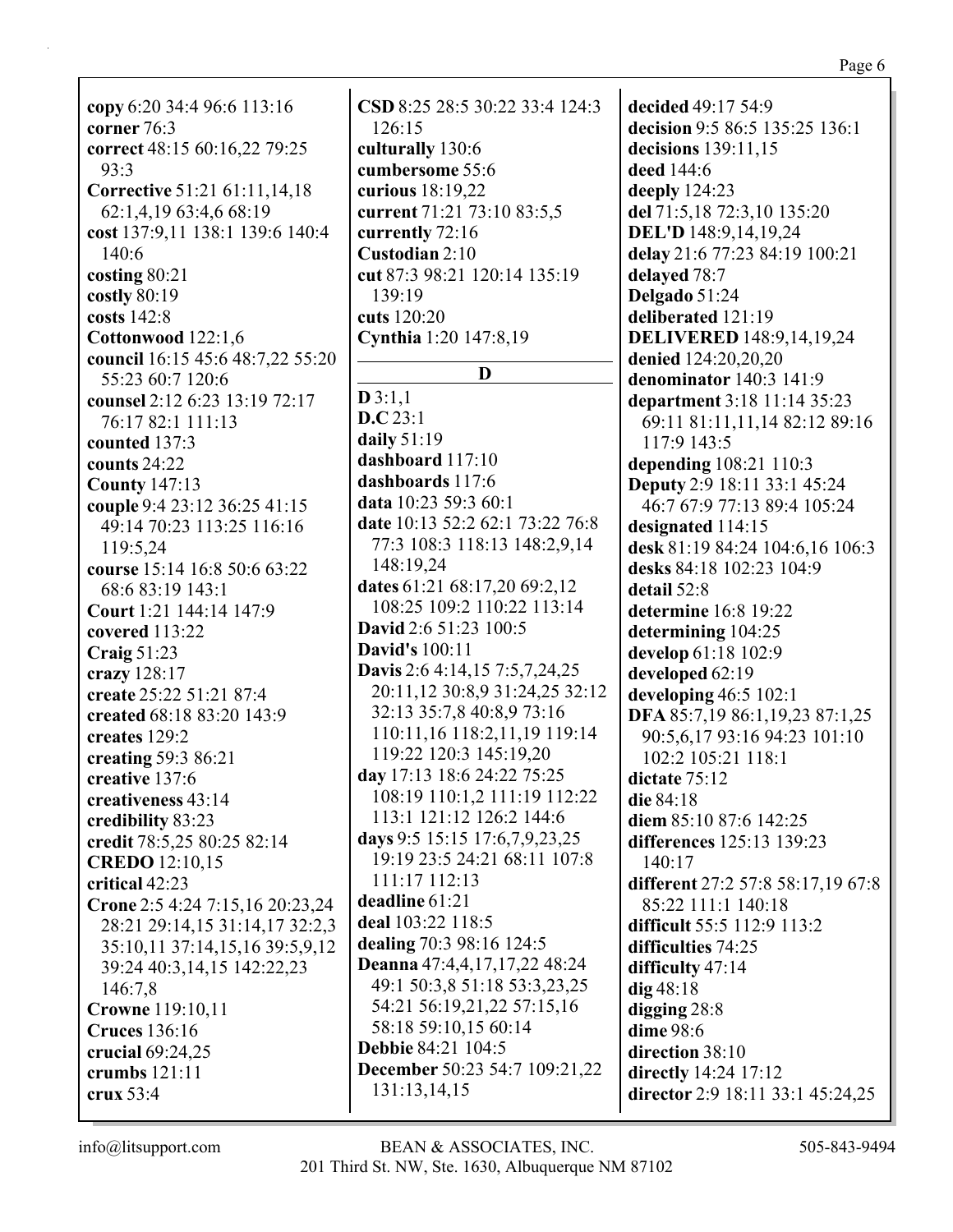46:7,7,16,23,24 47:3,7,19 67:9  $89:5$ disabilities 23:21 disadvantage 137:15 disadvantaged 23:20 disagree 87:20 disappointed 37:3 63:12 124:23 disappointing  $39:263:2064:11$ 66:16 120:17,18,20 121:3  $124:12$  $disappointment 124:1$ disconnect 124:17 discuss  $13:18$ discussion  $3:8,10,12,15,177:8$ 17:3 27:19 29:9 30:18 31:18 32:23 34:15 35:22 36:15 40:4 45:4,8 71:8 77:21 94:6 96:5,12 107:2 114:2 115:13 131:18  $142:24$ discussions 86:6 114:9 121:21 Disks 148:8,13,18,23 dismissive 78:6 disproportionate 134:16 dissenting 121:2 distance  $119:13$ district 23:14,21 25:9 43:12 71:11,15 72:4,24 74:3,7 110:5 137:16,16 142:5,11 144:17 district-authorized 74:6 districts 72:22,25 123:14 127:18 141:11 142:13,16 **ditto** 133:10 diverging  $130:25$ division  $3:88:2064:1489:5$ document 12:13 23:8 86:1 148:8 148:13.18.23 documentation  $13:12$  17:17  $34:11$ **Documents** 3:16 32:24 doing 9:19 18:22 24:14 27:2 55:2 55:12 67:21 78:14 79:10 83:17 84:2 86:17,20 91:21 92:18 100:8 104:24 114:25 117:5 121:14,15 128:3 133:20 135:24  $143:17$ dollar  $11:20$ dollars 122:23 136:6 137:21 138:3,15,16

donate  $87:12$ **Donna** 91:4 115:3 door  $128:19$ double-check 6:13 doubling 130:24  $Dr 117:4$ draft 38:6 39:3 76:21 102:8 drafts  $91:14$  $drag 102:22$  $dragging 37:3$ drive 116:2 119:8,13 driving  $116:2$  $drop-offs 135:9$ drugs  $143:3,8$ due 10:13 16:19 52:3 61:23 62:5  $62:12$ duly 85:18 duties 37:8 91:22 92:20 **Dylan** 21:17 143:16  $E$  $E 2:1,1 3:1,1,1$ e-mail 11:5,14 14:23,24 15:5 77:2 113:4 144:18 e-mails 143:24 **E-Occupancy** 136:12 139:7 earlier 14:23 45:9 99:13 early 3:11 27:20 29:3 36:18  $75:22$ ease 125:25 easier 59:1 112:19 113:1 easily  $88:17$ easy 50:19 66:2 89:24 112:16 eating 126:11 economically 23:20 Ed 11:14 89:4 117:9 edition  $55:16$ education 1:1,12 3:11,13,14,17 3:17 4:2 12:10,17 16:14,17 23:1 27:21 29:1,4 30:20,21 31:10,13 31:13 34:9 35:23.23 42:12 66:10 103:20 106:11 114:5 147:1.12 148:5 educational 138:22 effect 33:23 37:9,11 effecting 39:22 effective 15:2,9 27:3 effectively 37:8

efficient 82:6 efforts 24:23 26:21 42:9,19 eight 5:12,13 85:23 134:24 eight-to-zero 8:9 eight-zero  $8:17$ either 46:8 57:13 64:12 85:1 96:11 elected 78:11 79:12,14,16 85:18 91:18,21,22 92:1,17,19,23 93:1 93:6, 19, 20 94: 16 95: 23 96: 16  $101:12$ electronically 113:17 elementary 134:20,24 136:19 eleven  $42:25$ eleventh 42:24,25 Embassy 119:9 emphasis 24:7 employed 83:16 employee 43:2 82:10 100:6,9 employees 81:12,15 90:19 93:4,5  $100:4$ encourage 13:6 end-of-year 50:13,25 51:1 ended 99:12 ends 75:24 107:18.19.20 engage 43:11 71:13 126:3 engagement 42:14,14,14,15,18 42:19 43:10,15,17,18 44:1 117:9 127:12 engineering 140:24 enjoved 106:25 enlightened 89:8 enlightening 106:18,19 entertain 28:19 31:8 entities 128:22 environment 24:8 equally 95:18 96:15 erratic 15:24 errors  $51:12$ escalate 101:7 especially 33:5 43:13 134:14 136:15 139:4 essentially 143:8 **Estancia** 6:15,18 7:3 11:2 13:17 et 65:6.6 90:24 Ethics 80:7,10 83:20 87:8 **EVCA** 21:11 event 118:6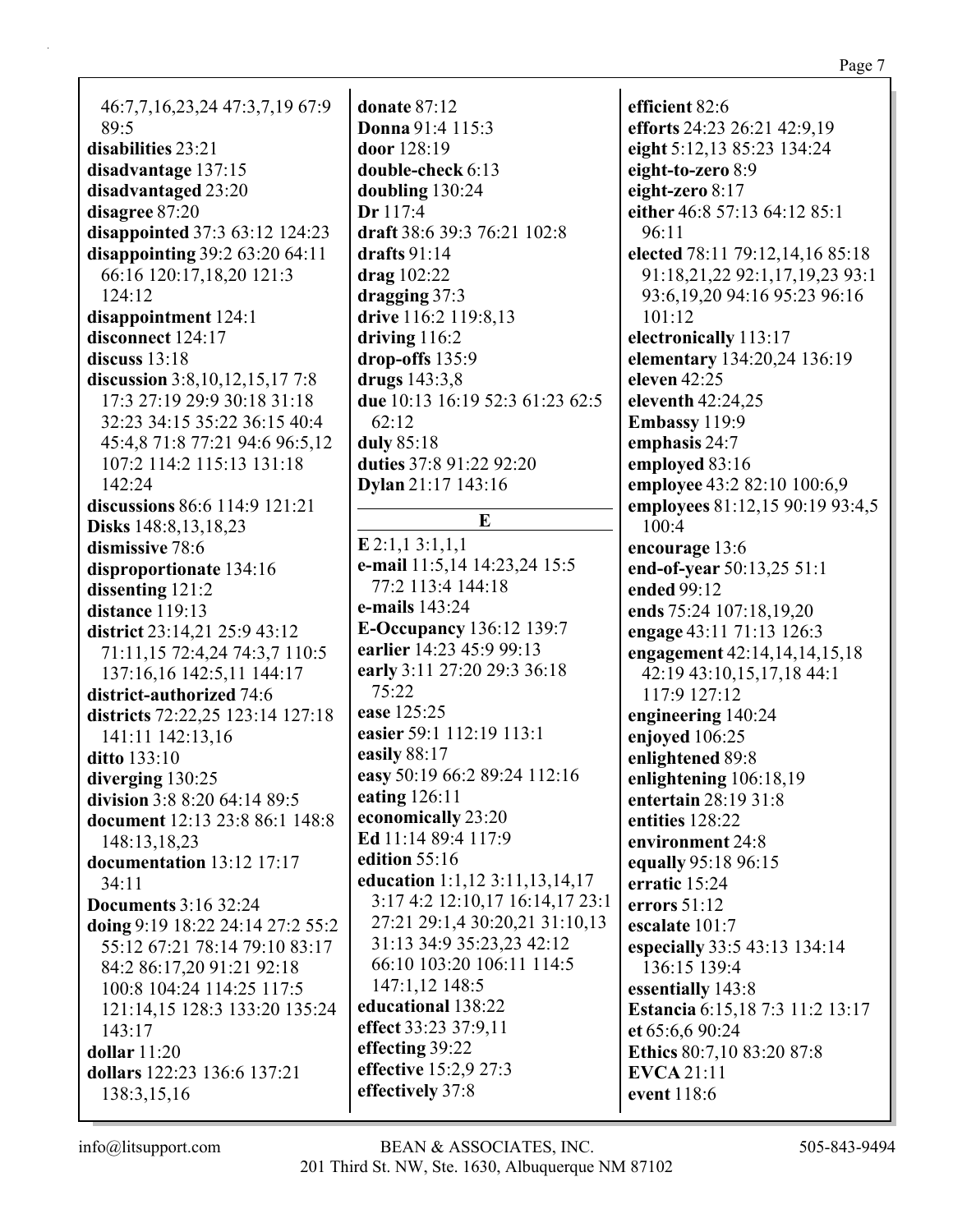**everybody** 9:25 83:2 **Everybody's** 83:14 **everyone's** 111:4,6 126:21 127:13 **Evidence** 13:22 **exact** 79:12 **exactly** 22:1 55:2 89:14 97:17 100:10 **example** 62:11 **examples** 122:13 **Excel** 59:5 **exception** 18:7 23:15 **excited** 122:24 **exciting** 117:3 **Excuse** 108:18 **excuses** 69:20 103:13 **Exhibits** 148:8,13,18,23 **exist** 140:17,18 **existing** 27:25 **exits** 119:24 **expansion** 10:11 **expecting** 69:3 **Expeditionary** 24:10 25:12,17,19 25:20,25 **expenditure** 123:4 **expenditures** 59:19,24 123:5 **expenses** 87:17 **expensive** 25:15 **experts** 126:1 **expires** 74:10,14 **explanation** 140:1 **express** 123:25 **expressing** 93:16 **extension** 18:9 19:6 **extent** 102:22 **extra** 86:24 108:19 110:1,2 111:11 **extraordinary** 113:6 **eye** 128:22 **eyes** 63:4 **F fabulous** 25:17 **facilities** 120:23 121:10,25

**facility** 72:6 **fact** 14:9 52:12 60:3 67:20 71:18 72:9 73:23 77:25 79:25 83:14 85:6 99:22 101:12 124:13

135:23 **factor** 104:25 **factored** 138:17 **facts** 123:15 **failing** 16:21 **fails** 85:19 **failure** 16:20 **fair** 78:17,18 104:5 111:9,10 115:20 139:18 **Fairfield** 119:5,7 **fairly** 78:14 **Fairmont** 119:4 **fall** 14:7 17:25 19:5 90:21 **falling** 18:7 **false** 60:1 127:15 **families** 2:9 105:3 **family** 9:5 80:23 **far** 36:21 48:4 76:7 79:19 80:11 85:24 120:2 **fashion** 44:16 **fast** 51:25 **favor** 6:4 146:9 **Fe** 1:12 71:5,6,19 72:11 89:22 136:16 147:13 **featured** 23:7 26:19 27:4 **features** 49:12 55:6 **February** 23:5 107:12,21,22 **federal** 33:4 **feel** 81:13 84:8 **feeling** 121:8 **feels** 132:8 **fees** 82:15,17 **feet** 37:3 102:22 137:12 141:14 141:16 142:3,4,6 **fell** 14:9 **felt** 45:2 62:24 63:9 86:19 131:5 **fiduciary** 60:8 **field** 133:7 **figure** 19:21 53:17 55:4 65:24 100:20 125:19 **figured** 53:17 **figuring** 88:16 129:12 **filed** 61:20 **Filiss** 27:7 36:7 41:18 42:3 43:6,8 43:23 49:15 **fill** 9:3 19:20 **filled** 9:6 **filling** 8:24

**FIN** 85:8 87:21 89:19 **final** 9:5,7 **finalized** 62:1 **finance** 14:10 19:12 47:7,18 52:15 55:22 60:3,13,20 68:22 77:14 81:1 89:16 105:24 **finances** 14:13 52:13 55:24 **financial** 44:20 48:8,13,21 52:12 52:13 56:3 58:13,23 59:6,16,17 72:6 75:8,13 105:2 **financially** 87:14 **financials** 52:8 59:21 **financing** 122:17 **find** 18:17 20:17 49:20 55:3,3 78:6 104:6 126:19 130:9 136:12 139:6 **fine** 20:3 36:12 66:3 67:24 68:6 119:20 **finished** 50:25 **firing** 88:25 **first** 14:5,6 19:2 22:24 24:2 25:6 44:8 45:20 46:15 48:2,25 49:10 49:10 53:15 58:15 78:23 98:12 101:22 114:12 117:8 126:6 145:21 **fit** 113:7 **five** 14:8,9 16:21 17:19,21,25 18:2,8 19:6 67:17 109:24 119:2 123:6 141:4 **five-year** 127:5 129:19 **fix** 50:19 51:6 52:1 54:24 55:1 85:2 94:8 95:20 125:15,21 **fixed** 49:22 50:11 54:2 129:23 **fixtures** 138:11,12 **Flag** 3:4 5:17,19 **flat** 73:22 141:3 **flexibility** 108:21 **flight** 99:11 **flights** 99:12 **floods** 141:2 **focus** 24:9 **folks** 45:17 76:14 106:13 116:1 121:22 **follow** 22:3,5 55:17 102:3 114:14 114:16 133:15 **follow-up** 54:20 **following** 33:23 49:23 **foot** 136:9,13,17 137:4,8,9,11,12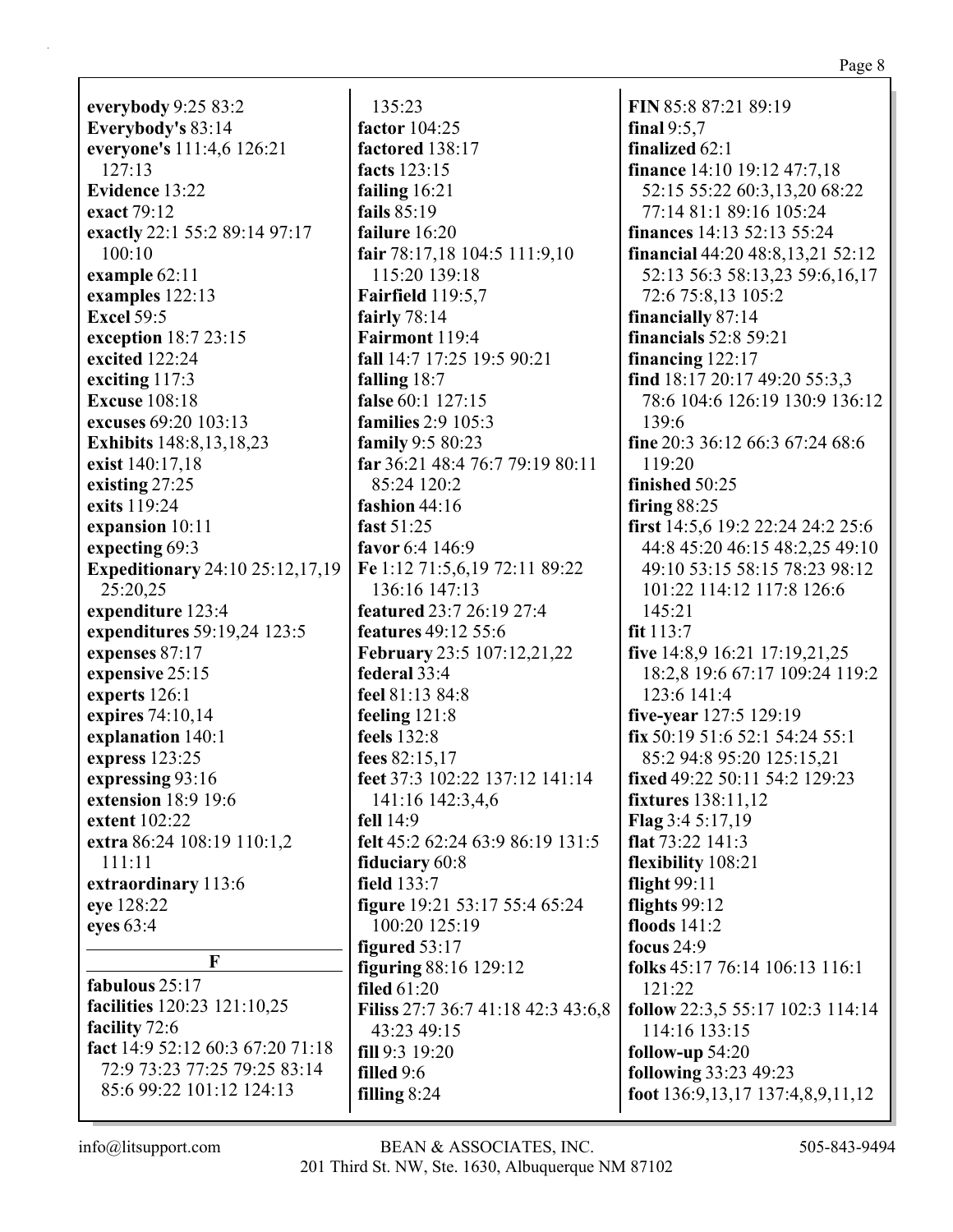Page 9

137:14 138:20 139:7 141:25 footage 120:9,24 138:22 139:3 forecast  $127:21$ foregoing  $147:10$ foremost  $14:5.6$ forget 98:17 111:24 forgot  $123:22$ forgotten 129:20 form  $58:5$ **formal** 37:18 55:18 89:22 former 9:6 36:24 forms 84:17,18 102:22 104:13 forth 57:24 142:25 Forum 3:6 forward 11:5,9,18 28:10 58:21 61:20 64:13 70:14 117:17 120:7 121:20 126:8 128:1 144:5 forwarded 10:14 **found** 122:9 **foundation** 25:23 140:23 **four** 23:7 103:17,25 111:18,19 116:21 123:6 fourth  $112:22$ frame 75:11 76:22 fraudulent 79:24.25 free 117:20 Friday 4:3 114:22 115:15,22 116:4,17 131:4 **FRIEDMAN** 2:10 77:13 99:3.8 100:2, 10, 14 113:15, 19 148:7 friendly 52:25 front 87:16 88:8 105:19 frustrated 103:12 125:19 frustrating 38:21 54:23,23 61:2  $100:19$ **frustration** 55:21 85:1 129:3 **fueled** 120:19 fully 98:25 142:8 fund 59:25 120:18,24 123:5,7,19 142:8 **funded** 139:16 funding 10:18 11:15 25:21 120:8 funny 88:6 furnace 138:8 further 16:7 21:21 34:15 40:4 45:22 66:9 76:24 future 15:7 58:21 123:8 127:21 130:12 138:3

 $\mathbf{G}$  $G$  3:1  $G-511:16$ G3 3:13 30:20 31:12 gain  $26:4$ gallon 140:9,12 **Gallup-McKinley 74:25 75:1,7**  $75:23$ Garden 119:1 gas 103:1 120:19 140:8 gatekeepers 79:15 GC 56:2,8,10 71:16 general 12:23 **General's 144:12** generally 120:1 generating 59:14 geographic 140:17 **GEORGINA 2:6** getting 38:11 44:24 46:4 48:7 55:24 56:15 61:6 70:12 78:14 80:18 84:1 115:3 121:24 122:16 142:18 144:2 Gipson 2:3 4:20 7:18 21:1 29:20 32:15 35:16 40:24 49:2 53:25  $54:16$ Gipson's  $59:11$ give 9:15,25 19:22 24:22 41:20 59:12,18 60:1 61:17 63:3,5,17 66:1 97:19 103:13 127:22  $142:14$ given  $59:4$ gives 83:22 115:6 127:15.25 giving 18:1 82:23 108:25 114:18 glad 19:2 146:2 Glenna  $2:7,56:19$ go 6:17 11:17 18:14 33:23 37:2 44:15 46:15 49:8 52:7 60:23 62:25 63:10 64:20 65:20 71:10 71:11 84:18.23 92:6.10 94:16 94:25 97:6 98:3,14 99:19 102:6 103:5.19 110:7 115:24 124:4 126:7 128:1 136:11 139:16 140:13.24 141:3.8.11.17 142:11 142:24 143:21 144:17 goal 12:16 God 112:6 goes 13:13 17:2 80:9 85:12,20,24

87:23 92:14 104:12 107:21 141:23 142:6 going 4:1 9:25 10:9 11:18 16:1 16:12 19:24 22:14 28:9 38:11 38:20 41:12 43:4,23 45:4,13 46:19 47:12,25 48:9,16 50:15 52:25 53:18.23 58:21 60:18 61:20 62:25 63:18 65:12 76:9 76:16 79:7 81:8 83:15 86:4,5,9 90:4 91:17 92:10,12,16,22 96:13,25 97:7,12,21,25 98:2,2,9 98:20,21 99:19 101:9,10 102:8 104:1 107:10 109:19 112:2,6 116:9,23 120:1,16 123:22,25 124:21 125:15 126:7,19 128:3 132:5.11 135:22 137:13.13 138:14 139:3,16 140:5,7,15 143:25 144:8.18.19.21 Gomez 47:4,4,17,17,22 49:1 50:8 53:25 54:21 56:22 57:16 58:18 59:15 61:14 good 8:21 9:24 16:16 24:14 43:11 56:18 70:15,16 77:12,20 96:19 106:19 112:8 122:10,11,11,18 122:19 124:7.18 125:12 127:9 131:24 132:21 140:21 144:6,7 145:17 goodbye 104:2 gotten 36:21 78:13 81:7 84:14 118:4 139:22 144:20 governance 47:1 48:7,22 52:6 55:20,22 60:7 133:13 governed 102:2 governing 13:9 14:19,24 15:6,24 16:15,22 44:17,20 45:6 59:6,7,9 67:13,16 118:8 132:25 133:3 government 119:19 Governor 96:6 Governor's 146:3 grabbing  $121:15$ grades  $21:7$ Grande 44:10 47:6 grant  $9:13,14,18$  10:1 11:14,19 granted 18:8 135:4 grants  $28:4$ grateful 42:9 great 26:5 44:3 51:17 66:6,11 115:2 129:12 130:15,22 132:23

 $info@$ litsupport.com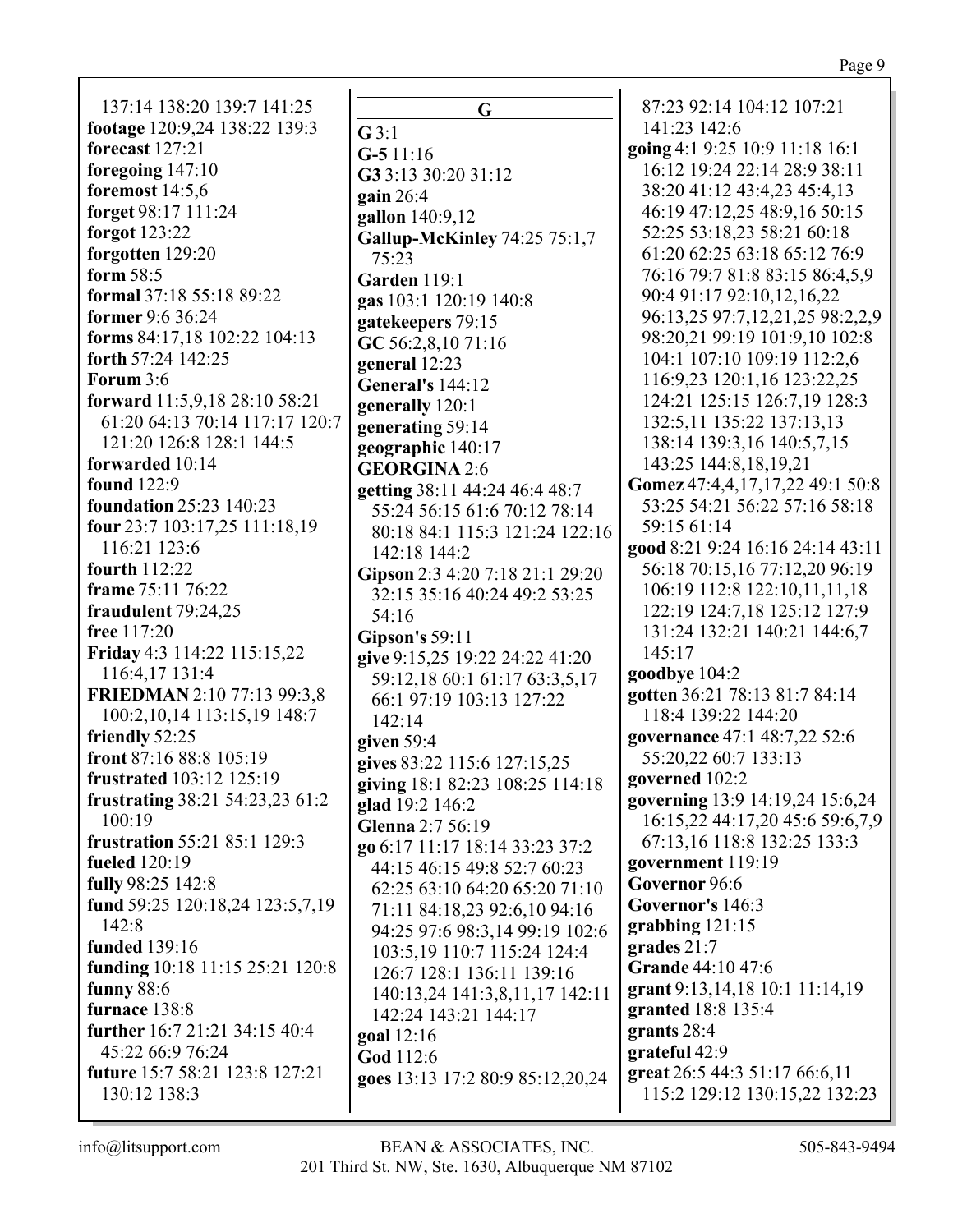| 133:6,7                         |  |
|---------------------------------|--|
| greater 86:1                    |  |
| group $67:22$                   |  |
|                                 |  |
| growth $10:11$                  |  |
| guarantee 122:4                 |  |
| guess 37:22 47:25 52:9,22 56:15 |  |
| 61:13 73:19 85:10 100:10        |  |
| 103:22 113:3                    |  |
| guided 14:8                     |  |
| guitar 24:4                     |  |
| Gutierrez 11:1                  |  |
| guy 103:6                       |  |
| Guys 43:17                      |  |
| gym 122:8                       |  |
|                                 |  |
| Н                               |  |
| half 81:21                      |  |
| Hall $1:12$                     |  |
|                                 |  |
| halls 136:22                    |  |
| hallways 120:11                 |  |
| hand 38:22 117:5 147:16         |  |
| handler 80:7                    |  |
| hang-up $70:20$                 |  |
| happen 15:10 18:15 48:20        |  |
| 120:17 122:25                   |  |
| happened 25:16 48:19,20 62:7    |  |
| 68:22 77:11 84:11 97:16 144:11  |  |
| happening 15:22 51:20 101:23    |  |
| 124:6                           |  |
| happens 77:9 94:22 100:23       |  |
| 110:16,17 126:17 137:12 140:6   |  |
|                                 |  |
| happy 67:21 97:13 117:12        |  |
| <b>hard</b> 51:25               |  |
| harmless 120:12                 |  |
| Harrison 143:6                  |  |
| head 10:21 18:17 23:24 27:7     |  |
| 41:17 81:11,17 82:11            |  |
| heading $52:20$                 |  |
| healthy 24:3                    |  |
| hear 8:15 9:20,21 26:13 47:10   |  |
| 102:4 112:5 145:5               |  |
| heard 36:16 75:16 77:3 95:25    |  |
| 101:22 103:10 121:4             |  |
| hearing 6:8 10:19 29:11 86:14   |  |
| 94:2                            |  |
|                                 |  |
| hearings $108:13$               |  |
| heartbreak 53:21                |  |
| held 38:14 114:2 118:21 147:12  |  |

help 25:22 47:8 60:17 65:16 89:12 102:5 105:22 128:12,15 130:13,23 136:6 helped  $25:18$ helping  $46:11\,66:21$ hereunto  $147:15$ Hev 105:8 126:18 hi 47:4 56:19 103:6 hidden 95:6 high 42:10 46:22 47:6 82:15 122:3,8 134:20,21,22 136:20 137:24,24,25 141:15 higher  $140:14$ highlight  $23:11$ highlighted 44:11 highlights  $22:20$   $116:16$ highly 37:19 61:5 91:19 **Hilton** 119:1 hire 50:22 hired 47:8 54:17 hiring  $9:186:22$ **Hispanic 3:14 30:21 31:13** historical 72:20 hit 135:20,21,21 Hobbs 135:6 141:1 hold 6:21 8:10 50:3,3 80:22  $120:12$  144:23 home 51:5 113:5 honest 79:8 95:9.11 hope 9:6 52:20 hopeful  $117:7$ hopefully 70:14 112:19 113:11 hoping 94:7 101:6 115:20 116:10 116:20 130:17 hotel 97:4 99:1,16,21 117:24 118:4.12.22.23 119:25 hotels 119:6,12 hours  $19:23$ house 134:10 141:4 housed  $53:9$ household  $80:17$ How's  $105:13$ huge  $135:23$ hugely  $44:1$ hundred  $135:7$ hundreds 23:2 87:10,10 hurt 121:8 126:16 hydrology 140:23

 $\mathbf I$  $I-25119:24$ idea 38:12 62:25 91:24 96:20 116:7 135:14 identification 31:4 **identified** 72:6 130:2.4 137:2 identify 28:3 46:14 89:14 identifying 101:11 illegal  $143:3.8$ illuminated 126:13 imagine  $61:1$ imagined  $70:13$ immediately 15:2 impact 126:17,18 127:2 130:3,4 implement 130:6  $import 51:8$ **important** 37:5 42:20 44:2 60:1 122:12 146:1 importantly  $42:1580:5$ imports 51:8 **improve** 12:16 44:4 **improvement** 12:20 42:24 improving 66:24 in-house 27:1 50:22 106:1 in-person  $117:8$ inaction 39:22 **inappropriate** 86:19,20 93:17,18 **inaudible** 50:20 55:3 59:20 include 110:8 138:2,21 included 139:2 including 85:15 126:14 incompetent 128:23 incredible 121:25 independently 123:14 Indian 3:13 30:20 31:12 109:7 indicate 6:5 65:8 146:10 **indication** 72:18 95:17 indicator 15:25 **Indicators** 3:13 30:19 31:12 **individual** 83:8,17,18 individual's 24:7 individually 82:12 individuals 87:5,7 ineligible 10:7 influence 82:7 inform  $130:23$ **information** 11:13,23 14:18

 $info@$ litsupport.com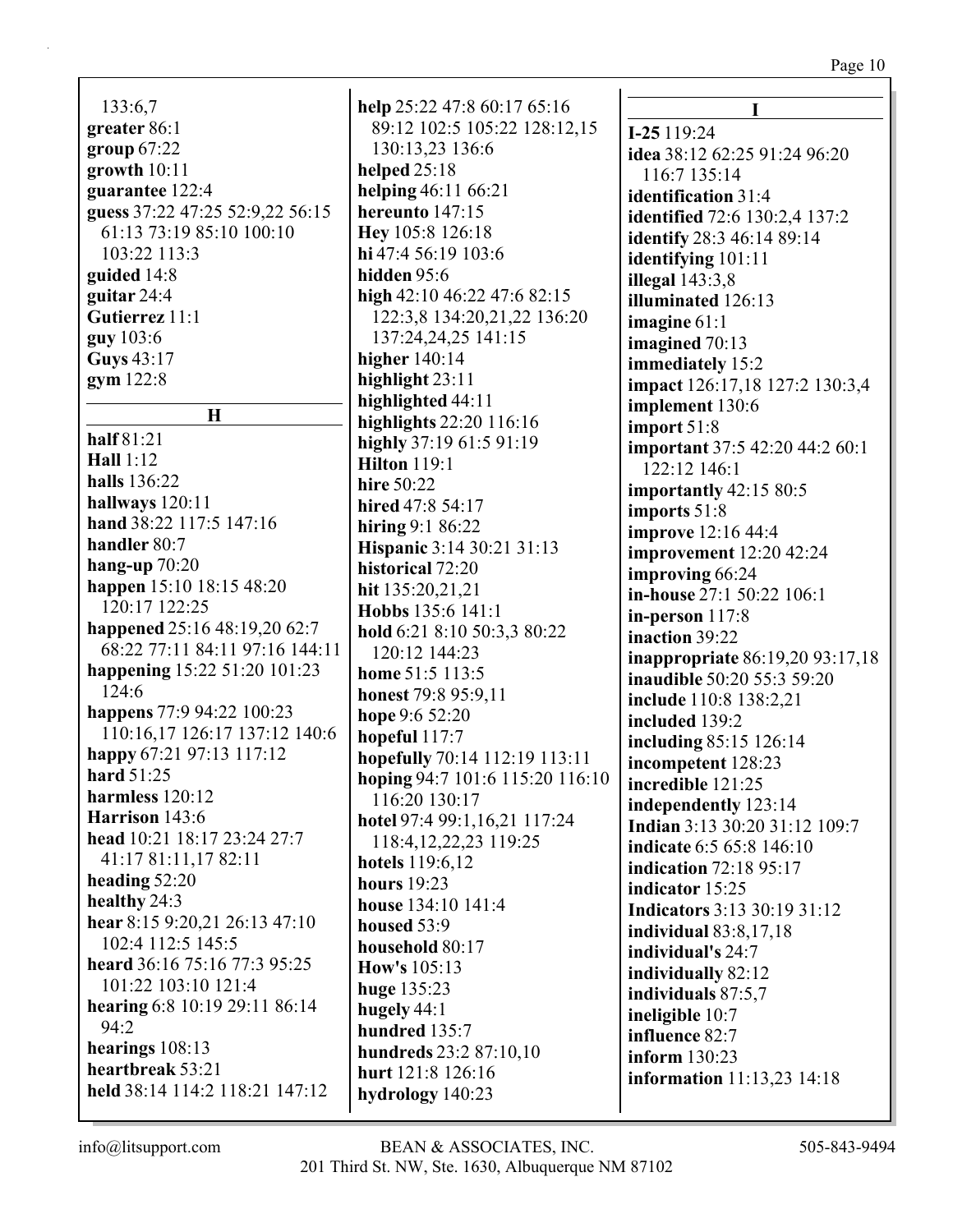| 15:12,16 16:11 28:2 49:7 56:1,6        | 53:6,20 54:1,4 55:15 72:7 89:9   | keeps 28:4                               |
|----------------------------------------|----------------------------------|------------------------------------------|
| 56:7 59:18 63:7,16,17,19 89:18         | 96:24 124:6                      | Kelly 9:14,21,23 10:22 11:8,12           |
| 101:24 118:4,12,17 122:14              | <b>ISTE</b> 91:8,14              | 11:25 12:3                               |
| 127:15 128:1,12,25                     | it'll 63:5 105:21 117:20 131:2   | kept 38:11                               |
| informative 71:1                       | item 5:20 6:11 8:18 27:18 30:17  | key 26:24                                |
| <b>informed</b> 36:20 65:17            | 32:22 35:21 39:12 41:11,14       | kids 42:16 43:15 75:17 122:2             |
| initial 76:25                          | 44:8 62:23 63:9 92:2 130:19      | kind 46:9 48:18 55:12 78:9,18            |
| initially 143:3                        | 131:20                           | 102:20 103:25 109:18 117:11              |
| initiation 124:19                      | items 41:15 70:24 80:23 103:16   | 122:16 128:22,25 133:25 136:4            |
| Inn 119:1                              | 117:2,17                         | knew 46:1,4,7 59:2 113:9 119:17          |
|                                        |                                  |                                          |
| innovation 26:20 42:12 43:14           | <b>Ivey-Soto</b> 116:20          | knocking 128:18                          |
| innovative 133:4                       | J                                | know 8:22 9:1 12:15 15:12,23             |
| input 51:12 108:12                     |                                  | 18:4, 14, 15, 16 19:1, 2, 17, 23, 24     |
| Institute 26:20,23                     | JAEGER 2:13 19:7 21:9 36:4       | 21:19,24 22:7,11,23 23:24 24:9           |
| instruction 120:25                     | 39:11, 13, 17 71: 24 107: 13, 17 | 26:7 35:25 36:7,14 37:22 38:2            |
| instructional 130:5,7                  | 109:9                            | 38:17 41:24 42:6,21 43:9,20,25           |
| insulted 80:14                         | janitor 138:24                   | 45:7,19,20 48:4 53:8,14,22               |
| insulting 91:20 92:22 95:2,18          | janitors' 136:23                 | 54:17 55:2,2 56:11,23 59:22              |
| <b>intend</b> 72:19                    | <b>January</b> 107:10,21         | 61:21 62:13,16 63:17,20,23               |
| intended 15:7                          | jaw-dropping 126:20              | 64:11 65:1,7 66:9,14,19,20               |
| intending 15:9                         | jeopardizing 19:11               | 67:10,11,25 68:9,9,10 69:1               |
| intense 111:9                          | <b>Jerry</b> 1:12                | 70:10 73:21,24 74:23 75:13,24            |
| intention 71:9                         | job 1:25 24:14 43:21 147:25      | 76:1,2,6,7 77:1,8,8,15 78:3,16           |
| interactions 51:23                     | 148:2                            | 79:3 80:6,6 81:23 82:7,10,14,25          |
| interest 78:10                         | jobs 128:15                      | 83:6, 19, 23, 25, 25 84: 4, 8, 9, 12, 13 |
| interested 10:19 106:21,22             | joy 133:2                        | 84:14,21 85:2,12,15 86:8 87:3            |
| interesting 26:1 133:25 138:5          | July 46:24 61:22 62:5,14 74:12   | 88:17,22 90:12 92:9,10,13 98:6           |
| interests 49:18                        | 88:14 108:12,14 109:10,12        | 99:18,24 101:2,4,7,14,19 102:7           |
| interim $102:10$                       | 135:24                           |                                          |
|                                        | June 78:1 85:9 88:12 108:11      | 102:19 103:6,20,24 104:11,21             |
| internal 86:5,12 94:11,11 143:4        | justification $90:2591:2,6$      | 105:4,8,10,13 106:10,15,15,17            |
| internal-only 86:1                     | justify 86:22 89:24 91:21 92:17  | 106:18,18 108:25 110:3 111:2,6           |
| internally 86:17 104:8                 |                                  | 111:8,20 112:8,10,11,13 114:11           |
| <b>International 10:24</b>             | 92:18                            | 114:11,15 116:3 118:23 119:6             |
| interrupt 91:18                        | K                                | 119:19 120:16 121:23 122:4               |
| investigation 16:7                     |                                  | 124:8 125:3,13 126:9,15,16,25            |
| invite 75:18 137:17                    | K 21:7,7 136:20                  | 127:10,14,17,23 128:16,19,20             |
| invited 43:9 76:14 92:11,15            | Karen 2:9 6:19 8:12,21 9:22      | 129:2,5,5,8,9,12,14,15,19 130:3          |
| 133:6                                  | 10:20 11:4,11 12:2,6 13:15,20    | 130:13,23 131:3,4 132:7,8                |
| involve 62:10 117:1                    | 14:20 17:9,16 18:12,16 21:5      | 133:19 134:21 135:5,15,19                |
| involved 111:12                        | 22:3, 10, 17, 19 25:3, 8 26:15   | 136:11,15 140:8,11,20 141:1,17           |
| <b>IRS</b> 33:7,15                     | 27:16 34:3,6 36:6,10 45:8,14,21  | 142:2,10 144:11                          |
| isolated 125:17                        | 61:9 62:3,6,8 64:1,24 66:22      | knowing $123:15$                         |
| <b>issue</b> 44:23 46:9,12 48:10 50:17 | 70:20 111:18,21 112:14,21        | knowledge 66:19                          |
| 57:4 66:8 72:6 73:9 83:5,12            | <b>Karyl</b> 2:4 20:4            | knowledge-based 145:25                   |
| 85:3 96:10 109:1 135:9 136:18          | keep 26:11 65:16 84:16,22 104:5  | known 128:24 129:5                       |
| issued 85:9                            | 116:13 122:22 128:18 131:7       | knows 96:10                              |
| issues 33:15 44:12 46:5 48:1 49:4      | 144:1                            |                                          |
|                                        | keeper $80:5$                    | L                                        |
| 49:5,21 50:1,10,18,23 52:12,18         |                                  |                                          |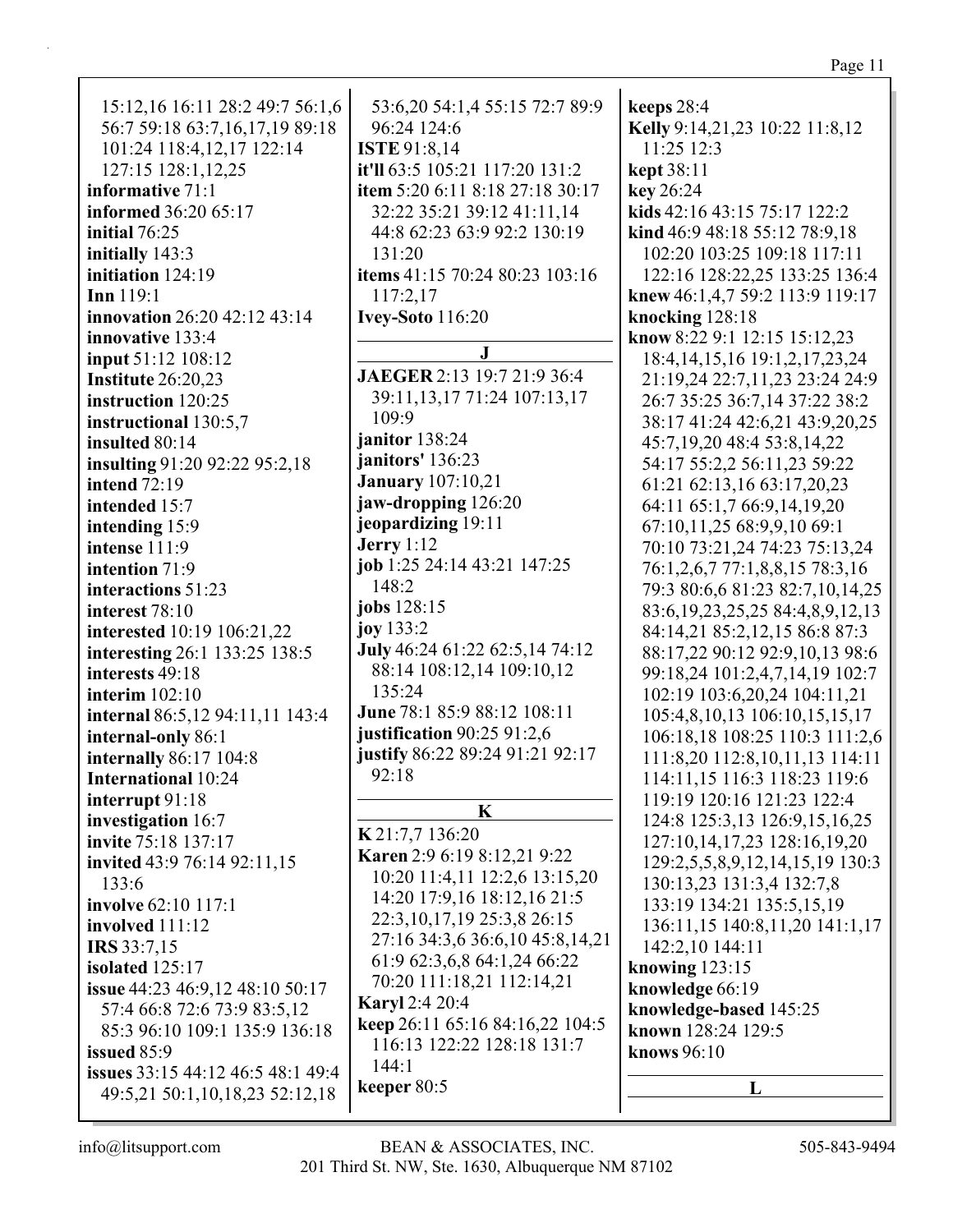| ш |  |
|---|--|
|   |  |

| La 6:14,17 7:3 13:13,15,25 14:25    | letter 15:1,5 16:3,8,9,14,18 17:11 | 85:8,10 90:13 91:25 107:9       |
|-------------------------------------|------------------------------------|---------------------------------|
| 16:18 22:11                         | 22:11 37:17,21 39:4,20 63:10       | 108:6 120:18 127:19 128:6       |
| lack 44:14 48:2,15 83:22,22         | 93:15 94:7 96:5 102:8,10           | 135:1                           |
| lacking 37:22                       | letting 44:6 49:3 103:20 113:4     | looks 126:22 127:9              |
| land 74:18 133:17,18 134:2,4,9      | level 42:12 53:13 78:6 79:5 83:17  | loop $28:5$                     |
| 134:19 135:17 140:24                | 85:1 144:14                        | loophole 91:1                   |
| language 10:25 120:22               | levels $14:4$                      | <b>Los</b> $122:3,8$ $133:16$   |
| languish 106:4                      | leverage $114:8$                   | lose 103:25                     |
| languishing 104:7                   | levies 142:14                      | <b>losing</b> 120:12            |
| lapse 75:3                          | LFC 95:12 121:21                   | lost 14:9 17:22 46:20 133:18    |
| large 132:25 139:5                  | Liaison 2:11                       | lot 9:1 19:24 33:3 48:1 49:12   |
| larger 125:18 135:4 141:22          | license $145:13$                   | 54:25 55:6 80:22 84:9 86:22,23  |
| <b>Las</b> 136:16                   | life 58:25 138:16                  | 103:11 106:3 111:14 119:10      |
| late 41:18 109:18 115:16 139:14     | light 124:6 125:7 130:5 138:11     | 123:22 132:11 138:6 140:23      |
|                                     | limit 134:4                        | loud 9:22 95:25                 |
| lately $71:1$<br>Laurel's 9:9       | limited 125:17 134:8 137:10        | louder $47:16$                  |
|                                     |                                    |                                 |
| Law $2:13$                          | limits $135:12$                    | <b>Louis</b> 97:8 98:5          |
| lay 99:15                           | line $9:1989:190:22$               | <b>lounge</b> 136:25            |
| laying 78:4                         | <b>lined</b> 107:25                | love 43:8 125:9                 |
| lead $5:15$                         | link 12:12 117:18 118:15           | low 138:18 139:24 140:15        |
| leadership 24:1                     | list $10:18$ 11:5 64:25 65:4,10    | lowest 140:2,4 141:8            |
| leading 26:20                       | listed 13:10 21:18 22:1,22         | Lunas 122:3,8 133:16            |
| learning 24:3, 10, 10, 13 26:22, 25 | <b>literally</b> 87:10 121:10      | lunch 117:21                    |
| 27:10 133:1                         | little 24:19 25:11 26:2 33:16      | Lutz 133:6                      |
| lease 120:4,14 126:10,11 133:17     | 41:16 47:15 51:11 63:5 87:19       | M                               |
| 133:17,22,22 134:2,4 135:15         | 95:1 98:3 104:7 110:2 112:18       |                                 |
| leases 133:18,19 135:22 136:2,6     | 115:10,14 118:16 121:8 123:25      | ma'am 18:12 27:16 68:4          |
| leave 104:12 115:25                 | 127:25 130:4,8,12 135:4            | Mabry $1:12$                    |
| leaving 83:9                        | live 94:12 119:23 144:3            | Madam 6:25 8:22 10:20 17:1,6    |
| left 124:15 143:18                  | lively 106:24                      | 31:9 34:8 36:23 42:4 54:19      |
| legal $111:13$                      | living 24:3 126:2                  | 56:13 61:9,17 64:1 66:5 73:6    |
| legislation 96:11 143:2             | loan 122:19 123:5                  | 77:13 80:15 82:20 84:6 89:2     |
| legislative 82:1 93:21 116:18,19    | loans $121:17$ $123:6,7$           | 93:8 95:24 98:8 101:17,20       |
| 116:23 128:4 130:18 132:5           | <b>local</b> 142:17                | 105:18 112:15 113:15,24         |
| legislator 80:17                    | lodging $109:1$                    | 119:21 125:6 126:12 128:9       |
| legislators 82:2 104:17 122:15      | long 25:1 43:9 50:24 51:20 54:24   | 130:16 139:21                   |
| 129:20 138:6                        | 69:16 71:8 77:25 78:8 84:1         | maintain 16:21 60:8             |
| Legislature 93:23 96:18 127:16      | 102:23 109:5 116:9,10 121:5        | maintenance 11:22 137:22 138:3  |
| length $86:3$                       | long-term 111:22 137:23            | 138:25                          |
| lengthy 13:7                        | longer 13:21 104:19 105:1          | major 138:16                    |
| Leopold 13:20                       | 109:23                             | making 14:21 21:13 33:11 86:9   |
| LESC 95:12 121:22                   | look 16:7 18:3,6 19:3,8 20:1       | 87:9 93:17 109:3 120:20 122:25  |
| Leslie 8:13 9:14,20,21,23 10:22     | 21:21 49:16 53:2 66:2 70:13        | management 58:5                 |
| $11:4,8,12,25$ 12:2,3               | 75:10 76:2 103:1 112:24 113:5      | manager 9:14 11:14 49:11 50:22  |
| <b>lesser</b> 133:20                | 115:14 116:6 117:17 128:22         | 68:19                           |
| let's 13:24 95:10 105:6,11,12       | 134:1 137:23 143:8,9,20            | march 38:6,6 50:18 57:18 107:24 |
| 120:4 129:14,15,16,21 134:6         | looked 14:1 21:24 44:17            | 107:25 146:3                    |
| 141:8                               | looking 14:11 18:15 31:1 74:2      | Marian 77:14,20 89:2 90:15      |
|                                     |                                    |                                 |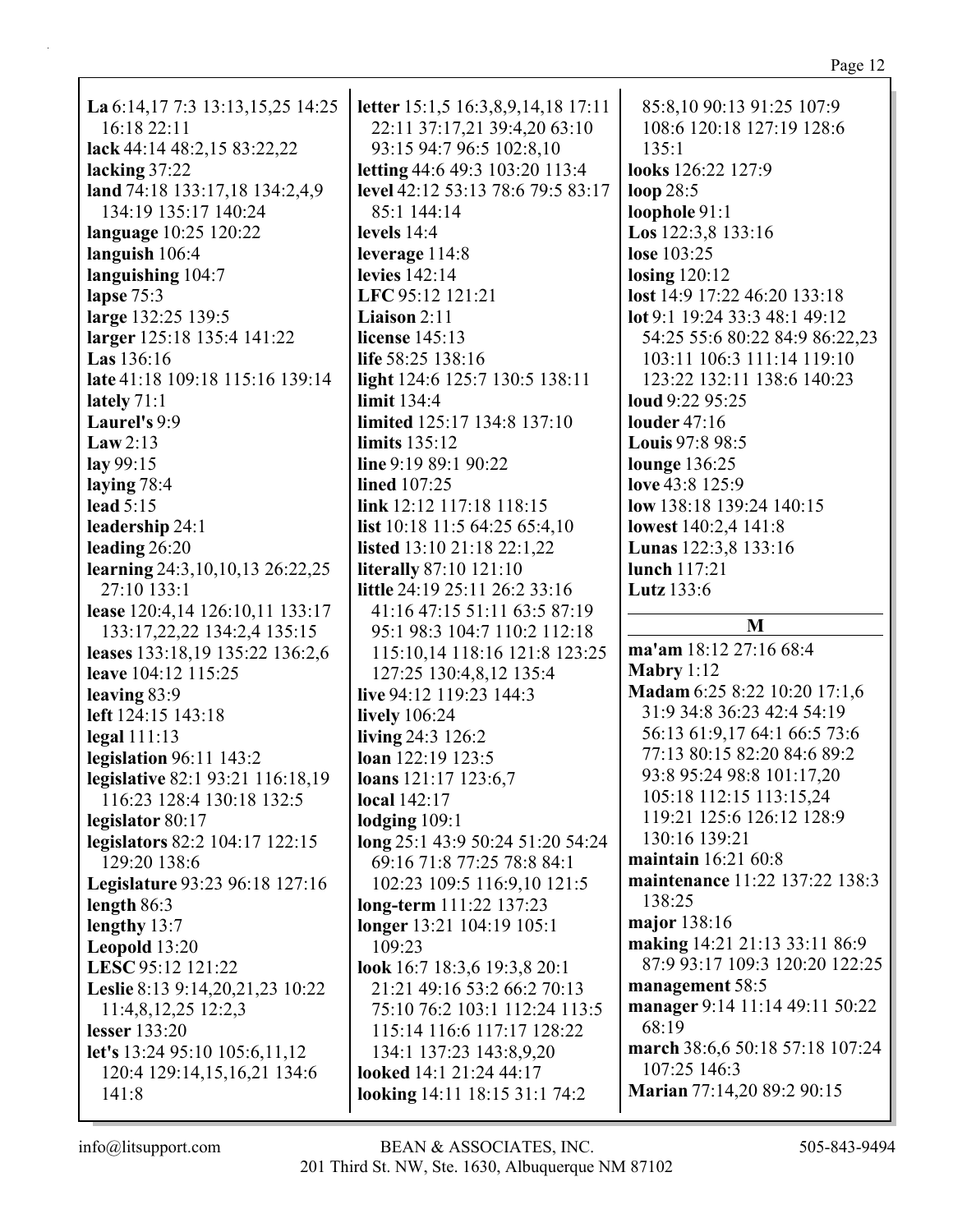101:17,20 105:18,23 106:5,8 **Marijuana** 143:6 **Mark** 23:24 **Market** 109:7 **Marriott** 119:4,7 **MAS** 76:10,12 **match** 145:14 **material** 16:20 19:10 130:7 **materials** 130:5 **math** 12:23 **Matt** 113:13,24 114:3 115:2,12 116:5,15 117:25 118:6,13,24 119:21 120:4 123:20,23 125:5 126:12 130:16 131:9,19,24 132:3,13,16 133:15 **Matt's** 92:13 **matter** 49:3 147:14 **matters** 126:24 **McCurdy** 44:8 45:25 46:8,16,17 47:2,5,9,18 50:21 52:11 54:18 58:12 67:10 **McCurdy's** 50:25 **meals** 83:10 **mean** 66:10 95:12 120:16 134:12 141:23 **means** 85:15 109:18 **mechanical** 136:23 **meet** 48:11 60:5,13 108:15 139:7 139:7 141:24 **meeting** 1:10 4:2 16:6 43:5 52:6 72:2 76:9,11,15,19 77:1,10 89:23 90:23,24 91:16 92:10,14 92:15 94:16,21,22 95:17 101:13 107:9,10 108:3,9 109:19 110:11 110:13 113:12 114:5,22 115:6 115:11,18 116:1 122:3 123:17 124:4,11,25 133:16 148:3,4 **meetings** 59:6,8 68:8 89:21 90:1 92:6 110:23 **Melissa** 133:5,12 **mem** 133:20 137:19 **member** 2:4,5,5,6,6,7 14:25 17:10 21:16 133:21 **members** 14:3 15:4,7 16:22,23 17:19 24:23 42:4 52:7 67:16 85:14,16 87:11 89:2 90:20 113:25 133:7,14 **memo** 91:14

**Memorandum** 3:18 35:24 **mention** 15:5 68:15 104:4 123:23 **mentioned** 87:5 94:15 101:18,21 114:3 **Mesa** 135:20 **mess** 143:9 **message** 24:15 95:6 **messages** 103:8 **messenger** 102:20 **met** 10:8 51:23 60:13 61:13,22 62:21 70:24 **Mexican** 71:5 **Mexico** 1:2,12,22 3:4 5:17,19 10:24 11:3 12:12 49:9,9 50:6,8 52:25 53:5,10 55:8 56:24,25 58:2 80:21 85:21,25 87:12,21 98:14 122:23 147:2,9,12,13,21 **mic's** 101:19 **MICHAEL** 2:5 **middle** 11:1 74:24 75:21 84:13 134:20,25 136:20 **midnight** 75:25 **mileage** 117:24 **mill** 142:14 **million** 121:7,11,13,16,17 122:2 123:4 137:25 **millions** 138:15 **mind** 49:13 94:25 126:6 131:7 **mine's** 107:4 143:25 **minimum** 10:9 136:19,21 138:23 141:13,14,16,20,22 142:5 **minor** 53:6 70:3 **minute** 96:23 135:2 **minutes** 41:20 44:18,19,22 45:6 55:20 60:4,19 89:20,23 90:23 91:7 141:4 **misguided** 36:10 **missed** 69:8 119:15 **mission** 25:24 **model** 23:17 25:20 27:1 90:16 93:18 **models** 27:3 **modified** 50:9 **moment** 38:2 130:21 **Monday** 14:22 **money** 11:18 25:24 78:4 79:1 80:22 103:2 104:23,24 117:1 121:12 122:10 123:1 142:16,16 **Monte** 71:5,18 72:3,10 **Montessori** 6:14,17 7:3 13:13,16 13:25 16:19 **month** 6:22 37:12 60:9,9,9,14 64:5 65:9,19 66:4 68:2 69:19 78:15,16 81:20,20 109:18 **monthly** 46:1,2,6,8 48:8,17 61:22 63:14 64:5,19,21 65:1,9,14,21 **months** 36:25 56:4 60:3 65:8 68:2 78:19 81:21 87:16,17 88:11 97:15 98:21 100:24 103:17,25 108:6 **Mooney** 61:15,19 **morning** 8:21 9:24 56:18 77:20 90:6 91:3 110:22 112:10,11 115:23 116:4 **motion** 5:25 6:9 7:6 8:16 17:2 18:25 21:4 28:19,23,25 29:6 30:14,15 31:8,15 32:21 34:13 35:19 39:5,16 40:1 41:9 146:5,6 **MOU** 3:18 37:9,23 38:6 39:21,22 **MOUs** 111:14 **move** 5:23 7:1 16:13,17,17 27:15 28:20 29:1 31:9 34:8 39:19 41:11 54:9 63:19 121:20 129:21 **moved** 12:7 120:7 **movement** 103:4 105:9 **moving** 38:9 64:13 122:15 **Multicultural** 3:13 30:20 31:12 **multiple** 73:2,13 **multitudes** 122:5 **music** 24:4 **N N** 2:1 3:1,1 **NACSA** 88:15 97:1 **name** 3:15 23:25 32:24 33:3,6,9 33:13,22 34:1 79:21,22,24 117:22 **names** 9:10 **Nancy** 46:25,25 50:5 52:5 58:14

59:10 60:12,22,25 61:3,8 63:22 63:25 70:19 **nation** 26:20 **national** 26:17 27:11 42:11 78:22 **nationally** 23:3 **natural** 24:8 **navigate** 46:12 65:25 130:13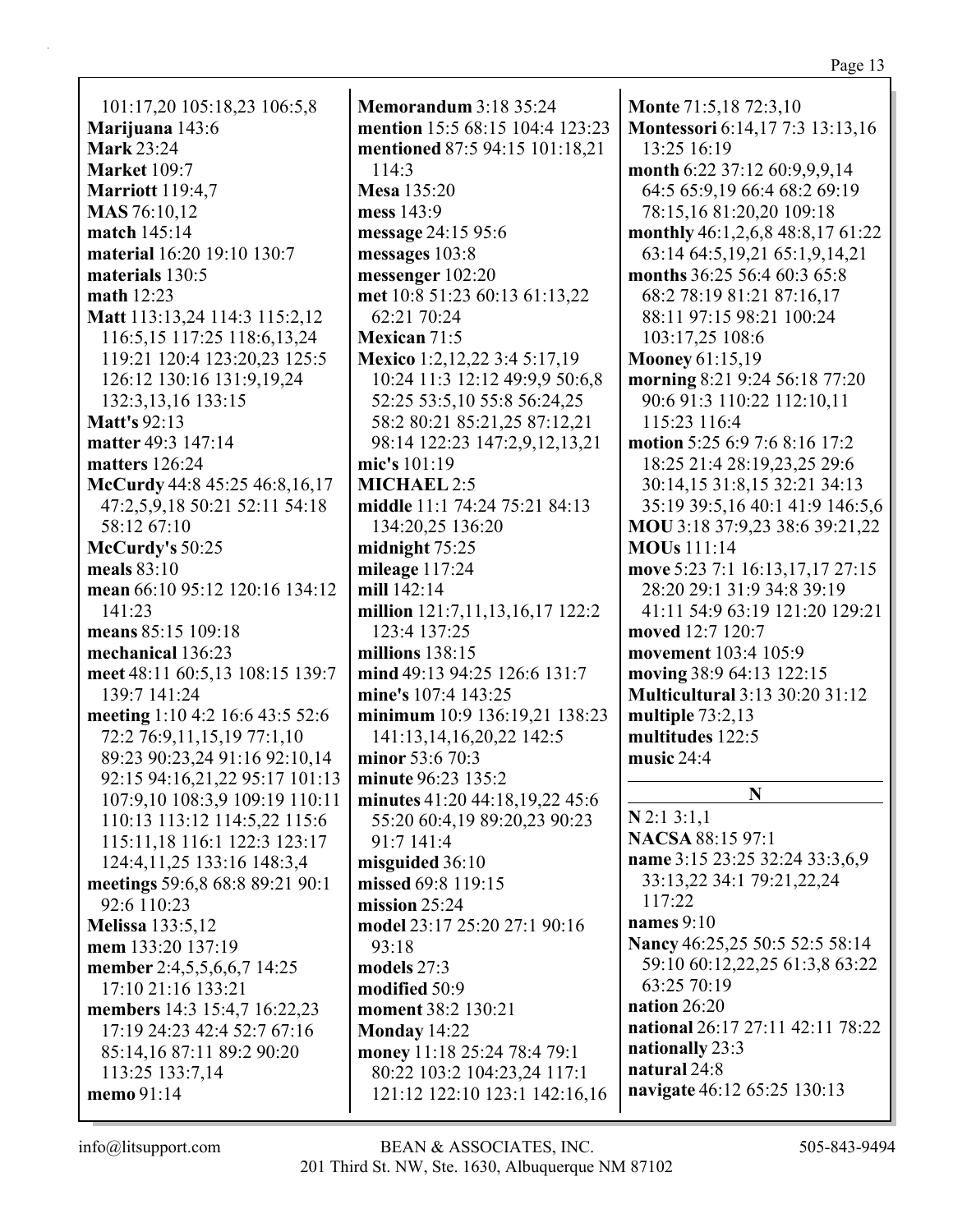near  $15:7$  144:3 necessarily 63:18 90:2 128:23 necessary 37:10,24 141:20 need 11:17 13:18 19:14 20:2 21:20,21 28:1,8 33:10 37:17 39:5 54:14 55:3 59:21,22 62:20 63:19 68:10 69:14 70:21 87:8 97:6,9 103:1 108:22 111:5,15 111:17 112:17 114:12,23 122:8 128:18 131:5 needed 33:15,20 44:22 62:24  $63:10$ needs 33:5 80:6 97:19 139:4,8 negative 12:25 negotiated 136:2 negotiations 108:1,5,8 110:23 111:4.12 113:8 neither 46:7 80:4 never 18:24 75:9 95:4 98:9 111:24 122:25 new 1:2,12,22 3:4,12 5:17,19 10:3,24 11:3 12:12 16:11 23:23 30:19,24 31:11 34:1 36:2,25 38:4,13,13,15 49:8,9,9,25 50:6 50:8 51:2 52:24.25 53:5.10 54:4 54:5 55:7,8 56:24,25 58:2 71:5 74:15 75:10 85:21,25 86:21 87:12,21 89:11,18,19 101:21 108:20 112:16 117:5 121:12,18 122:23 123:7 147:2,9,12,13,21 newer 52:10 newly 83:19 news 70:15,16 newspaper 44:11 45:6 70:25 71:3  $71:4$ nice 81:3 106:12 141:18 night 52:6 97:10 nine 47:3 67:16,22 nine-to-zero 21:4 30:13 32:21 35:18 41:8 nine-zero 30:15 41:10 NM 1:20 147:19  $NMAC$  31:4 **NMPED 2:8** no-man's  $74:18$ nodding 10:20 noise 112:5 October's 22:14 non-compatible 57:4

non-issue  $57:1$ non-salaried 85:13 90:19 nook  $24:19$ noon 107:18 normally 17:12,19 97:9 notation 14:2 note 11:9 12:9 69:3 85:19 117:2 117:19 118:16 119:22 121:9 122:6 123:2 noted  $11:23$ notes  $68:25$ notice 17:8 19:18 86:15 115:11 noticed 8:25 106:6 **notification** 28:1 33:21 66:1 144:20 notifications 66:6 notified 45:10 50:17 63:14 144:13 notify  $17:9$ notifying 86:9 noting  $24:23$ notion  $95:14$ November 15:9 109:19 110:12 110:14 114:5 128:2 129:22 130:18 131:11.12.22 number 14:4 17:20,20,20 67:16 78:20 79:11 110:6 115:9 119:12 122:13 138:18 148:2 numbers 135:1 144:17 145:10 NW 1:21 147:20  $\Omega$  $Q3:1,1$ O'Bryan 46:25,25 50:5 52:5 58:14 59:10 60:12,22,25 61:3,8 63:22,25 70:19 objections 135:23 obligations 101:2 **OBMS** 58:24 64:4,15 obviously 24:14 75:7 128:14 occasions 48:11 occurred 69:18 October 10:16 16:6 21:23 22:5 22:17 28:7 63:2 70:14 73:20.22 76:3,7 77:6,10 78:22 97:1 109:17 110:4 113:12 114:12  $139:15$ 

off-site 89:21 offense 79:20 83:13 92:4 93:4  $111:7$ **offer** 117:13 office 73:11,12 112:1 144:9,12 146:3 officers 85:11 official 33:13 78:11 90:3 91:15 91:21 92:17,20 145:7 officially 9:11 officials 79:16 85:13 87:11 92:1 92:23 93:1,6,19,20,21 94:16 95:23 96:16 101:12 **oh** 9:23 14:20 16:15 36:8 84:23 95:14 99:20 104:10,16 105:12 107:18 112:6 127:3,8,13,16,23 131:10 143:23 oil 120:19 **okay** 5:22 6:24 10:22 11:24 12:5 22:3,9,19 27:13,17 36:2 39:15 39:18 41:9 42:3 45:17 47:11,21 47:24,24 51:15 52:4 55:17 56:17 58:10,16 59:15 62:22 67:2 70:6,9,23 74:9,18,18,22 90:15 91:4.17 97:23 103:4 108:23 109:9 113:20 115:2 119:14 125:5 126:6 127:8 131:9 131:19,24 132:14,22 143:10 145:11 146:4 old 9:9 74:14 118:3 144:17 on-site 135:8 once 51:13 60:13 66:15 99:24 115:5 116:5 122:17 one-day 118:5 one-inch  $141:2$ one-size-fits-all 125:14 one-time 123:3 one-year 28:1 ones 43:13 58:17 65:1 97:13 110:5 ongoing 36:15 51:24 online 23:9 27:1 Ooh 95:2 open 1:10 3:6 47:25 148:3 opened 25:6 58:11 126:5 operate 60:7 operating 136:6 operational 139:19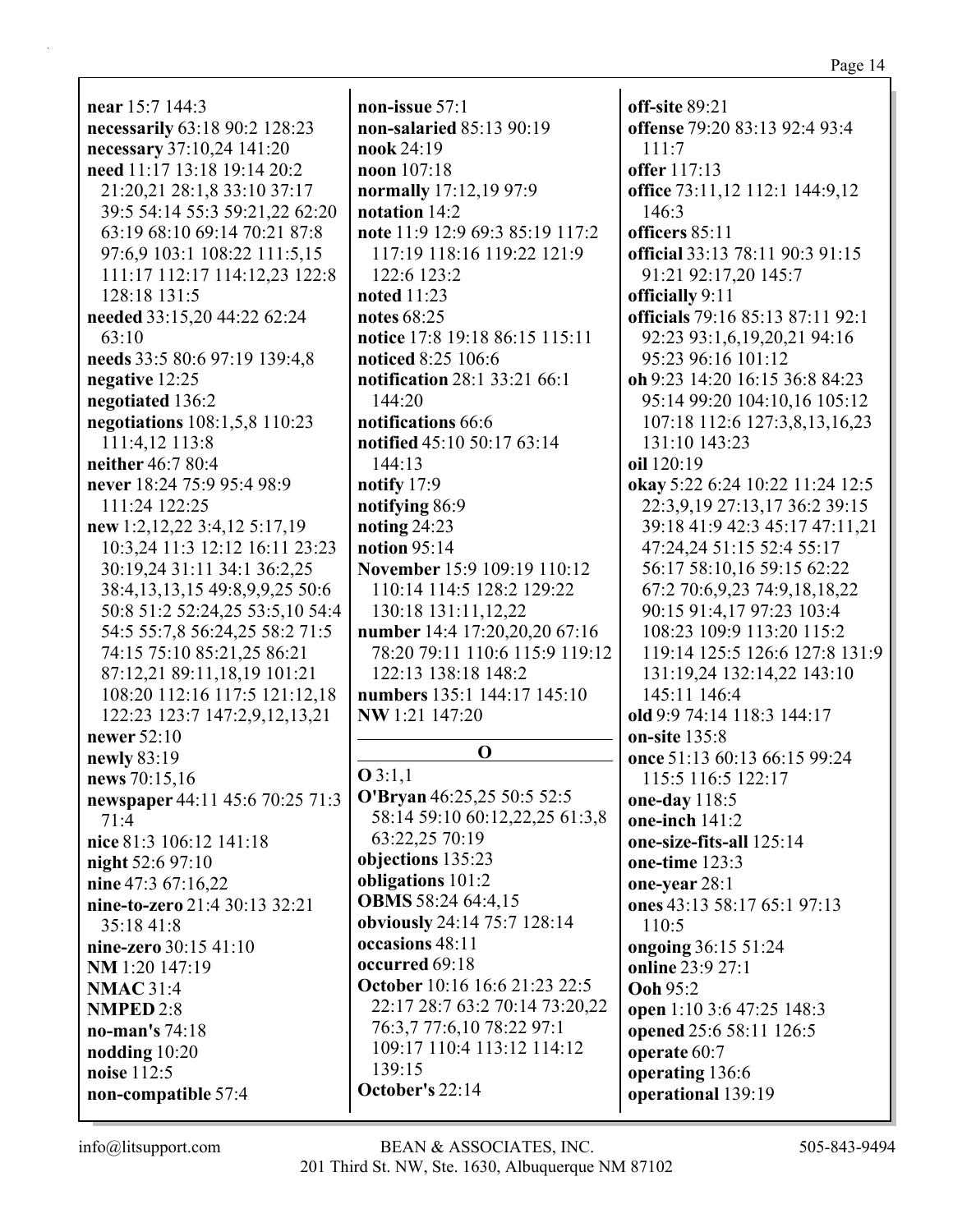#### Page 15

**operations** 77:14 105:25 129:2 **opinion** 73:11 **opportunity** 41:19,25 49:8 63:3 105:19 106:11 117:3 119:15 129:10 **Opposed** 6:6 **opposition** 6:8 **option** 75:9 **Options** 2:9 3:8 8:19 **order** 3:3 4:1 37:11 57:25 **organization** 57:7 92:13 **organizations** 26:24 123:10 **original** 55:11 138:1 **originally** 115:14 **out-of-pocket** 87:17 **Outcomes** 12:10 **outdoor** 24:10 **Outlay** 120:6 **outlines** 61:16,17 **outperformed** 23:14,21 **outside** 48:13 58:5 75:16 **overall** 13:3,5 **overlap** 114:20 **overlapping** 114:4 **overturned** 144:13 **owed** 103:25 **owner** 55:10,11 **P P** 2:1,1 3:1 **p.m** 146:12 **Padilla** 116:19 **PAGE** 3:2 **pages** 147:10 **PAHL** 113:24 114:3 115:2 116:15 117:25 118:6,13,24 119:21 120:4 123:20 125:5 126:12 130:16 131:9,19,24 132:3,13,16 **paid** 78:1 88:4,5,11 97:2 99:21 99:25 100:11,16 122:2 **paint** 83:21 **panel** 106:11 116:18 **panic** 112:6 **paper** 76:21,22 95:1 98:3 **papers** 104:6 106:4 **paperwork** 86:25 111:10 **par** 12:24

**parentheses** 85:14 **Parents** 2:9 3:8 8:19 **parking** 134:13 135:9 143:16 **part** 31:2 33:12 42:17,22 45:1 55:22 56:5 58:2 78:23 88:8 105:14 107:25 124:22 125:2 142:15 **part-time** 69:15 **participation** 70:21 124:11 **parties** 76:20 **partner** 124:18 125:23 **partnering** 124:25 125:1 **Partners** 23:1 **partnership** 128:11 **parts** 8:23 103:21 140:13,18,20 140:21 **party** 76:11 **passed** 8:16 129:20 143:5 **passes** 6:9 8:9 21:4 30:14,15 32:21 35:19 41:7,9 **PATRICIA** 2:3 **pause** 13:18 **pay** 14:14 25:21 78:23 80:23 81:14 98:11 99:7,25 100:15 122:18,20 123:6 136:6,13,14 **paying** 97:3 117:24 125:24 **payment** 82:18 88:12 **PCard** 99:3,4,16 100:3,11 **PE-** 143:24 **peach** 102:17 105:20 **peaches** 102:18 **PEC** 2:11,12 3:20 13:19 24:23 25:10 39:20 42:4 66:6 71:7,12 71:15 72:17,19,21 74:2,4,7 76:12 78:5 103:21 114:8,22 121:23 125:8 132:19 **PEC/PED** 3:18 **PED** 2:10 33:14 36:4,16,25 37:3 37:10 38:9 39:20,22 44:24 47:8 47:20 48:3,5,16 54:17 61:24 63:13 66:7,20 69:10 76:11,12 78:23 81:16,24 82:9 87:2 91:10 91:14,19,20 92:4,5,11,15,16 93:4 101:25 102:13,19,20,22 103:10 117:13 119:10 121:22 124:10,13,24 125:1 143:16 148:7 **PED/PEC** 39:21

**peer** 10:4,14,15 **pen** 107:8 **pencil** 107:8 **pending** 102:11 **people** 45:12 53:16 57:25 58:1 78:18 84:14 86:24 87:14,16 88:3,19 99:19,22 101:1 106:10 106:14 113:4,9 127:1,25 **people's** 84:18 102:23 104:9 **percent** 43:17 70:5 120:11,13,15 122:19,21 133:19 141:19,21,21 **perfect** 9:23,23 10:22 132:3 145:15 **perfectly** 79:8 **perform** 37:8,24 **performance** 12:22 13:2 **performing** 42:10 **period** 26:9 **permission** 92:19 **persistent** 81:4,4 **person** 83:11 87:19 90:2 **person's** 84:24 **personal** 79:3,8 80:16 83:13 104:12 134:10 **personalized** 26:22 **personally** 80:2 87:16 **personnel** 69:15 **persuade** 142:12 **pertaining** 27:24 **petty** 98:3 **phasing** 121:20 **phone** 8:11 14:21 45:13,13,15 46:14 70:21,21 71:4 **physically** 46:13 **pick** 115:5 **picture** 42:18,22 45:5 **piece** 43:10 72:20 78:12 89:25 95:1 98:3 122:17 **pinch** 129:19 **place** 33:25 44:4 51:22 100:25 106:23 119:8,18 120:25 143:16 **placeholder** 110:24 113:9 **places** 117:8 **plan** 51:21 61:12,14,19 62:1,5,19 63:4,7 68:16,19,24 69:6 **planning** 27:7 28:4,7 128:4 **plate** 145:13 **platform** 53:7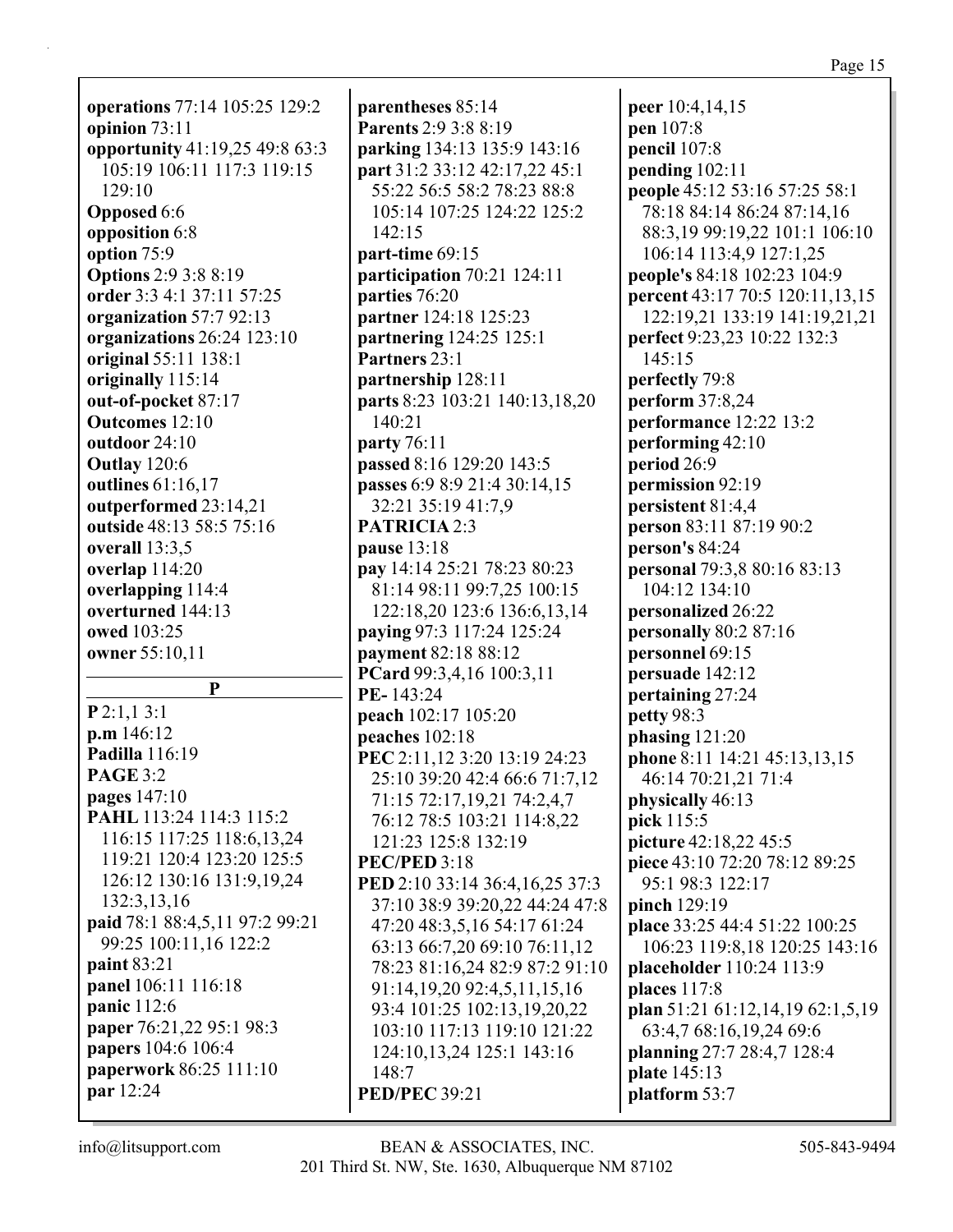Page 16

playground 134:13 Plaza 119:10,11 pleasant  $103:14$ please 4:5 7:10 10:21 24:22 29:12 31:19 44:1 46:14 77:3 92:5 102:16 Pledge 3:3 5:16,18 plenty  $115:11$ plug 121:9 plumbing  $138:12$ plural  $73:14$ **Plus** 141:9 point 5:9 9:9 14:11 16:2 19:2 38:21 44:25 54:11 58:20 62:18 62:22 64:2,10 69:1 70:24 71:9 78:13 81:8 82:8 110:21 pointed  $91:24$ Polaris 10:6 **policies** 19:8 86:12 102:3 **policy** 3:15 19:4 32:24 34:10 123:9 127:5 143:4 pop 96:11 populate 28:2 populated 111:11 portables 134:3,7 135:17 portion 142:14 position 9:4,6,9 76:21,22 80:4 positive 13:5 possible 3:9, 10, 12, 15, 17 27:19 30:18 32:23 35:22 37:9,12 possibly 38:3 potential 33:13 46:5 potentially 63:9 75:3 78:10 79:22  $92:8$ **Practices 90:16 93:18** pre-K 28:3,9 136:20 pre-kindergarten 3:10 27:20  $29:3$ predecessor 103:15 prefer 110:25 113:7 preferably 37:12 preliminary 38:8 45:3 62:25 Prep  $10:24$ prepaid 99:1 prepare  $22:4,5$ prepared 42:4 preparing 57:19 present 4:8,11,15,18 5:7,14

15:19 57:20 91:5.6 114:8 145:9 presentation 117:5 133:12 presented 90:5 presenting 90:3 presents  $24:11$ president 15:8 pretty 13:5,7 60:16 69:8 98:15  $127:9$ prevented 98:18 preview  $116:18,22$ **primarily** 85:10 115:18 principal's  $112:1$ printed  $114:13$ prior 16:5 50:16 54:2,3 58:9,18 85:23 priorities 128:5 130:19 132:10 **proactive** 66:9 96:23 97:18 **probably** 27:8 68:10 109:25 114:11 116:5 119:20 131:8  $136:16$ problem 17:15,19 33:12 51:7 53:4 56:6 57:5 95:21 129:1 problematic 55:19 problematical 61:5 **problems** 15:11 22:7 54:8 57:23 69:18 procedural 74:1 proceedings 1:10 146:12 147:11 148:3 process  $33:9,18$ processed 102:11 processes  $106:1$ **Professional 1:21** program  $9:13,14$  10:1 24:3,3 25:14 27:25 29:4 50:6 52:24 58:22 114:13 115:3 programming 116:17 programs 3:11 27:21 28:3,9 progressive 25:6 project 9:18 27:5 promise 26:25 107:4 pronounce 23:25  $proof 89:21$ properly  $51:9$ property  $141:6$ proposal 121:4 proposals 120:8 proposed 121:4

prospect 122:24 protected 49:7 protesting 75:19 proud  $27:4$  $prove 98:4$ provide 59:5 64:15 68:23 90:22 91:8 101:24 122:22 125:23 provided 61:11,12 62:15,17 68:23 90:9 117:21 provides  $12:16$ providing  $114:20$ provision 19:10 proximity  $119:6$ PSCOC 94:16,21 120:8 121:6 122:3 133:17 **public** 1:1,10 3:17 4:2 6:10 12:17 12:24 13:3 16:13,17 29:1 31:10 34:9 35:22 63:11 71:6.19 72:11 73:7 76:19,20 83:16 85:11,13 86:14,15 87:11 89:4 90:19 93:19,19,21 94:1 103:19 106:11 113:23 114:5 115:11 117:9 118:22 120:6 128:22 147:1,12 148:3,4,4 publicly 13:8 96:17 124:9 pull 95:11 103:2 **pulled**  $95:16$ punitive 83:6 purchase 121:25 push 123:12 138:20,21 pushed 90:18 put 15:3 21:22 22:5 42:6 51:1,22 52:21 59:16 63:1,11 78:24 80:22 85:7 103:2 107:20 132:1 135:16,17 137:15 138:15 **puts** 122:11 putting 22:12 78:21 79:21,22,24 82:18 85:14 86:1  $\mathbf{O}$ qualifications  $21:15,18,25$ quarterly 50:12 65:14 **Ouesta** 25:9 question 17:1 18:11,25 22:10 24:25 53:15 54:20 57:15 59:11 65:13 67:13,23,25 74:1 99:17 112:4 126:23 130:17

questioning 80:12

 $info@$ litsupport.com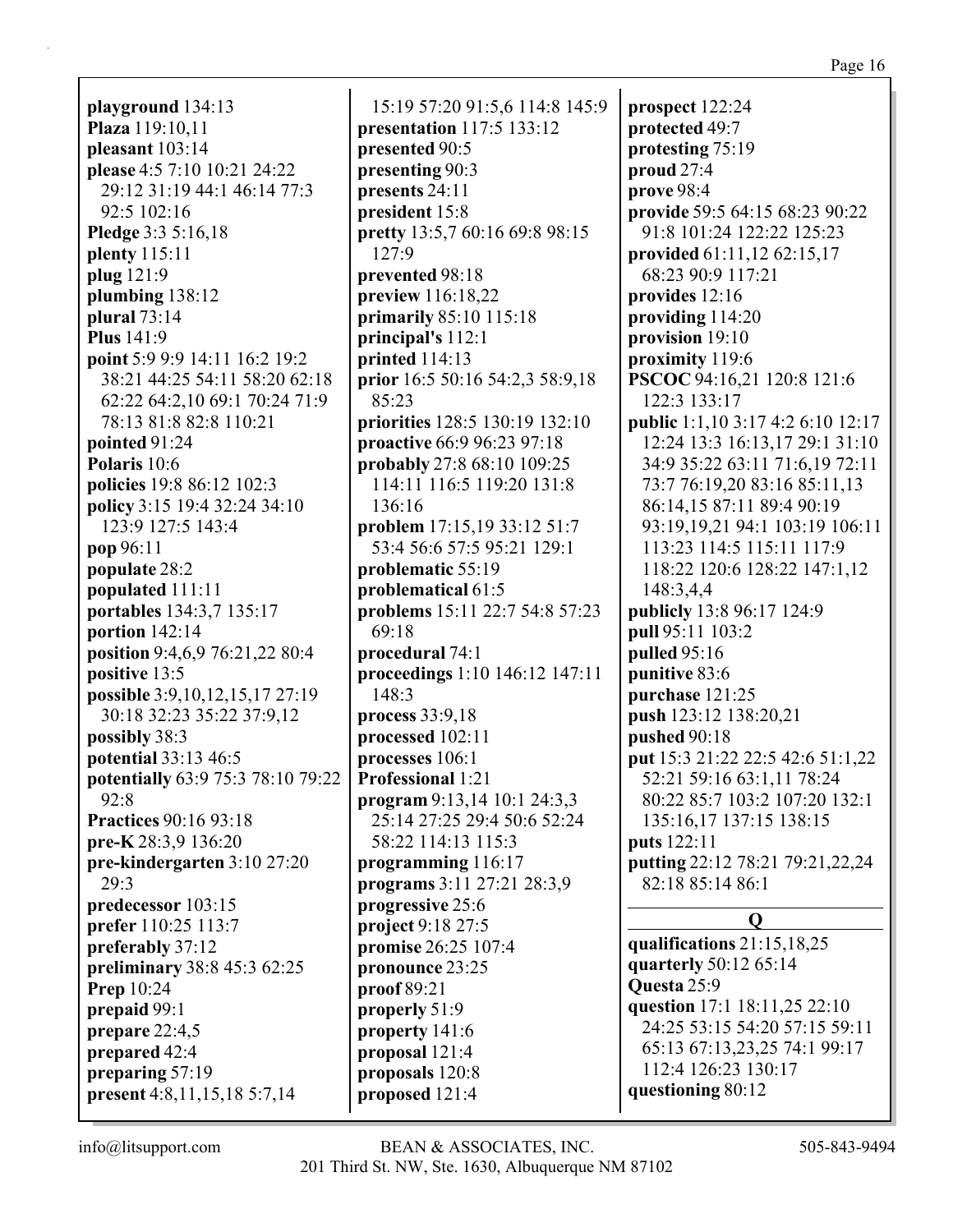| questions 12:7 31:7 52:22 67:3   |  |  |  |
|----------------------------------|--|--|--|
| 68:15 70:7 77:16 82:24 90:8      |  |  |  |
| 106:16 126:14 133:8              |  |  |  |
| quick 24:25 36:9 65:15 106:10    |  |  |  |
| 107:5 113:25 120:5 125:6         |  |  |  |
| 130:16                           |  |  |  |
| quick-dial 67:12                 |  |  |  |
| quicker 70:12                    |  |  |  |
| quickly 18:17 21:25 55:18 76:3   |  |  |  |
| 81:25                            |  |  |  |
| quit 50:23                       |  |  |  |
| quite 9:2 42:3,6 46:3 57:23 85:3 |  |  |  |
| 91:11 143:24                     |  |  |  |
| quorum $48:12$                   |  |  |  |
|                                  |  |  |  |
|                                  |  |  |  |
| $\bf R$                          |  |  |  |
| R2:1,43:1                        |  |  |  |
| radar 129:18                     |  |  |  |
| Rael 77:14,20 82:22 85:6 89:2    |  |  |  |
| 90:15 93:10 101:17,20 105:18     |  |  |  |
| 105:23 106:5,8                   |  |  |  |
| <b>Raftery 4:23</b>              |  |  |  |
| rain 141:2,4                     |  |  |  |
| raise 43:24 142:16               |  |  |  |
| raised 53:12 136:18 139:12       |  |  |  |
| ran $10:2$                       |  |  |  |
| random $101:13$                  |  |  |  |
| range 67:17                      |  |  |  |

105:10 115:20 116:13 117:12 125:12 126:23 127:14,16 129:7 130:2,4 135:11,13,20 137:6,15 137:23 141:18,20,23 142:1,6,7 146:1 **reason** 53:22 108:24 **reasonable** 19:22 78:17 101:8,9 101:15 **reasons** 75:13 79:11 **reauthorizing** 74:2 **REC'D** 148:10,15,20,25 **receipt** 72:13 148:1 **receive** 10:9 87:6 102:10 **received** 11:13 12:12 14:23,24 15:13 52:15 61:24 71:4 76:24 77:6 88:10,12 117:4 **receiving** 44:20 **Recess** 41:13 **recognition** 27:11 **recognize** 9:17 22:24 101:11 **recognized** 26:17,21 42:11 **recommend** 37:20,21 **recommendation** 16:2 63:1 71:22,23 120:7 **recommendations** 30:24 **record** 2:10 15:18,20 37:2 46:14 47:13 63:11 72:12 114:2 146:2 **recorder** 47:13 **recruit** 24:12 **recurring** 123:5 **reduced** 139:24 **redundant** 129:2 **refer** 90:10 **reference** 58:21 71:5 **referring** 93:7 **refers** 91:23 **reflect** 15:18 44:1 46:10 **reflected** 28:15 **reflects** 15:20 28:12 **regarding** 14:18 16:15 39:21 44:11 59:18 76:9 77:16 116:23 126:15 144:10 **regardless** 16:12 140:5 **regards** 24:22 28:9 77:22 124:14 **regional** 92:10,14 **registration** 100:16 118:15 **regular** 6:17 24:2 **regularly** 63:15

**reimburse** 82:2 **reimbursed** 84:2 97:20 137:4 **reimbursement** 77:24 78:15 81:18 83:10 88:9 97:16 103:17 142:25 145:24 **reimbursements** 33:14 77:17 82:2 87:7 89:10,15 100:24 **reimbursing** 120:10 **rejected** 89:10 90:5 **relationship** 24:8 43:18 **release** 117:6 **released** 23:6 36:24 **reliable** 45:7 **relinquish** 74:3,7 75:14 **relinquishing** 74:16 **rely** 45:5 **remaining** 15:1 **remember** 25:5 26:3 67:7 112:14 115:18 118:2,25 **remembering** 67:18 **remind** 27:22 120:22 121:22 **reminder** 127:4 **reminds** 142:25 **removal** 7:2 **remove** 6:14,22 **removed** 13:16,25 21:11 **renew** 72:3 74:6,11 75:1,22 **renewal** 71:6,20 72:10,20 73:4,14 73:20,23 75:11 **renewals** 109:23 131:15 **renewed** 72:21 **renewing** 74:11 110:4 **rent** 139:7 **repairs** 138:3 **repeat** 61:25 **replace** 16:22 138:4 **replacement** 138:17 **reply** 94:9 **report** 3:8,19 8:13,19 9:2 12:8 13:1,6 15:15 23:6,9 26:18 36:2 38:21 41:21 43:22 44:8 45:6,22 52:2 53:9,18 59:6,23 60:15 61:23 62:5,11,14,15,24 64:3 68:21 77:10 123:23 132:24 **reported** 1:20 60:4,20 **reporter** 68:8 71:4 147:9 **REPORTER'S** 3:22 147:7 **reporting** 1:21 33:5 44:9,14 46:1

**rate** 119:19 120:12 **ratio** 134:5,19 **rationale** 139:22

**reach** 57:1,17 90:6 **reach-out** 57:9 **reached** 102:3

**read** 13:6 24:16 28:24 **reading** 12:22 90:11

**realignment** 144:10,13 **realistic** 69:12,13,23 **realize** 36:24 43:20

**real** 59:21 69:11 135:9 141:10

**really** 13:1 14:17 21:12,13 24:14 25:6,22 27:4 31:3 38:22 39:2 54:14 55:7,14 59:25 67:18,21 69:12 74:17 83:24 101:1 103:1

**re-** 143:18

**ready** 55:8

**realized** 54:7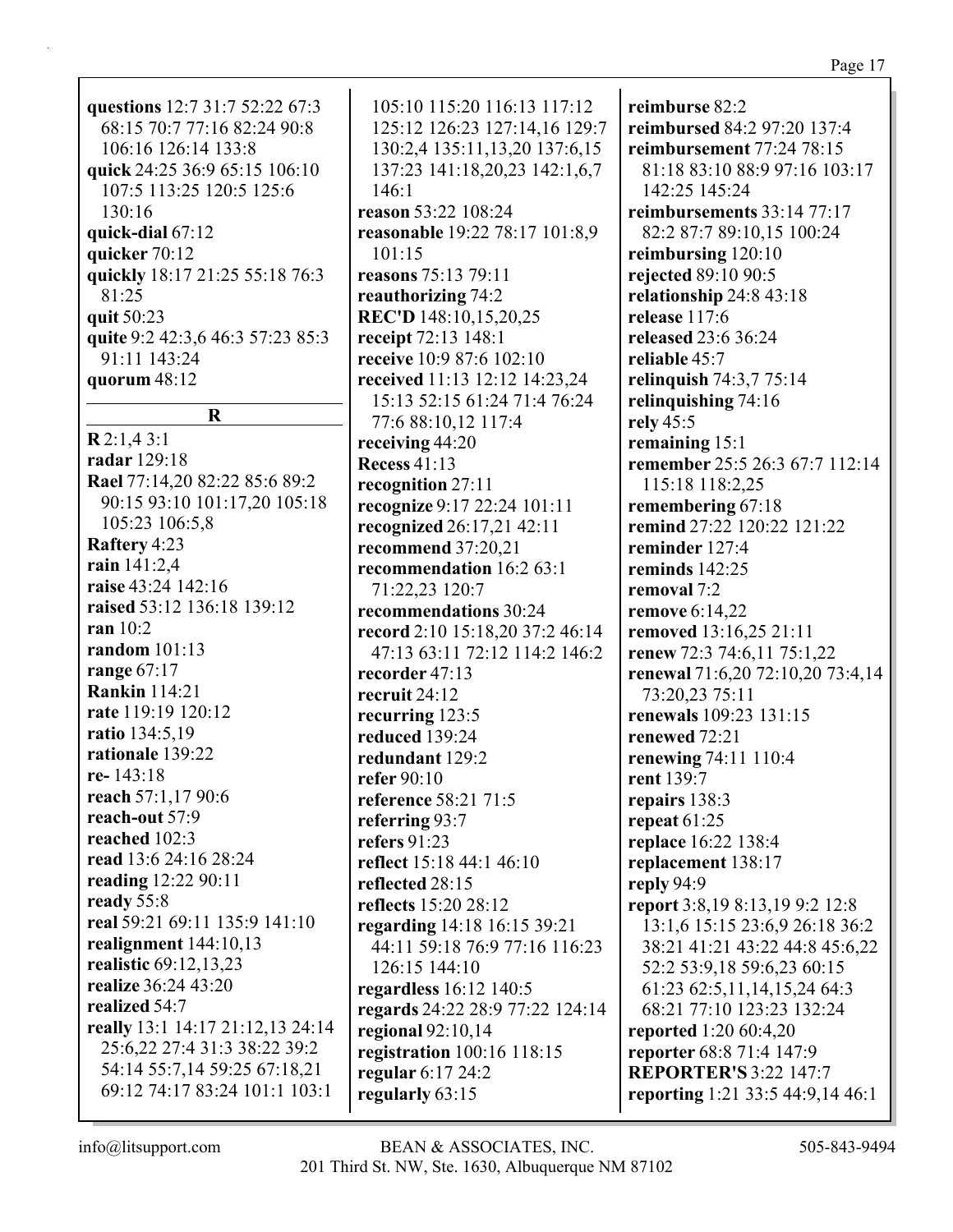46:2,6,8 48:3,17 50:9 51:14 52:25 53:10 56:5 59:7,20 63:15 64:5,20,21 65:2,9,11,21 80:9 **reports** 12:16 44:14,21,24 46:4 48:4,8,16,21 50:13,14 53:14 55:19,24 59:4,13,16,17 60:5,21 61:6 64:14 69:10 **representative** 57:10 76:14 **Representatives** 116:21 **represented** 133:3 **representing** 96:2 **represents** 96:1 **request** 64:12 66:1 79:6 96:4 124:24 131:1 **requested** 59:8 60:5 61:7 **Requests** 3:6 **require** 94:1 **required** 3:16 24:22 32:25 33:18 61:7 138:21 **requirement** 48:17 **requirements** 138:23 **requires** 86:14 140:23 **rescinded** 87:24 **research** 12:9,15 **reservations** 99:10 109:3 118:4 **reserve** 119:15 **reserved** 118:14 **resign** 15:7,9 **resignation** 15:2 17:11,14 **resigned** 16:23 **resigns** 17:21 **resolve** 15:11 **resolved** 57:23 **resort** 82:14 **resoundedly** 124:10 **resources** 125:17 **respond** 16:5 97:21 **responding** 85:7 **response** 6:7 7:9 16:5,7 29:10 34:16 36:22 38:3 40:5 70:8 94:15 **responses** 127:8 **responsibilities** 37:25 **responsibility** 60:8 68:21 **responsible** 91:12 105:3 **responsive** 130:6 **restrictions** 86:2 **restrictive** 135:3,11 **result** 120:15 **retroactive** 135:24 **Rev** 85:22 **revenues** 59:20,24 120:19 **reverse** 74:5 125:1 **review** 62:15 64:14 **reviewers** 10:4,15,15 **reviewing** 10:16 111:14 **reviews** 10:5 **Revision** 3:12 30:18 **revisions** 31:11 34:9 **revocation** 75:2 **revoked** 75:8 **revolving** 123:5 **rich** 133:2 **Richert** 23:25 24:15 **ridiculous** 95:14 **right** 4:25 5:22 6:24 16:9 22:8,8 25:13 38:10 43:24 52:14 56:17 60:19 75:4 76:3 82:4,16 88:18 88:21 95:19 97:14 100:13 102:12 105:7 107:13 113:21 115:3,12 116:15 117:6,24 118:11,13 119:6,11,23 120:20 127:7 129:11,25 130:1,11,22 143:20,24,25 145:4,8 **Rio** 44:10 **riveting** 41:23 **RMR** 147:8 **RMR-CRR** 1:20 147:19 **road** 52:20 88:14 **Robbins** 2:6 4:7,8 8:6,7 20:5,6 29:5,8,24,25 32:8,9 34:7,8,14 34:22,23 36:23 37:16,19 38:18 39:19 40:2,11,12 84:6 85:4,5 91:23 93:8,9,10,14 94:9 95:25 96:14 100:5,13 121:1 132:25 133:9,10 139:25 145:24 **roll** 3:3 4:4 7:10 29:11 31:18 40:6 89:20 90:23 91:8 **roll-call** 20:2 **rolling** 54:5 **room** 100:15 114:9 115:8,9 119:16 134:12 **rooms** 120:1 136:23 **rooting** 42:21 **Roots** 22:25 23:2,6,13,19 24:18 25:1 116:5

**Roswell** 135:6 **RSVP** 117:18 118:18 **Ruiz** 2:3 4:25 5:4,5 6:2,3,25 7:7 7:12,13 20:20,21 29:17,18 31:9 31:16 32:18,19 34:12,14 35:13 35:14 41:2,3 80:2 82:21,22 107:2,4,22 108:24 109:12 110:1 110:7,13,19,21 113:16,18 144:7 145:21 146:5 **rule** 90:17 **rules** 99:23 102:1 **run** 59:13,16 76:11 **running** 27:8 78:16,19 84:16 104:6,14 132:9 **runs** 141:6 **rural** 23:2 24:12 26:7 **S S** 2:1 3:1 65:5 **sake** 111:6 **salary** 78:3 **Salute** 3:3 5:16,18 **sandy** 140:22 **sanity** 111:4 **Santa** 1:12 71:5,6,19 72:11 89:22 136:16 147:13 **Sarah** 46:15,16 47:10,15 48:24 50:3 51:16 53:23 56:20 57:3,8 57:11,14 68:18 69:7,21 70:1,4 70:15,18 **sat** 95:15 **save** 118:13 **saved** 121:5,6 **saw** 60:20 91:1 **saying** 38:16 67:14 76:25 79:23 80:12 83:7,8,12 97:5,22 127:3 128:10 133:16 135:2 140:8 **says** 21:14 24:18 67:19 73:19 85:25 103:24 120:23 **schedule** 110:9,9 112:20 113:13 **scheduled** 98:14 117:6 **school** 3:8,12,15 8:20 9:13 10:1 10:23,24 11:3 12:21 13:4 15:3 15:14,23 16:1,3,19 17:24 18:22 23:4 24:1,13,21 25:2,9,12,16,18 25:19 26:2,9,11,16,21 27:9 30:19 31:11 32:24 33:3,10,24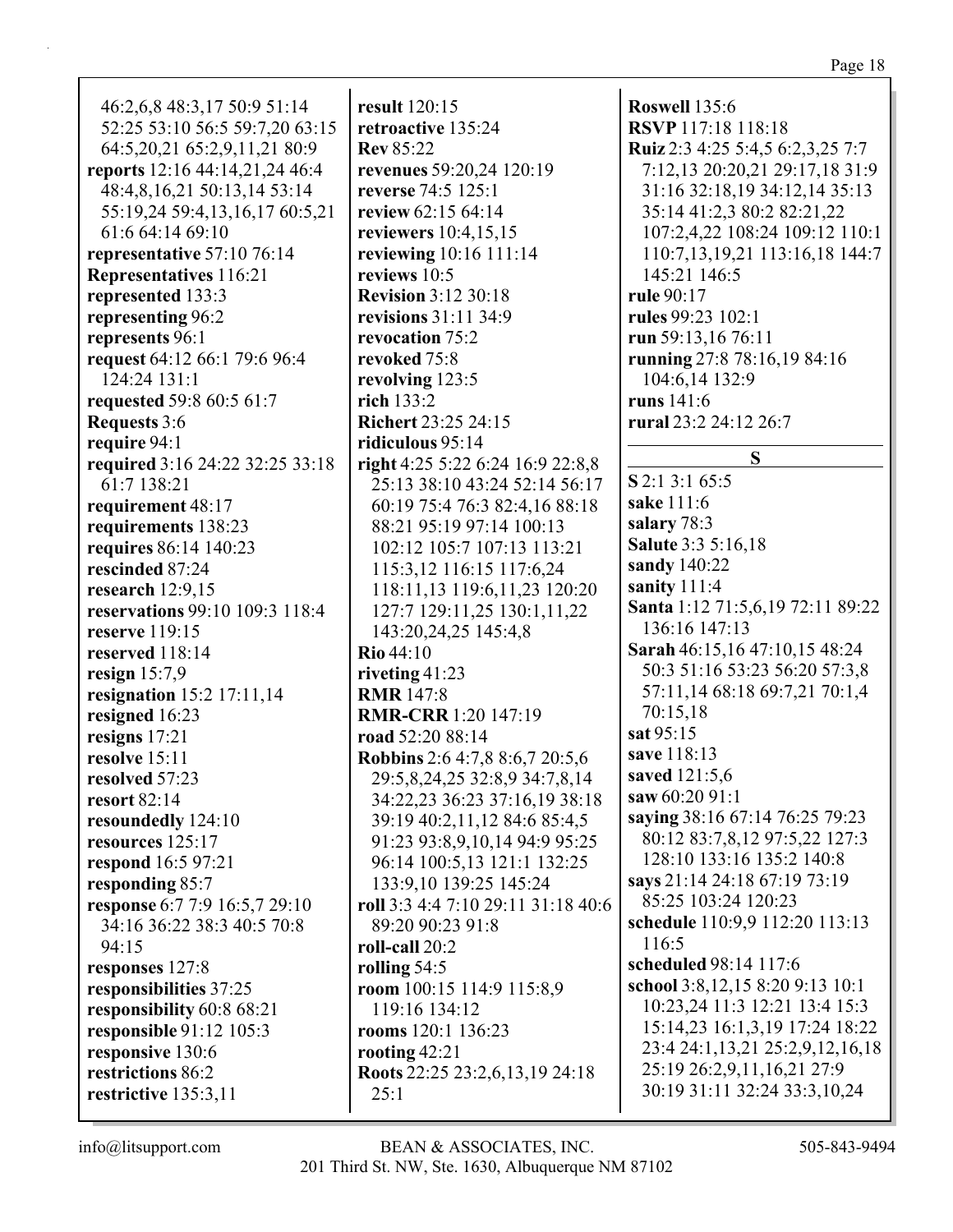| 39:8 41:24 42:10 44:9,12 45:10       | 38:15 77:14 81:2 86:3,19 89:4        | sheet 59:23 90:23 91:8             |
|--------------------------------------|--------------------------------------|------------------------------------|
| 45:18 46:6,17,22 47:3,5,6,18         | 93:15 94:10,23 105:24 144:9          | sheets 3:24 89:20                  |
| 48:14,21 49:18 50:22 51:17           | section 22:20 28:14 34:6             | shop $73:16$                       |
| 52:17 54:22 55:24 56:2,4,12          | sector 12:21 13:4                    | short 41:12                        |
| 60:7 61:6,11,12,18 62:18 63:1,6      | secured 51:4                         | <b>Shouting 75:16</b>              |
| 63:13,21 64:21 65:20 66:4            | security 49:5,6 55:14 138:10         | show 12:21 43:14 64:3 66:17        |
| 68:17 70:11 71:14,16 72:19,22        | see 21:18,20,25 22:23 45:4 52:24     | showed $65:3,5$                    |
| 72:23,24,24 73:1 74:1,2,6 75:20      | 63:5 64:4, 19, 21, 22, 25 65: 14, 20 | shows 12:20 122:15                 |
| 97:2 112:1 115:23 120:6 121:18       | 66:3 69:16 77:9 84:16 97:13          | side 46:9                          |
| 122:1,3,8 127:2,18 132:18            | 102:8 106:1 111:7 120:4 123:1        | sides 128:12,15                    |
| 133:18 134:6, 15, 20, 21, 21, 22, 24 | 133:2,7 141:5                        | Sidney 11:1                        |
| 134:25 135:6,7 136:4,10,19,20        | seeing $70:14$                       | sign 10:25 14:7 79:6,17,17 81:12   |
| 136:20 137:18,24,24,25 138:7         | selected 23:1                        | 91:20 92:5,8,16 94:20 95:1 97:6    |
| 139:8, 14, 19 141: 15 142: 6         | selling $71:15$                      | 98:4                               |
| school's 72:21                       | <b>Senator</b> 116:19,20             | Sign-In $3:24$                     |
|                                      | Senators 116:21                      |                                    |
| school-name-change 34:10             |                                      | signed 6:10 95:4                   |
| SchoolAbility 49:11 55:1,10 57:5     | send 16:14,18 19:17 24:15 27:6       | significant 52:11,18 53:20 77:23   |
| 57:6, 11, 12, 17, 25 58:1, 3, 11     | 37:17,21 39:20 94:6 97:12            | 78:4,22,25 100:21 130:10           |
| 59:14                                | 105:21 113:4,16 116:6 117:18         | siloing $129:1$<br>similar $91:10$ |
| schools 3:10 10:3,5,7,13,17,19       | sense 123:22                         |                                    |
| 12:11, 18, 23, 24 13:1, 3, 10 18:5   | sent 16:3 23:10 39:4 77:2 93:15      | Similarly 114:19                   |
| 19:5 22:21, 22, 23 23:7 24:12        | 96:6 102:15 115:4 144:5              | simple 59:5 125:20                 |
| 26:19 27:2,20,24 29:3 42:7,8,13      | sentiments 96:9                      | simply 63:17 65:25                 |
| 42:20 43:12 47:7,23 49:18            | separate 134:3 143:5                 | sit 41:21 42:2 88:20 104:11        |
| 50:19 53:6 54:8 56:24 58:4,22        | September 1:11 4:3 10:14 52:3        | 106:11                             |
| 63:14 64:19,23,25 65:4,10            | 61:13,23 62:3,6,12,14,17             | sits $134:10$                      |
| 66:18,19 71:7,19 73:7 83:16          | 108:17 109:16 139:15 147:16          | sitting 81:19 84:24 104:9 111:24   |
| 92:7,11,12 110:4 111:9 112:15        | serendipity 117:11                   | 111:25 125:3                       |
| 112:25 113:23 114:9 120:10           | serious 130:3                        | situation 89:8,14                  |
| 121:5,7,7,24 122:18 123:6            | seriously 51:18                      | situations 91:10                   |
| 124:4,14 125:13,16 126:9             | serve 88:23 105:1                    | six 17:20 46:17 111:17 112:12      |
| 127:22,24 129:12,17 130:13           | service 1:21 125:24                  | sixth 46:19,19                     |
| 133:13 135:12 137:16,17,22           | services 89:5                        | size 26:9 134:15                   |
| 141:15,18 142:3,9,10,11              | session 27:23 28:8 41:24 97:5        | slide-in $58:25$                   |
| Schools' 72:12 118:22                | 107:14,16,17,20,21 108:3,9           | slope $141:6$                      |
| Sciences 16:19                       | 110:3 112:17 114:7,23,24 115:1       | small 24:20 26:7,9,11 125:16       |
| scrambling 15:11                     | 116:19,24 117:14 122:15 125:8        | 127:17 134:15                      |
| scratching 127:5                     | 128:4 131:3,8,11,21 132:5,7          | small-school-size 26:8             |
| screams 80:24                        | set 68:17,17,20 113:11,13 114:7      | smart 123:9                        |
| searching 119:25                     | 141:7 147:15                         | snafu $104:8$                      |
| seated 14:3,14 18:2                  | setting 8:12 77:1 120:24             | social-emotional 24:2              |
| second 6:2,3 7:5,7 16:24 17:4        | seven 17:20 21:9,10 67:17 109:24     | Sociology 143:1                    |
| 24:24 26:16 28:21 29:5,7 31:14       | seventh 46:18                        | <b>SODA</b> 135:20                 |
| 31:16 34:12,14 36:13 39:23,24        | share 9:10 13:8 15:17 24:16          | software 49:4,13,17,20 50:6        |
| 39:25 89:25 129:9 146:7,8            | 61:10 102:7 105:23 106:5             | 52:24 58:3,11,12,13,22             |
| Secondary 133:1,4                    | 116:16 130:20                        | soil 140:21                        |
| seconds 40:2                         | sharing $128:11,25$                  | Sol 71:6,18 72:3,10 135:21         |
| secretary 2:4 36:24 37:1 38:4,14     | she'll 143:18                        | sold 58:3                          |
|                                      |                                      |                                    |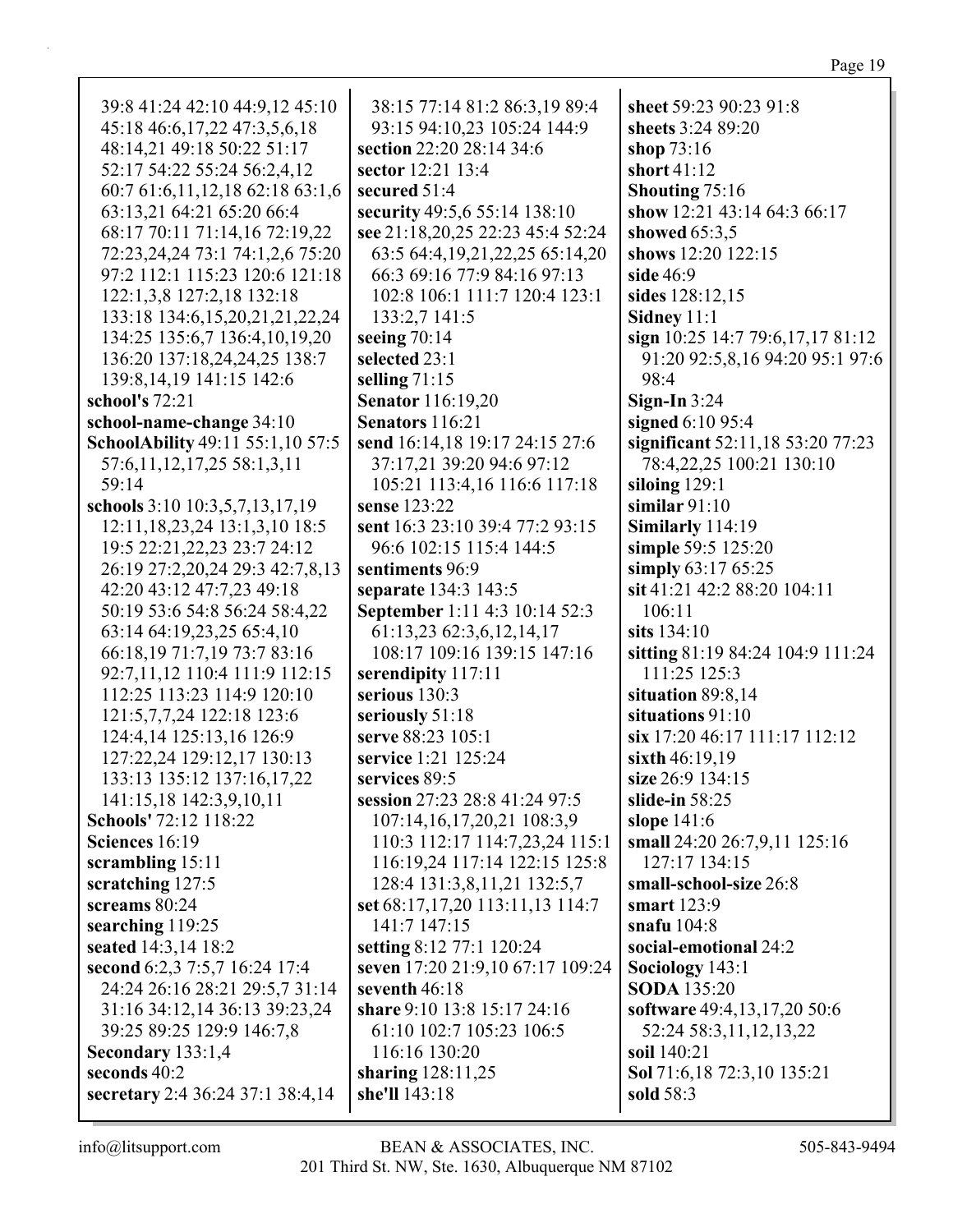**solely** 131:21 **solution** 81:22,24 101:15 125:20 **Solutions** 85:23 **solve** 122:17 **some-odd** 133:21 **somebody** 81:4 97:6 **someone's** 92:9 95:9 104:16,24 111:24 **somewhat** 80:13 83:3 **soon** 9:6 37:9,11 **sooner** 132:6 **sorry** 14:20 19:18 21:6 50:2 57:3 61:25 90:12,13,15 95:20 103:9 116:14 **sort** 91:6 **sounds** 86:22 87:13 131:24 **South** 10:23 **southern** 88:8 **Southwest** 133:1,4 144:3 **space** 111:15 114:21,23 115:6 133:4 136:24 138:23 **spacing** 112:12 **speak** 44:6 47:13 49:3 53:24 57:16 98:1 **speaking** 45:24 64:2 78:2 84:5 92:2 **Special** 66:10 **specialist** 9:8 **specific** 33:20 **specifically** 42:7 44:3 **specs** 138:24 **spend** 25:24 97:9 111:14 123:1 **spent** 31:1 **spirit** 31:5 **split** 58:6 **spoken** 83:2 **spreadsheet** 59:5 **spring** 48:3 124:2 **square** 120:9,24 136:9,13,17 137:3,7,9,11,11,12,14 138:19 138:22 139:2,7 141:14,16,25 142:2,3,6 **St** 97:8 98:5 **staff** 2:8 8:25 19:17 28:5 30:22 49:5 86:23 87:2 89:13 111:10 **staff's** 33:4 **Stan** 51:10 **stance** 120:21

**stand** 104:20 **standard** 93:20 142:5 **standards** 136:19,21,21 140:18 141:7,13,22 **standing** 13:4 87:19 141:5 **stands** 87:18 **Stanford** 12:10 **start** 17:6 47:2 51:14 109:3,10 135:1,2 **started** 50:1 54:10 112:6 139:14 **starting** 26:4 54:14 **starts** 15:24 17:7,10,13 74:15 **state** 1:2 8:24 12:23 24:19 28:3 42:7 52:12,19 53:7,8,9 58:2 66:19 76:13 88:8 91:2 93:1 98:6 99:6,14 100:4,6,8,8 116:21 122:10,22 140:7,11,19,20,22 147:2,9,13 **State's** 144:9 **stated** 147:14 **statement** 59:24 83:14 **statements** 59:13,19 **states** 23:13 87:22 **statewide** 23:14,22 **status** 10:1 14:10 56:3,11 60:15 74:8 **statute** 73:6,19 74:19 75:12 120:22 **statutorily-established** 37:7 **statutory** 19:9 37:25 93:22 **stay** 25:23 137:19 **stayed** 119:4,7 **step** 103:6 126:23 **steps** 9:7 37:10 61:16,18 103:5 **stick** 53:19 101:10 **stipulates** 14:7 **stop** 13:23 **stopgap** 52:21 **storm** 101:3 **story** 26:5 **straight** 111:8 **streamline** 106:1 **Street** 1:21 147:20 **striving** 26:22 **strong** 24:7 **strongly** 86:18 **structure** 138:14 **struggle** 130:5

**struggled** 25:11 **struggling** 126:9 **stuck** 111:23 136:4 **student** 24:7 26:23 138:2 141:14 141:16,25 142:4 **students** 18:14 21:7 23:20,20 75:18 134:9,12,23 135:7 **study** 12:11,18 23:3,9 **stuff** 70:3 79:3 81:19 126:20 **stumbling** 102:14 **subcommittee** 94:22 **subgrant** 10:2,12 **subject** 67:8 105:13 **submission** 65:12 **submit** 15:15 17:14,16 33:21 71:19 73:2,3,13,13,19 76:21,22 **submits** 17:10 **submitted** 10:13 13:11,22 22:15 38:7 48:4 64:6,12 65:5,15 68:16 72:10,15 73:1,23 **submitting** 15:1 33:25 83:9 89:15 **Substance** 143:1 **success** 26:5 27:10 42:13 44:2 **successful** 42:22 **succinct** 145:25 **sudden** 99:5 **suggest** 69:5,15 93:15 **Suite** 1:21 147:20 **Suites** 119:9 **sum** 78:4 **summarize** 13:7 **summer** 36:18 **Sun** 44:10 67:11 **Sunday** 106:12 **Super** 27:12 **superintendent** 71:22,24 72:2 **support** 23:12 25:22 50:17 57:10 66:10,18,21 123:19 131:5 142:8 **supporting** 3:15 18:25 32:24 34:10 **supportive** 38:12 128:16 **supposed** 44:15 138:7 **Supreme** 144:14 **sure** 11:22 12:6 14:21 23:11 27:6 33:10 39:17,18 61:19 62:10 67:1 77:25 81:20 84:2 95:15 96:7 100:11 114:16,17 118:19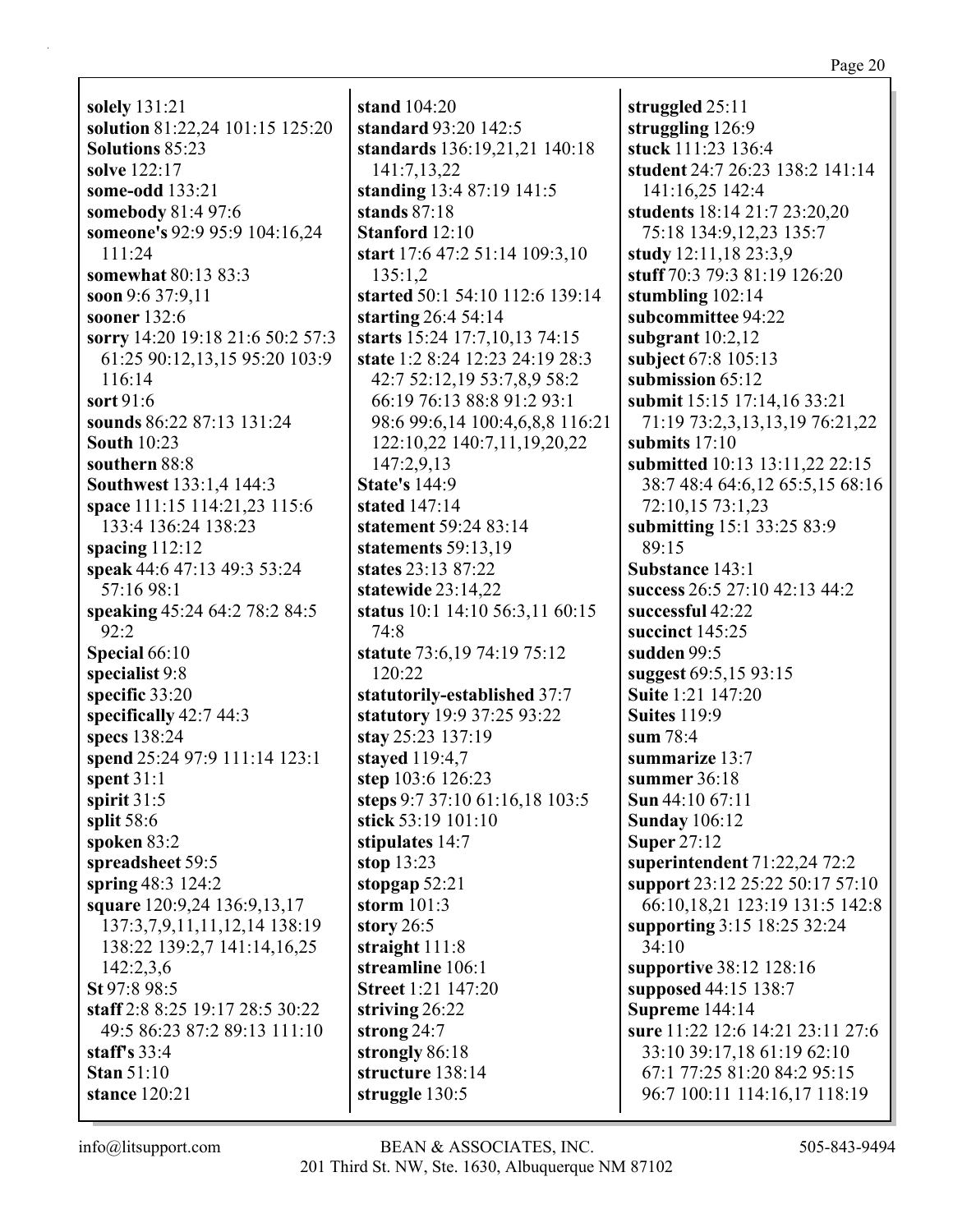| 119:15 125:10 129:17 131:2,19    | teacher 46:21                     | think 14:17 15:23 18:6 19:7,8   |
|----------------------------------|-----------------------------------|---------------------------------|
| surface 127:6                    | teachers 24:12 42:15 43:15        | 21:20 23:25 36:8,10 37:5,17     |
|                                  | teachers' 136:25                  | 45:21 48:10 52:14 58:14 62:19   |
| surprise 45:25                   |                                   |                                 |
| survey 126:14                    | teaching 24:6                     | 65:12 66:5 67:17 78:8,17,20     |
| suspect 62:16                    | team $23:4$                       | 80:3 81:10 82:19,24 83:10,21    |
| swoop 14:12                      | technical 9:8 10:6,8              | 83:25 84:21 85:18 86:7,8 87:7   |
| system 11:16 49:9,25 50:16,21    | technically 17:11                 | 87:24 88:10,12 93:21 94:14      |
| 51:3,3,5 53:5 54:25 55:5,7 58:8  | tell 10:17 11:20 59:12 67:10 73:9 | 95:19 96:15,19 97:12 98:20,23   |
| 58:8 64:4 65:2 138:9,10,16       | 81:1 83:15 88:18 92:22 104:17     | 106:9 107:1 113:3,21,21,22      |
|                                  | 137:8 143:22                      | 115:19 116:4 117:2 119:1,5,9    |
| Т                                | telling $103:18$                  | 121:17 122:12 123:9 125:11,12   |
| T3:1                             | ten 10:17 42:11,24 68:11 134:24   | 125:21 126:1,25 127:12,23       |
| table 71:20 72:8 116:22          | tentative 109:2 110:9             | 128:18 129:11 131:2,16 132:6    |
| tabled 72:7                      | term $16:20$                      | 134:14,15 135:20 138:6,18       |
| tag 110:22 117:22 128:10         | terms 12:22 63:6 65:11,13 87:19   | 139:25 140:2 141:10 146:1,2     |
| tagging $111:1$                  | 128:6                             | thinking 24:18 95:8 111:17      |
| <b>Taiwan</b> 98:14              | test 46:21                        | 112:9 127:13,24 141:8           |
| take 13:24 14:12 19:13,14 33:8   | <b>tested 55:10</b>               | third 1:21 39:25 58:12 76:11    |
| 37:10 41:15 52:19 54:17 75:15    | testimony 147:15                  | 109:9 134:10 147:20             |
| 82:1 83:13 86:23 96:18 102:16    | text 94:10                        | thorough 52:23                  |
| 105:20 107:7 113:4,7 116:9,10    | texted 8:14                       | thought 36:19 38:9 59:4 67:14   |
| 117:25 136:5 137:19 140:16       |                                   | 68:5 97:18 101:3 129:23 130:15  |
| 141:10                           | thank 5:14 8:17 11:11,24 12:2     |                                 |
| taken 41:13 45:2 50:24 52:12     | 15:21 16:16 17:5 25:1 26:14,15    | 145:12                          |
| 54:24 55:15 87:8                 | 27:13,16 28:25 30:16,22 33:1      | three 10:5,10 14:2,14,17 15:1   |
|                                  | 35:20 37:13 41:10,25 42:5         | 23:4,5 33:19 46:12 58:17 78:19  |
| takes 84:9 86:25 120:25 122:10   | 43:19 44:5,6 46:11 47:21,24       | 96:25 97:15,19 98:21 100:15,23  |
| 122:10,10                        | 49:1,2 68:14 70:4,9,17,18,19,22   | 126:22                          |
| talk 60:14 69:9 81:16 85:12 91:4 | 74:18 82:20,22 85:5 88:1,2 94:3   | three-129:18                    |
| 105:6 106:12 124:5 126:8,17      | 105:18 106:7,8 110:10 113:19      | threshold 10:9                  |
| 130:18                           | 113:24 117:13 120:3 121:1         | Thursday 107:18                 |
| talked 86:3 115:14               | 132:14,16 139:9 142:19 143:11     | tied 59:23                      |
| talking 43:11 51:18 53:5 90:17   | 143:15 145:8,17,21,23 146:4       | Tierra 6:14,17 7:3 13:13,15,25  |
| 115:16 145:2                     | thankful 43:25                    | 16:18 22:11                     |
| tantamount 80:12                 | thanks 12:1 22:9 24:18,23 27:17   | <b>Tierra's</b> 14:25           |
| Taos 24:4 26:18 41:18 43:2,3,7   | 44:5,7 77:18 113:20 116:14        | Tim $2:5$ 117:4                 |
| 44:2 47:3,5                      | 123:17 131:22 133:5,9 139:10      | time 5:9 9:2 12:21 16:2,4 17:21 |
| tare 120:12                      | 142:21                            | 18:1 19:22,25 24:2 25:7 31:1    |
| target $69:23$                   | thing 9:12 14:21 23:23 31:3       | 33:21,25 37:4 38:2,21,24 41:16  |
| Tario 46:15,16 47:10,15 48:24    | 79:25 83:6 85:19,20 87:10         | 42:6,6,9 45:1 46:20 50:24 54:9  |
| 50:3 51:16 53:23 56:20 57:3,8    | 106:10 108:4 110:20 126:6         | 57:18,24 62:13,22 63:5 70:11    |
| 57:11,14 68:18 69:7,21 70:1,4    | 128:13 129:25 135:13 137:19       | 70:24 71:10,21 74:21 75:11      |
| 70:15,18                         | 138:5,7 140:15 143:22             | 76:22 78:9 81:18 82:23 84:1     |
| taught $143:1$                   |                                   |                                 |
| tax 85:22 137:21 141:11 143:5,6  | things 9:16 16:1 23:12 38:25      | 86:24 87:1,12 96:2 102:10,23    |
| taxation 143:7                   | 54:25 57:19 61:19 62:9 68:22      | 102:25 105:5,17 108:22 110:6    |
|                                  | 68:23 69:18 83:4 86:11,25 96:2    | 110:21 111:1,14 114:8,18 115:5  |
| taxes 81:15                      | 116:11 120:10 132:23 135:10       | 115:11,13 116:9,10 117:1,7      |
| taxing $142:13$                  | 136:7 137:1,2,5 138:20 139:1      | 118:16 123:1 128:13 129:9       |
| teach $26:22$                    | 142:14 145:20                     | 130:15 131:15,17 132:11         |
|                                  |                                   |                                 |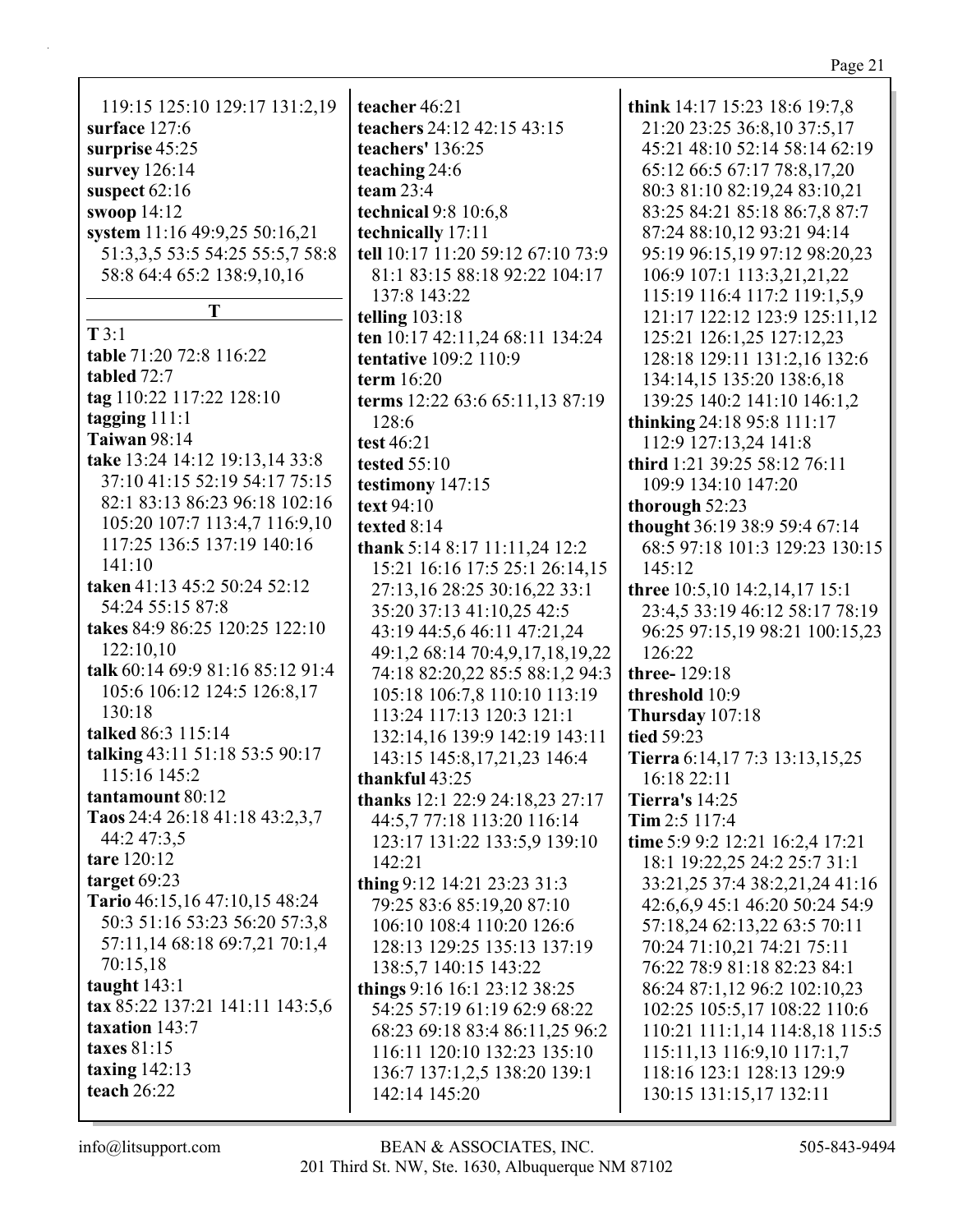### Page 22

148:10,15,20,25 **timeline** 69:17 113:11 **timelines** 68:16 **timely** 16:22 44:16 51:14 61:20 62:11 65:15 **times** 58:25 83:9 138:6 **timing** 117:12 **today** 4:3 6:18 8:23 9:2 22:14 27:9 51:11 94:7 105:13 114:1 123:16 **told** 38:11 49:6 72:24 84:3 86:7 86:18 99:16 100:3 118:3 **ton** 126:19 **top** 18:17 103:3 136:14 **topic** 114:12 125:8 **total** 85:23 **totally** 57:8 83:1 **touch** 30:23 117:16 **tough** 111:20,21 115:15 **town** 8:23 **Traci** 27:7 36:7 41:17 42:3 43:6 43:8,23 49:15 **track** 52:2 84:22 103:25 **traction** 26:4 **traditional** 12:24 13:3 **traffic** 76:10 **Trail** 10:25 **trainer** 25:17 **training** 9:8 118:8,22 133:1,5 **transcript** 1:10 147:11 148:8,13 148:18,23 **transitioned** 23:16 25:19 **travel** 77:16,23,25 78:5,7 79:7 80:19 81:15 82:14 83:10 85:10 87:7,17 88:9 89:9 90:25 95:4 99:10 109:3 **traveled** 98:4 **traveling** 80:18 **treasurer** 47:1 **Treasury** 143:4 **treat** 82:10,11,11 **treated** 81:10 92:23,25 93:4,5 95:22 **treatment** 95:22 **tried** 50:21 51:7 72:23 100:11 129:9 **trip** 88:14 **tripled** 134:11

**TRISH** 2:3 **trouble** 54:18 **true** 25:23 147:10 **Trujillo** 91:4 **truly** 53:20 100:18 105:17 132:10 **trust** 83:22 129:4 **try** 15:11 24:21 26:10 52:1 86:11 87:13 100:20 115:22 125:22 129:15,16 **trying** 12:16 24:12 38:25 65:24 82:8,9 84:22 86:22 87:3 97:11 100:18 116:13 124:17,18 125:19 130:6,9 **tsunami** 101:3 **Tuesday** 14:22 **turn** 121:16 **turned** 72:23 124:10 126:7 **Turquoise** 10:25 **Twenty** 25:3 **twice** 60:14 **two** 10:6 13:10,22 15:3 24:4 48:10 68:2 72:5 79:10 80:17 81:21 82:3 85:21 100:14 103:5 108:5 111:7 112:10,10,15,25 135:8 143:5 145:20 **two-day** 118:6 **two-minute** 119:8,13 **type** 24:13 66:7 **typical** 134:21 **U U-turn** 66:15 **U.S** 11:14 **Uh-huh** 28:17 61:8 74:13 **umbrella** 57:7 **unable** 48:11 57:22 60:5,9 90:9 **unchanging** 144:20 **unclear** 22:1 48:1 56:3 **uncomfortable** 79:10 **understand** 22:11 51:6 54:22 55:18,25 57:15 69:17 83:2 97:11 101:4,25 102:13 129:3 141:21

**understanding** 3:18 35:24 73:6,8 **underwent** 52:18 **unfair** 78:8 84:20 **unfortunate** 36:19 101:14

**unfortunately** 36:14 90:8 94:8 102:14 **unhappy** 97:13,14,15 **unique** 125:13 **University** 12:10 **unknown** 130:12 **unnecessary** 87:24 **unpaid** 43:21 **unprofessional** 78:7 **unresponsive** 39:2 **unselling** 71:15 **unsuccessful** 142:18 **unthankful** 43:21 **unusual** 101:23 **unwieldy** 67:22 **unwilling** 80:1 **update** 9:15,25 69:6 120:5 **updated** 37:23 59:18 68:24 115:3 **updates** 113:22 114:1 **upward** 139:4 **urge** 37:10 **urgent** 37:23 **use** 56:24 58:1 99:4,5 100:4,6 122:11 137:21 140:5,15 **utilities** 136:14 **utilizing** 142:2 **V**

**vacancies** 9:1 **validate** 86:24 123:10 **Valley** 6:15,18 7:3 10:23 11:2 13:17 **value** 121:25 122:11,16,18,20,22 **vendor** 57:2,10,13 82:11 118:15 **vendors** 81:14 **venting** 93:11 **verbal** 60:16 **verify** 87:2 **version** 58:19 68:24 **vetted** 53:16 **vetting** 52:23 **Vice** 2:3 **vicinity** 120:1 **view** 65:15 **view-only** 64:6,13 **viewed** 95:2 **Vigil** 61:24 64:3 **violin** 24:5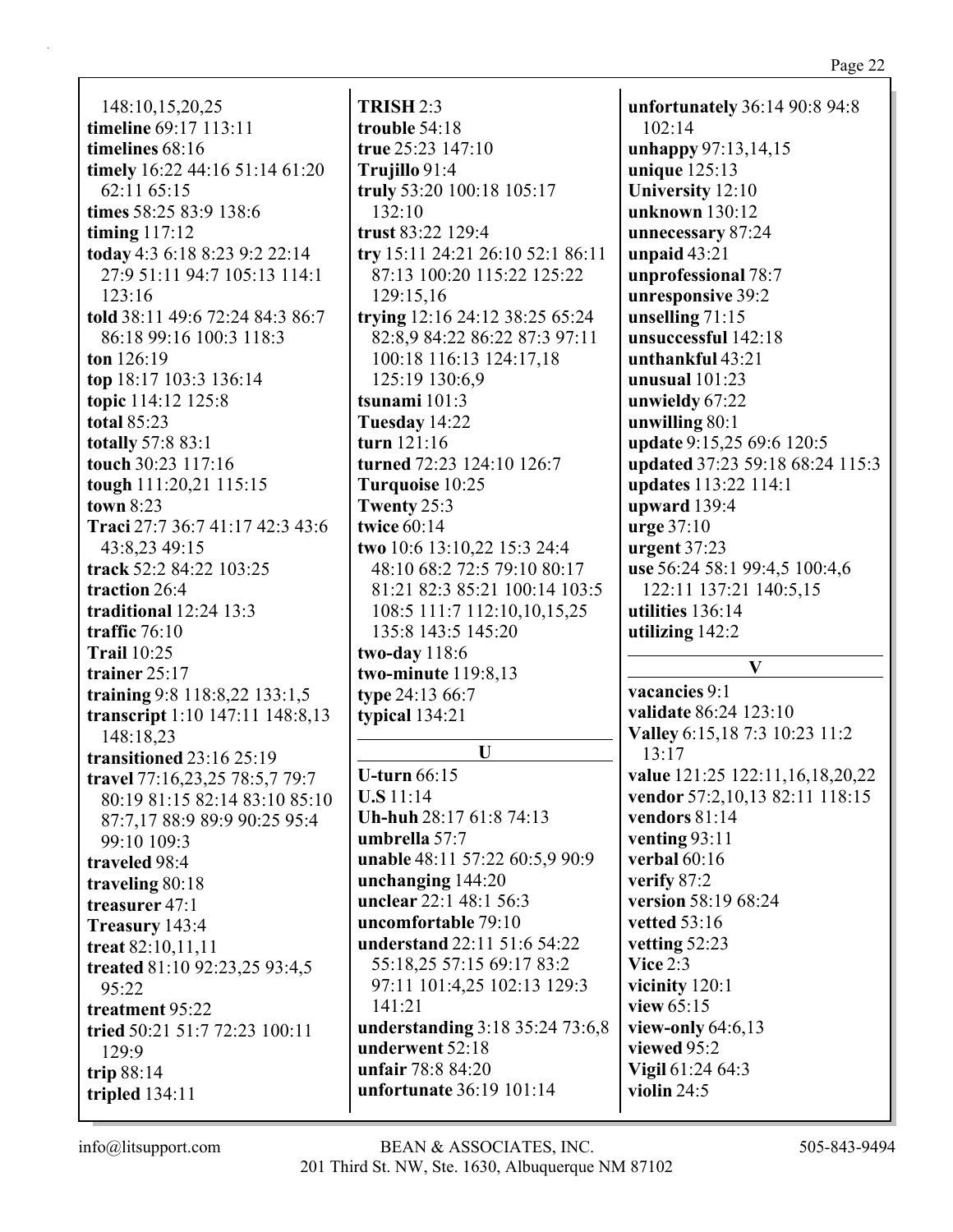**virtual** 13:1 **Visions** 58:15 **visit** 82:23 **visited** 23:4 43:3 **Visitors'** 3:24 **Vista** 47:6 **visual** 83:22 **voice** 103:10 **Voigt** 2:7 4:10,11 5:23 6:1 8:3,4 16:24 17:4 20:14,15 24:25 25:5 25:13 26:3 27:12 28:14,17 30:11,12 31:21,22 35:3,4 40:21 40:22 54:19 56:13,17,19,23 57:6,9,12 58:10,16,20 66:5,17 67:1 73:25 74:13,17,22 75:4 76:4,16 108:18,23 109:5 110:10 128:9,21 129:7,17,25 131:10 132:22,23 144:23 145:2,8,11,15 **volunteer** 92:25 **vote** 8:9 18:20 19:1,1 20:2 21:4 30:14 35:19 41:8 68:3 72:7 79:13,13 94:19 108:20 113:12 116:12 121:2 131:5 **voted** 135:14 **voters** 142:11 **votes** 8:2 20:4 29:23 32:11 35:6 40:20 **vouchers** 79:17 90:4 102:11 **Voz** 10:6 **W wait** 78:9 81:21 135:2 **waiting** 6:19 81:17,20 82:13,13 82:13,13 **Walatowa** 111:25 **walking** 119:12 **want** 6:21 9:17 12:9 13:23 19:21 24:16 30:22 33:1 35:25 36:1 37:2 38:22,23 39:16 41:22 42:5 42:12 43:19,25 45:18,19 59:13 60:1 65:19 69:19 80:4 83:24 84:7 91:12 93:24 95:7 101:25 105:14,15 111:7 114:10,17 118:19 121:1 141:18 142:8 143:15 145:21,23 **wanted** 12:6,13 13:7 15:12,17 18:21 23:11 26:16 27:9 36:6 41:24 49:13 61:10 89:3 90:10

98:5 99:6,9,11 103:19 119:14 132:24 133:15 **wants** 71:16 74:6 **Washington** 23:1 **wasn't** 42:3 53:18 68:9 89:8 112:2,8 130:10 **water** 141:3,5 **way** 42:25 43:9 65:25 70:2,12 80:20 82:19 87:9,13 98:5 99:20 110:8 115:5 128:16 **ways** 129:12 **we'll** 22:7 36:12 39:3 63:7 65:14 77:9,9 110:3,6 113:3,11 114:12 114:16 115:9 116:6,6,18 118:9 123:1 131:16,17,25 137:19,19 142:7 **we're** 6:19 9:7 14:11,11 16:12 28:7 50:8 51:17,22 52:1 63:18 70:3,11,11 74:11 77:1 78:21,24 79:17 80:12 81:10,13,14,15 85:17,17 87:3 88:16 91:18 92:7 92:23 93:3,5,11 95:22 98:16,20 99:16,19 100:17,18 101:12,12 104:22 105:3 108:4,6,25 109:19 114:18 115:16,17,20 116:13,20 117:7,7,12,12 120:18,19 121:10 121:14,14,15 122:16,24 124:17 124:18,21 125:24 126:7 127:5,8 128:2,3 130:24 131:22 132:19 143:25 144:15,24 145:3,9 **we've** 9:1 14:8 18:4 38:3,13,13 53:5 83:1 85:1 90:20 107:24 109:23 111:18 123:10 126:1,7 131:14 139:12 **weather** 105:13 **weathered** 101:3 **website** 95:11 **weed** 87:14 **week** 14:23,24 15:13 45:9 51:1 86:4 104:10 107:24 108:6,13 111:2 114:12 133:16 **weekend** 109:9 **weeks** 82:3 111:7 113:8 117:19 **weigh** 111:2 113:5 **welcome** 12:3,4 45:18 **well-received** 133:13 **went** 15:2 25:25 44:17 49:16,25 50:12 51:3,4 55:21 60:3 64:18

64:22 66:14 75:2 95:12,17 100:24 120:9 127:16 143:23 **weren't** 44:24 54:1,4,5 55:8,9,23 55:23 61:22 143:24 **whereof** 147:15 **wholeheartedly** 38:1 64:10 87:20 88:3 **wife** 80:16 98:13 103:13 **willing** 49:19 89:11 **Wings** 22:25 23:2,7,13 24:19 25:1 **Wings'** 23:19 **wintertime** 100:21 **WOERNER** 2:9 6:19 8:12,21 9:22 10:20 11:4,11 12:2,6 13:15 13:20 14:20 17:9,16 18:12,16 21:5 22:3,10,17,19 25:3,8 26:15 27:16 34:3,6 36:6,10 45:14,21 61:9 62:3,6,8 64:1,24 66:22 70:20 111:18,21 112:14,21 **woman** 25:22 103:15 **word** 145:7 **work** 9:17,18 24:19 27:23,23 28:8 37:11 38:23 39:1 42:5 47:6,22 49:12,15 50:20 54:8,15 55:12 57:20,21 58:4,5 66:21,23 78:10,11 102:6 108:2,9 110:3 111:11 114:23,24,25 121:6 124:18 128:1 129:2,14 131:3,8 131:11,21 140:23 143:17 **worked** 49:22 55:7 58:8 72:16 **Workforce** 85:22 **working** 8:23 9:7 25:16 49:11 51:2,5,8,10,11,22,25 54:13 55:13 57:20,24 62:21 66:24 118:14 **works** 58:8 116:7 122:7 133:22 133:23 136:8 138:1 142:1 **Workshop** 124:2 **worrisome** 14:15 **worry** 105:11 **worrying** 61:3,4 **worse** 52:21 **worth** 88:9 **wouldn't** 33:14 54:3 104:18,19 104:20,20 112:22 134:12 **wow** 143:21 **write** 114:13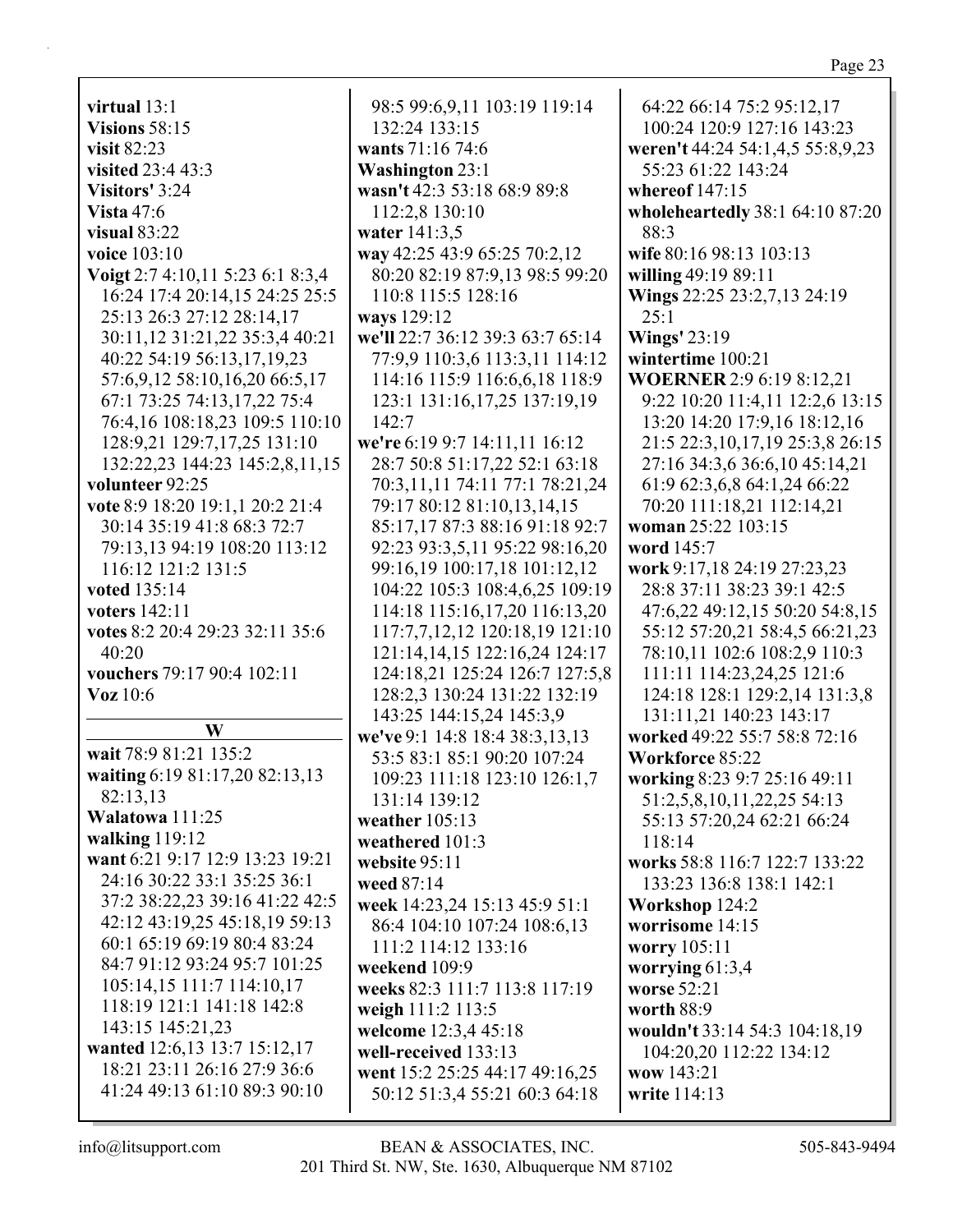# Page 24

| writing 11:6                                              | 12th 108:11                     |                                                         |
|-----------------------------------------------------------|---------------------------------|---------------------------------------------------------|
|                                                           | 13 122:2                        | 3<br>3 3:6 11:19 28:14 122:21                           |
| $\mathbf X$                                               | 130 141:13,16,25 142:6          |                                                         |
| X3:1                                                      | 132 3:20                        | 3-and-a-half-to-1 134:5,17                              |
|                                                           | 13th 62:14,17 107:12,23 108:6,7 | 3,000 88:9<br>3.8 121:7                                 |
| Y                                                         | 118:9                           | 3:00 116:1                                              |
| Yay 109:20                                                | 1463:21                         | 3:00-ish 115:16                                         |
| yeah 9:21 18:5 19:7 22:18 36:17                           | 1473:22                         | 30 3:12 15:15 17:6,7,9 121:16                           |
| 76:4 99:19 110:18 112:18                                  | 14th 107:12,23 108:10 114:6     | 140:14 147:16                                           |
| 113:14 119:21 129:4 131:22                                | 118:7,10                        | 30-day 132:7                                            |
| 132:13,14 141:19                                          | 15 25:8 120:13,15 133:19 134:7  | 30th 52:3                                               |
| year 11:19 23:15 28:4 33:24                               | 134:25 141:21                   | 323:15                                                  |
| 42:25 43:1 46:18,19,22,23 49:4                            | 15th 108:7,10 109:8 114:6 118:7 | 353:17                                                  |
| 49:10,10,21,24 54:2,3,5,5 58:9                            | 118:10                          |                                                         |
| 85:9,24 99:2,15 100:13 107:3,9                            | 1630 1:21 147:20                | 4                                                       |
| 118:25 119:4,18 120:17 126:16                             | 16th 107:11 108:1,8 118:9       | 4 3:3,7 6:11 90:10,17 92:2 112:25                       |
| 126:19 127:2,9,9,10,10 130:3                              | 17th 107:11 108:1,7,8 109:16    | 4.1 51:4 55:16                                          |
| 135:25 136:3,4 139:13,13,13,18                            | 18 49:4 53:18 54:7              | 4:00 116:2                                              |
| year's 52:7 114:4 127:20                                  | 18th 108:1 109:16               | 40 121:17 138:8,9,10,11,12                              |
| years 10:10 25:3,8 42:11,24,25                            | 1914 143:6                      | 140:14                                                  |
| 46:18 47:3 85:23 99:1 100:15                              | 1937 143:7                      | 41 3:19                                                 |
| 121:13 126:22 138:8,9,10,11,12                            | 19th 108:2,15 109:14            | 48 19:23                                                |
| 139:14                                                    | 1st 15:9 135:24                 | 4th 10:16 76:7 77:6                                     |
| yells 80:24                                               |                                 |                                                         |
| yesterday 11:13,17 27:23 28:12                            | $\boldsymbol{2}$                | 5                                                       |
| 31:1 62:8 64:3 77:2,22 89:7<br>you-all 23:18 83:24 114:18 | 2 3:5 5:20 122:21               | 53:5,88:18                                              |
|                                                           |                                 |                                                         |
|                                                           | 2-inch 141:4                    | 5.8 85:8 87:21 89:19                                    |
| 117:19                                                    | 2,000 58:25 88:9 134:23         | 5:00 116:2                                              |
|                                                           | 2,500 88:10,16                  | 50 141:19,21                                            |
| Z                                                         | 2.28 140:9                      | 5th 61:13 62:3                                          |
| zero 21:9,10                                              | 20 1:11 120:11 134:25 140:12    |                                                         |
| $\boldsymbol{0}$                                          | 141:21                          | 6                                                       |
|                                                           | 200 137:25 141:16               | 63:6,7,1021:7,827:1828:25                               |
| 1                                                         | 2009 12:19                      | $6 - 134:19$                                            |
| 13:3,24                                                   | 201 1:21 147:20                 | 6.00 139:6                                              |
| 1.85 121:12                                               | 2014 23:15 47:8,19              | 60 134:22                                               |
| 10 3:19 41:11,14 121:11,13 123:4                          | 2019 1:11 147:16                | 6th 10:14                                               |
| 134:6 136:17 137:12 140:12                                | 2019-'20 10:2 11:15             | 7                                                       |
| 141:21                                                    | 2020 74:12 107:6                |                                                         |
| 10,000-square-foot 137:7                                  | 20th 4:3 107:20,21 108:2,13     | 73:12 30:17 122:18                                      |
| 10:0641:13                                                | 109:11,12                       | $7-to-1$ 134:19                                         |
| 100 43:17 70:5 134:9,11 142:2,3                           | 219 1:20 147:8,19               | 7.00 136:9,13 137:14 139:6,23<br>70 21:7,8 134:22 142:2 |
| 10th 109:21                                               | 21st 107:21 108:16 109:15       | <b>70-minute</b> 114:7                                  |
| 11 3:20                                                   | 22nd 109:17                     | 737 133:20 137:10 138:18 139:3                          |
| 11th 62:12 108:11 109:21                                  | 2366N 1:25 147:25 148:2         | 140:4                                                   |
| 12 3:21 136:17                                            | 23rd 109:17                     | 750,000 10:10                                           |
| 12:25 146:12                                              | 24th 108:14 109:13<br>273:10    | 770 122:1                                               |